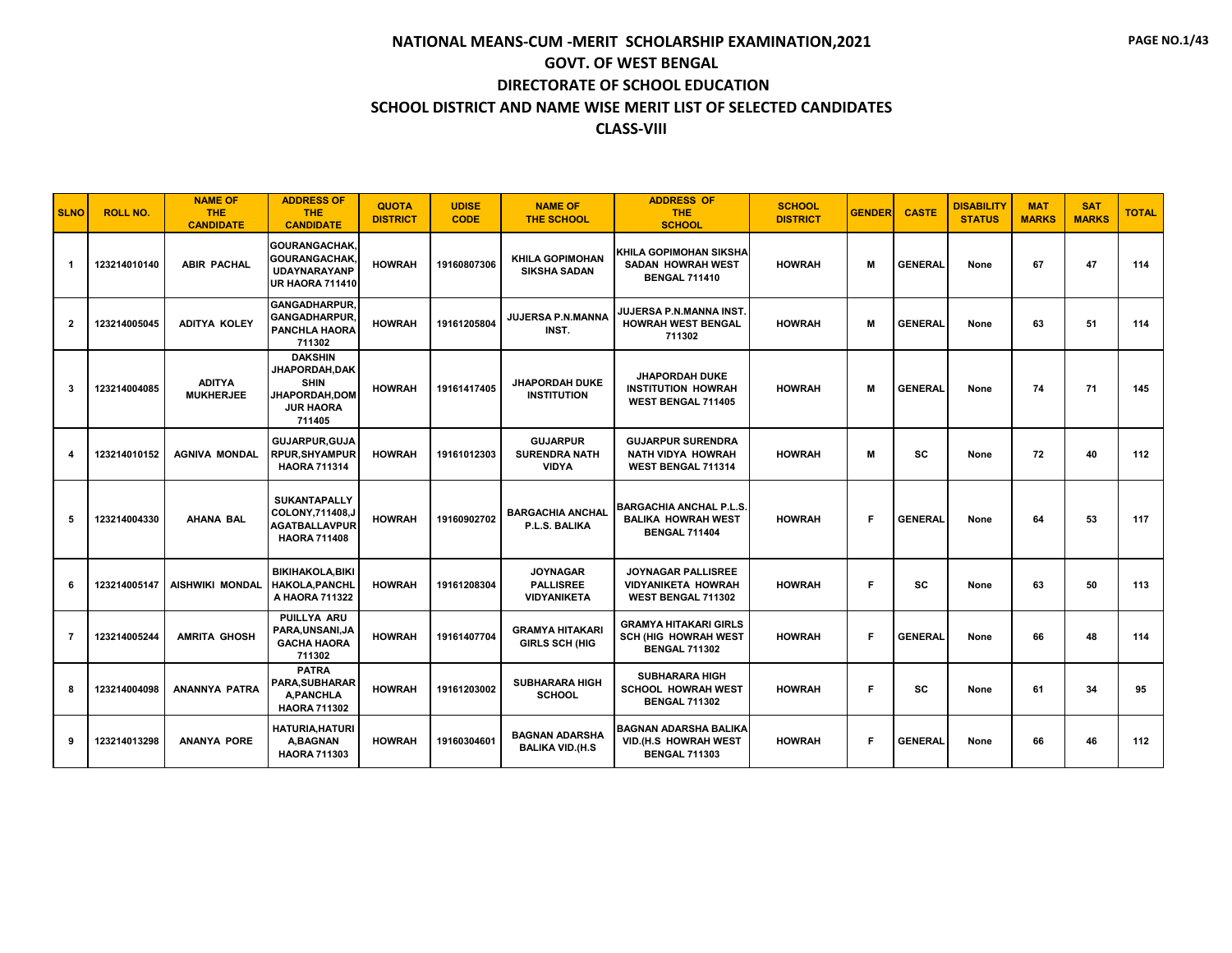| <b>SLNO</b> | <b>ROLL NO.</b> | <b>NAME OF</b><br><b>THE</b><br><b>CANDIDATE</b> | <b>ADDRESS OF</b><br><b>THE</b><br><b>CANDIDATE</b>                                                           | <b>QUOTA</b><br><b>DISTRICT</b> | <b>UDISE</b><br><b>CODE</b> | <b>NAME OF</b><br><b>THE SCHOOL</b>                           | <b>ADDRESS OF</b><br><b>THE</b><br><b>SCHOOL</b>                                           | <b>SCHOOL</b><br><b>DISTRICT</b> | <b>GENDER</b> | <b>CASTE</b>   | <b>DISABILITY</b><br><b>STATUS</b> | <b>MAT</b><br><b>MARKS</b> | <b>SAT</b><br><b>MARKS</b> | <b>TOTAL</b> |
|-------------|-----------------|--------------------------------------------------|---------------------------------------------------------------------------------------------------------------|---------------------------------|-----------------------------|---------------------------------------------------------------|--------------------------------------------------------------------------------------------|----------------------------------|---------------|----------------|------------------------------------|----------------------------|----------------------------|--------------|
| 10          | 123214010114    | ANANYABRATA<br><b>CHAKRABORTY</b>                | MELLOCK, MELLO<br><b>CK.BAGNAN</b><br><b>HAORA 711303</b>                                                     | <b>HOWRAH</b>                   | 19160304501                 | <b>BAGNAN HIGH</b><br><b>SCHOOL</b>                           | <b>BAGNAN HIGH SCHOOL</b><br><b>HOWRAH WEST BENGAL</b><br>711303                           | <b>HOWRAH</b>                    | м             | <b>GENERAL</b> | None                               | 62                         | 62                         | 124          |
| 11          | 123214011126    | <b>ANIK HALDER</b>                               | AMTA.AMTA.AMT<br>A HAORA 711401                                                                               | <b>HOWRAH</b>                   | 19160110804                 | <b>AMTA NITYANANDA</b><br><b>HIGH SCHOOL</b>                  | AMTA NITYANANDA HIGH<br><b>SCHOOL HOWRAH WEST</b><br><b>BENGAL 711401</b>                  | <b>HOWRAH</b>                    | м             | <b>GENERAL</b> | None                               | 67                         | 45                         | 112          |
| 12          | 123214012080    | <b>ANIK TUNGA</b>                                | <b>DAKSHIN</b><br><b>DURGAPUR, DAKS</b><br><b>HIN</b><br><b>DURGAPUR, SHYA</b><br><b>MPUR HAORA</b><br>711301 | <b>HOWRAH</b>                   | 19161009204                 | <b>KALIDAHA</b><br><b>GOHALDAHA R.M.</b><br><b>HIGH</b>       | KALIDAHA GOHALDAHA<br><b>R.M. HIGH HOWRAH WEST</b><br><b>BENGAL 711314</b>                 | <b>HOWRAH</b>                    | M             | <b>GENERAL</b> | None                               | 67                         | 47                         | 114          |
| 13          | 123214004203    | ANIK KUMAR HAIT                                  | GOBINDAPUR, GO<br><b>BINDAPUR</b><br>SHIBTALA, JAGAT<br><b>BALLAVPUR</b><br><b>HAORA 711414</b>               | <b>HOWRAH</b>                   | 19160915102                 | <b>NAWPARA NILKAMAL</b><br>HIGH SCH.                          | NAWPARA NILKAMAL HIGH<br><b>SCH. HOWRAH WEST</b><br><b>BENGAL 711414</b>                   | <b>HOWRAH</b>                    | М             | <b>GENERAL</b> | None                               | 64                         | 47                         | 111          |
| 14          | 123214012124    | <b>ANIRBAN DAS</b>                               | <b>DEHIMONDALGHA</b><br><b>T.DEHIMONDALG</b><br><b>HAT, SHYAMPUR</b><br><b>HAORA 711301</b>                   | <b>HOWRAH</b>                   | 19161111103                 | <b>DEHIMONDALGHAT</b><br>HIGH SCHOOL (H.S.)                   | <b>DEHIMONDALGHAT HIGH</b><br>SCHOOL (H.S.) HOWRAH<br>WEST BENGAL 711301                   | <b>HOWRAH</b>                    | м             | <b>GENERAL</b> | None                               | 74                         | 50                         | 124          |
| 15          | 123214012251    | <b>ANIS SARKAR</b>                               | DHURKHALI, DHU<br>RKHALI,UDAYNAR<br><b>AYANPUR HAORA</b><br>711410                                            | <b>HOWRAH</b>                   | 19160803914                 | <b>SIMCHAK KAMALA</b><br><b>VIDYAPITH</b>                     | <b>SIMCHAK KAMALA</b><br><b>VIDYAPITH HOWRAH</b><br><b>WEST BENGAL 711410</b>              | <b>HOWRAH</b>                    | м             | <b>GENERAL</b> | None                               | 70                         | 56                         | 126          |
| 16          | 123214006084    | <b>ANISH KHANRA</b>                              | <b>POLLEY</b><br>PARA, GONDALPA<br><b>RA, PANCHLA</b><br><b>HAORA 711302</b>                                  | <b>HOWRAH</b>                   | 19161205804                 | JUJERSA P.N.MANNA<br>INST.                                    | JUJERSA P.N.MANNA INST.<br><b>HOWRAH WEST BENGAL</b><br>711302                             | <b>HOWRAH</b>                    | M             | <b>GENERAL</b> | None                               | 70                         | 53                         | 123          |
| 17          | 123214011089    | <b>ANISH MIDYA</b>                               | <b>RAMESWARPUR.</b><br>MOLLAHAT,SHYA<br><b>MPUR HAORA</b><br>711314                                           | <b>HOWRAH</b>                   | 19161007103                 | <b>BHAGABANPUR</b><br><b>SIDDHESWAR HIGH</b><br><b>SCHOOL</b> | <b>BHAGABANPUR</b><br>SIDDHESWAR HIGH<br><b>SCHOOL HOWRAH WEST</b><br><b>BENGAL 711314</b> | <b>HOWRAH</b>                    | м             | <b>GENERAL</b> | None                               | 67                         | 46                         | 113          |
| 18          | 123214011179    | <b>ANKAN</b><br><b>BHATTACHARYA</b>              | <b>AMTA</b><br>UTTARPARA.AMT<br><b>A, AMTA HAORA</b><br>711401                                                | <b>HOWRAH</b>                   | 19160110804                 | <b>AMTA NITYANANDA</b><br><b>HIGH SCHOOL</b>                  | AMTA NITYANANDA HIGH<br><b>SCHOOL HOWRAH WEST</b><br><b>BENGAL 711401</b>                  | <b>HOWRAH</b>                    | м             | <b>GENERAL</b> | None                               | 67                         | 54                         | 121          |
| 19          | 123214010102    | <b>ANKAN MONDAL</b>                              | AMTA, AMTA, AMT<br>A HAORA 711401                                                                             | <b>HOWRAH</b>                   | 19160110804                 | <b>AMTA NITYANANDA</b><br><b>HIGH SCHOOL</b>                  | AMTA NITYANANDA HIGH<br><b>SCHOOL HOWRAH WEST</b><br><b>BENGAL 711401</b>                  | <b>HOWRAH</b>                    | м             | <b>GENERAL</b> | Loco motor<br>disability           | 54                         | 44                         | 98           |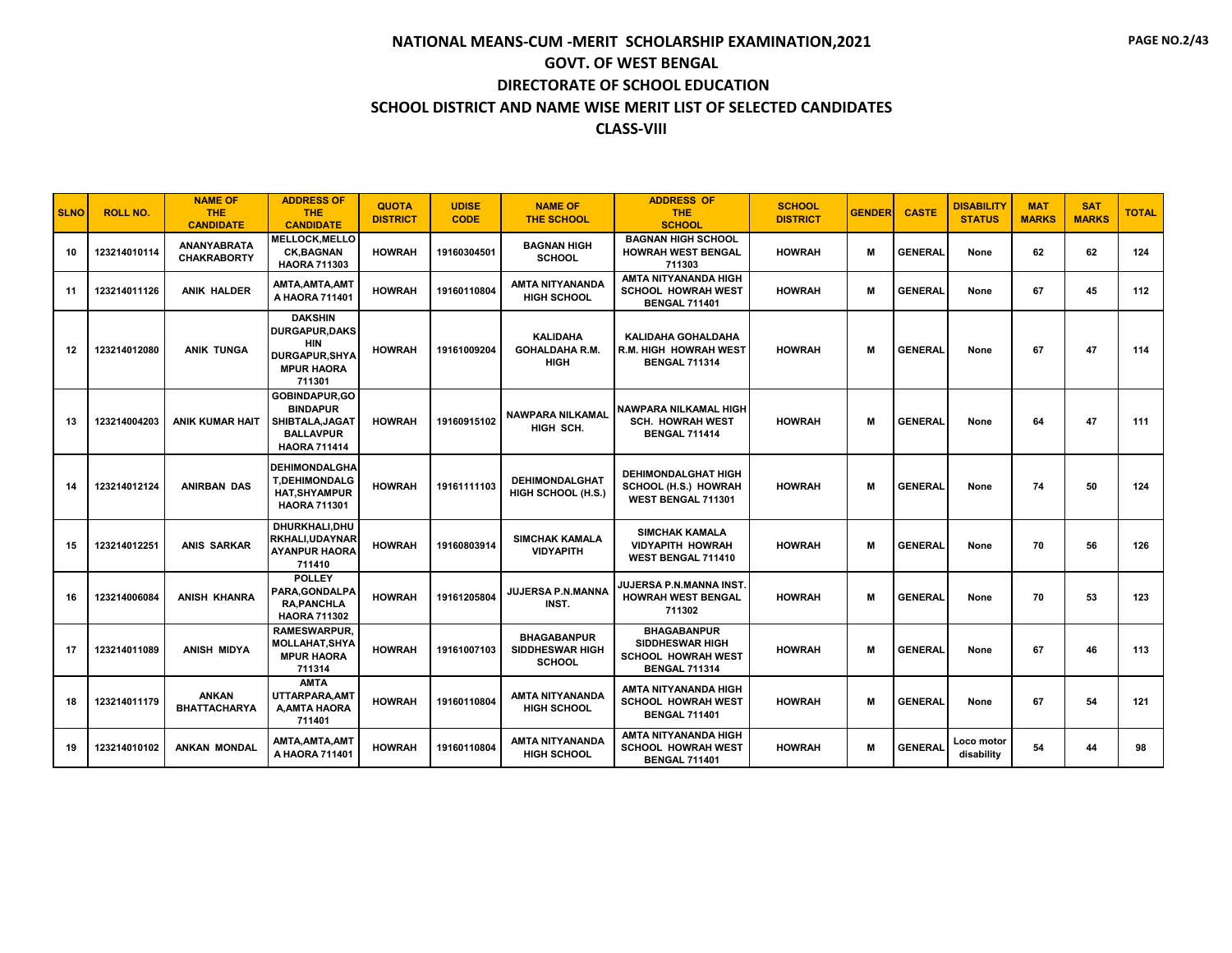| <b>SLNO</b> | <b>ROLL NO.</b> | <b>NAME OF</b><br>THE.<br><b>CANDIDATE</b> | <b>ADDRESS OF</b><br><b>THE</b><br><b>CANDIDATE</b>                                                         | <b>QUOTA</b><br><b>DISTRICT</b> | <b>UDISE</b><br><b>CODE</b> | <b>NAME OF</b><br><b>THE SCHOOL</b>                                               | <b>ADDRESS OF</b><br><b>THE</b><br><b>SCHOOL</b>                                                | <b>SCHOOL</b><br><b>DISTRICT</b> | <b>GENDER</b> | <b>CASTE</b>   | <b>DISABILITY</b><br><b>STATUS</b> | <b>MAT</b><br><b>MARKS</b> | <b>SAT</b><br><b>MARKS</b> | <b>TOTAL</b> |
|-------------|-----------------|--------------------------------------------|-------------------------------------------------------------------------------------------------------------|---------------------------------|-----------------------------|-----------------------------------------------------------------------------------|-------------------------------------------------------------------------------------------------|----------------------------------|---------------|----------------|------------------------------------|----------------------------|----------------------------|--------------|
| 20          | 123214006158    | <b>ANKIT GHOSH</b>                         | NIJBALIA.NIJBALI<br>A.JAGATBALLAVP<br>UR HAORA 711404                                                       | <b>HOWRAH</b>                   | 19160907205                 | <b>GARBALIA R.C.MANNA</b><br>INST.                                                | <b>GARBALIA R.C.MANNA</b><br><b>INST. HOWRAH WEST</b><br><b>BENGAL 711410</b>                   | <b>HOWRAH</b>                    | м             | <b>GENERAL</b> | None                               | 63                         | 63                         | 126          |
| 21          | 123214013182    | <b>ANKIT KANRAR</b>                        | <b>CHHOTOMAHARA</b><br><b>PATRA</b><br>PARA.AMTA.AMTA<br><b>HAORA 711401</b>                                | <b>HOWRAH</b>                   | 19160106504                 | <b>BANESWARPUR</b><br>R.ANULIA U.HI. SCH                                          | <b>BANESWARPUR R.ANULIA</b><br><b>U.HI. SCH HOWRAH WEST</b><br><b>BENGAL 711401</b>             | <b>HOWRAH</b>                    | м             | <b>GENERAL</b> | None                               | 78                         | 52                         | 130          |
| 22          | 123214010321    | <b>ANKIT MANNA</b>                         | <b>BACHHRI, BACHH</b><br><b>RI, SHY AMPUR</b><br><b>HAORA 711312</b>                                        | <b>HOWRAH</b>                   | 19161004703                 | <b>AYAMA GAJON KOLE</b><br><b>HIGH SCHOOL</b>                                     | <b>AYAMA GAJON KOLE HIGH</b><br><b>SCHOOL HOWRAH WEST</b><br><b>BENGAL 711315</b>               | <b>HOWRAH</b>                    | м             | <b>GENERAL</b> | None                               | 64                         | 48                         | 112          |
| 23          | 123214010011    | ANKITA ADHIKARY                            | <b>CHANDIPUR,KUL</b><br><b>GACHIA,ULUBERI</b><br>A HAORA 711306                                             | <b>HOWRAH</b>                   | 19160304601                 | <b>BAGNAN ADARSHA</b><br><b>BALIKA VID.(H.S</b>                                   | <b>BAGNAN ADARSHA BALIKA</b><br>VID.(H.S HOWRAH WEST<br><b>BENGAL 711303</b>                    | <b>HOWRAH</b>                    | Е             | <b>GENERAL</b> | None                               | 68                         | 60                         | 128          |
| 24          | 123214012194    | <b>ANKITA MAITY</b>                        | <b>BIRAMPUR, BIRAM</b><br><b>PUR, BAGNAN</b><br><b>HAORA 711303</b>                                         | <b>HOWRAH</b>                   | 19160406401                 | <b>SAMTA</b><br><b>SARATCHANDRA</b><br><b>GIRLS HIGH</b>                          | <b>SAMTA SARATCHANDRA</b><br><b>GIRLS HIGH HOWRAH</b><br>WEST BENGAL 711324                     | <b>HOWRAH</b>                    | F             | <b>GENERAL</b> | None                               | 62                         | 49                         | 111          |
| 25          | 123214005074    | ANKITA MANNA                               | <b>GARBALIA, GARB</b><br>ALIA, JAGATBALL<br><b>AVPUR HAORA</b><br>711410                                    | <b>HOWRAH</b>                   | 19160907204                 | <b>GARBALIA GIRLS HIGH</b><br><b>SCHOOL</b>                                       | <b>GARBALIA GIRLS HIGH</b><br><b>SCHOOL HOWRAH WEST</b><br><b>BENGAL 711410</b>                 | <b>HOWRAH</b>                    | F             | <b>GENERAL</b> | None                               | 67                         | 52                         | 119          |
| 26          | 123214011125    | ANKITA NASKAR                              | <b>SRIRAMPUR.KHU</b><br><b>RIGACHI, SHYAMP</b><br><b>UR HAORA 711315</b>                                    | <b>HOWRAH</b>                   | 19161004902                 | <b>CHANDPUR UPENDRA</b><br><b>NATH HIGH SCHOOL</b><br>(H.S)                       | <b>CHANDPUR UPENDRA</b><br><b>NATH HIGH SCHOOL (H.S)</b><br><b>HOWRAH WEST BENGAL</b><br>711315 | <b>HOWRAH</b>                    | Е             | <b>SC</b>      | None                               | 68                         | 42                         | 110          |
| 27          | 123214013118    | <b>ANNWESHA RAY</b>                        | <b>BANGALPUR.BAN</b><br><b>GALPUR.BAGNAN</b><br><b>HAORA 711303</b>                                         | <b>HOWRAH</b>                   | 19160301703                 | <b>BANGALPUR</b><br><b>J.M.GIRLS HIGH SCH</b>                                     | <b>BANGALPUR J.M.GIRLS</b><br>HIGH SCH HOWRAH WEST<br><b>BENGAL 711303</b>                      | <b>HOWRAH</b>                    | F             | <b>GENERAL</b> | None                               | 59                         | 53                         | 112          |
| 28          | 123214004296    | <b>ANSHU GHOSH</b>                         | <b>DAKSHIN</b><br><b>JHAPORDAH,DAK</b><br><b>SHIN</b><br><b>JHAPORDAH,DOM</b><br><b>JUR HAORA</b><br>711405 | <b>HOWRAH</b>                   | 19161417405                 | <b>JHAPORDAH DUKE</b><br><b>INSTITUTION</b>                                       | <b>JHAPORDAH DUKE</b><br><b>INSTITUTION HOWRAH</b><br><b>WEST BENGAL 711405</b>                 | <b>HOWRAH</b>                    | м             | <b>GENERAL</b> | None                               | 67                         | 46                         | 113          |
| 29          | 123214011063    | <b>ANTARA SANTRA</b>                       | <b>OSMANPUR.SASA</b><br><b>TI,SHYAMPUR</b><br><b>HAORA 711312</b>                                           | <b>HOWRAH</b>                   | 19161101907                 | <b>SASATI NAHALA</b><br><b>KANTALDAHA</b><br><b>ABINASH HIGH</b><br><b>SCHOOL</b> | <b>SASATI NAHALA</b><br><b>KANTALDAHA ABINASH</b><br>HIGH SCHOOL HOWRAH<br>WEST BENGAL 711326   | <b>HOWRAH</b>                    | Е             | <b>GENERAL</b> | None                               | 66                         | 51                         | 117          |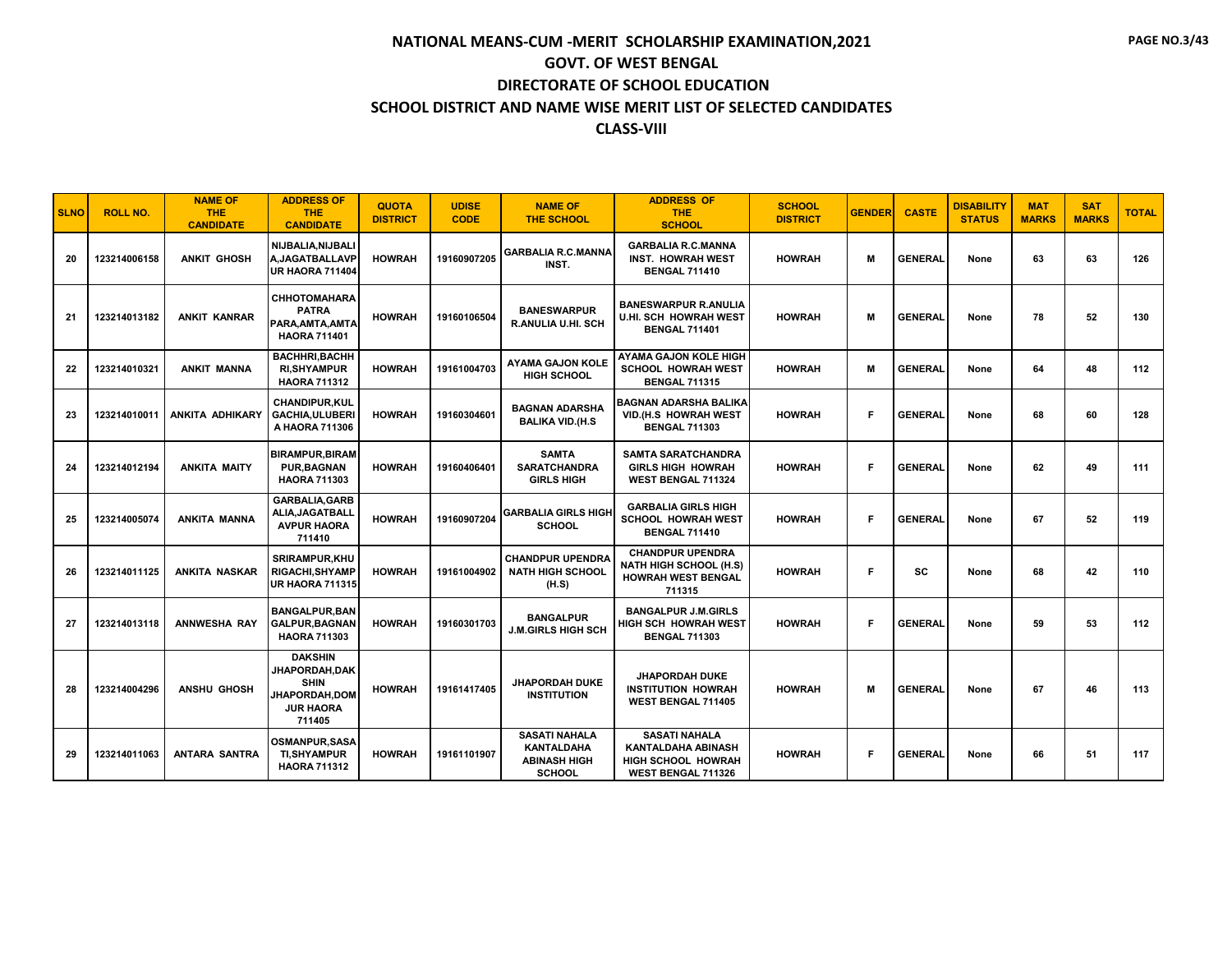| <b>SLNO</b> | <b>ROLL NO.</b> | <b>NAME OF</b><br>THE.<br><b>CANDIDATE</b> | <b>ADDRESS OF</b><br><b>THE</b><br><b>CANDIDATE</b>                                   | <b>QUOTA</b><br><b>DISTRICT</b> | <b>UDISE</b><br><b>CODE</b> | <b>NAME OF</b><br><b>THE SCHOOL</b>                              | <b>ADDRESS OF</b><br><b>THE</b><br><b>SCHOOL</b>                                                  | <b>SCHOOL</b><br><b>DISTRICT</b> | <b>GENDER</b> | <b>CASTE</b>   | <b>DISABILITY</b><br><b>STATUS</b> | <b>MAT</b><br><b>MARKS</b> | <b>SAT</b><br><b>MARKS</b> | <b>TOTAL</b> |
|-------------|-----------------|--------------------------------------------|---------------------------------------------------------------------------------------|---------------------------------|-----------------------------|------------------------------------------------------------------|---------------------------------------------------------------------------------------------------|----------------------------------|---------------|----------------|------------------------------------|----------------------------|----------------------------|--------------|
| 30          | 123214005197    | ANUJ SHAW                                  | <b>RAMKRISHNA</b><br>PALLY, BALITIKUR<br><b>I.DASNAGAR</b><br><b>HAORA 711113</b>     | <b>HOWRAH</b>                   |                             | <b>BALTIKURI</b><br>19161505003   MUKTARAM DEY HIGH<br><b>SC</b> | <b>BALTIKURI MUKTARAM</b><br>DEY HIGH SC HOWRAH<br>WEST BENGAL 711113                             | <b>HOWRAH</b>                    | М             | <b>GENERAL</b> | None                               | 65                         | 57                         | 122          |
| 31          | 123214010294    | <b>ANUSHREE MANNA</b>                      | <b>OSMANPUR, SASA</b><br><b>TI,SHYAMPUR</b><br><b>HAORA 711312</b>                    | <b>HOWRAH</b>                   | 19161105802                 | <b>SASATI NAHALA</b><br><b>ABINASH HIGH SCH</b>                  | SASATI NAHALA ABINASH<br><b>HIGH SCH HOWRAH WEST</b><br><b>BENGAL 711326</b>                      | <b>HOWRAH</b>                    | F             | <b>GENERAL</b> | None                               | 68                         | 53                         | 121          |
| 32          | 123214006162    | <b>ANUSKA PAL</b>                          | <b>HIRAPUR.HIRAPU</b><br><b>R.SANKRAIL</b><br><b>HAORA 711310</b>                     | <b>HOWRAH</b>                   | 19161307805                 | <b>RAGHUDEVBATI</b><br><b>SADHARANER VI.GIR</b>                  | <b>RAGHUDEVBATI</b><br><b>SADHARANER VI.GIR</b><br><b>HOWRAH WEST BENGAL</b><br>711310            | <b>HOWRAH</b>                    | Е             | <b>GENERAL</b> | None                               | 63                         | 52                         | 115          |
| 33          | 123214004261    | ANUSMITA JANA                              | <b>DUILYA,DUILYA,S</b><br><b>ANKRAIL HAORA</b><br>711302                              | <b>HOWRAH</b>                   | 19161503921                 | <b>B.E.COLLEGE MODEL</b><br><b>SCHOOL</b>                        | <b>B.E.COLLEGE MODEL</b><br><b>SCHOOL HOWRAH WEST</b><br><b>BENGAL 711103</b>                     | <b>HOWRAH</b>                    | Е             | <b>GENERAL</b> | None                               | 69                         | 57                         | 126          |
| 34          | 123214013087    | ANWESA METIYA                              | <b>BETAI, BETAI, AMT</b><br>A HAORA 711401                                            | <b>HOWRAH</b>                   | 19160110103                 | <b>AMTA BALIKA</b><br><b>VIDYALAYA</b>                           | AMTA BALIKA VIDYALAYA<br><b>HOWRAH WEST BENGAL</b><br>711401                                      | <b>HOWRAH</b>                    | Е             | <b>GENERAL</b> | None                               | 60                         | 60                         | 120          |
| 35          | 123214013120    | <b>ANWESHA HALDER</b>                      | <b>BHEKUTAL.BHEK</b><br>UTAL.ULUBERIA<br><b>HAORA 711315</b>                          | <b>HOWRAH</b>                   | 19161700405                 | <b>ULUBERIA BINAPANI</b><br><b>GIRLS HI. SC</b>                  | <b>ULUBERIA BINAPANI GIRLS</b><br>HI. SC HOWRAH WEST<br><b>BENGAL 711315</b>                      | <b>HOWRAH</b>                    | Е             | <b>SC</b>      | None                               | 57                         | 39                         | 96           |
| 36          | 123214011155    | <b>ANWESHA MANNA</b>                       | <b>CHHAYANI KAR</b><br>PARA, RUPASGOR<br><b>BAGNAN HAORA</b><br>711312                | <b>HOWRAH</b>                   | 19161100302                 | <b>NAODA NAYAN</b><br><b>CHANDRA VIDYAPITH</b>                   | NAODA NAYAN CHANDRA<br><b>VIDYAPITH HOWRAH</b><br><b>WEST BENGAL 711312</b>                       | <b>HOWRAH</b>                    | Е             | <b>GENERAL</b> | None                               | 69                         | 66                         | 135          |
| 37          | 123214013129    | APURBA DAS                                 | JONKA,JONKA,UD<br>AYNARAYANPUR<br><b>HAORA 711226</b>                                 | <b>HOWRAH</b>                   | 19160807306                 | <b>KHILA GOPIMOHAN</b><br><b>SIKSHA SADAN</b>                    | KHILA GOPIMOHAN SIKSHA<br>SADAN HOWRAH WEST<br><b>BENGAL 711410</b>                               | <b>HOWRAH</b>                    | M             | <b>GENERAL</b> | None                               | 71                         | 50                         | 121          |
| 38          | 123214005108    | <b>ARADHANA</b><br><b>CHAKRABORTY</b>      | SHIBTALA, JAGAT<br><b>BALLAVPUR, JAG</b><br><b>ATBALLAVPUR</b><br><b>HAORA 711408</b> | <b>HOWRAH</b>                   |                             | 19160901107 J.B.PUR HIGH SCHOOL                                  | <b>J.B.PUR HIGH SCHOOL</b><br><b>HOWRAH WEST BENGAL</b><br>711408                                 | <b>HOWRAH</b>                    | Е             | <b>GENERAL</b> | None                               | 76                         | 47                         | 123          |
| 39          | 123214005159    | <b>ARANYA MONDAL</b>                       | SHIBTALA, MANSI<br><b>NGHAPUR,JAGAT</b><br><b>BALLAVPUR</b><br><b>HAORA 711404</b>    | <b>HOWRAH</b>                   | 19160908101                 | <b>HANTAL BISHALAKSHI</b><br><b>HIGH SCHOOL</b>                  | <b>HANTAL BISHALAKSHI</b><br>HIGH SCHOOL HOWRAH<br>WEST BENGAL 711404                             | <b>HOWRAH</b>                    | М             | <b>GENERAL</b> | None                               | 69                         | 43                         | 112          |
| 40          | 123214010096    | <b>ARGHA PRAMANIK</b>                      | <b>RAMESWARPUR.</b><br>MOLLAHAT,SHYA<br><b>MPUR HAORA</b><br>711314                   | <b>HOWRAH</b>                   | 19161007103                 | <b>BHAGABANPUR</b><br><b>SIDDHESWAR HIGH</b><br><b>SCHOOL</b>    | <b>BHAGABANPUR</b><br><b>SIDDHESWAR HIGH</b><br><b>SCHOOL HOWRAH WEST</b><br><b>BENGAL 711314</b> | <b>HOWRAH</b>                    | М             | <b>GENERAL</b> | None                               | 69                         | 44                         | 113          |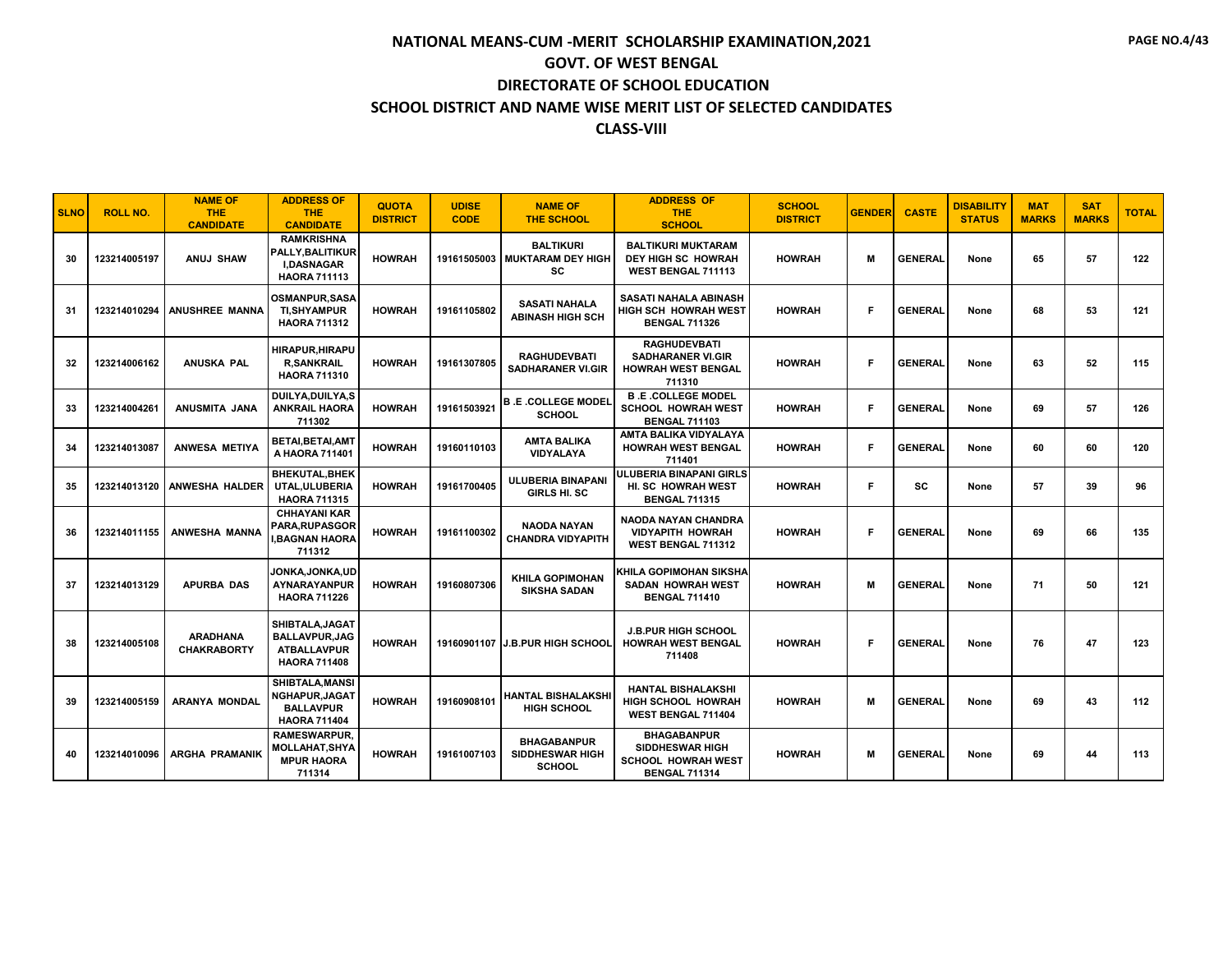| <b>SLNO</b> | <b>ROLL NO.</b> | <b>NAME OF</b><br><b>THE</b><br><b>CANDIDATE</b> | <b>ADDRESS OF</b><br>THE.<br><b>CANDIDATE</b>                                                       | <b>QUOTA</b><br><b>DISTRICT</b> | <b>UDISE</b><br><b>CODE</b> | <b>NAME OF</b><br><b>THE SCHOOL</b>                         | <b>ADDRESS OF</b><br>THE.<br><b>SCHOOL</b>                                                      | <b>SCHOOL</b><br><b>DISTRICT</b> | <b>GENDER</b> | <b>CASTE</b>   | <b>DISABILITY</b><br><b>STATUS</b> | <b>MAT</b><br><b>MARKS</b> | <b>SAT</b><br><b>MARKS</b> | <b>TOTAL</b> |
|-------------|-----------------|--------------------------------------------------|-----------------------------------------------------------------------------------------------------|---------------------------------|-----------------------------|-------------------------------------------------------------|-------------------------------------------------------------------------------------------------|----------------------------------|---------------|----------------|------------------------------------|----------------------------|----------------------------|--------------|
| 41          | 123214005008    | <b>ARGHADEEP</b><br><b>KOLEY</b>                 | SEALDANGA, SEA<br>LDANGA, JAGATB<br><b>ALLAVPUR</b><br><b>HAORA 711410</b>                          | <b>HOWRAH</b>                   | 19160907205                 | <b>GARBALIA R.C.MANNA</b><br>INST.                          | <b>GARBALIA R.C.MANNA</b><br><b>INST. HOWRAH WEST</b><br><b>BENGAL 711410</b>                   | <b>HOWRAH</b>                    | м             | <b>GENERAL</b> | None                               | 74                         | 61                         | 135          |
| 42          | 123214004266    | <b>ARGHYA BHAKTA</b>                             | <b>GOURIPUR</b><br><b>BHAKTA</b><br><b>PARA.POLGUSTIA</b><br>JAGATBALLAVPU<br><b>R HAORA 711414</b> | <b>HOWRAH</b>                   | 19160914802                 | <b>GOBINDAPUR ANURAJ</b><br><b>VIDYAMANDIR</b>              | <b>GOBINDAPUR ANURAJ</b><br><b>VIDYAMANDIR HOWRAH</b><br><b>WEST BENGAL 711414</b>              | <b>HOWRAH</b>                    | M             | <b>GENERAL</b> | None                               | 74                         | 62                         | 136          |
| 43          | 123214010292    | ARGHYA DAS                                       | <b>CHHOTOMAHARA</b><br>SARKARPARA, AM<br>TA, AMTA HAORA<br>711401                                   | <b>HOWRAH</b>                   | 19160110804                 | <b>AMTA NITYANANDA</b><br><b>HIGH SCHOOL</b>                | AMTA NITYANANDA HIGH<br><b>SCHOOL HOWRAH WEST</b><br><b>BENGAL 711401</b>                       | <b>HOWRAH</b>                    | M             | <b>GENERAL</b> | None                               | 70                         | 47                         | 117          |
| 44          | 123214013054    | ARGHYA ROY                                       | C/O-ANUP<br><b>ROY,GANESHPUR</b><br>.SHYAMPUR<br><b>HAORA 711312</b>                                | <b>HOWRAH</b>                   | 19161105107                 | <b>MOULA NETAJI</b><br><b>VIDYALAYA</b>                     | <b>MOULA NETAJI VIDYALAYA</b><br><b>HOWRAH WEST BENGAL</b><br>711312                            | <b>HOWRAH</b>                    | м             | <b>GENERAL</b> | None                               | 63                         | 50                         | 113          |
| 45          | 123214011090    | <b>ARGHYADEEP</b><br><b>MANNA</b>                | <b>AMTA-HOWRAH</b><br>ROAD, ANULIA, AM<br><b>TA HAORA 711401</b>                                    | <b>HOWRAH</b>                   | 19160110804                 | <b>AMTA NITYANANDA</b><br><b>HIGH SCHOOL</b>                | AMTA NITYANANDA HIGH<br><b>SCHOOL HOWRAH WEST</b><br><b>BENGAL 711401</b>                       | <b>HOWRAH</b>                    | м             | <b>GENERAL</b> | None                               | 70                         | 65                         | 135          |
| 46          | 123214010194    | <b>ARIAN HOSSAIN</b><br><b>MOLLA</b>             | <b>BARKOLIA, NABA</b><br><b>GRAM</b><br>SIKIPUR, SHYAMP<br><b>UR HAORA 711315</b>                   | <b>HOWRAH</b>                   | 19161004902                 | <b>CHANDPUR UPENDRA</b><br><b>NATH HIGH SCHOOL</b><br>(H.S) | <b>CHANDPUR UPENDRA</b><br><b>NATH HIGH SCHOOL (H.S)</b><br><b>HOWRAH WEST BENGAL</b><br>711315 | <b>HOWRAH</b>                    | M             | <b>GENERAL</b> | None                               | 82                         | 47                         | 129          |
| 47          | 123214010092    | <b>ARIJIT PAUL</b>                               | <b>UTTAR</b><br>DURGAPUR.UTTA<br>R<br><b>DURGAPUR.SHYA</b><br><b>MPUR HAORA</b><br>711312           | <b>HOWRAH</b>                   | 19161101703                 | <b>DURGAPUR B.A. HIGH</b><br><b>SCHOOL</b>                  | <b>DURGAPUR B.A. HIGH</b><br><b>SCHOOL HOWRAH WEST</b><br><b>BENGAL 711312</b>                  | <b>HOWRAH</b>                    | M             | <b>GENERAL</b> | None                               | 66                         | 58                         | 124          |
| 48          | 123214010219    | <b>ARIJIT ROY</b>                                | <b>BELARI.BELARI.B</b><br><b>ELARI HAORA</b><br>711315                                              | <b>HOWRAH</b>                   | 19161001703                 | <b>BELARI VIVEKANANDA</b><br><b>VIDYAMANDIR</b>             | <b>BELARI VIVEKANANDA</b><br><b>VIDYAMANDIR HOWRAH</b><br>WEST BENGAL 711315                    | <b>HOWRAH</b>                    | М             | <b>SC</b>      | None                               | 56                         | 43                         | 99           |
| 49          | 123214006185    | <b>ARINDAM MONDAL</b>                            | <b>BADURTALA.KES</b><br><b>HABPUR,DOMJUR</b><br><b>HAORA 711411</b>                                 | <b>HOWRAH</b>                   | 19161418902                 | <b>KHASMORAH HIGH</b><br><b>SCHOOL</b>                      | <b>KHASMORAH HIGH</b><br><b>SCHOOL HOWRAH WEST</b><br><b>BENGAL 711411</b>                      | <b>HOWRAH</b>                    | M             | SC             | None                               | 66                         | 36                         | 102          |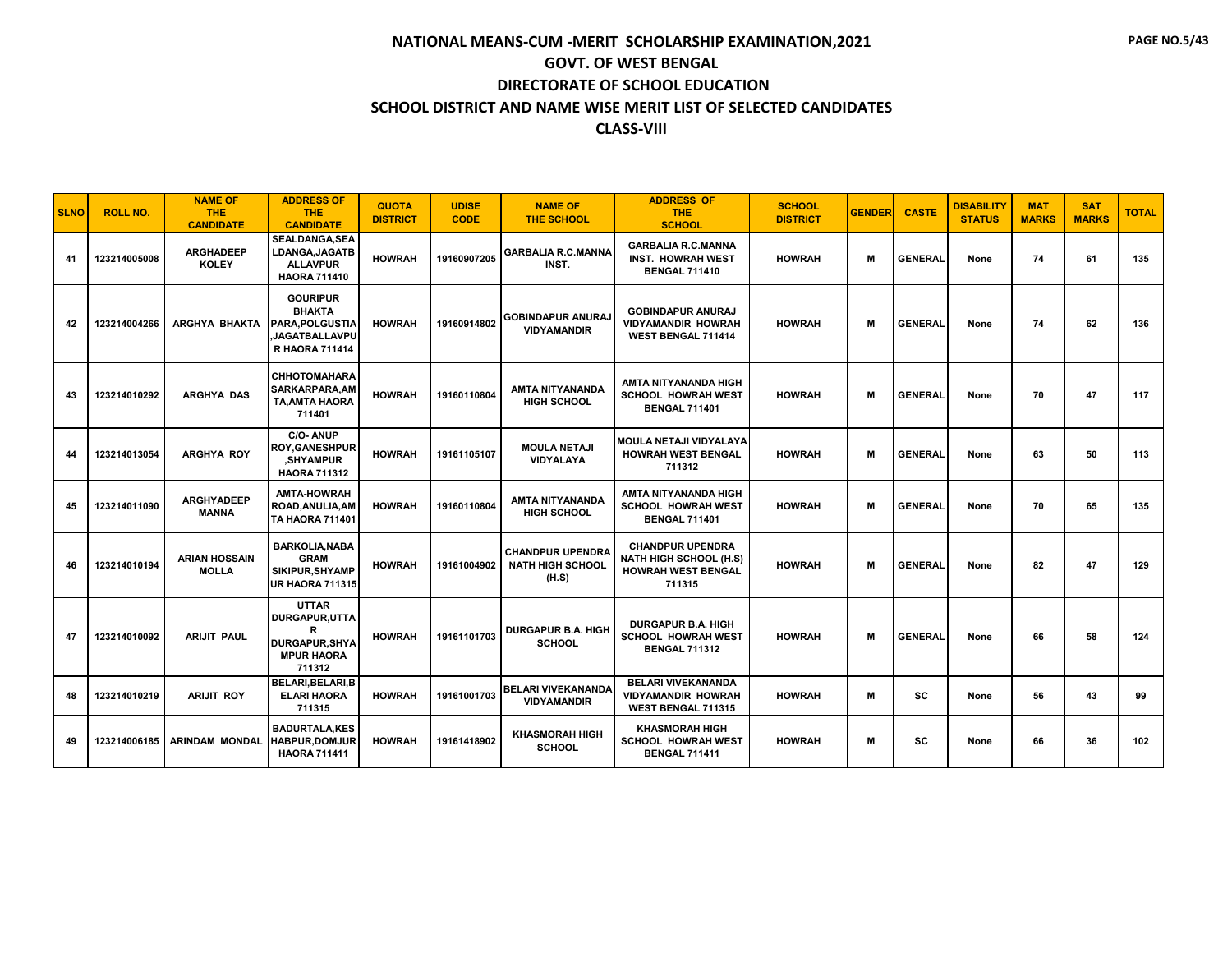| <b>SLNO</b> | <b>ROLL NO.</b> | <b>NAME OF</b><br><b>THE</b><br><b>CANDIDATE</b> | <b>ADDRESS OF</b><br><b>THE</b><br><b>CANDIDATE</b>                                 | <b>QUOTA</b><br><b>DISTRICT</b> | <b>UDISE</b><br><b>CODE</b> | <b>NAME OF</b><br><b>THE SCHOOL</b>                         | <b>ADDRESS OF</b><br><b>THE</b><br><b>SCHOOL</b>                                                | <b>SCHOOL</b><br><b>DISTRICT</b> | <b>GENDER</b> | <b>CASTE</b>   | <b>DISABILITY</b><br><b>STATUS</b> | <b>MAT</b><br><b>MARKS</b> | <b>SAT</b><br><b>MARKS</b> | <b>TOTAL</b> |
|-------------|-----------------|--------------------------------------------------|-------------------------------------------------------------------------------------|---------------------------------|-----------------------------|-------------------------------------------------------------|-------------------------------------------------------------------------------------------------|----------------------------------|---------------|----------------|------------------------------------|----------------------------|----------------------------|--------------|
| 50          | 123214006189    | <b>ARINGITA BAG</b>                              | <b>KHASMORAH, KHA</b><br>SMORAH, DOMJU<br><b>R HAORA 711411</b>                     | <b>HOWRAH</b>                   | 19161420706                 | <b>KHASMORAH GIRLS</b><br><b>HIGH SCHOOL</b>                | <b>KHASMORAH GIRLS HIGH</b><br><b>SCHOOL HOWRAH WEST</b><br><b>BENGAL 711411</b>                | <b>HOWRAH</b>                    | F             | <b>SC</b>      | None                               | 57                         | 44                         | 101          |
| 51          | 123214005202    | <b>ARITRA DUTTA</b>                              | <b>DOMJUR</b><br><b>BARUIPARA.DOM</b><br><b>JUR.DOMJUR</b><br><b>HAORA 711405</b>   | <b>HOWRAH</b>                   | 19161403101                 | <b>MAKARDAH</b><br><b>BAMASUNDARI</b><br><b>INSTITUTI</b>   | <b>MAKARDAH BAMASUNDARI</b><br><b>INSTITUTI HOWRAH WEST</b><br><b>BENGAL 711409</b>             | <b>HOWRAH</b>                    | м             | <b>GENERAL</b> | None                               | 60                         | 61                         | 121          |
| 52          | 123214012211    | ARITRA MAJI                                      | KANTILABAR,SHY<br><b>AMPUR, SHYAMPU</b><br>R HAORA 711314                           | <b>HOWRAH</b>                   | 19161005802                 | <b>SHYAMPUR HIGH</b><br><b>SCHOOL</b>                       | <b>SHYAMPUR HIGH SCHOOL</b><br><b>HOWRAH WEST BENGAL</b><br>711314                              | <b>HOWRAH</b>                    | M             | <b>GENERAL</b> | None                               | 76                         | 47                         | 123          |
| 53          | 123214005144    | <b>ARITRA SAMANTA</b>                            | SIDDHESWAR, SID<br><b>DHESWAR, JAGAT</b><br><b>BALLAVPUR</b><br><b>HAORA 711414</b> | <b>HOWRAH</b>                   | 19161205804                 | JUJERSA P.N.MANNA<br>INST.                                  | JUJERSA P.N.MANNA INST.<br><b>HOWRAH WEST BENGAL</b><br>711302                                  | <b>HOWRAH</b>                    | M             | <b>GENERAL</b> | None                               | 85                         | 64                         | 149          |
| 54          | 123214004033    | <b>ARITRA SARDAR</b>                             | <b>HARISAVA.PRASA</b><br><b>STHA,DOMJUR</b><br><b>HAORA 711302</b>                  | <b>HOWRAH</b>                   | 19161403101                 | <b>MAKARDAH</b><br><b>BAMASUNDARI</b><br><b>INSTITUTI</b>   | <b>MAKARDAH BAMASUNDARI</b><br><b>INSTITUTI HOWRAH WEST</b><br><b>BENGAL 711409</b>             | <b>HOWRAH</b>                    | м             | SC             | None                               | 45                         | 42                         | 87           |
| 55          | 123214011091    | <b>ARITRA KUMAR</b><br><b>PAUL</b>               | AMRAJOLE, KALY<br><b>ANPUR.BAGNAN</b><br><b>HAORA 711303</b>                        | <b>HOWRAH</b>                   | 19160311407                 | <b>PANITRAS HIGH</b><br><b>SCHOOL</b>                       | <b>PANITRAS HIGH SCHOOL</b><br><b>HOWRAH WEST BENGAL</b><br>711325                              | <b>HOWRAH</b>                    | м             | <b>GENERAL</b> | None                               | 56                         | 55                         | 111          |
| 56          | 123214012197    | <b>ARIYEN ROY</b>                                | <b>CHENGAIL</b><br>SAMUIPARA, CHE<br><b>NGAIL, ULUBERIA</b><br><b>HAORA 711308</b>  | <b>HOWRAH</b>                   | 19161701607                 | CHENG. SHRE. VID.<br>NIKE. HI.SCH                           | CHENG. SHRE. VID. NIKE.<br>HI.SCH HOWRAH WEST<br><b>BENGAL 711308</b>                           | <b>HOWRAH</b>                    | м             | <b>SC</b>      | None                               | 50                         | 35                         | 85           |
| 57          | 123214013064    | <b>ARMAN HOSSAIN</b><br><b>MOLLA</b>             | <b>BARKOLIA, NABA</b><br><b>GRAM</b><br>SIKIPUR, SHYAMP<br><b>UR HAORA 711315</b>   | <b>HOWRAH</b>                   | 19161004902                 | <b>CHANDPUR UPENDRA</b><br><b>NATH HIGH SCHOOL</b><br>(H.S) | <b>CHANDPUR UPENDRA</b><br><b>NATH HIGH SCHOOL (H.S)</b><br><b>HOWRAH WEST BENGAL</b><br>711315 | <b>HOWRAH</b>                    | M             | <b>GENERAL</b> | None                               | 72                         | 60                         | 132          |
| 58          | 123214012216    | <b>ARNAB DAS</b>                                 | <b>DASKHINPARA,JO</b><br>NKA,UDAYNARAY<br><b>ANPUR HAORA</b><br>711226              | <b>HOWRAH</b>                   | 19160806101                 | <b>CHAKGARAH J.S.</b><br><b>VIDYAMANDIR</b>                 | <b>CHAKGARAH J.S.</b><br><b>VIDYAMANDIR HOWRAH</b><br>WEST BENGAL 711226                        | <b>HOWRAH</b>                    | M             | <b>GENERAL</b> | None                               | 76                         | 62                         | 138          |
| 59          | 123214005253    | <b>AROMA ZEBA ISLAM</b>                          | <b>CHACKMADHU.RA</b><br>I DHANAGAR.BAUR<br><b>IA HAORA 711310</b>                   | <b>HOWRAH</b>                   | 19161307805                 | <b>RAGHUDEVBATI</b><br><b>SADHARANER VI.GIR</b>             | <b>RAGHUDEVBATI</b><br><b>SADHARANER VI.GIR</b><br><b>HOWRAH WEST BENGAL</b><br>711310          | <b>HOWRAH</b>                    | F             | <b>GENERAL</b> | None                               | 69                         | 48                         | 117          |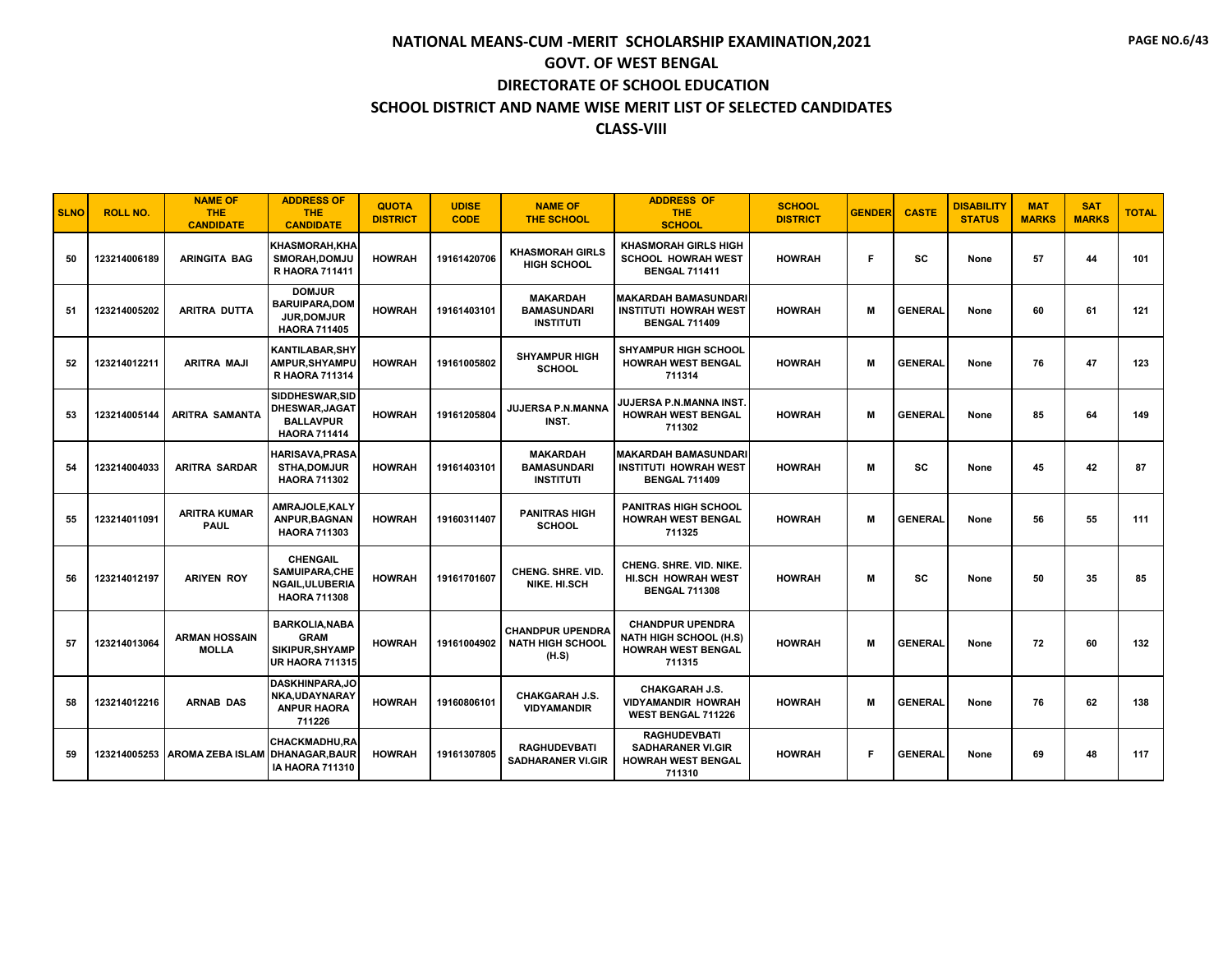| <b>SLNO</b> | <b>ROLL NO.</b> | <b>NAME OF</b><br><b>THE</b><br><b>CANDIDATE</b> | <b>ADDRESS OF</b><br><b>THE</b><br><b>CANDIDATE</b>                                                | <b>QUOTA</b><br><b>DISTRICT</b> | <b>UDISE</b><br><b>CODE</b> | <b>NAME OF</b><br><b>THE SCHOOL</b>                           | <b>ADDRESS OF</b><br><b>THE</b><br><b>SCHOOL</b>                                          | <b>SCHOOL</b><br><b>DISTRICT</b> | <b>GENDER</b> | <b>CASTE</b>   | <b>DISABILITY</b><br><b>STATUS</b> | <b>MAT</b><br><b>MARKS</b> | <b>SAT</b><br><b>MARKS</b> | <b>TOTAL</b> |
|-------------|-----------------|--------------------------------------------------|----------------------------------------------------------------------------------------------------|---------------------------------|-----------------------------|---------------------------------------------------------------|-------------------------------------------------------------------------------------------|----------------------------------|---------------|----------------|------------------------------------|----------------------------|----------------------------|--------------|
| 60          | 123214013110    | <b>ARPAN KAYAL</b>                               | <b>BELARI.BELARI.S</b><br><b>HYAMPUR HAORA</b><br>711315                                           | <b>HOWRAH</b>                   | 19161001703                 | <b>BELARI VIVEKANANDA</b><br><b>VIDYAMANDIR</b>               | <b>BELARI VIVEKANANDA</b><br><b>VIDYAMANDIR HOWRAH</b><br>WEST BENGAL 711315              | <b>HOWRAH</b>                    | M             | <b>SC</b>      | None                               | 53                         | 42                         | 95           |
| 61          | 123214013345    | <b>ARPAN SAMANTA</b>                             | <b>DWIPAMALITA.BI</b><br><b>RAMPUR, BAGNAN</b><br><b>HAORA 711303</b>                              | <b>HOWRAH</b>                   | 19160311407                 | <b>PANITRAS HIGH</b><br><b>SCHOOL</b>                         | <b>PANITRAS HIGH SCHOOL</b><br><b>HOWRAH WEST BENGAL</b><br>711325                        | <b>HOWRAH</b>                    | M             | <b>GENERAL</b> | None                               | 69                         | 54                         | 123          |
| 62          | 123214004106    | <b>ASHISH MONDAL</b>                             | N0155.NASKARPU<br><b>R,JAGATBALLAVP</b><br><b>UR HAORA 711414</b>                                  | <b>HOWRAH</b>                   | 19160915102                 | <b>NAWPARA NILKAMAL</b><br>HIGH SCH.                          | <b>NAWPARA NILKAMAL HIGH</b><br><b>SCH. HOWRAH WEST</b><br><b>BENGAL 711414</b>           | <b>HOWRAH</b>                    | M             | <b>SC</b>      | None                               | 50                         | 43                         | 93           |
| 63          | 123214011115    | <b>ASMITA JANA</b>                               | <b>KAMALPUR.KAMA</b><br><b>LPUR.SHYAMPUR</b><br><b>HAORA 711301</b>                                | <b>HOWRAH</b>                   | 19161009903                 | <b>RADHAPUR TINKORI</b><br><b>GIRLS HIGH SC</b>               | <b>RADHAPUR TINKORI GIRLS</b><br><b>HIGH SC HOWRAH WEST</b><br><b>BENGAL 711301</b>       | <b>HOWRAH</b>                    | Е             | <b>GENERAL</b> | None                               | 64                         | 48                         | 112          |
| 64          | 123214010277    | <b>ATREYEE HAIT</b>                              | JAGATPUR, BRIND<br>ABANPUR, ULUBE<br><b>RIA HAORA</b><br>711316                                    | <b>HOWRAH</b>                   | 19161700104                 | <b>JAGATPUR ADARSHA</b><br><b>BALIKA VIDYALAYA</b>            | <b>JAGATPUR ADARSHA</b><br><b>BALIKA VIDYALAYA</b><br><b>HOWRAH WEST BENGAL</b><br>711316 | <b>HOWRAH</b>                    | Е             | <b>GENERAL</b> | None                               | 67                         | 54                         | 121          |
| 65          | 123214013033    | <b>AYAN BHOWMICK</b>                             | ANKUL, GANESHP<br><b>UR, SHYAMPUR</b><br><b>HAORA 711312</b>                                       | <b>HOWRAH</b>                   | 19161105107                 | <b>MOULA NETAJI</b><br>VIDYALAYA                              | <b>MOULA NETAJI VIDYALAYA</b><br><b>HOWRAH WEST BENGAL</b><br>711312                      | <b>HOWRAH</b>                    | M             | <b>GENERAL</b> | None                               | 59                         | 53                         | 112          |
| 66          | 123214013092    | <b>AYAN DALAPATI</b>                             | <b>KALAGHATU.KOT</b><br><b>RA, SHYAMPUR</b><br><b>HAORA 711301</b>                                 | <b>HOWRAH</b>                   | 19161009904                 | <b>RADHAPUR HIGH</b><br><b>SCHOOL</b>                         | <b>RADHAPUR HIGH SCHOOL</b><br><b>HOWRAH WEST BENGAL</b><br>711301                        | <b>HOWRAH</b>                    | M             | <b>GENERAL</b> | None                               | 72                         | 49                         | 121          |
| 67          | 123214012068    | <b>AYAN JASHU</b>                                | <b>WEST KHAIRA.KM</b><br><b>BALICHAK, AMTA</b><br><b>HAORA 711401</b>                              | <b>HOWRAH</b>                   |                             | 19160103704 KHAIRA HIGH SCHOOL                                | <b>KHAIRA HIGH SCHOOL</b><br><b>HOWRAH WEST BENGAL</b><br>711401                          | <b>HOWRAH</b>                    | M             | <b>GENERAL</b> | None                               | 67                         | 46                         | 113          |
| 68          | 123214004176    | <b>AYUS DEY</b>                                  | 166/3/1 SREE<br><b>RAM DHANG</b><br>ROAD, SALKIA, MA<br><b>LIPANCHGHORA</b><br><b>HAORA 711106</b> | <b>HOWRAH</b>                   |                             | <b>SALKIA HINDU</b><br>19161501007 SCHOOL (HIGH & UNIT-<br>2) | <b>SALKIA HINDU SCHOOL</b><br>(HIGH & UNIT-2) HOWRAH<br>WEST BENGAL 711106                | <b>HOWRAH</b>                    | M             | <b>GENERAL</b> | None                               | 68                         | 75                         | 143          |
| 69          | 123214013113    | <b>AYUSHMAN SAU</b>                              | <b>RADHAPUR.RADH</b><br>APUR, SHY AMPUR<br><b>HAORA 711301</b>                                     | <b>HOWRAH</b>                   | 19161009904                 | <b>RADHAPUR HIGH</b><br><b>SCHOOL</b>                         | <b>RADHAPUR HIGH SCHOOL</b><br><b>HOWRAH WEST BENGAL</b><br>711301                        | <b>HOWRAH</b>                    | M             | <b>GENERAL</b> | None                               | 68                         | 61                         | 129          |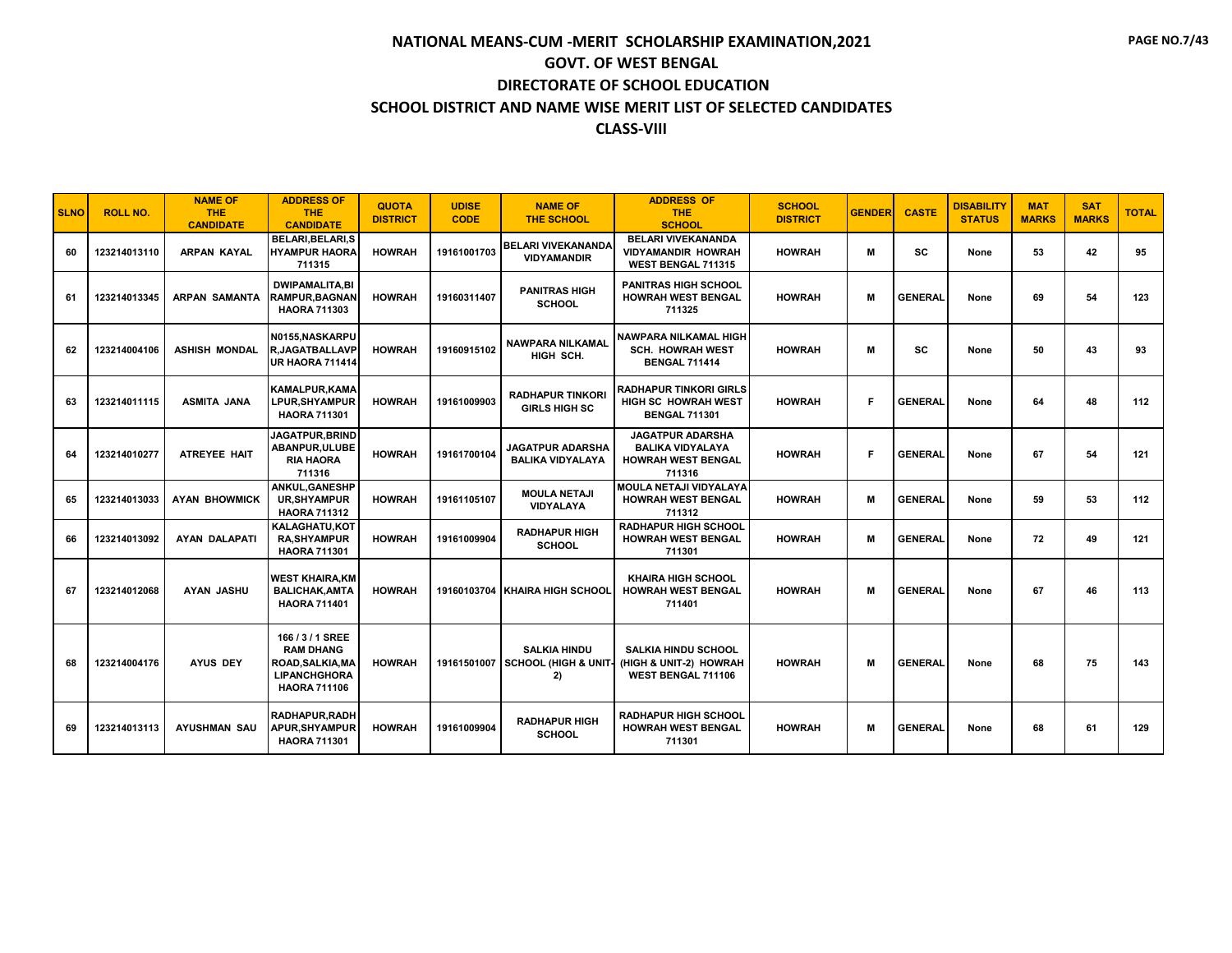| <b>SLNO</b> | <b>ROLL NO.</b> | <b>NAME OF</b><br><b>THE</b><br><b>CANDIDATE</b> | <b>ADDRESS OF</b><br><b>THE</b><br><b>CANDIDATE</b>                                                               | <b>QUOTA</b><br><b>DISTRICT</b> | <b>UDISE</b><br><b>CODE</b> | <b>NAME OF</b><br><b>THE SCHOOL</b>                         | <b>ADDRESS OF</b><br><b>THE</b><br><b>SCHOOL</b>                                                | <b>SCHOOL</b><br><b>DISTRICT</b> | <b>GENDER</b> | <b>CASTE</b>   | <b>DISABILITY</b><br><b>STATUS</b> | <b>MAT</b><br><b>MARKS</b> | <b>SAT</b><br><b>MARKS</b> | <b>TOTAL</b> |
|-------------|-----------------|--------------------------------------------------|-------------------------------------------------------------------------------------------------------------------|---------------------------------|-----------------------------|-------------------------------------------------------------|-------------------------------------------------------------------------------------------------|----------------------------------|---------------|----------------|------------------------------------|----------------------------|----------------------------|--------------|
| 70          | 123214010048    | <b>BAISHALI GARAI</b>                            | <b>CHANDIPUR.KHU</b><br><b>RIGACHI, SHYAMP</b><br><b>UR HAORA 711315</b>                                          | <b>HOWRAH</b>                   | 19161004902                 | <b>CHANDPUR UPENDRA</b><br><b>NATH HIGH SCHOOL</b><br>(H.S) | <b>CHANDPUR UPENDRA</b><br><b>NATH HIGH SCHOOL (H.S)</b><br><b>HOWRAH WEST BENGAL</b><br>711315 | <b>HOWRAH</b>                    | Е             | <b>GENERAL</b> | None                               | 62                         | 54                         | 116          |
| 71          | 123214012186    | <b>BANANI KAPAT</b>                              | <b>GUREPOLE, GURE</b><br>POLE, SHYAMPUR<br><b>HAORA 711314</b>                                                    | <b>HOWRAH</b>                   | 19161013502                 | <b>GUREPOLE HIGH</b><br><b>SCHOOL</b>                       | <b>GUREPOLE HIGH SCHOOL</b><br><b>HOWRAH WEST BENGAL</b><br>711314                              | <b>HOWRAH</b>                    | Е             | <b>GENERAL</b> | None                               | 73                         | 41                         | 114          |
| 72          | 123214013021    | <b>BANIS BERA</b>                                | <b>HARALI</b><br><b>UDAYNARAYANP</b><br><b>UR LINK</b><br>ROAD, HARALI, UD<br>AYNARAYANPUR<br><b>HAORA 711226</b> | <b>HOWRAH</b>                   | 19160800106                 | <b>U.N.PUR SARADA</b><br><b>CHARAN INST.</b>                | <b>U.N.PUR SARADA CHARAN</b><br><b>INST. HOWRAH WEST</b><br><b>BENGAL 711226</b>                | <b>HOWRAH</b>                    | М             | <b>GENERAL</b> | None                               | 76                         | 61                         | 137          |
| 73          | 123214004037    | <b>BANYISHA BACHAR</b>                           | <b>BETIARY, NALPUR</b><br>.SANKRAIL<br><b>HAORA 711310</b>                                                        | <b>HOWRAH</b>                   | 19161307805                 | <b>RAGHUDEVBATI</b><br><b>SADHARANER VI.GIR</b>             | <b>RAGHUDEVBATI</b><br><b>SADHARANER VI.GIR</b><br><b>HOWRAH WEST BENGAL</b><br>711310          | <b>HOWRAH</b>                    | Е             | <b>GENERAL</b> | None                               | 71                         | 70                         | 141          |
| 74          | 123214010242    | <b>BARSHA SANTRA</b>                             | VILL-<br><b>RUPASGORI, RUP</b><br><b>ASGORI.BAGNAN</b><br><b>HAORA 711312</b>                                     | <b>HOWRAH</b>                   | 19160409903                 | <b>RUPASGORI HIGH</b><br><b>SCHOOL</b>                      | <b>RUPASGORI HIGH SCHOOL</b><br><b>HOWRAH WEST BENGAL</b><br>711312                             | <b>HOWRAH</b>                    | Е             | <b>GENERAL</b> | None                               | 73                         | 61                         | 134          |
| 75          | 123214004044    | <b>BEAUTY GHARA</b>                              | <b>GARBALIA, GARB</b><br>ALIA, JAGATBALL<br><b>AVPUR HAORA</b><br>711410                                          | <b>HOWRAH</b>                   | 19160907204                 | <b>GARBALIA GIRLS HIGH</b><br><b>SCHOOL</b>                 | <b>GARBALIA GIRLS HIGH</b><br><b>SCHOOL HOWRAH WEST</b><br><b>BENGAL 711410</b>                 | <b>HOWRAH</b>                    | Е             | <b>GENERAL</b> | None                               | 60                         | 56                         | 116          |
| 76          | 123214004119    | <b>BENITH DAS</b>                                | GABTALA.UTTAR<br><b>JHAPORDAH,DOM</b><br><b>JUR HAORA</b><br>711405                                               | <b>HOWRAH</b>                   | 19161417405                 | JHAPORDAH DUKE<br><b>INSTITUTION</b>                        | <b>JHAPORDAH DUKE</b><br><b>INSTITUTION HOWRAH</b><br>WEST BENGAL 711405                        | <b>HOWRAH</b>                    | м             | <b>GENERAL</b> | None                               | 67                         | 56                         | 123          |
| 77          | 123214006004    | <b>BHASKAR NATH</b>                              | KOLORAH, KOLOR<br>AH.DOMJUR<br><b>HAORA 711411</b>                                                                | <b>HOWRAH</b>                   | 19161418902                 | <b>KHASMORAH HIGH</b><br><b>SCHOOL</b>                      | <b>KHASMORAH HIGH</b><br><b>SCHOOL HOWRAH WEST</b><br><b>BENGAL 711411</b>                      | <b>HOWRAH</b>                    | M             | <b>GENERAL</b> | None                               | 74                         | 44                         | 118          |
| 78          | 123214011030    | <b>BIDESH PRAMANIK</b>                           | <b>NARIKELBARH.SH</b><br>YAMPUR.SHYAMP<br><b>UR HAORA 711314</b>                                                  | <b>HOWRAH</b>                   | 19161005802                 | <b>SHYAMPUR HIGH</b><br><b>SCHOOL</b>                       | <b>SHYAMPUR HIGH SCHOOL</b><br><b>HOWRAH WEST BENGAL</b><br>711314                              | <b>HOWRAH</b>                    | М             | <b>GENERAL</b> | None                               | 75                         | 58                         | 133          |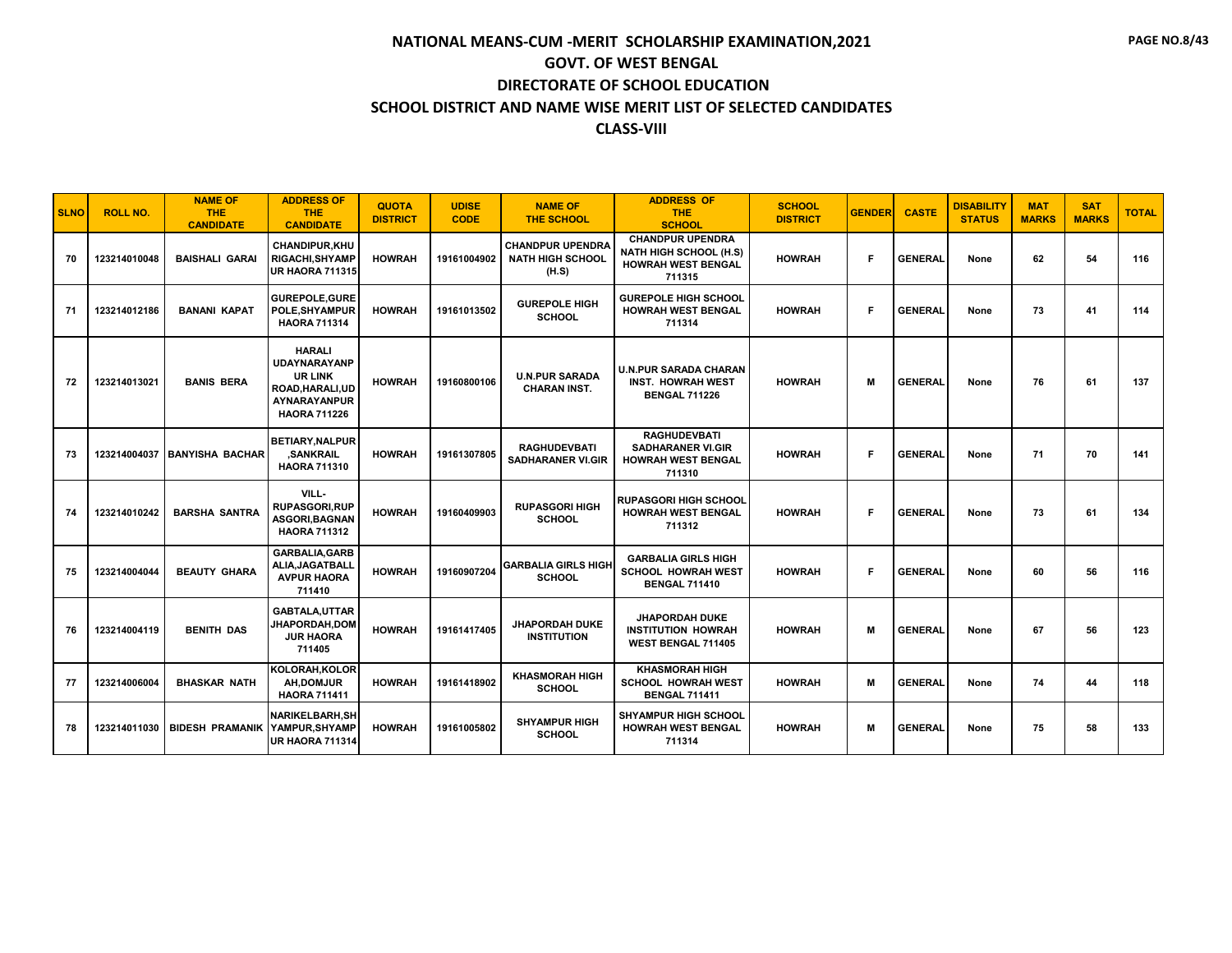| <b>SLNO</b> | <b>ROLL NO.</b> | <b>NAME OF</b><br><b>THE</b><br><b>CANDIDATE</b> | <b>ADDRESS OF</b><br><b>THE</b><br><b>CANDIDATE</b>                                                         | <b>QUOTA</b><br><b>DISTRICT</b> | <b>UDISE</b><br><b>CODE</b> | <b>NAME OF</b><br><b>THE SCHOOL</b>                           | <b>ADDRESS OF</b><br>THE.<br><b>SCHOOL</b>                                                        | <b>SCHOOL</b><br><b>DISTRICT</b> | <b>GENDER</b> | <b>CASTE</b>   | <b>DISABILITY</b><br><b>STATUS</b> | <b>MAT</b><br><b>MARKS</b> | <b>SAT</b><br><b>MARKS</b> | <b>TOTAL</b> |
|-------------|-----------------|--------------------------------------------------|-------------------------------------------------------------------------------------------------------------|---------------------------------|-----------------------------|---------------------------------------------------------------|---------------------------------------------------------------------------------------------------|----------------------------------|---------------|----------------|------------------------------------|----------------------------|----------------------------|--------------|
| 79          | 123214006015    | <b>BIDISHA MONDAL</b>                            | PANTIHAL.PANTIH<br>AL, JAGATBALLAV<br><b>PUR HAORA</b><br>711410                                            | <b>HOWRAH</b>                   | 19160905003                 | <b>PANTIHAL BALIKA</b><br><b>VIDYALAYA</b>                    | <b>PANTIHAL BALIKA</b><br><b>VIDYALAYA HOWRAH</b><br>WEST BENGAL 711410                           | <b>HOWRAH</b>                    | F             | <b>SC</b>      | None                               | 43                         | 40                         | 83           |
| 80          | 123214011100    | <b>BIDISHA SAMANTA</b>                           | <b>BHAGABANPUR</b><br><b>DAKSHIN</b><br>PARAQ.MOLLAHA<br><b>T.SHYAMPUR</b><br><b>HAORA 711314</b>           | <b>HOWRAH</b>                   | 19161007103                 | <b>BHAGABANPUR</b><br><b>SIDDHESWAR HIGH</b><br><b>SCHOOL</b> | <b>BHAGABANPUR</b><br><b>SIDDHESWAR HIGH</b><br><b>SCHOOL HOWRAH WEST</b><br><b>BENGAL 711314</b> | <b>HOWRAH</b>                    | F             | <b>GENERAL</b> | None                               | 74                         | 55                         | 129          |
| 81          | 123214005208    | <b>BIPASA KHAN</b>                               | <b>BETIARY.NALPUR</b><br>.SANKRAIL<br><b>HAORA 711310</b>                                                   | <b>HOWRAH</b>                   | 19161307805                 | <b>RAGHUDEVBATI</b><br><b>SADHARANER VI.GIR</b>               | <b>RAGHUDEVBATI</b><br><b>SADHARANER VI.GIR</b><br><b>HOWRAH WEST BENGAL</b><br>711310            | <b>HOWRAH</b>                    | F             | <b>SC</b>      | None                               | 52                         | 53                         | 105          |
| 82          |                 | 123214010103   BIPASHA PRADHAN                   | <b>KAMDEBPUR BAG</b><br>PARA, MOLLAHAT,<br><b>SHYAMPUR</b><br><b>HAORA 711314</b>                           | <b>HOWRAH</b>                   | 19161007103                 | <b>BHAGABANPUR</b><br><b>SIDDHESWAR HIGH</b><br><b>SCHOOL</b> | <b>BHAGABANPUR</b><br>SIDDHESWAR HIGH<br><b>SCHOOL HOWRAH WEST</b><br><b>BENGAL 711314</b>        | <b>HOWRAH</b>                    | F.            | <b>GENERAL</b> | None                               | 60                         | 58                         | 118          |
| 83          | 123214005110    | <b>CHINMOY MONDAL</b>                            | <b>RAGHUNATHPUR.</b><br><b>RAGHUNATHPUT.</b><br><b>DANKUNI HUGLI</b><br>712247                              | <b>HOWRAH</b>                   | 19160500105                 | <b>RAGHUNATHPUR</b><br><b>NAFAR ACADEMY</b>                   | <b>RAGHUNATHPUR NAFAR</b><br><b>ACADEMY HOWRAH WEST</b><br><b>BENGAL 711205</b>                   | <b>HOWRAH</b>                    | M             | <b>SC</b>      | None                               | 54                         | 37                         | 91           |
| 84          | 123214012040    | <b>DAIPAYAN MONDAL</b>                           | <b>SHYAMPUR.MOLL</b><br>AHAT, SHYAMPUR<br><b>HAORA 711314</b>                                               | <b>HOWRAH</b>                   | 19161005802                 | <b>SHYAMPUR HIGH</b><br><b>SCHOOL</b>                         | <b>SHYAMPUR HIGH SCHOOL</b><br><b>HOWRAH WEST BENGAL</b><br>711314                                | <b>HOWRAH</b>                    | м             | <b>GENERAL</b> | None                               | 65                         | 49                         | 114          |
| 85          | 123214004156    | <b>DAYANTI MONDAL</b>                            | <b>VILL AND PO</b><br>NABGHARA,NABG<br><b>HARA.SANKRAIL</b><br><b>HAORA 711322</b>                          | <b>HOWRAH</b>                   | 19161208304                 | <b>JOYNAGAR</b><br><b>PALLISREE</b><br><b>VIDYANIKETA</b>     | JOYNAGAR PALLISREE<br><b>VIDYANIKETA HOWRAH</b><br><b>WEST BENGAL 711302</b>                      | <b>HOWRAH</b>                    | F.            | <b>GENERAL</b> | None                               | 71                         | 43                         | 114          |
| 86          | 123214013135    | <b>DEBALINA KUTI</b>                             | <b>DAKSHIN</b><br><b>DURGAPUR.DAKS</b><br><b>HIN</b><br><b>DURGAPUR.SHYA</b><br><b>MPUR HAORA</b><br>711301 | <b>HOWRAH</b>                   | 19161009903                 | <b>RADHAPUR TINKORI</b><br><b>GIRLS HIGH SC</b>               | <b>RADHAPUR TINKORI GIRLS</b><br><b>HIGH SC HOWRAH WEST</b><br><b>BENGAL 711301</b>               | <b>HOWRAH</b>                    | F             | <b>GENERAL</b> | None                               | 62                         | 53                         | 115          |
| 87          | 123214012271    | <b>DEBANSHU</b><br><b>SHEKHAR MONDAL</b>         | <b>AMTA</b><br>ROAD, BANGALPU<br><b>R,BAGNAN</b><br><b>HAORA 711303</b>                                     | <b>HOWRAH</b>                   | 19160302401                 | <b>BANGALPUR U.C.HIGH</b><br><b>SCHOOL</b>                    | <b>BANGALPUR U.C.HIGH</b><br><b>SCHOOL HOWRAH WEST</b><br><b>BENGAL 711303</b>                    | <b>HOWRAH</b>                    | M             | <b>GENERAL</b> | None                               | 74                         | 42                         | 116          |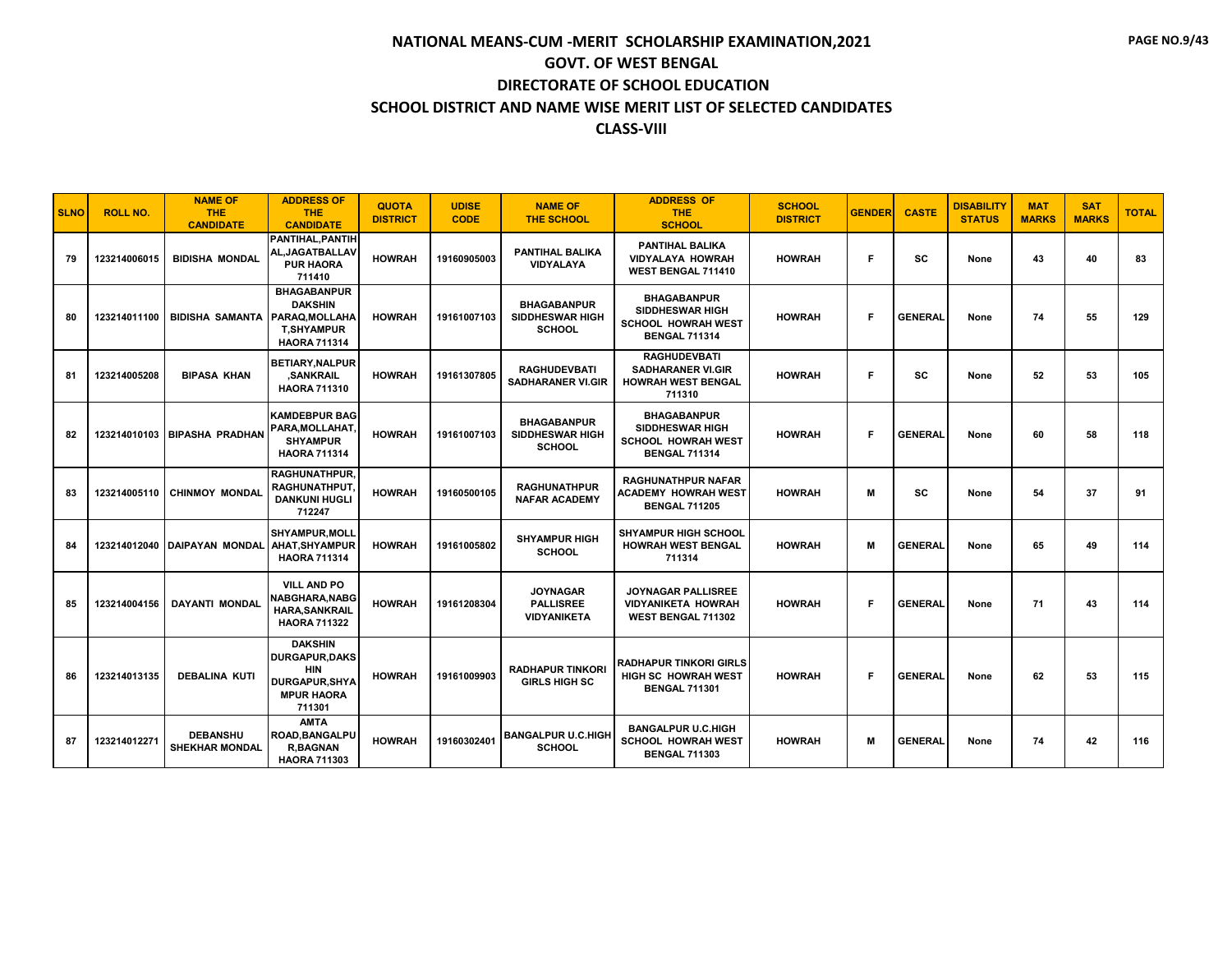| <b>SLNO</b> | <b>ROLL NO.</b> | <b>NAME OF</b><br><b>THE</b><br><b>CANDIDATE</b> | <b>ADDRESS OF</b><br><b>THE</b><br><b>CANDIDATE</b>                                                 | <b>QUOTA</b><br><b>DISTRICT</b> | <b>UDISE</b><br><b>CODE</b> | <b>NAME OF</b><br><b>THE SCHOOL</b>                         | <b>ADDRESS OF</b><br><b>THE</b><br><b>SCHOOL</b>                                         | <b>SCHOOL</b><br><b>DISTRICT</b> | <b>GENDER</b> | <b>CASTE</b>   | <b>DISABILITY</b><br><b>STATUS</b> | <b>MAT</b><br><b>MARKS</b> | <b>SAT</b><br><b>MARKS</b> | <b>TOTAL</b> |
|-------------|-----------------|--------------------------------------------------|-----------------------------------------------------------------------------------------------------|---------------------------------|-----------------------------|-------------------------------------------------------------|------------------------------------------------------------------------------------------|----------------------------------|---------------|----------------|------------------------------------|----------------------------|----------------------------|--------------|
| 88          | 123214012235    | <b>DEBASREE MANNA</b>                            | <b>JAGATPUR, BRIND</b><br>ABANPUR, ULUBE<br><b>RIA HAORA</b><br>711316                              | <b>HOWRAH</b>                   | 19160708403                 | <b>BANIBAN GIRLS HIGH</b><br><b>SCHOOL-HS</b>               | <b>BANIBAN GIRLS HIGH</b><br><b>SCHOOL-HS HOWRAH</b><br>WEST BENGAL 711316               | <b>HOWRAH</b>                    | Е             | <b>GENERAL</b> | None                               | 70                         | 56                         | 126          |
| 89          | 123214004312    | <b>DEBJANI PAUL</b>                              | <b>JAGADISHPUR</b><br>TANTIPARA, JAGA<br><b>DISHPUR</b><br><b>HAT,LILUAH</b><br><b>HAORA 711114</b> | <b>HOWRAH</b>                   | 19160506002                 | <b>JAGADISHPUR BALIKA</b><br><b>VIDYALAYA</b>               | <b>JAGADISHPUR BALIKA</b><br><b>VIDYALAYA HOWRAH</b><br>WEST BENGAL 711114               | <b>HOWRAH</b>                    | Е             | <b>GENERAL</b> | None                               | 65                         | 52                         | 117          |
| 90          | 123214010029    | <b>DEBJIT SAU</b>                                | <b>GOPINATHPUR,N</b><br><b>AKOLE,SHYAMPU</b><br><b>R HAORA 711312</b>                               | <b>HOWRAH</b>                   | 19161105802                 | <b>SASATI NAHALA</b><br><b>ABINASH HIGH SCH</b>             | SASATI NAHALA ABINASH<br>HIGH SCH HOWRAH WEST<br><b>BENGAL 711326</b>                    | <b>HOWRAH</b>                    | M             | <b>GENERAL</b> | None                               | 73                         | 64                         | 137          |
| 91          | 123214013228    | DEBKUMAR POREL KOLEY, THALIA, JO                 | <b>C/O-ANITA</b><br><b>POREL</b><br><b>YPUR HAORA</b><br>711401                                     | <b>HOWRAH</b>                   | 19160213102                 | <b>THALIA UNION HIGH</b><br><b>SCHOOL</b>                   | THALIA UNION HIGH<br><b>SCHOOL HOWRAH WEST</b><br><b>BENGAL 711401</b>                   | <b>HOWRAH</b>                    | м             | <b>GENERAL</b> | None                               | 76                         | 58                         | 134          |
| 92          | 123214004117    | <b>DEEP DAS</b>                                  | <b>SAMANTA</b><br><b>PARA.SUBHARAR</b><br><b>A, PANCHLA</b><br><b>HAORA 711302</b>                  | <b>HOWRAH</b>                   | 19161203002                 | <b>SUBHARARA HIGH</b><br><b>SCHOOL</b>                      | <b>SUBHARARA HIGH</b><br><b>SCHOOL HOWRAH WEST</b><br><b>BENGAL 711302</b>               | <b>HOWRAH</b>                    | м             | <b>GENERAL</b> | None                               | 77                         | 50                         | 127          |
| 93          | 123214005227    | <b>DEVMALYA BAR</b>                              | KULDANGA.KULD<br>ANGA, PANCHLA<br><b>HAORA 711302</b>                                               | <b>HOWRAH</b>                   | 19160915803                 | <b>EKABBARPUR</b><br><b>G.P.HIGH SCHOOL</b>                 | <b>EKABBARPUR G.P.HIGH</b><br><b>SCHOOL HOWRAH WEST</b><br><b>BENGAL 711302</b>          | <b>HOWRAH</b>                    | м             | sc             | None                               | 52                         | 32                         | 84           |
| 94          | 123214006206    | DIP HAZRA                                        | <b>RUDRAPUR.RUDR</b><br><b>APUR.DOMJUR</b><br><b>HAORA 711411</b>                                   | <b>HOWRAH</b>                   | 19161419802                 | <b>RUDRAPUR SIKSHA</b><br><b>SADAN</b>                      | RUDRAPUR SIKSHA SADAN<br><b>HOWRAH WEST BENGAL</b><br>711411                             | <b>HOWRAH</b>                    | м             | <b>GENERAL</b> | None                               | 71                         | 45                         | 116          |
| 95          | 123214005179    | <b>DIPAN GHOSH</b>                               | <b>GHOSH</b><br>PARA, DHULAGOR<br><b>I.SANKRAIL</b><br><b>HAORA 711302</b>                          | <b>HOWRAH</b>                   | 19161208304                 | <b>JOYNAGAR</b><br><b>PALLISREE</b><br><b>VIDYANIKETA</b>   | <b>JOYNAGAR PALLISREE</b><br><b>VIDYANIKETA HOWRAH</b><br>WEST BENGAL 711302             | <b>HOWRAH</b>                    | M             | <b>GENERAL</b> | None                               | 65                         | 46                         | 111          |
| 96          | 123214013086    | <b>DIPAYAN GHOSH</b>                             | <b>MASUMA.BAIDYA</b><br>NATHPUR, BAGNA<br><b>N HAORA 711312</b>                                     | <b>HOWRAH</b>                   | 19160404506                 | <b>MUGKALYAN HIGH</b><br><b>SCHOOL</b>                      | <b>MUGKALYAN HIGH</b><br><b>SCHOOL HOWRAH WEST</b><br><b>BENGAL 711312</b>               | <b>HOWRAH</b>                    | м             | <b>GENERAL</b> | None                               | 70                         | 53                         | 123          |
| 97          | 123214012098    | <b>DIPAYAN PAUL</b>                              | <b>NOWPARA, NOWP</b><br>ARA, AMTA<br><b>HAORA 711401</b>                                            | <b>HOWRAH</b>                   | 19160206601                 | <b>MAHISHAMURI</b><br><b>RAMKRISHNA</b><br><b>VIDYAPITH</b> | <b>MAHISHAMURI</b><br><b>RAMKRISHNA VIDYAPITH</b><br><b>HOWRAH WEST BENGAL</b><br>711401 | <b>HOWRAH</b>                    | м             | <b>GENERAL</b> | None                               | 60                         | 52                         | 112          |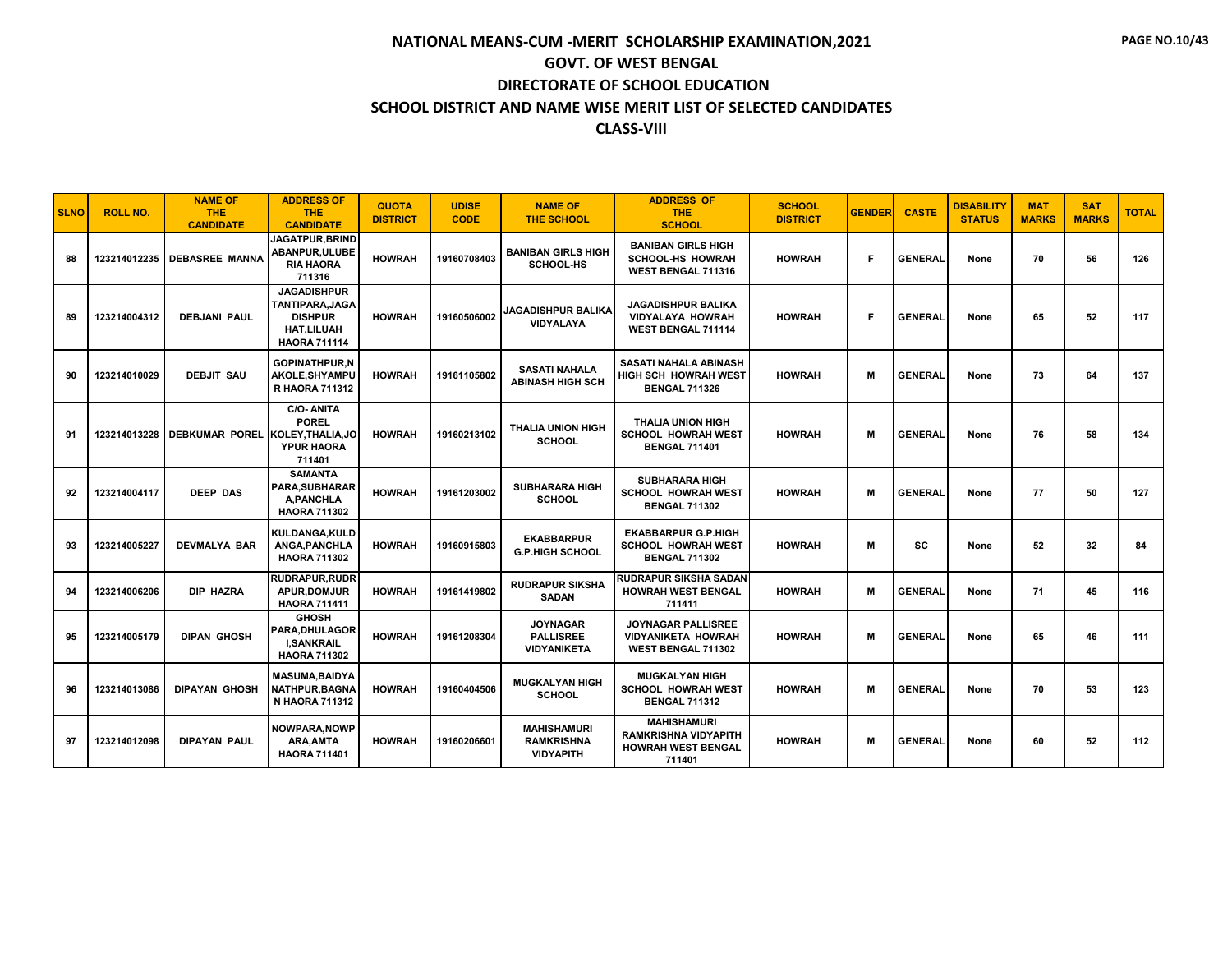| <b>SLNO</b> | <b>ROLL NO.</b> | <b>NAME OF</b><br><b>THE</b><br><b>CANDIDATE</b> | <b>ADDRESS OF</b><br><b>THE</b><br><b>CANDIDATE</b>                                                                                      | <b>QUOTA</b><br><b>DISTRICT</b> | <b>UDISE</b><br><b>CODE</b> | <b>NAME OF</b><br><b>THE SCHOOL</b>                             | <b>ADDRESS OF</b><br><b>THE</b><br><b>SCHOOL</b>                                              | <b>SCHOOL</b><br><b>DISTRICT</b> | <b>GENDER</b> | <b>CASTE</b>   | <b>DISABILITY</b><br><b>STATUS</b> | <b>MAT</b><br><b>MARKS</b> | <b>SAT</b><br><b>MARKS</b> | <b>TOTAL</b> |
|-------------|-----------------|--------------------------------------------------|------------------------------------------------------------------------------------------------------------------------------------------|---------------------------------|-----------------------------|-----------------------------------------------------------------|-----------------------------------------------------------------------------------------------|----------------------------------|---------------|----------------|------------------------------------|----------------------------|----------------------------|--------------|
| 98          | 123214005161    | <b>DIPIKA SARDAR</b>                             | <b>KHANTORA</b><br>SARDARPARA,KH<br>ANTORA, DOMJUR<br><b>HAORA 711411</b>                                                                | <b>HOWRAH</b>                   |                             | <b>KHANTORA</b><br>19161417406 RADHARANILAHA MEM<br><b>GLH</b>  | <b>KHANTORA</b><br><b>RADHARANILAHA MEM</b><br><b>GLH HOWRAH WEST</b><br><b>BENGAL 711411</b> | <b>HOWRAH</b>                    | F             | sc             | None                               | 51                         | 37                         | 88           |
| 99          | 123214010135    | <b>DISHA ADAK</b>                                | <b>CHANDANPUR, BA</b><br><b>RGRAM, SHAYMPU</b><br><b>R HAORA 711312</b>                                                                  | <b>HOWRAH</b>                   | 19161105107                 | <b>MOULA NETAJI</b><br><b>VIDYALAYA</b>                         | <b>MOULA NETAJI VIDYALAYA</b><br><b>HOWRAH WEST BENGAL</b><br>711312                          | <b>HOWRAH</b>                    | F             | <b>GENERAL</b> | None                               | 66                         | 57                         | 123          |
| 100         | 123214011131    | <b>DISHA BODAK</b>                               | GOURANGACHAK,<br>GOURANGACHAK,<br><b>UDAYNARAYANP</b><br>UR HAORA 711410                                                                 | <b>HOWRAH</b>                   | 19160807307                 | <b>KHILA GIRLS HIGH</b><br><b>SCHOOL</b>                        | <b>KHILA GIRLS HIGH</b><br><b>SCHOOL HOWRAH WEST</b><br><b>BENGAL 711410</b>                  | <b>HOWRAH</b>                    | F             | <b>GENERAL</b> | None                               | 78                         | 57                         | 135          |
| 101         | 123214004100    | <b>DISHA MAITY</b>                               | CHATTALPARA, G<br><b>HOSHPARA.NISC</b><br><b>HINDA HAORA</b><br>711227                                                                   | <b>HOWRAH</b>                   | 19160501309                 | <b>GHOSHPARA</b><br><b>NISCHINDA BALIKA</b><br><b>VIDYAPITH</b> | <b>GHOSHPARA NISCHINDA</b><br><b>BALIKA VIDYAPITH</b><br><b>HOWRAH WEST BENGAL</b><br>711227  | <b>HOWRAH</b>                    | F             | <b>GENERAL</b> | None                               | 71                         | 62                         | 133          |
| 102         | 123214013294    | <b>DISHA SAU</b>                                 | VILL-<br><b>CHAKGARA.JONK</b><br>A, UDAY NARAYAN<br><b>PUR HAORA</b><br>711226                                                           | <b>HOWRAH</b>                   | 19160801401                 | <b>BIRESWAR BALIKA</b><br><b>VIDYALAYA</b>                      | <b>BIRESWAR BALIKA</b><br><b>VIDYALAYA HOWRAH</b><br><b>WEST BENGAL 711226</b>                | <b>HOWRAH</b>                    | F             | <b>GENERAL</b> | None                               | 75                         | 60                         | 135          |
| 103         | 123214013071    | <b>DIYA GHOSH</b>                                | JANGALPARA, SIN<br><b>GHTI</b><br>SHIBPUR.UDAYNA<br><b>RAYANPUR</b><br><b>HAORA 711226</b>                                               | <b>HOWRAH</b>                   | 19160801401                 | <b>BIRESWAR BALIKA</b><br><b>VIDYALAYA</b>                      | <b>BIRESWAR BALIKA</b><br><b>VIDYALAYA HOWRAH</b><br><b>WEST BENGAL 711226</b>                | <b>HOWRAH</b>                    | F.            | <b>GENERAL</b> | None                               | 65                         | 50                         | 115          |
| 104         | 123214004193    | <b>DIYA GHUKU</b>                                | <b>SIDDHESWAR</b><br><b>JAGATBALLAVPU</b><br><b>R HOWRAH</b><br>711414, SIDDHES<br><b>WAR, JAGATBALL</b><br><b>AVPUR HAORA</b><br>711414 | <b>HOWRAH</b>                   |                             | <b>JUJERSA</b><br>19161205703 VIVEKANANDA BALIKA<br><b>VID</b>  | <b>JUJERSA VIVEKANANDA</b><br><b>BALIKA VID HOWRAH</b><br>WEST BENGAL 711302                  | <b>HOWRAH</b>                    | F             | SC             | None                               | 54                         | 33                         | 87           |
| 105         | 123214011101    | <b>DIYA HAZRA</b>                                | <b>ISHYAMPUR ALPIN</b><br><b>ROAD, SHYAMPUR</b><br>,SHYAMPUR<br><b>HAORA 711314</b>                                                      | <b>HOWRAH</b>                   | 19161005901                 | <b>SHYAMPUR DWA'KA</b><br><b>NATH BALIKA VI</b>                 | <b>SHYAMPUR DWA'KA NATH</b><br><b>BALIKA VI HOWRAH WEST</b><br><b>BENGAL 711314</b>           | <b>HOWRAH</b>                    | F.            | <b>GENERAL</b> | None                               | 70                         | 53                         | 123          |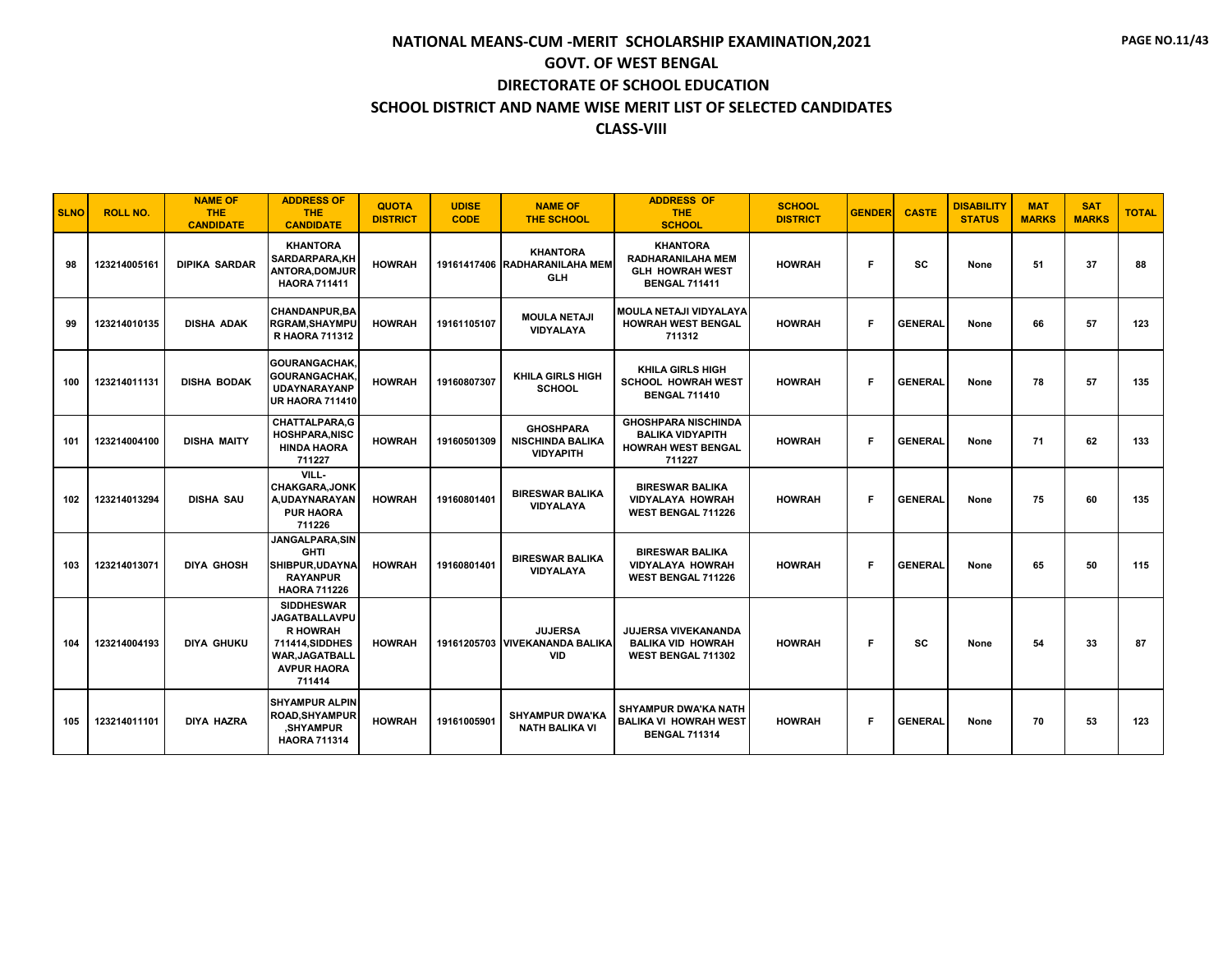| <b>SLNO</b> | <b>ROLL NO.</b> | <b>NAME OF</b><br><b>THE</b><br><b>CANDIDATE</b> | <b>ADDRESS OF</b><br><b>THE</b><br><b>CANDIDATE</b>                                      | <b>QUOTA</b><br><b>DISTRICT</b> | <b>UDISE</b><br><b>CODE</b> | <b>NAME OF</b><br><b>THE SCHOOL</b>                       | <b>ADDRESS OF</b><br><b>THE</b><br><b>SCHOOL</b>                                       | <b>SCHOOL</b><br><b>DISTRICT</b> | <b>GENDER</b> | <b>CASTE</b>   | <b>DISABILITY</b><br><b>STATUS</b> | <b>MAT</b><br><b>MARKS</b> | <b>SAT</b><br><b>MARKS</b> | <b>TOTAL</b> |
|-------------|-----------------|--------------------------------------------------|------------------------------------------------------------------------------------------|---------------------------------|-----------------------------|-----------------------------------------------------------|----------------------------------------------------------------------------------------|----------------------------------|---------------|----------------|------------------------------------|----------------------------|----------------------------|--------------|
| 106         | 123214004058    | <b>DIYA NASKAR</b>                               | <b>BETIARY, NALPUR</b><br>.SANKRAIL<br><b>HAORA 711310</b>                               | <b>HOWRAH</b>                   | 19161307805                 | <b>RAGHUDEVBATI</b><br><b>SADHARANER VI.GIR</b>           | <b>RAGHUDEVBATI</b><br><b>SADHARANER VI.GIR</b><br><b>HOWRAH WEST BENGAL</b><br>711310 | <b>HOWRAH</b>                    | Е             | <b>SC</b>      | None                               | 49                         | 50                         | 99           |
| 107         | 123214004138    | <b>ENAKSHI</b><br><b>PRAMANICK</b>               | 131, SHIBPUR<br><b>ROAD.SHIBPUR.S</b><br><b>HIBPUR HAORA</b><br>711102                   | <b>HOWRAH</b>                   | 19161503921                 | <b>B.E.COLLEGE MODEL</b><br><b>SCHOOL</b>                 | <b>B.E.COLLEGE MODEL</b><br><b>SCHOOL HOWRAH WEST</b><br><b>BENGAL 711103</b>          | <b>HOWRAH</b>                    | Е             | <b>GENERAL</b> | None                               | 68                         | 56                         | 124          |
| 108         | 123214012257    | <b>ESHA JANA</b>                                 | <b>HARALI BAZAR</b><br>ROAD, HARALI, UD<br>AYNARAYANPUR<br><b>HAORA 711226</b>           | <b>HOWRAH</b>                   | 19160801401                 | <b>BIRESWAR BALIKA</b><br>VIDYALAYA                       | <b>BIRESWAR BALIKA</b><br><b>VIDYALAYA HOWRAH</b><br><b>WEST BENGAL 711226</b>         | <b>HOWRAH</b>                    | Е             | <b>GENERAL</b> | None                               | 61                         | 55                         | 116          |
| 109         | 123214013084    | <b>GOURAB SAMANTA</b>                            | <b>PANCHARUL.PAN</b><br>CHARUL, UDAYNA<br><b>RAYANPUR</b><br><b>HAORA 711225</b>         | <b>HOWRAH</b>                   | 19160802602                 | <b>PANCHARUL SRIHARI</b><br><b>VIDYAMANDIR</b>            | <b>PANCHARUL SRIHARI</b><br><b>VIDYAMANDIR HOWRAH</b><br><b>WEST BENGAL 711225</b>     | <b>HOWRAH</b>                    | M             | <b>GENERAL</b> | None                               | 61                         | 50                         | 111          |
| 110         | 123214013356    | <b>HIYA MAITY</b>                                | <b>SITALPUR.RAMCH</b><br>ANDRAPUR.BAGN<br>AN HAORA 711303                                | <b>HOWRAH</b>                   | 19160304601                 | <b>BAGNAN ADARSHA</b><br><b>BALIKA VID.(H.S</b>           | <b>BAGNAN ADARSHA BALIKA</b><br>VID.(H.S HOWRAH WEST<br><b>BENGAL 711303</b>           | <b>HOWRAH</b>                    |               | <b>GENERAL</b> | None                               | 70                         | 46                         | 116          |
| 111         | 123214012156    | <b>HRITOM BERA</b>                               | <b>KRISHNAPUR</b><br><b>STREET, GANESH</b><br><b>PUR.SHYAMPUR</b><br><b>HAORA 711312</b> | <b>HOWRAH</b>                   | 19161108304                 | <b>JOYNAGAR</b><br><b>NASKARPUR F.C. H.</b><br><b>SCH</b> | <b>JOYNAGAR NASKARPUR</b><br>F.C. H. SCH HOWRAH<br>WEST BENGAL 711314                  | <b>HOWRAH</b>                    | M             | <b>GENERAL</b> | None                               | 71                         | 52                         | 123          |
| 112         | 123214013257    | <b>IMANA KOLEY</b>                               | <b>C/O-SANDIP</b><br>KOLEY, THALIA, JO<br>YPUR HAORA<br>711401                           | <b>HOWRAH</b>                   | 19160213102                 | <b>THALIA UNION HIGH</b><br><b>SCHOOL</b>                 | <b>THALIA UNION HIGH</b><br><b>SCHOOL HOWRAH WEST</b><br><b>BENGAL 711401</b>          | <b>HOWRAH</b>                    | Е             | <b>GENERAL</b> | None                               | 76                         | 63                         | 139          |
| 113         | 123214013230    | <b>ISHA MONDAL</b>                               | <b>SHYAMPUR</b><br><b>ROAD.DINGAKHO</b><br><b>LA, SHYAMPUR</b><br><b>HAORA 711314</b>    | <b>HOWRAH</b>                   | 19161011202                 | <b>GUJARPUR SHIBGONJ</b><br><b>BIS'KHI HIGH</b>           | <b>GUJARPUR SHIBGONJ</b><br><b>BIS'KHI HIGH HOWRAH</b><br>WEST BENGAL 711314           | <b>HOWRAH</b>                    | Е             | <b>GENERAL</b> | None                               | 71                         | 50                         | 121          |
| 114         | 123214006025    | <b>JOY DAS</b>                                   | 66/8 KSHETRA<br><b>MITRA</b><br>LANE, SALKIA, GO<br><b>LABARI HAORA</b><br>711106        | <b>HOWRAH</b>                   | 19161501104                 | <b>SALKIA A.S. HIGH</b><br><b>SCHOOL</b>                  | SALKIA A.S. HIGH SCHOOL<br><b>HOWRAH WEST BENGAL</b><br>711106                         | <b>HOWRAH</b>                    | M             | <b>GENERAL</b> | None                               | 68                         | 65                         | 133          |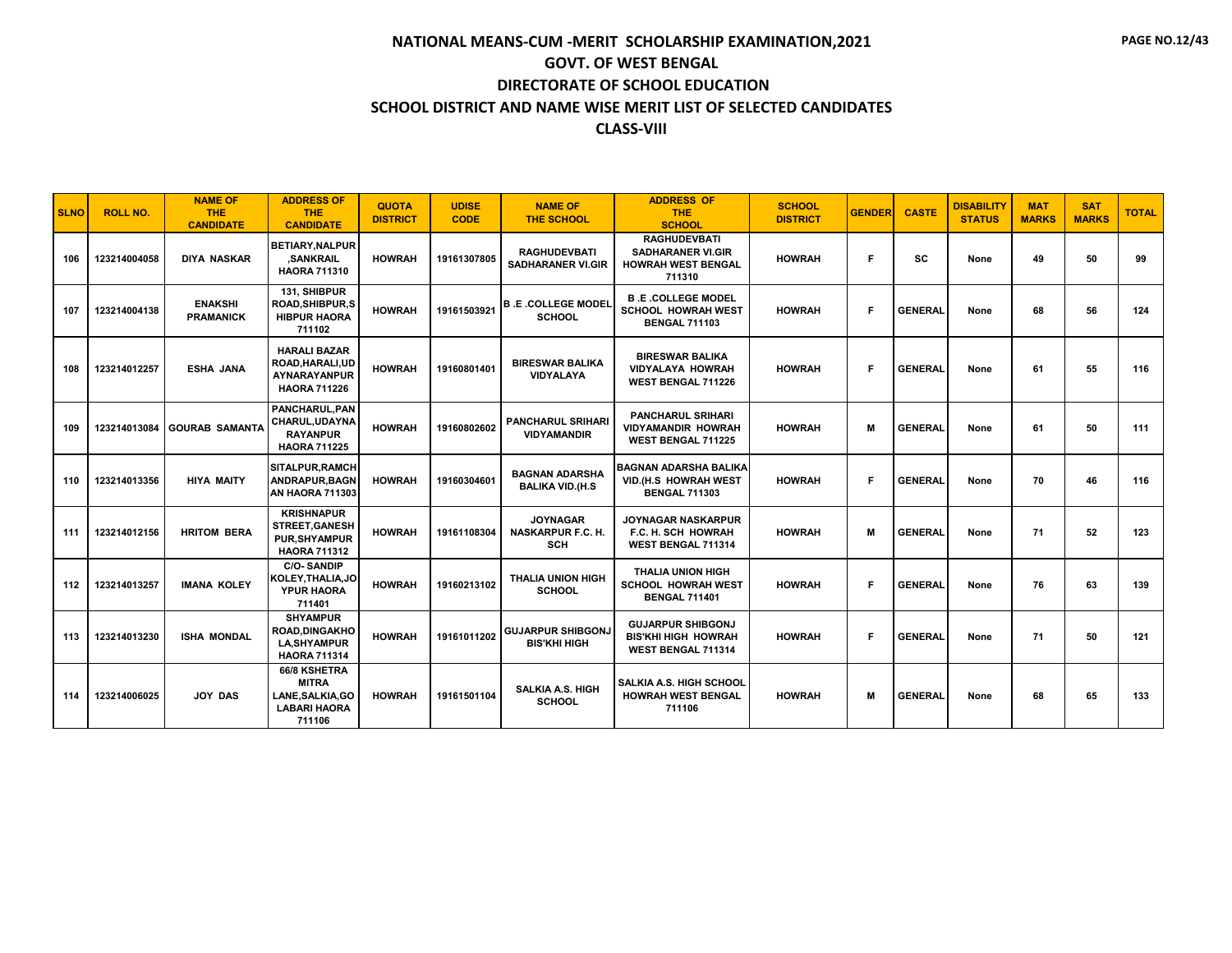| <b>SLNO</b> | <b>ROLL NO.</b> | <b>NAME OF</b><br><b>THE</b><br><b>CANDIDATE</b> | <b>ADDRESS OF</b><br><b>THE</b><br><b>CANDIDATE</b>                                      | <b>QUOTA</b><br><b>DISTRICT</b> | <b>UDISE</b><br><b>CODE</b> | <b>NAME OF</b><br><b>THE SCHOOL</b>                            | <b>ADDRESS OF</b><br><b>THE</b><br><b>SCHOOL</b>                                       | <b>SCHOOL</b><br><b>DISTRICT</b> | <b>GENDER</b> | <b>CASTE</b>   | <b>DISABILITY</b><br><b>STATUS</b> | <b>MAT</b><br><b>MARKS</b> | <b>SAT</b><br><b>MARKS</b> | <b>TOTAL</b> |
|-------------|-----------------|--------------------------------------------------|------------------------------------------------------------------------------------------|---------------------------------|-----------------------------|----------------------------------------------------------------|----------------------------------------------------------------------------------------|----------------------------------|---------------|----------------|------------------------------------|----------------------------|----------------------------|--------------|
| 115         | 123214013056    | <b>JOYITA KARAN</b>                              | <b>CHENGAIL</b><br>KARANPARA,CHE<br><b>NGAIL.ULUBERIA</b><br><b>HAORA 711308</b>         | <b>HOWRAH</b>                   | 19161701607                 | <b>CHENG, SHRE, VID.</b><br>NIKE, HI.SCH                       | <b>CHENG, SHRE, VID, NIKE.</b><br><b>HI.SCH HOWRAH WEST</b><br><b>BENGAL 711308</b>    | <b>HOWRAH</b>                    | F             | <b>SC</b>      | None                               | 59                         | 36                         | 95           |
| 116         | 123214004038    | <b>JYOTI NASKAR</b>                              | <b>SARENGA.SAREN</b><br><b>GA, SANKRAIL</b><br><b>HAORA 711309</b>                       | <b>HOWRAH</b>                   | 19161310302                 | <b>SARENGA HIGH</b><br><b>SCHOOL</b>                           | <b>SARENGA HIGH SCHOOL</b><br><b>HOWRAH WEST BENGAL</b><br>711309                      | <b>HOWRAH</b>                    | F             | <b>SC</b>      | None                               | 43                         | 52                         | 95           |
| 117         | 123214004256    | <b>KABERI MANNA</b>                              | <b>JUJERSA</b><br>BAGANGORA.JUJ<br><b>ERSA.PANCHLA</b><br><b>HAORA 711302</b>            | <b>HOWRAH</b>                   |                             | <b>JUJERSA</b><br>19161205703 VIVEKANANDA BALIKA<br><b>VID</b> | <b>JUJERSA VIVEKANANDA</b><br><b>BALIKA VID HOWRAH</b><br>WEST BENGAL 711302           | <b>HOWRAH</b>                    | Е             | <b>GENERAL</b> | None                               | 64                         | 49                         | 113          |
| 118         | 123214011158    | <b>KABITA JANA</b>                               | <b>DINGAKHOLA, DIN</b><br><b>GAKHOLA, SHYAM</b><br><b>PUR HAORA</b><br>711314            | <b>HOWRAH</b>                   | 19161011202                 | <b>GUJARPUR SHIBGONJ</b><br><b>BIS'KHI HIGH</b>                | <b>GUJARPUR SHIBGONJ</b><br><b>BIS'KHI HIGH HOWRAH</b><br>WEST BENGAL 711314           | <b>HOWRAH</b>                    | Е             | <b>GENERAL</b> | None                               | 68                         | 56                         | 124          |
| 119         | 123214011163    | <b>KAMARUNNESHA</b><br><b>KHATUN</b>             | <b>MERA.MUSTAFAP</b><br><b>UR,KATWA</b><br><b>BARDDHAMAN</b><br>713150                   | <b>HOWRAH</b>                   | 19160814003                 | <b>KHALATPUR HIGH</b><br><b>MADRASAH</b>                       | <b>KHALATPUR HIGH</b><br><b>MADRASAH HOWRAH</b><br><b>WEST BENGAL 712408</b>           | <b>HOWRAH</b>                    | Е             | <b>GENERAL</b> | None                               | 67                         | 53                         | 120          |
| 120         | 123214005212    | <b>KATHA SARDAR</b>                              | <b>MONOHARPUR.N</b><br>ALPUR, NALPUR<br><b>HAORA 711310</b>                              | <b>HOWRAH</b>                   | 19161307805                 | <b>RAGHUDEVBATI</b><br><b>SADHARANER VI.GIR</b>                | <b>RAGHUDEVBATI</b><br><b>SADHARANER VI.GIR</b><br><b>HOWRAH WEST BENGAL</b><br>711310 | <b>HOWRAH</b>                    | Е             | <b>SC</b>      | None                               | 49                         | 41                         | 90           |
| 121         | 123214013354    | <b>KAUSHIK JANA</b>                              | SAMTA, SAMTA, BA<br><b>GNAN HAORA</b><br>711303                                          | <b>HOWRAH</b>                   | 19160311407                 | <b>PANITRAS HIGH</b><br><b>SCHOOL</b>                          | <b>PANITRAS HIGH SCHOOL</b><br><b>HOWRAH WEST BENGAL</b><br>711325                     | <b>HOWRAH</b>                    | M             | <b>GENERAL</b> | None                               | 77                         | 69                         | 146          |
| 122         | 123214012044    | <b>KAUSTAV</b><br><b>BHOWMIK</b>                 | <b>SHYAMPUR.SHYA</b><br><b>MPUR, SHYAMPUR</b><br><b>HAORA 711314</b>                     | <b>HOWRAH</b>                   | 19161005802                 | <b>SHYAMPUR HIGH</b><br><b>SCHOOL</b>                          | <b>SHYAMPUR HIGH SCHOOL</b><br><b>HOWRAH WEST BENGAL</b><br>711314                     | <b>HOWRAH</b>                    | M             | <b>GENERAL</b> | None                               | 60                         | 65                         | 125          |
| 123         | 123214010153    | <b>KAZI SAJINA</b><br><b>KHATUN</b>              | <b>BAINAN, BAINAN, B</b><br><b>AGNAN HAORA</b><br>711303                                 | <b>HOWRAH</b>                   | 19160312907                 | <b>BAINAN GIRLS HIGH</b><br><b>SCHOOL</b>                      | <b>BAINAN GIRLS HIGH</b><br><b>SCHOOL HOWRAH WEST</b><br><b>BENGAL 711303</b>          | <b>HOWRAH</b>                    | F             | <b>GENERAL</b> | None                               | 64                         | 60                         | 124          |
| 124         | 123214004150    | <b>KEYA BHUINYA</b>                              | <b>NASKARPUR, NAS</b><br><b>KARPUR, JAGATB</b><br><b>ALLAVPUR</b><br><b>HAORA 711414</b> | <b>HOWRAH</b>                   | 19160915803                 | <b>EKABBARPUR</b><br><b>G.P.HIGH SCHOOL</b>                    | <b>EKABBARPUR G.P.HIGH</b><br><b>SCHOOL HOWRAH WEST</b><br><b>BENGAL 711302</b>        | <b>HOWRAH</b>                    | Е             | <b>GENERAL</b> | None                               | 67                         | 46                         | 113          |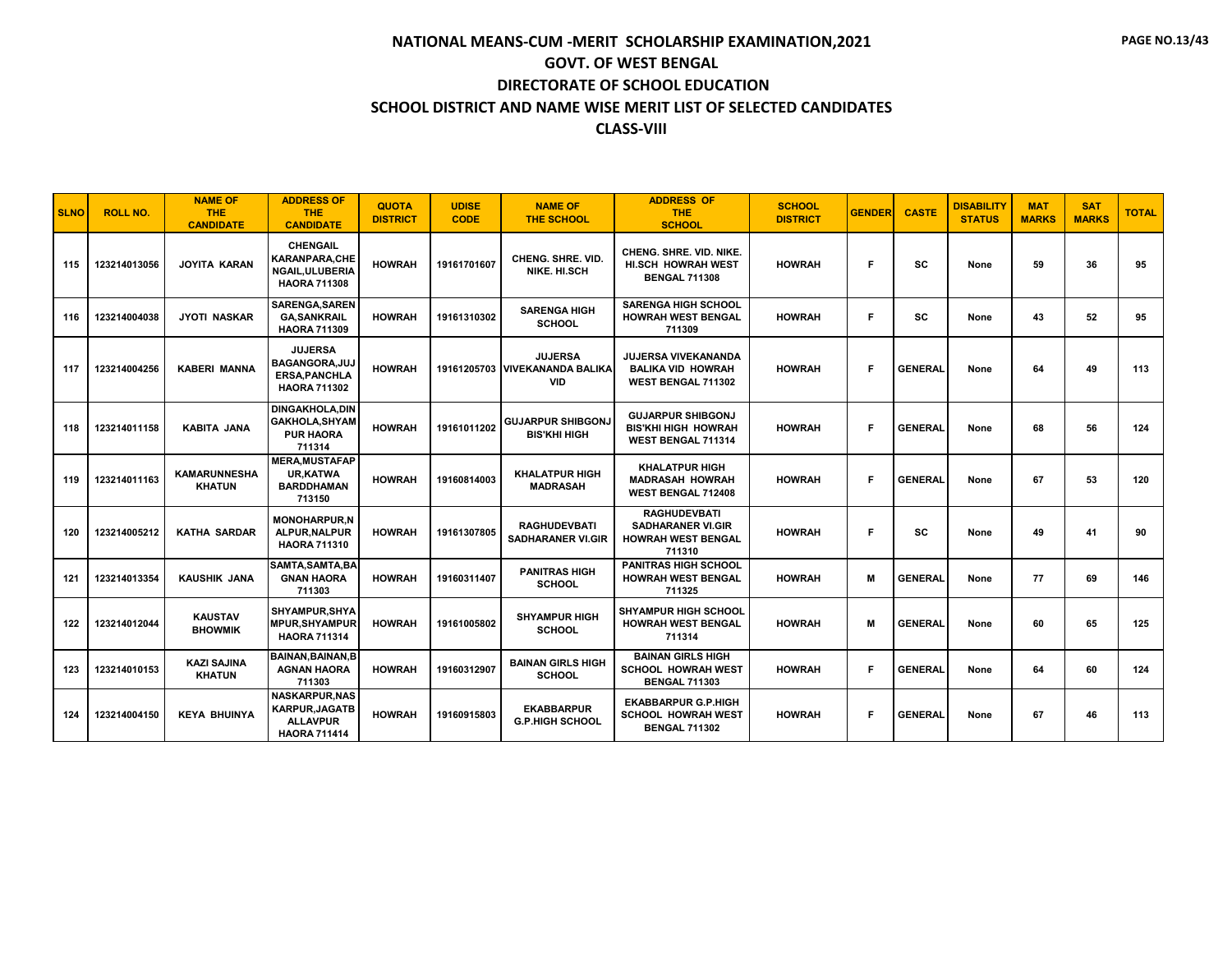| <b>SLNO</b> | <b>ROLL NO.</b> | <b>NAME OF</b><br><b>THE</b><br><b>CANDIDATE</b> | <b>ADDRESS OF</b><br><b>THE</b><br><b>CANDIDATE</b>                                    | <b>QUOTA</b><br><b>DISTRICT</b> | <b>UDISE</b><br><b>CODE</b> | <b>NAME OF</b><br><b>THE SCHOOL</b>                             | <b>ADDRESS OF</b><br><b>THE</b><br><b>SCHOOL</b>                                             | <b>SCHOOL</b><br><b>DISTRICT</b> | <b>GENDER</b> | <b>CASTE</b>   | <b>DISABILITY</b><br><b>STATUS</b> | <b>MAT</b><br><b>MARKS</b> | <b>SAT</b><br><b>MARKS</b> | <b>TOTAL</b> |
|-------------|-----------------|--------------------------------------------------|----------------------------------------------------------------------------------------|---------------------------------|-----------------------------|-----------------------------------------------------------------|----------------------------------------------------------------------------------------------|----------------------------------|---------------|----------------|------------------------------------|----------------------------|----------------------------|--------------|
| 125         | 123214013296    | <b>KEYA MONDAL</b>                               | D/O-ARUP<br><b>MONDAL,BARGRA</b><br><b>M,SHYAMPUR</b><br><b>HAORA 711312</b>           | <b>HOWRAH</b>                   | 19161105107                 | <b>MOULA NETAJI</b><br><b>VIDYALAYA</b>                         | MOULA NETAJI VIDYALAYA<br><b>HOWRAH WEST BENGAL</b><br>711312                                | <b>HOWRAH</b>                    | Е             | <b>GENERAL</b> | None                               | 64                         | 56                         | 120          |
| 126         | 123214005251    | <b>KEYA NASKAR</b>                               | <b>BASUKATI</b><br>SHIBTALA, ANAND<br><b>ANAGAR.NISCHIN</b><br>DA HAORA 711227         | <b>HOWRAH</b>                   | 19160501309                 | <b>GHOSHPARA</b><br><b>NISCHINDA BALIKA</b><br><b>VIDYAPITH</b> | <b>GHOSHPARA NISCHINDA</b><br><b>BALIKA VIDYAPITH</b><br><b>HOWRAH WEST BENGAL</b><br>711227 | <b>HOWRAH</b>                    | F             | <b>SC</b>      | None                               | 50                         | 37                         | 87           |
| 127         | 123214011111    | <b>KOUSTAV ROY</b>                               | KHALNA, KHALNA,<br>JOYPUR HAORA<br>711413                                              | <b>HOWRAH</b>                   | 19160212003                 | <b>JOYPUR PHAKIRDAS</b><br>INST.                                | JOYPUR PHAKIRDAS INST.<br><b>HOWRAH WEST BENGAL</b><br>711401                                | <b>HOWRAH</b>                    | M             | <b>GENERAL</b> | None                               | 71                         | 46                         | 117          |
| 128         | 123214012099    | <b>KOYEL DAS</b>                                 | <b>GHOSHPUR</b><br>KOLIA, NABAGRA<br>M<br>SIKIPUR.SHYAMP<br>UR HAORA 711315            | <b>HOWRAH</b>                   | 19161004102                 | <b>KOLIA AMIR ALI HIGH</b><br>SCHOOL (H.S)                      | <b>KOLIA AMIR ALI HIGH</b><br>SCHOOL (H.S) HOWRAH<br><b>WEST BENGAL 711315</b>               | <b>HOWRAH</b>                    | F             | <b>GENERAL</b> | None                               | 60                         | 59                         | 119          |
| 129         | 123214004236    | <b>KOYEL DAS</b>                                 | <b>CHAKPARA</b><br>DAGABAGAN, CHA<br>KPARA,LILUAH<br><b>HAORA 711204</b>               | <b>HOWRAH</b>                   | 19161602406                 | <b>BATTANAGAR</b><br><b>KULAKAMINI BALIKA \</b>                 | <b>BATTANAGAR KULAKAMINI</b><br><b>BALIKA V HOWRAH WEST</b><br><b>BENGAL 711203</b>          | <b>HOWRAH</b>                    | Е             | <b>GENERAL</b> | None                               | 62                         | 49                         | 111          |
| 130         | 123214004182    | <b>KOYEL KHANRA</b>                              | <b>JUJERSA</b><br><b>MANSATALA, JUJE</b><br><b>RSA, PANCHLA</b><br><b>HAORA 711302</b> | <b>HOWRAH</b>                   |                             | <b>JUJERSA</b><br>19161205703 VIVEKANANDA BALIKA<br><b>VID</b>  | <b>JUJERSA VIVEKANANDA</b><br><b>BALIKA VID HOWRAH</b><br>WEST BENGAL 711302                 | <b>HOWRAH</b>                    | Е             | <b>GENERAL</b> | None                               | 64                         | 56                         | 120          |
| 131         | 123214010161    | <b>LIPSA JANA</b>                                | <b>SHYAMPUR.SHYA</b><br><b>MPUR.SHYAMPUR</b><br><b>HAORA 711314</b>                    | <b>HOWRAH</b>                   | 19161005901                 | <b>SHYAMPUR DWA'KA</b><br><b>NATH BALIKA VI</b>                 | <b>SHYAMPUR DWA'KA NATH</b><br><b>BALIKA VI HOWRAH WEST</b><br><b>BENGAL 711314</b>          | <b>HOWRAH</b>                    | F             | <b>GENERAL</b> | None                               | 63                         | 49                         | 112          |
| 132         | 123214005116    | <b>LISA PAUL</b>                                 | <b>RUDRAPUR, RUDR</b><br><b>APUR,DOMJUR</b><br><b>HAORA 711411</b>                     | <b>HOWRAH</b>                   | 19161418902                 | <b>KHASMORAH HIGH</b><br><b>SCHOOL</b>                          | <b>KHASMORAH HIGH</b><br><b>SCHOOL HOWRAH WEST</b><br><b>BENGAL 711411</b>                   | <b>HOWRAH</b>                    | F             | <b>GENERAL</b> | None                               | 73                         | 49                         | 122          |
| 133         | 123214005009    | LOKESH BANERJEE                                  | H01, BALUHATI, DO<br><b>MJUR HAORA</b><br>711405                                       | <b>HOWRAH</b>                   | 19161400104                 | <b>BALUHATI HIGH</b><br><b>SCHOOL</b>                           | <b>BALUHATI HIGH SCHOOL</b><br><b>HOWRAH WEST BENGAL</b><br>711405                           | <b>HOWRAH</b>                    | M             | <b>GENERAL</b> | None                               | 65                         | 59                         | 124          |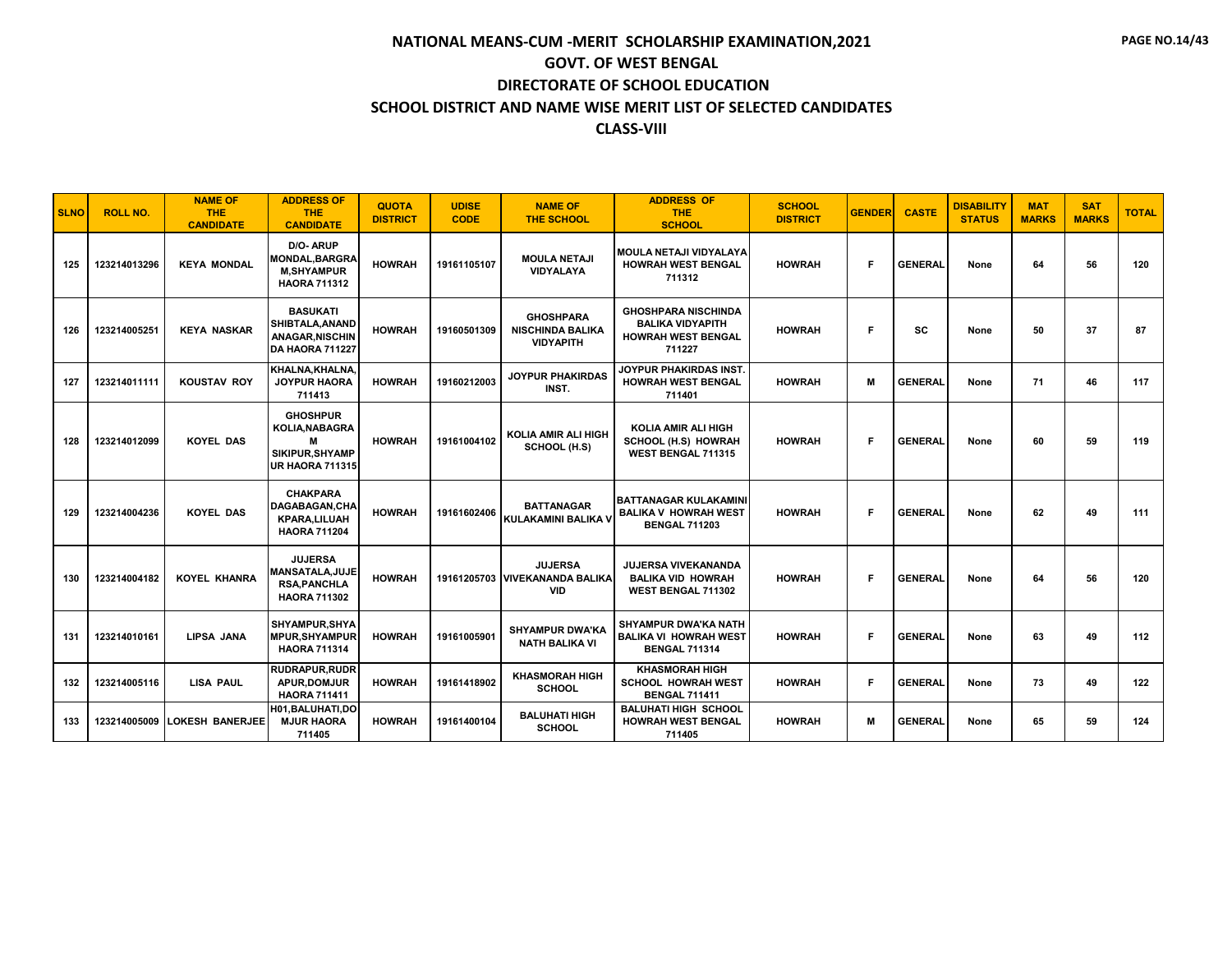| <b>SLNO</b> | <b>ROLL NO.</b> | <b>NAME OF</b><br><b>THE</b><br><b>CANDIDATE</b>     | <b>ADDRESS OF</b><br><b>THE</b><br><b>CANDIDATE</b>                                                        | <b>QUOTA</b><br><b>DISTRICT</b> | <b>UDISE</b><br><b>CODE</b> | <b>NAME OF</b><br><b>THE SCHOOL</b>                            | <b>ADDRESS OF</b><br><b>THE</b><br><b>SCHOOL</b>                                              | <b>SCHOOL</b><br><b>DISTRICT</b> | <b>GENDER</b> | <b>CASTE</b>   | <b>DISABILITY</b><br><b>STATUS</b> | <b>MAT</b><br><b>MARKS</b> | <b>SAT</b><br><b>MARKS</b> | <b>TOTAL</b> |
|-------------|-----------------|------------------------------------------------------|------------------------------------------------------------------------------------------------------------|---------------------------------|-----------------------------|----------------------------------------------------------------|-----------------------------------------------------------------------------------------------|----------------------------------|---------------|----------------|------------------------------------|----------------------------|----------------------------|--------------|
| 134         | 123214010279    | <b>MADHUSHRI</b><br><b>MAKHAL</b>                    | <b>DIHIMONDALGHA</b><br><b>T,DIHIMONDALGH</b><br><b>AT.SHYAMPUR</b><br><b>HAORA 711301</b>                 | <b>HOWRAH</b>                   | 19161111103                 | <b>DEHIMONDALGHAT</b><br>HIGH SCHOOL (H.S.)                    | <b>DEHIMONDALGHAT HIGH</b><br>SCHOOL (H.S.) HOWRAH<br>WEST BENGAL 711301                      | <b>HOWRAH</b>                    | F             | <b>SC</b>      | None                               | 44                         | 41                         | 85           |
| 135         |                 | 123214004034   MADHUSRI GHORU                        | <b>GHORUI</b><br>PARA, GOBINDAP<br><b>UR</b><br>SHIBTALA, JAGAT<br><b>BALLAVPUR</b><br><b>HAORA 711414</b> | <b>HOWRAH</b>                   | 19160915102                 | <b>NAWPARA NILKAMAL</b><br>HIGH SCH.                           | <b>NAWPARA NILKAMAL HIGH</b><br><b>SCH. HOWRAH WEST</b><br><b>BENGAL 711414</b>               | <b>HOWRAH</b>                    | F             | <b>SC</b>      | None                               | 55                         | 41                         | 96           |
| 136         | 123214004213    | <b>MAITALI GHOSH</b>                                 | <b>KHANTORA</b><br><b>GHOSHPARA,KHA</b><br>NTORA, DOMJUR<br><b>HAORA 711411</b>                            | <b>HOWRAH</b>                   |                             | <b>KHANTORA</b><br>19161417406 RADHARANILAHA MEM<br><b>GLH</b> | <b>KHANTORA</b><br><b>RADHARANILAHA MEM</b><br><b>GLH HOWRAH WEST</b><br><b>BENGAL 711411</b> | <b>HOWRAH</b>                    | F             | <b>GENERAL</b> | None                               | 62                         | 63                         | 125          |
| 137         | 123214012146    | <b>MALOBIKA BAR</b>                                  | RAJBANSHIPARA.<br>JOYPUR, JOYPUR<br><b>HAORA 711401</b>                                                    | <b>HOWRAH</b>                   | 19160212103                 | <b>JOYPUR</b><br><b>SURANGAMAYEE</b><br><b>GIRLS HIGH</b>      | <b>JOYPUR SURANGAMAYEE</b><br><b>GIRLS HIGH HOWRAH</b><br>WEST BENGAL 711401                  | <b>HOWRAH</b>                    | F             | <b>SC</b>      | None                               | 64                         | 37                         | 101          |
| 138         | 123214013003    | <b>MANGAL BAR</b>                                    | <b>DEHIMONDALGHA</b><br><b>T.DEHIMONDALG</b><br><b>HAT, SHYAMPUR</b><br><b>HAORA 711301</b>                | <b>HOWRAH</b>                   | 19161111103                 | <b>DEHIMONDALGHAT</b><br>HIGH SCHOOL (H.S.)                    | <b>DEHIMONDALGHAT HIGH</b><br>SCHOOL (H.S.) HOWRAH<br>WEST BENGAL 711301                      | <b>HOWRAH</b>                    | M             | <b>SC</b>      | None                               | 48                         | 51                         | 99           |
| 139         | 123214005049    | <b>MANISA GHUKU</b>                                  | N0143.NASKARPU<br><b>R.JAGATBALLAVP</b><br>UR HAORA 711414                                                 | <b>HOWRAH</b>                   | 19160915102                 | <b>NAWPARA NILKAMAL</b><br>HIGH SCH.                           | <b>NAWPARA NILKAMAL HIGH</b><br><b>SCH. HOWRAH WEST</b><br><b>BENGAL 711414</b>               | <b>HOWRAH</b>                    | F             | <b>SC</b>      | None                               | 50                         | 33                         | 83           |
| 140         | 123214012174    | <b>MASAMMAD</b><br><b>MEHEJAMIN</b><br><b>KHATUN</b> | <b>SUKHAKUTI, GUJA</b><br><b>RPUR.SHYAMPUR</b><br><b>HAORA 711314</b>                                      | <b>HOWRAH</b>                   | 19161013502                 | <b>GUREPOLE HIGH</b><br><b>SCHOOL</b>                          | <b>GUREPOLE HIGH SCHOOL</b><br><b>HOWRAH WEST BENGAL</b><br>711314                            | <b>HOWRAH</b>                    | Е             | <b>GENERAL</b> | None                               | 63                         | 50                         | 113          |
| 141         | 123214012261    | <b>MD ASIF SHEIKH</b>                                | SINDRANI, SINDRA<br><b>NI,BAGDAH</b><br><b>NORTH TWENTY</b><br><b>FOUR PARGANAS</b><br>743297              | <b>HOWRAH</b>                   | 19160814003                 | <b>KHALATPUR HIGH</b><br><b>MADRASAH</b>                       | <b>KHALATPUR HIGH</b><br><b>MADRASAH HOWRAH</b><br>WEST BENGAL 712408                         | <b>HOWRAH</b>                    | м             | <b>GENERAL</b> | None                               | 73                         | 67                         | 140          |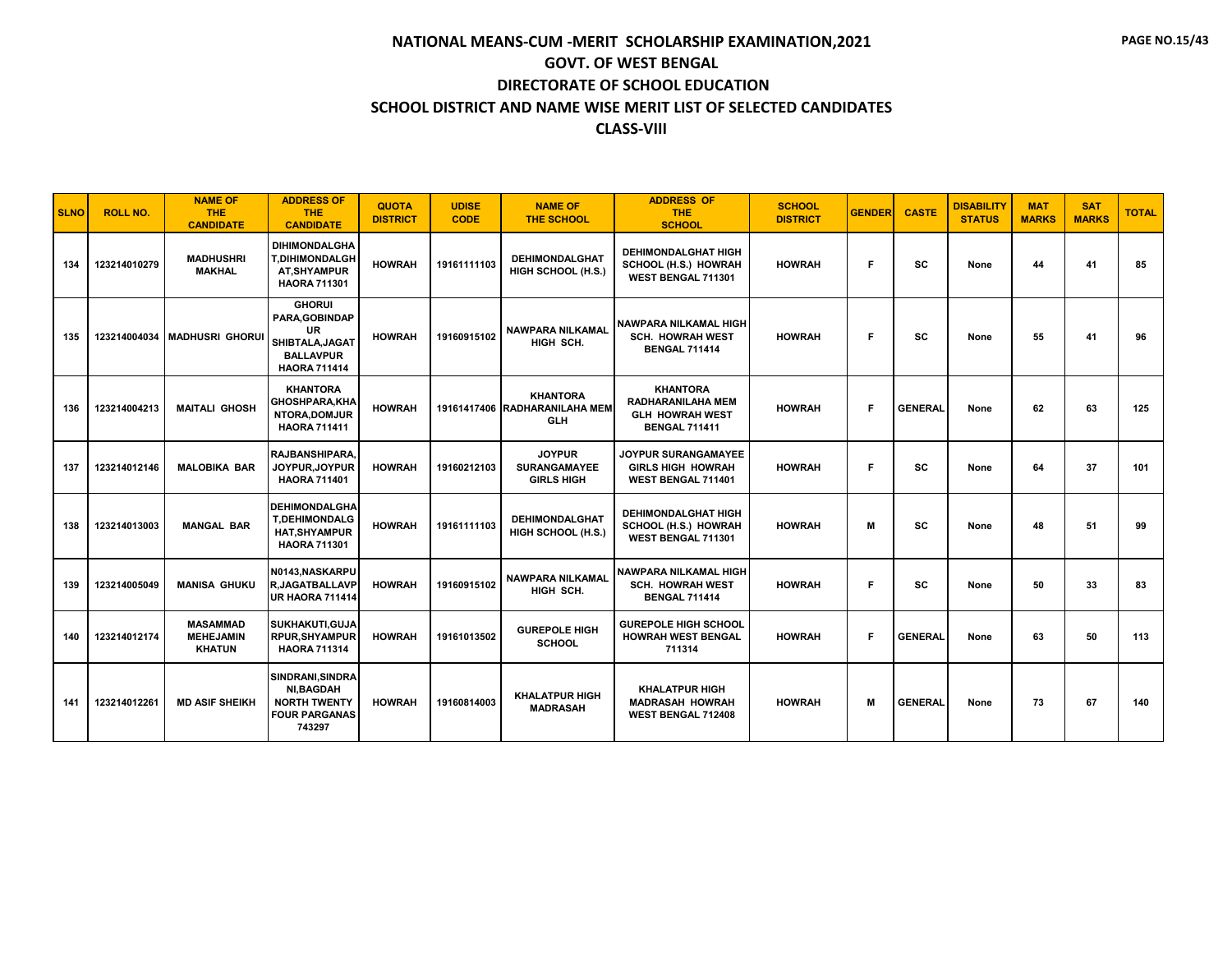| <b>SLNO</b> | <b>ROLL NO.</b> | <b>NAME OF</b><br><b>THE</b><br><b>CANDIDATE</b> | <b>ADDRESS OF</b><br><b>THE</b><br><b>CANDIDATE</b>                                                                           | <b>QUOTA</b><br><b>DISTRICT</b> | <b>UDISE</b><br><b>CODE</b> | <b>NAME OF</b><br><b>THE SCHOOL</b>                            | <b>ADDRESS OF</b><br><b>THE</b><br><b>SCHOOL</b>                                       | <b>SCHOOL</b><br><b>DISTRICT</b> | <b>GENDER</b> | <b>CASTE</b>   | <b>DISABILITY</b><br><b>STATUS</b> | <b>MAT</b><br><b>MARKS</b> | <b>SAT</b><br><b>MARKS</b> | <b>TOTAL</b> |
|-------------|-----------------|--------------------------------------------------|-------------------------------------------------------------------------------------------------------------------------------|---------------------------------|-----------------------------|----------------------------------------------------------------|----------------------------------------------------------------------------------------|----------------------------------|---------------|----------------|------------------------------------|----------------------------|----------------------------|--------------|
| 142         | 123214010019    | <b>MD HAFIZ AHMED</b>                            | <b>SWASTAYAN</b><br>GACHI, POLERHAT<br><b>KASHIPUR</b><br><b>SOUTH TWENTY</b><br><b>FOUR PARGANAS</b><br>700135               | <b>HOWRAH</b>                   | 19160814003                 | <b>KHALATPUR HIGH</b><br><b>MADRASAH</b>                       | <b>KHALATPUR HIGH</b><br><b>MADRASAH HOWRAH</b><br><b>WEST BENGAL 712408</b>           | <b>HOWRAH</b>                    | M             | <b>GENERAL</b> | None                               | 73                         | 58                         | 131          |
| 143         | 123214010276    | <b>MEGHNA ADAK</b>                               | <b>BIRAMPUR, BIRAM</b><br><b>PUR.BAGNAN</b><br><b>HAORA 711303</b>                                                            | <b>HOWRAH</b>                   | 19160406401                 | <b>SAMTA</b><br><b>SARATCHANDRA</b><br><b>GIRLS HIGH</b>       | <b>SAMTA SARATCHANDRA</b><br><b>GIRLS HIGH HOWRAH</b><br>WEST BENGAL 711324            | <b>HOWRAH</b>                    | F             | SC             | None                               | 66                         | 52                         | 118          |
| 144         | 123214012032    | <b>MEHERAB KHAN</b>                              | <b>GARHBETA TO</b><br><b>KAMARPUKUR</b><br>ROAD, UTTARBIL,<br><b>GARHBETA</b><br><b>PASCHIM</b><br><b>MEDINIPUR</b><br>721127 | <b>HOWRAH</b>                   | 19160814003                 | <b>KHALATPUR HIGH</b><br><b>MADRASAH</b>                       | <b>KHALATPUR HIGH</b><br><b>MADRASAH HOWRAH</b><br><b>WEST BENGAL 712408</b>           | <b>HOWRAH</b>                    | м             | <b>GENERAL</b> | None                               | 57                         | 57                         | 114          |
| 145         | 123214013101    | <b>MINATI RONG</b>                               | N0086, KULITAPAR<br>A.BAGNAN<br><b>HAORA 711312</b>                                                                           | <b>HOWRAH</b>                   | 19160402704                 | <b>CHANDRABHAG</b><br><b>SRIKRISHNA GIRL HS</b>                | <b>CHANDRABHAG</b><br><b>SRIKRISHNA GIRL HS</b><br><b>HOWRAH WEST BENGAL</b><br>711312 | <b>HOWRAH</b>                    | F             | <b>SC</b>      | None                               | 69                         | 49                         | 118          |
| 146         | 123214006016    | <b>MOHINI MAL</b>                                | 102.BARGACHIA.J<br><b>AGATBALLAPUR</b><br><b>HAORA 711404</b>                                                                 | <b>HOWRAH</b>                   | 19160902702                 | <b>BARGACHIA ANCHAL</b><br>P.L.S. BALIKA                       | <b>BARGACHIA ANCHAL P.L.S.</b><br><b>BALIKA HOWRAH WEST</b><br><b>BENGAL 711404</b>    | <b>HOWRAH</b>                    | F             | <b>GENERAL</b> | None                               | 65                         | 60                         | 125          |
| 147         | 123214006048    | <b>MOHUYA MONDAL</b>                             | <b>BANIPUR, BANIPU</b><br><b>R,SANKRAIL</b><br><b>HAORA 711313</b>                                                            | <b>HOWRAH</b>                   | 19161319704                 | <b>SANKRAIL GIRLS HIGH</b><br><b>SCHOOL</b>                    | <b>SANKRAIL GIRLS HIGH</b><br><b>SCHOOL HOWRAH WEST</b><br><b>BENGAL 711313</b>        | <b>HOWRAH</b>                    | F             | <b>SC</b>      | None                               | 51                         | 41                         | 92           |
| 148         | 123214010262    | <b>MONOSRI BERA</b>                              | <b>NETAI MONDAL</b><br>SARANI,KANUPAT<br><b>UDAYNARAYANP</b><br><b>UR HAORA 711412</b>                                        | <b>HOWRAH</b>                   | 19160808702                 | <b>NIRJHARINI SARKAR</b><br><b>BALIKA VIDYA</b>                | <b>NIRJHARINI SARKAR</b><br><b>BALIKA VIDYA HOWRAH</b><br><b>WEST BENGAL 711412</b>    | <b>HOWRAH</b>                    | F             | <b>GENERAL</b> | None                               | 70                         | 53                         | 123          |
| 149         | 123214006121    | <b>MOU MAKHAL</b>                                | <b>SHYAMCHAK,KUL</b><br>DANGA, PANCHLA<br><b>HAORA 711302</b>                                                                 | <b>HOWRAH</b>                   |                             | <b>JUJERSA</b><br>19161205703 VIVEKANANDA BALIKA<br><b>VID</b> | <b>JUJERSA VIVEKANANDA</b><br><b>BALIKA VID HOWRAH</b><br>WEST BENGAL 711302           | <b>HOWRAH</b>                    | F             | <b>SC</b>      | None                               | 59                         | 30                         | 89           |
| 150         | 123214012131    | <b>MOUMITA KHANRA</b>                            | <b>HATKALIGANJ.UL</b><br><b>UBERIA.ULUBERI</b><br>A HAORA 711315                                                              | <b>HOWRAH</b>                   | 19161700405                 | <b>ULUBERIA BINAPANI</b><br><b>GIRLS HI. SC</b>                | ULUBERIA BINAPANI GIRLS<br>HI. SC HOWRAH WEST<br><b>BENGAL 711315</b>                  | <b>HOWRAH</b>                    | F             | SC             | None                               | 44                         | 39                         | 83           |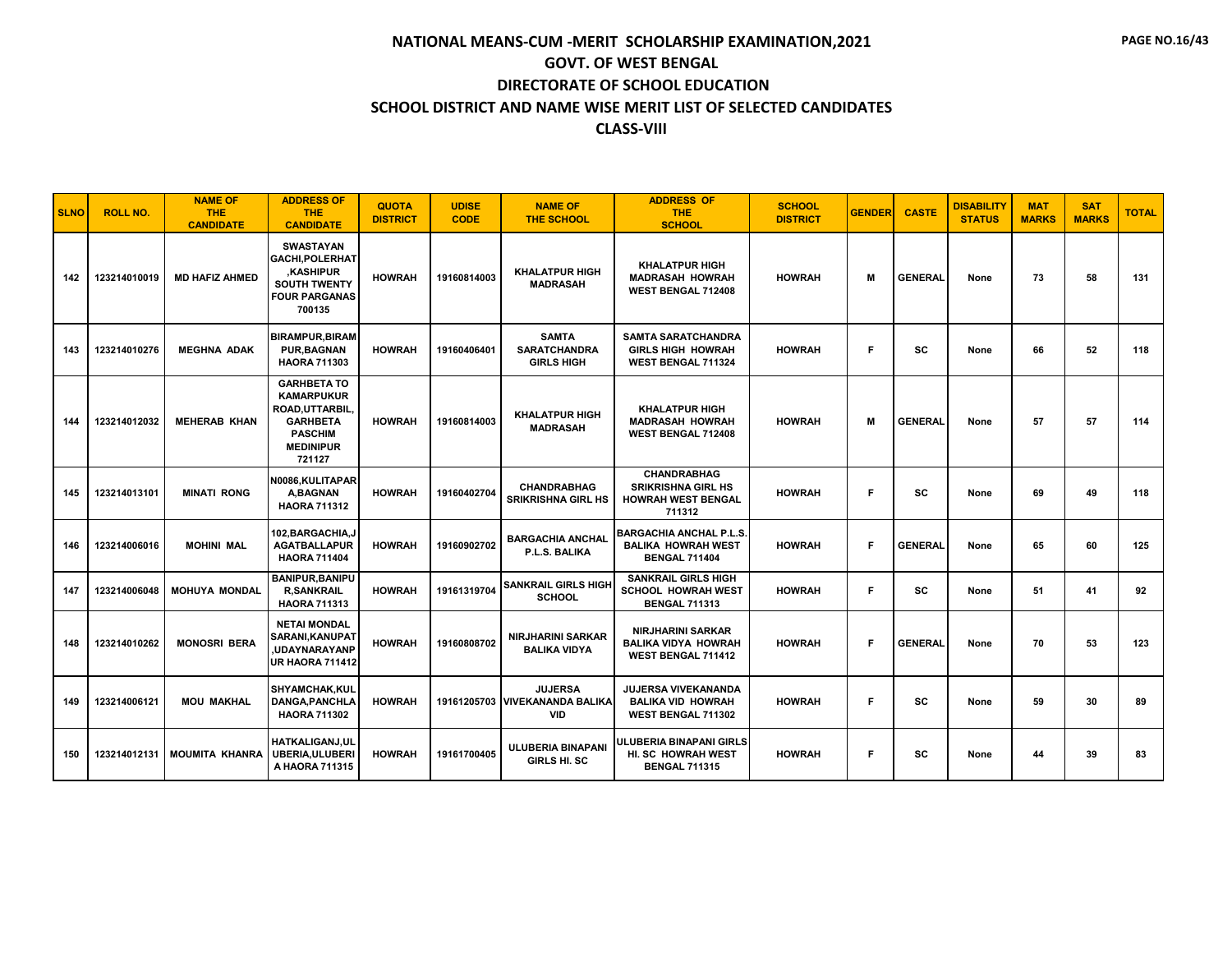| <b>SLNO</b> | <b>ROLL NO.</b> | <b>NAME OF</b><br><b>THE</b><br><b>CANDIDATE</b> | <b>ADDRESS OF</b><br><b>THE</b><br><b>CANDIDATE</b>                                                           | <b>QUOTA</b><br><b>DISTRICT</b> | <b>UDISE</b><br><b>CODE</b> | <b>NAME OF</b><br><b>THE SCHOOL</b>                         | <b>ADDRESS OF</b><br><b>THE</b><br><b>SCHOOL</b>                                         | <b>SCHOOL</b><br><b>DISTRICT</b> | <b>GENDER</b> | <b>CASTE</b>   | <b>DISABILITY</b><br><b>STATUS</b> | <b>MAT</b><br><b>MARKS</b> | <b>SAT</b><br><b>MARKS</b> | <b>TOTAL</b> |
|-------------|-----------------|--------------------------------------------------|---------------------------------------------------------------------------------------------------------------|---------------------------------|-----------------------------|-------------------------------------------------------------|------------------------------------------------------------------------------------------|----------------------------------|---------------|----------------|------------------------------------|----------------------------|----------------------------|--------------|
| 151         | 123214010254    | <b>MOUMITA SHEE</b>                              | <b>OSMANPUR.SASA</b><br><b>TI,SHYAMPUR</b><br><b>HAORA 711312</b>                                             | <b>HOWRAH</b>                   | 19161105802                 | <b>SASATI NAHALA</b><br><b>ABINASH HIGH SCH</b>             | SASATI NAHALA ABINASH<br><b>HIGH SCH HOWRAH WEST</b><br><b>BENGAL 711326</b>             | <b>HOWRAH</b>                    | F.            | <b>GENERAL</b> | None                               | 74                         | 65                         | 139          |
| 152         | 123214006044    | <b>MOUPARNA MAITY</b>                            | <b>PAUL</b><br>PARA, JALALSHI<br><b>BOUBAZAR.PANC</b><br><b>HLA HAORA</b><br>711411                           | <b>HOWRAH</b>                   | 19161418902                 | <b>KHASMORAH HIGH</b><br><b>SCHOOL</b>                      | <b>KHASMORAH HIGH</b><br><b>SCHOOL HOWRAH WEST</b><br><b>BENGAL 711411</b>               | <b>HOWRAH</b>                    | Е             | <b>GENERAL</b> | None                               | 77                         | 61                         | 138          |
| 153         | 123214005210    | <b>MOUPRIYA DHARA</b>                            | <b>JOYNAGAR.JOYN</b><br><b>AGAR, PANCHLA</b><br><b>HAORA 711302</b>                                           | <b>HOWRAH</b>                   | 19161208304                 | <b>JOYNAGAR</b><br><b>PALLISREE</b><br><b>VIDYANIKETA</b>   | <b>JOYNAGAR PALLISREE</b><br><b>VIDYANIKETA HOWRAH</b><br><b>WEST BENGAL 711302</b>      | <b>HOWRAH</b>                    | F.            | <b>GENERAL</b> | None                               | 80                         | 69                         | 149          |
| 154         | 123214013224    | <b>MOUPRIYA DOLUI</b>                            | <b>MAHISHAMURI.NO</b><br><b>WPARA.AMTA</b><br><b>HAORA 711401</b>                                             | <b>HOWRAH</b>                   | 19160206601                 | <b>MAHISHAMURI</b><br><b>RAMKRISHNA</b><br><b>VIDYAPITH</b> | <b>MAHISHAMURI</b><br><b>RAMKRISHNA VIDYAPITH</b><br><b>HOWRAH WEST BENGAL</b><br>711401 | <b>HOWRAH</b>                    | F             | <b>GENERAL</b> | None                               | 67                         | 50                         | 117          |
| 155         | 123214005246    | <b>MRIDANKA BARUI</b>                            | GONDALPARA.GO<br>NDALPARA, PANC<br><b>HLA HAORA</b><br>711302                                                 | <b>HOWRAH</b>                   | 19161206604                 | <b>DEULPUR HIGH</b><br><b>SCHOOL</b>                        | <b>DEULPUR HIGH SCHOOL</b><br><b>HOWRAH WEST BENGAL</b><br>711411                        | <b>HOWRAH</b>                    | м             | <b>GENERAL</b> | None                               | 67                         | 46                         | 113          |
| 156         | 123214013338    | <b>MUHSINA PARVEEN</b>                           | PS-<br><b>USTHI.SANGRAM</b><br><b>PUR HAT, USTHI</b><br><b>SOUTH TWENTY</b><br><b>FOUR PARGANAS</b><br>743355 | <b>HOWRAH</b>                   | 19160814003                 | <b>KHALATPUR HIGH</b><br><b>MADRASAH</b>                    | <b>KHALATPUR HIGH</b><br><b>MADRASAH HOWRAH</b><br>WEST BENGAL 712408                    | <b>HOWRAH</b>                    | F             | <b>GENERAL</b> | None                               | 51                         | 61                         | 112          |
| 157         | 123214013245    | <b>MUSKAN MALLICK</b>                            | KARIA, BAINAN, BA<br><b>GNAN HAORA</b><br>711303                                                              | <b>HOWRAH</b>                   | 19160312907                 | <b>BAINAN GIRLS HIGH</b><br><b>SCHOOL</b>                   | <b>BAINAN GIRLS HIGH</b><br><b>SCHOOL HOWRAH WEST</b><br><b>BENGAL 711303</b>            | <b>HOWRAH</b>                    | F             | <b>GENERAL</b> | None                               | 73                         | 56                         | 129          |
| 158         | 123214004334    | <b>NABAMITA DAS</b>                              | <b>NA, ANDUL</b><br>MOURI,SANKRAIL<br><b>HAORA 711302</b>                                                     | <b>HOWRAH</b>                   | 19161503921                 | <b>B .E .COLLEGE MODEL</b><br><b>SCHOOL</b>                 | <b>B.E.COLLEGE MODEL</b><br><b>SCHOOL HOWRAH WEST</b><br><b>BENGAL 711103</b>            | <b>HOWRAH</b>                    | F.            | <b>GENERAL</b> | None                               | 67                         | 45                         | 112          |
| 159         | 123214013191    | <b>NAFISA</b>                                    | <b>SHISHARAMJANP</b><br>UR,LASKARPUR,L<br><b>ALGOLA</b><br><b>MURSHIDABAD</b><br>742151                       | <b>HOWRAH</b>                   | 19160814003                 | <b>KHALATPUR HIGH</b><br><b>MADRASAH</b>                    | <b>KHALATPUR HIGH</b><br><b>MADRASAH HOWRAH</b><br><b>WEST BENGAL 712408</b>             | <b>HOWRAH</b>                    | F             | <b>GENERAL</b> | None                               | 63                         | 55                         | 118          |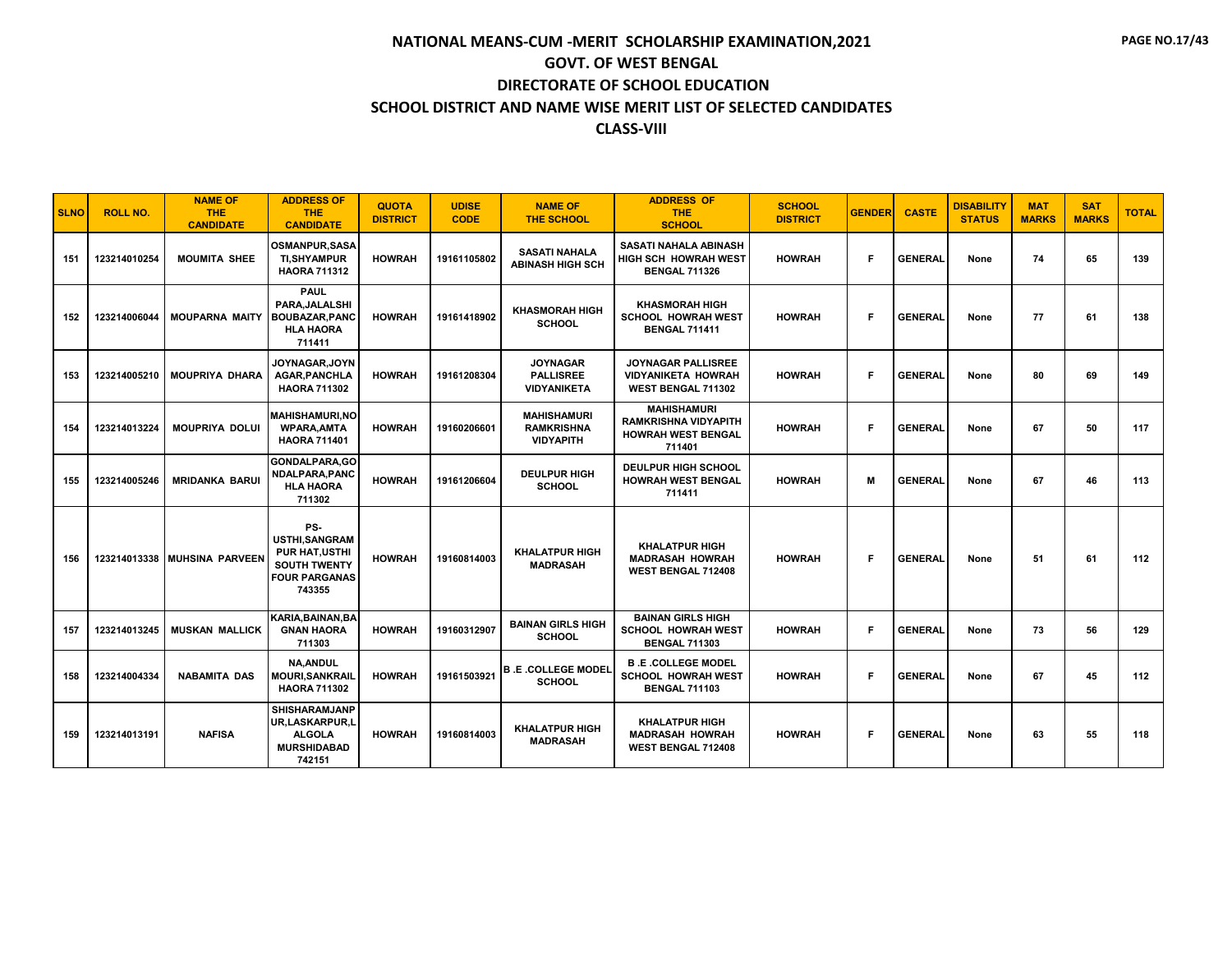| <b>SLNO</b> | <b>ROLL NO.</b> | <b>NAME OF</b><br><b>THE</b><br><b>CANDIDATE</b> | <b>ADDRESS OF</b><br><b>THE</b><br><b>CANDIDATE</b>                                     | <b>QUOTA</b><br><b>DISTRICT</b> | <b>UDISE</b><br><b>CODE</b> | <b>NAME OF</b><br><b>THE SCHOOL</b>                           | <b>ADDRESS OF</b><br><b>THE</b><br><b>SCHOOL</b>                                                  | <b>SCHOOL</b><br><b>DISTRICT</b> | <b>GENDER</b> | <b>CASTE</b>   | <b>DISABILITY</b><br><b>STATUS</b> | <b>MAT</b><br><b>MARKS</b> | <b>SAT</b><br><b>MARKS</b> | <b>TOTAL</b> |
|-------------|-----------------|--------------------------------------------------|-----------------------------------------------------------------------------------------|---------------------------------|-----------------------------|---------------------------------------------------------------|---------------------------------------------------------------------------------------------------|----------------------------------|---------------|----------------|------------------------------------|----------------------------|----------------------------|--------------|
| 160         | 123214004109    | <b>NEHA DHARA</b>                                | <b>PAIKANDANSI.NIB</b><br><b>RA.DOMJUR</b><br><b>HAORA 711409</b>                       | <b>HOWRAH</b>                   | 19161402802                 | <b>MAKARDAH GIRLS</b><br><b>HIGH SCHOOL</b>                   | <b>MAKARDAH GIRLS HIGH</b><br><b>SCHOOL HOWRAH WEST</b><br><b>BENGAL 711409</b>                   | <b>HOWRAH</b>                    | F             | <b>GENERAL</b> | None                               | 65                         | 47                         | 112          |
| 161         | 123214012025    | <b>NIBEDITA MALICK</b>                           | <b>NA.BURIKHALI.BA</b><br><b>URIA HAORA</b><br>711310                                   | <b>HOWRAH</b>                   | 19160705002                 | <b>BELKULAI C.K.A.C.</b><br><b>VIDYAPITH</b>                  | <b>BELKULAI C.K.A.C.</b><br><b>VIDYAPITH HOWRAH</b><br>WEST BENGAL 711322                         | <b>HOWRAH</b>                    | F             | <b>SC</b>      | None                               | 59                         | 32                         | 91           |
| 162         | 123214012183    | NILANJANA BERA                                   | <b>MOLLA UTTAR</b><br>PARA.MOLLAHAT.<br><b>SHYAMPUR</b><br><b>HAORA 711314</b>          | <b>HOWRAH</b>                   | 19161007103                 | <b>BHAGABANPUR</b><br><b>SIDDHESWAR HIGH</b><br><b>SCHOOL</b> | <b>BHAGABANPUR</b><br><b>SIDDHESWAR HIGH</b><br><b>SCHOOL HOWRAH WEST</b><br><b>BENGAL 711314</b> | <b>HOWRAH</b>                    | Е             | <b>GENERAL</b> | None                               | 68                         | 43                         | 111          |
| 163         | 123214010190    | <b>NISHAT HABIBA</b>                             | N D BLOCK WEST<br><b>NEAR</b><br><b>MASJID, BAGNAN</b><br><b>BAGNAN HAORA</b><br>711303 | <b>HOWRAH</b>                   | 19160304601                 | <b>BAGNAN ADARSHA</b><br><b>BALIKA VID.(H.S.</b>              | BAGNAN ADARSHA BALIKA<br>VID.(H.S HOWRAH WEST<br><b>BENGAL 711303</b>                             | <b>HOWRAH</b>                    | F             | <b>GENERAL</b> | None                               | 79                         | 57                         | 136          |
| 164         | 123214006114    | <b>OINDRILA DAS</b>                              | <b>KESHABPUR.KES</b><br><b>HABPUR.DOMJUR</b><br><b>HAORA 711411</b>                     | <b>HOWRAH</b>                   | 19161418906                 | <b>KESHABPUR HIGH</b><br><b>SCHOOL</b>                        | <b>KESHABPUR HIGH</b><br><b>SCHOOL HOWRAH WEST</b><br><b>BENGAL 711411</b>                        | <b>HOWRAH</b>                    | Е             | <b>SC</b>      | None                               | 63                         | 41                         | 104          |
| 165         | 123214011107    | <b>PABITRA PAN</b>                               | <b>SOUTH BAURIA</b><br><b>PAN</b><br>PARA, BAURIA, BA<br><b>URIA HAORA</b><br>711305    | <b>HOWRAH</b>                   | 19161702209                 | <b>BURIKHALI</b><br><b>K.M.INSTITUTION</b>                    | <b>BURIKHALI</b><br>K.M.INSTITUTION HOWRAH<br>WEST BENGAL 711310                                  | <b>HOWRAH</b>                    | м             | <b>GENERAL</b> | None                               | 55                         | 61                         | 116          |
| 166         | 123214006119    | <b>PARNA KOLEY</b>                               | SEALDANGA, SEA<br>LDANGA, JAGATB<br><b>ALLAVPUR</b><br><b>HAORA 711410</b>              | <b>HOWRAH</b>                   | 19160907204                 | <b>GARBALIA GIRLS HIGH</b><br><b>SCHOOL</b>                   | <b>GARBALIA GIRLS HIGH</b><br><b>SCHOOL HOWRAH WEST</b><br><b>BENGAL 711410</b>                   | <b>HOWRAH</b>                    | F             | <b>GENERAL</b> | None                               | 68                         | 54                         | 122          |
| 167         | 123214010173    | PARTHA KAR                                       | SAMASPUR, SASA<br><b>TI,SHYAMPUR</b><br><b>HAORA 711312</b>                             | <b>HOWRAH</b>                   | 19161105802                 | <b>SASATI NAHALA</b><br><b>ABINASH HIGH SCH</b>               | SASATI NAHALA ABINASH<br><b>HIGH SCH HOWRAH WEST</b><br><b>BENGAL 711326</b>                      | <b>HOWRAH</b>                    | м             | <b>GENERAL</b> | None                               | 79                         | 63                         | 142          |
| 168         | 123214013309    | <b>PARTHA SAMANTA</b>                            | NARIKELDAHA.ANİ<br>ANTAPUR, SHYAM<br><b>PUR HAORA</b><br>711301                         | <b>HOWRAH</b>                   | 19161109502                 | <b>ANANTAPUR</b><br><b>SIDDHESWARI HIGH</b><br><b>SCH</b>     | <b>ANANTAPUR</b><br><b>SIDDHESWARI HIGH SCH</b><br><b>HOWRAH WEST BENGAL</b><br>711301            | <b>HOWRAH</b>                    | м             | <b>GENERAL</b> | None                               | 63                         | 49                         | 112          |
| 169         | 123214013001    | <b>PAULOMI</b><br><b>KARMAKAR</b>                | ANTILAPARA.ANA<br>NTAPUR, SHYAMP<br>UR HAORA 711301                                     | <b>HOWRAH</b>                   | 19161109502                 | <b>ANANTAPUR</b><br><b>SIDDHESWARI HIGH</b><br><b>SCH</b>     | <b>ANANTAPUR</b><br><b>SIDDHESWARI HIGH SCH</b><br><b>HOWRAH WEST BENGAL</b><br>711301            | <b>HOWRAH</b>                    | F.            | <b>GENERAL</b> | None                               | 73                         | 51                         | 124          |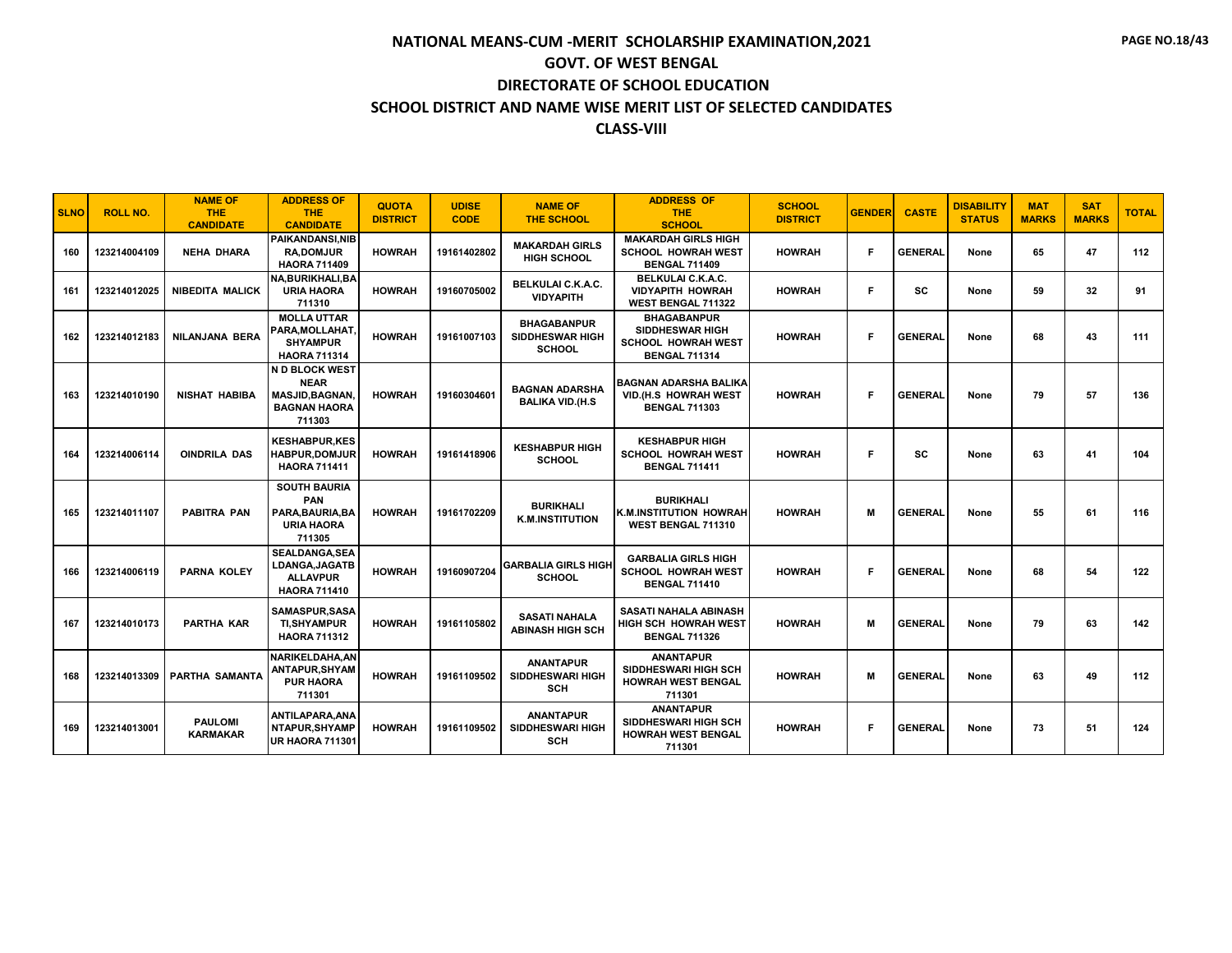| <b>SLNO</b> | <b>ROLL NO.</b> | <b>NAME OF</b><br><b>THE</b><br><b>CANDIDATE</b> | <b>ADDRESS OF</b><br><b>THE</b><br><b>CANDIDATE</b>                                                                               | <b>QUOTA</b><br><b>DISTRICT</b> | <b>UDISE</b><br><b>CODE</b> | <b>NAME OF</b><br><b>THE SCHOOL</b>                            | <b>ADDRESS OF</b><br><b>THE</b><br><b>SCHOOL</b>                                         | <b>SCHOOL</b><br><b>DISTRICT</b> | <b>GENDER</b> | <b>CASTE</b>   | <b>DISABILITY</b><br><b>STATUS</b> | <b>MAT</b><br><b>MARKS</b> | <b>SAT</b><br><b>MARKS</b> | <b>TOTAL</b> |
|-------------|-----------------|--------------------------------------------------|-----------------------------------------------------------------------------------------------------------------------------------|---------------------------------|-----------------------------|----------------------------------------------------------------|------------------------------------------------------------------------------------------|----------------------------------|---------------|----------------|------------------------------------|----------------------------|----------------------------|--------------|
| 170         | 123214005228    | PAYEL GHORA                                      | <b>JUJERSA</b><br>BAGANGORA, JUJ<br><b>ERSA.PANCHLA</b><br><b>HAORA 711302</b>                                                    | <b>HOWRAH</b>                   |                             | <b>JUJERSA</b><br>19161205703 VIVEKANANDA BALIKA<br><b>VID</b> | <b>JUJERSA VIVEKANANDA</b><br><b>BALIKA VID HOWRAH</b><br>WEST BENGAL 711302             | <b>HOWRAH</b>                    | F             | <b>GENERAL</b> | None                               | 77                         | 68                         | 145          |
| 171         | 123214006030    | PIEUS KOLEY                                      | RANIHATI, JOYNA<br><b>GAR.PANCHLA</b><br><b>HAORA 711302</b>                                                                      | <b>HOWRAH</b>                   | 19161208304                 | <b>JOYNAGAR</b><br><b>PALLISREE</b><br><b>VIDYANIKETA</b>      | <b>JOYNAGAR PALLISREE</b><br>VIDYANIKETA HOWRAH<br><b>WEST BENGAL 711302</b>             | <b>HOWRAH</b>                    | м             | <b>GENERAL</b> | None                               | 82                         | 63                         | 145          |
| 172         | 123214006133    | <b>PIJUS MAJI</b>                                | <b>SAMANTA</b><br>PARA, SUBHARAR<br><b>A.PANCHLA</b><br><b>HAORA 711302</b>                                                       | <b>HOWRAH</b>                   | 19161203002                 | <b>SUBHARARA HIGH</b><br><b>SCHOOL</b>                         | <b>SUBHARARA HIGH</b><br><b>SCHOOL HOWRAH WEST</b><br><b>BENGAL 711302</b>               | <b>HOWRAH</b>                    | M             | <b>GENERAL</b> | None                               | 72                         | 39                         | 111          |
| 173         | 123214013014    | <b>PIYALI DAS</b>                                | VILL-<br>ANTILA,, ANTILA, B<br><b>AGNAN HAORA</b><br>711312                                                                       | <b>HOWRAH</b>                   | 19160400502                 | ANTILA ANCHAL H.P.<br><b>VIDYAPITH</b>                         | <b>ANTILA ANCHAL H.P.</b><br><b>VIDYAPITH HOWRAH</b><br><b>WEST BENGAL 711312</b>        | <b>HOWRAH</b>                    | F             | SC             | None                               | 56                         | 50                         | 106          |
| 174         | 123214004241    | PIYALI SARKAR                                    | <b>BAKULTALA</b><br><b>LANE</b><br><b>RAMCHARAN</b><br><b>SETT</b><br><b>ROAD.SANTRAGA</b><br>CHI, JAGACHA<br><b>HAORA 711104</b> | <b>HOWRAH</b>                   | 19161504409                 | <b>SANTRAGACHI</b><br><b>BHANUMATI GIRLS</b><br><b>HIGH</b>    | <b>SANTRAGACHI</b><br><b>BHANUMATI GIRLS HIGH</b><br><b>HOWRAH WEST BENGAL</b><br>711104 | <b>HOWRAH</b>                    | F             | SC             | None                               | 68                         | 56                         | 124          |
| 175         |                 | 123214006140 PIYANSHU SARDAR                     | 3NO<br><b>DEBIRPARA,CHA</b><br><b>MRAIL.LILUAH</b><br><b>HAORA 711114</b>                                                         | <b>HOWRAH</b>                   | 19160501307                 | <b>JAGADISHPUR HIGH</b><br><b>SCHOOL</b>                       | <b>JAGADISHPUR HIGH</b><br><b>SCHOOL HOWRAH WEST</b><br><b>BENGAL 711328</b>             | <b>HOWRAH</b>                    | м             | <b>SC</b>      | None                               | 63                         | 40                         | 103          |
| 176         | 123214006124    | <b>POULAMI MONDAL</b>                            | <b>SEALDANGA.SEA</b><br><b>LDANGA,JAGATB</b><br><b>ALLAVPUR</b><br><b>HAORA 711410</b>                                            | <b>HOWRAH</b>                   | 19160907204                 | <b>GARBALIA GIRLS HIGH</b><br><b>SCHOOL</b>                    | <b>GARBALIA GIRLS HIGH</b><br><b>SCHOOL HOWRAH WEST</b><br><b>BENGAL 711410</b>          | <b>HOWRAH</b>                    | F.            | <b>GENERAL</b> | None                               | 66                         | 58                         | 124          |
| 177         |                 | 123214010106 PRABITTRA DHARA                     | <b>CHENGAIL</b><br>DOYARIPARA,CH<br><b>ENGAIL.ULUBERI</b><br>A HAORA 711308                                                       | <b>HOWRAH</b>                   | 19161701607                 | CHENG. SHRE. VID.<br>NIKE, HI.SCH                              | <b>CHENG. SHRE. VID. NIKE.</b><br><b>HI.SCH HOWRAH WEST</b><br><b>BENGAL 711308</b>      | <b>HOWRAH</b>                    | M             | SC             | None                               | 59                         | 33                         | 92           |
| 178         | 123214004163    | <b>PRAMITA KOLEY</b>                             | <b>SEALDANGA, SEA</b><br><b>LDANGA,JAGATB</b><br><b>ALLAVPUR</b><br><b>HAORA 711410</b>                                           | <b>HOWRAH</b>                   | 19160907204                 | <b>GARBALIA GIRLS HIGH</b><br><b>SCHOOL</b>                    | <b>GARBALIA GIRLS HIGH</b><br><b>SCHOOL HOWRAH WEST</b><br><b>BENGAL 711410</b>          | <b>HOWRAH</b>                    | F             | <b>GENERAL</b> | None                               | 59                         | 53                         | 112          |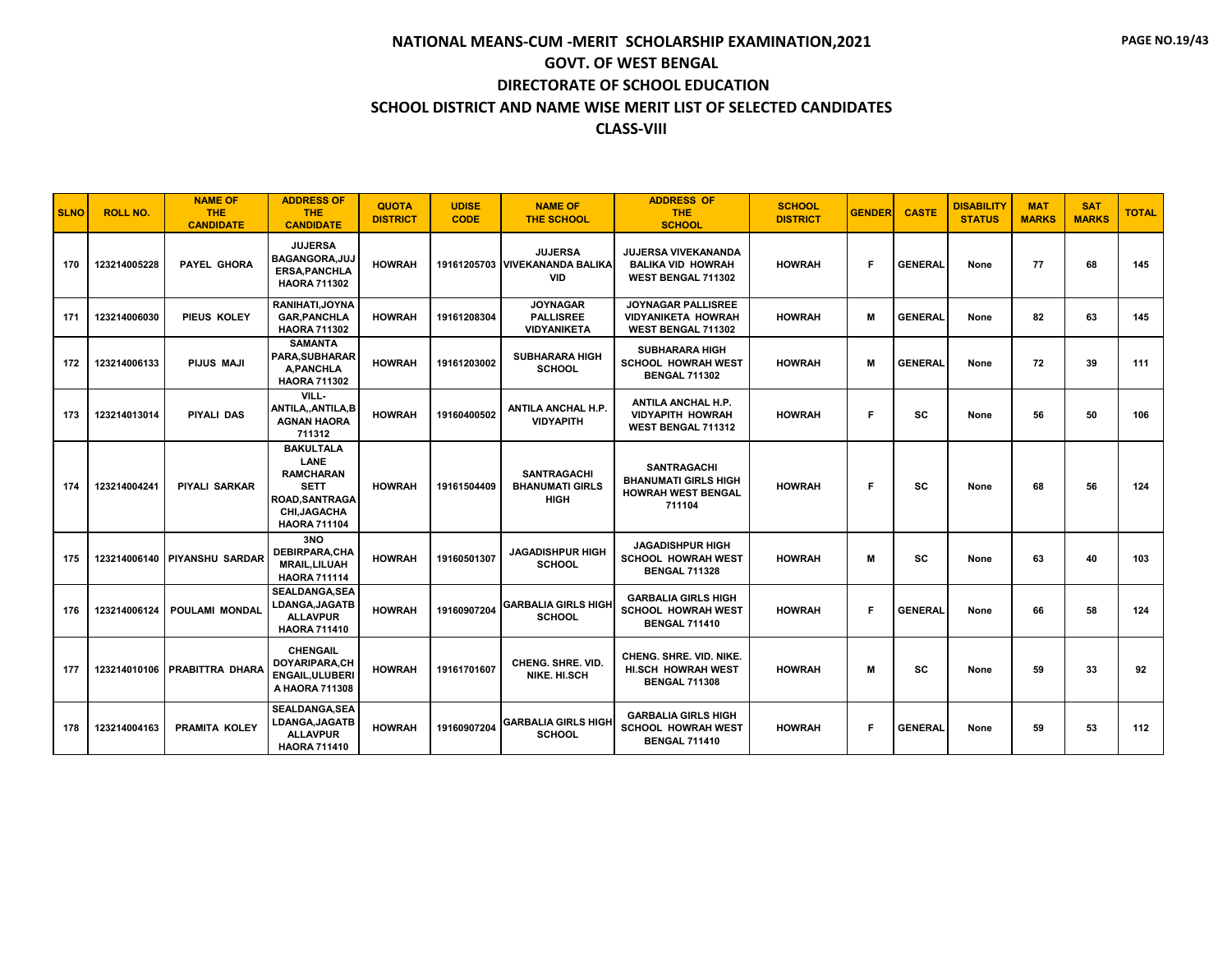| <b>SLNO</b> | <b>ROLL NO.</b> | <b>NAME OF</b><br>THE.<br><b>CANDIDATE</b>  | <b>ADDRESS OF</b><br><b>THE</b><br><b>CANDIDATE</b>                                                              | <b>QUOTA</b><br><b>DISTRICT</b> | <b>UDISE</b><br><b>CODE</b> | <b>NAME OF</b><br><b>THE SCHOOL</b>                            | <b>ADDRESS OF</b><br><b>THE</b><br><b>SCHOOL</b>                                    | <b>SCHOOL</b><br><b>DISTRICT</b> | <b>GENDER</b> | <b>CASTE</b>   | <b>DISABILITY</b><br><b>STATUS</b> | <b>MAT</b><br><b>MARKS</b> | <b>SAT</b><br><b>MARKS</b> | <b>TOTAL</b> |
|-------------|-----------------|---------------------------------------------|------------------------------------------------------------------------------------------------------------------|---------------------------------|-----------------------------|----------------------------------------------------------------|-------------------------------------------------------------------------------------|----------------------------------|---------------|----------------|------------------------------------|----------------------------|----------------------------|--------------|
| 179         | 123214006186    | <b>PRANAB MAITY</b>                         | <b>GHUGHUPARA</b><br><b>BHATTANAGAR,B</b><br><b>HATTANAGAR,LIL</b><br><b>UAH HAORA</b><br>711203                 | <b>HOWRAH</b>                   | 19160512802                 | ANANDANAGAR HIGH<br><b>SCHOOL</b>                              | <b>ANANDANAGAR HIGH</b><br><b>SCHOOL HOWRAH WEST</b><br><b>BENGAL 711227</b>        | <b>HOWRAH</b>                    | м             | <b>GENERAL</b> | None                               | 69                         | 60                         | 129          |
| 180         | 123214004307    | <b>PRANITA SANPUI</b>                       | JOYNAGAR, JOYN<br><b>AGAR, PANCHLA</b><br><b>HAORA 711302</b>                                                    | <b>HOWRAH</b>                   | 19161208304                 | <b>JOYNAGAR</b><br><b>PALLISREE</b><br><b>VIDYANIKETA</b>      | <b>JOYNAGAR PALLISREE</b><br><b>VIDYANIKETA HOWRAH</b><br><b>WEST BENGAL 711302</b> | <b>HOWRAH</b>                    | F             | <b>GENERAL</b> | None                               | 75                         | 45                         | 120          |
| 181         | 123214011159    | <b>PRANTIK HAZRA</b>                        | <b>CHAKUR</b><br><b>C,CHAKUR,BAGN</b><br><b>AN HAORA 711303</b>                                                  | <b>HOWRAH</b>                   | 19160304501                 | <b>BAGNAN HIGH</b><br><b>SCHOOL</b>                            | <b>BAGNAN HIGH SCHOOL</b><br><b>HOWRAH WEST BENGAL</b><br>711303                    | <b>HOWRAH</b>                    | М             | <b>GENERAL</b> | None                               | 68                         | 44                         | 112          |
| 182         | 123214005225    | PRATIBHA MAJI                               | <b>SANNASIR</b><br><b>MATH,GONDALPA</b><br><b>RA.PANCHLA</b><br><b>HAORA 711302</b>                              | <b>HOWRAH</b>                   |                             | <b>JUJERSA</b><br>19161205703 VIVEKANANDA BALIKA<br><b>VID</b> | JUJERSA VIVEKANANDA<br><b>BALIKA VID HOWRAH</b><br>WEST BENGAL 711302               | <b>HOWRAH</b>                    | F             | <b>GENERAL</b> | None                               | 68                         | 60                         | 128          |
| 183         |                 | 123214013156 PRATYASHA KARARI SCHOOL.UDANG. | <b>NEAR UDANG</b><br><b>GIRLS HIGH</b><br><b>AMTA HAORA</b><br>711401                                            | <b>HOWRAH</b>                   | 19160116503                 | <b>UDANG GIRLS HIGH</b><br><b>SCHOOL</b>                       | <b>UDANG GIRLS HIGH</b><br><b>SCHOOL HOWRAH WEST</b><br><b>BENGAL 711401</b>        | <b>HOWRAH</b>                    | F.            | <b>GENERAL</b> | None                               | 72                         | 45                         | 117          |
| 184         | 123214013099    | <b>PRERONA KHANRA</b>                       | JAGADISHPUR.UL<br><b>UBERIA, ULUBERI</b><br>A HAORA 711315                                                       | <b>HOWRAH</b>                   | 19161700405                 | <b>ULUBERIA BINAPANI</b><br>GIRLS HI. SC                       | ULUBERIA BINAPANI GIRLS<br>HI. SC HOWRAH WEST<br><b>BENGAL 711315</b>               | <b>HOWRAH</b>                    | F.            | SC             | None                               | 64                         | 37                         | 101          |
| 185         | 123214012252    | <b>PRITAM ADAK</b>                          | SHIBGANJ, SHIBG<br>ANJ, SHY AMPUR<br><b>HAORA 711314</b>                                                         | <b>HOWRAH</b>                   | 19161109502                 | <b>ANANTAPUR</b><br><b>SIDDHESWARI HIGH</b><br><b>SCH</b>      | <b>ANANTAPUR</b><br>SIDDHESWARI HIGH SCH<br><b>HOWRAH WEST BENGAL</b><br>711301     | <b>HOWRAH</b>                    | м             | <b>GENERAL</b> | None                               | 73                         | 50                         | 123          |
| 186         | 123214012093    | <b>PRITAM PURKAIT</b>                       | <b>UTTAR</b><br><b>DURGAPUR</b><br><b>PURKAIT</b><br>PARA.UTTAR<br>DURGAPUR, SHYA<br><b>MPUR HAORA</b><br>711312 | <b>HOWRAH</b>                   | 19161101703                 | <b>DURGAPUR B.A. HIGH</b><br><b>SCHOOL</b>                     | <b>DURGAPUR B.A. HIGH</b><br><b>SCHOOL HOWRAH WEST</b><br><b>BENGAL 711312</b>      | <b>HOWRAH</b>                    | м             | <b>GENERAL</b> | None                               | 61                         | 69                         | 130          |
| 187         | 123214010284    | <b>PRITAM SINGHA</b>                        | <b>SINGHA</b><br>PARA.BAIDYANAT<br><b>HPUR, BAGNAN</b><br><b>HAORA 711312</b>                                    | <b>HOWRAH</b>                   | 19160405203                 | <b>BAIDYANATHPUR</b><br><b>HIGH SCHOOL</b>                     | <b>BAIDYANATHPUR HIGH</b><br><b>SCHOOL HOWRAH WEST</b><br><b>BENGAL 711312</b>      | <b>HOWRAH</b>                    | м             | <b>GENERAL</b> | None                               | 72                         | 57                         | 129          |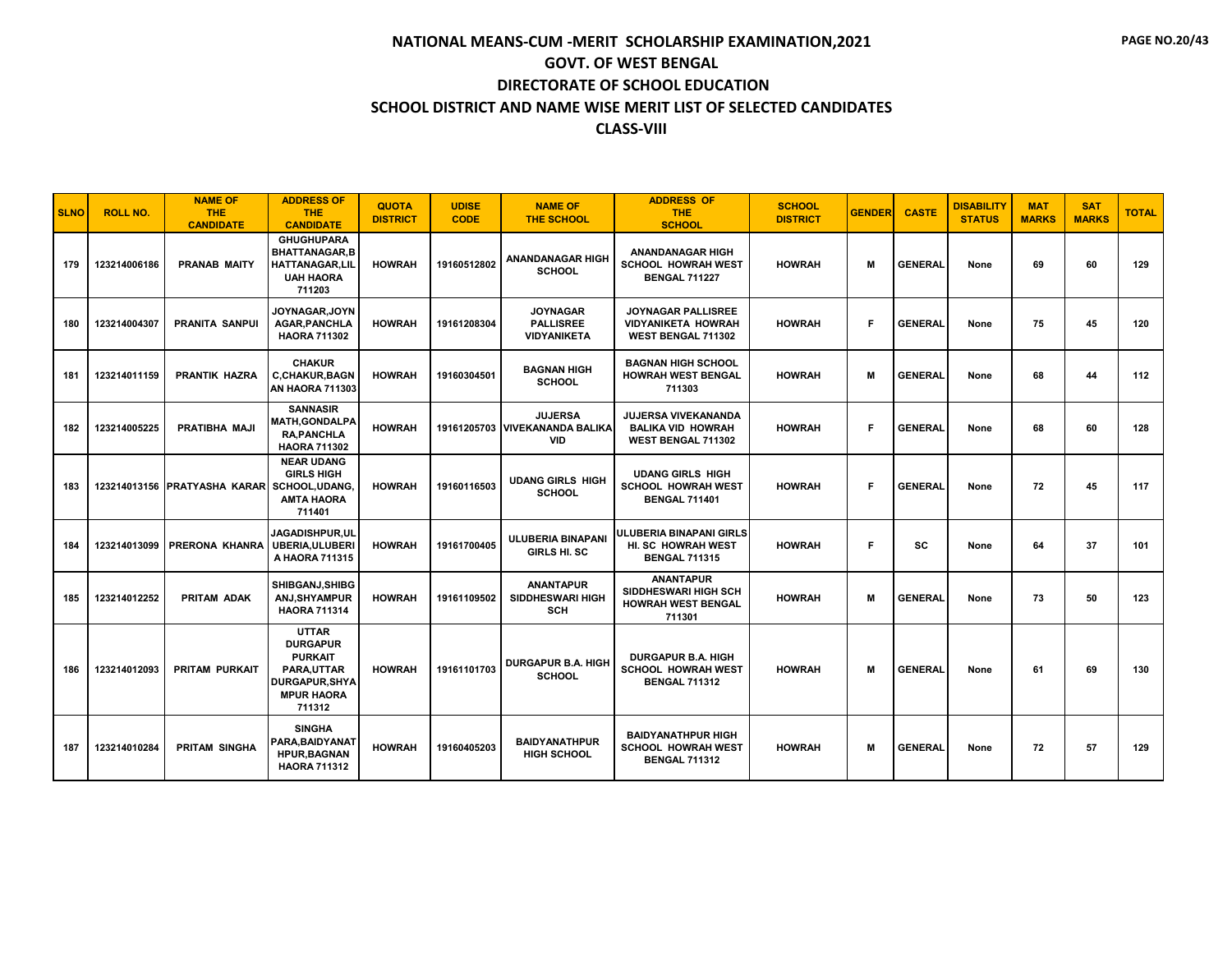| <b>SLNO</b> | <b>ROLL NO.</b> | <b>NAME OF</b><br><b>THE</b><br><b>CANDIDATE</b> | <b>ADDRESS OF</b><br><b>THE</b><br><b>CANDIDATE</b>                                                                     | <b>QUOTA</b><br><b>DISTRICT</b> | <b>UDISE</b><br><b>CODE</b> | <b>NAME OF</b><br><b>THE SCHOOL</b>                               | <b>ADDRESS OF</b><br><b>THE</b><br><b>SCHOOL</b>                                               | <b>SCHOOL</b><br><b>DISTRICT</b> | <b>GENDER</b> | <b>CASTE</b>   | <b>DISABILITY</b><br><b>STATUS</b> | <b>MAT</b><br><b>MARKS</b> | <b>SAT</b><br><b>MARKS</b> | <b>TOTAL</b> |
|-------------|-----------------|--------------------------------------------------|-------------------------------------------------------------------------------------------------------------------------|---------------------------------|-----------------------------|-------------------------------------------------------------------|------------------------------------------------------------------------------------------------|----------------------------------|---------------|----------------|------------------------------------|----------------------------|----------------------------|--------------|
| 188         | 123214013164    | <b>PRITI MANNA</b>                               | <b>VILL KHEMPUR</b><br>PO<br><b>DIHIBHURSUT.DIH</b><br><b>IBHURSUT.UDAYN</b><br><b>ARAYANPUR</b><br><b>HAORA 712408</b> | <b>HOWRAH</b>                   | 19160813301                 | <b>ASHANDA ADARSHA</b><br><b>SIKSHASADAN</b>                      | <b>ASHANDA ADARSHA</b><br><b>SIKSHASADAN HOWRAH</b><br>WEST BENGAL 712408                      | <b>HOWRAH</b>                    | F             | <b>GENERAL</b> | None                               | 68                         | 44                         | 112          |
| 189         | 123214011184    | <b>PRITI MONDAL</b>                              | <b>NEAR</b><br><b>KALITALA.HARISH</b><br><b>PUR, AMTA</b><br><b>HAORA 711410</b>                                        | <b>HOWRAH</b>                   | 19160804702                 | <b>HARISHPUR</b><br><b>SARADASIKSHA</b><br><b>SADAN(H</b>         | <b>HARISHPUR</b><br><b>SARADASIKSHA SADAN(H</b><br><b>HOWRAH WEST BENGAL</b><br>711410         | <b>HOWRAH</b>                    | Е             | <b>GENERAL</b> | None                               | 69                         | 57                         | 126          |
| 190         | 123214011026    | PRITISHA ROY                                     | <b>130 ROY</b><br>PARA.SHYAMPUR<br><b>SHYAMPUR</b><br><b>HAORA 711314</b>                                               | <b>HOWRAH</b>                   | 19161005901                 | <b>SHYAMPUR DWA'KA</b><br><b>NATH BALIKA VI</b>                   | <b>SHYAMPUR DWA'KA NATH</b><br><b>BALIKA VI HOWRAH WEST</b><br><b>BENGAL 711314</b>            | <b>HOWRAH</b>                    | F             | <b>GENERAL</b> | None                               | 77                         | 56                         | 133          |
| 191         | 123214005236    | <b>PRIYA GAYEN</b>                               | <b>GAYEN</b><br><b>PARA.SUBHARAR</b><br><b>A, PANCHLA</b><br><b>HAORA 711302</b>                                        | <b>HOWRAH</b>                   | 19161203002                 | <b>SUBHARARA HIGH</b><br><b>SCHOOL</b>                            | <b>SUBHARARA HIGH</b><br><b>SCHOOL HOWRAH WEST</b><br><b>BENGAL 711302</b>                     | <b>HOWRAH</b>                    | F.            | <b>SC</b>      | None                               | 59                         | 41                         | 100          |
| 192         | 123214010093    | PRIYA MAJHI                                      | <b>PASCHIM</b><br><b>BAURIA.CHACKA</b><br><b>SI.BAURIA HAORA</b><br>711307                                              | <b>HOWRAH</b>                   | 19161702007                 | <b>CHENGAIL HIGH</b><br><b>SCHOOL</b>                             | <b>CHENGAIL HIGH SCHOOL</b><br><b>HOWRAH WEST BENGAL</b><br>711307                             | <b>HOWRAH</b>                    | Е             | <b>SC</b>      | None                               | 46                         | 38                         | 84           |
| 193         | 123214004279    | PRIYADIP SARDAR                                  | <b>GOLBARI</b><br><b>PASCHIM</b><br>PARA.BHATTANA<br><b>GAR,LILUAH</b><br><b>HAORA 711203</b>                           | <b>HOWRAH</b>                   | 19161602407                 | <b>BATTANAGAR</b><br><b>KULAKAMINI</b><br><b>VIDYAMANDIR(H.S)</b> | <b>BATTANAGAR KULAKAMINI</b><br><b>VIDYAMANDIR(H.S)</b><br><b>HOWRAH WEST BENGAL</b><br>711203 | <b>HOWRAH</b>                    | м             | ST             | None                               | 52                         | 28                         | 80           |
| 194         | 123214005086    | PRIYAM POLLEY                                    | <b>KULAI, BIKI</b><br><b>HAKOLA,PANCHL</b><br>A HAORA 711322                                                            | <b>HOWRAH</b>                   | 19161208304                 | <b>JOYNAGAR</b><br><b>PALLISREE</b><br><b>VIDYANIKETA</b>         | <b>JOYNAGAR PALLISREE</b><br><b>VIDYANIKETA HOWRAH</b><br>WEST BENGAL 711302                   | <b>HOWRAH</b>                    | м             | <b>GENERAL</b> | None                               | 68                         | 45                         | 113          |
| 195         | 123214012157    | <b>PRIYAM SAMANTA</b>                            | <b>SAMANTA</b><br>PARA.BANKURA<br><b>AMTA HAORA</b><br>711303                                                           | <b>HOWRAH</b>                   | 19160304501                 | <b>BAGNAN HIGH</b><br><b>SCHOOL</b>                               | <b>BAGNAN HIGH SCHOOL</b><br><b>HOWRAH WEST BENGAL</b><br>711303                               | <b>HOWRAH</b>                    | м             | <b>GENERAL</b> | None                               | 70                         | 42                         | 112          |
| 196         |                 | 123214012038 PRIYANKA MONDAL                     | <b>CHENGAIL</b><br><b>MADHYAPARA,CH</b><br><b>ENGAIL.ULUBERI</b><br>A HAORA 711308                                      | <b>HOWRAH</b>                   | 19161701607                 | <b>CHENG, SHRE, VID.</b><br>NIKE, HI.SCH                          | <b>CHENG. SHRE. VID. NIKE.</b><br><b>HI.SCH HOWRAH WEST</b><br><b>BENGAL 711308</b>            | <b>HOWRAH</b>                    | F             | <b>GENERAL</b> | None                               | 66                         | 47                         | 113          |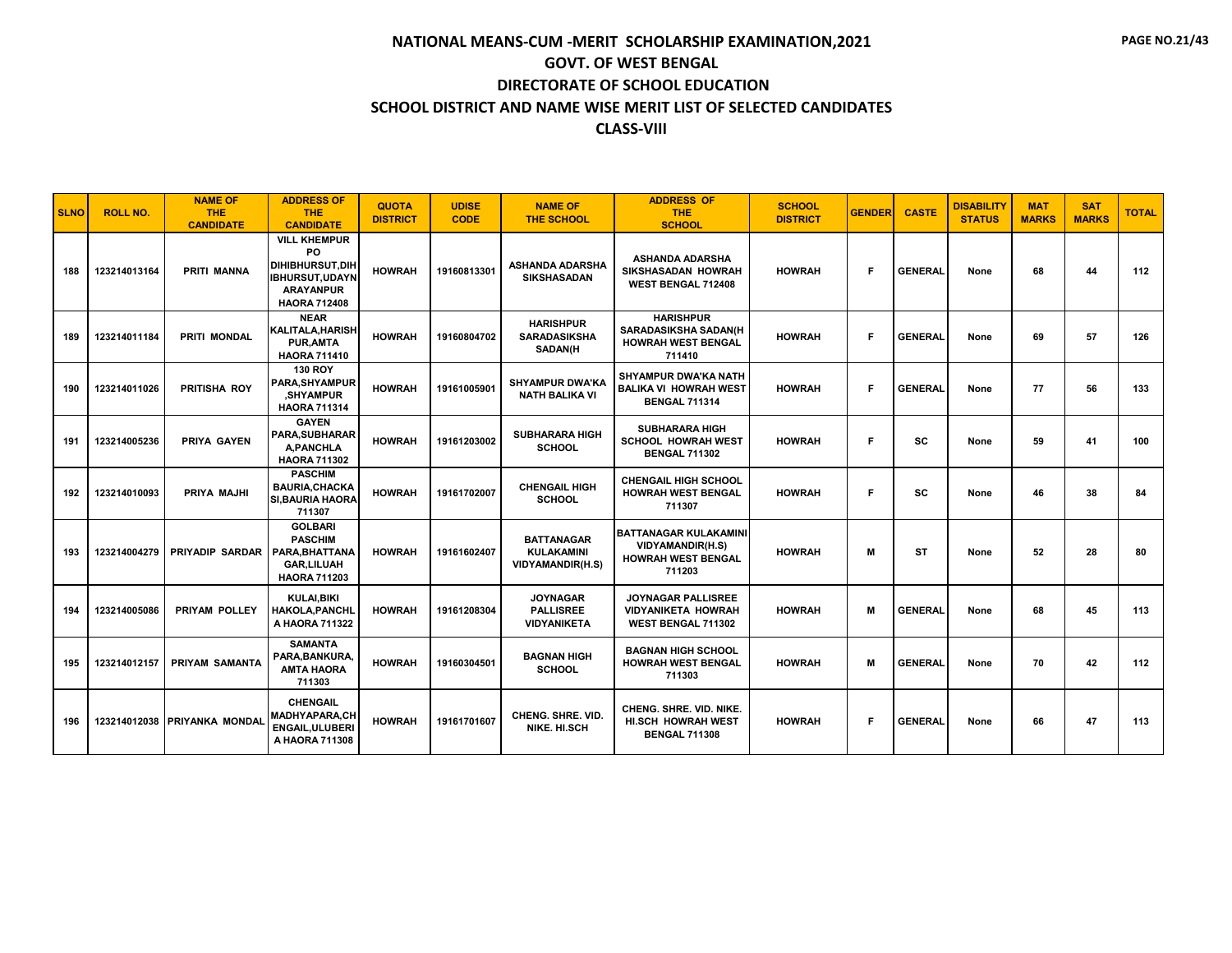| <b>SLNO</b> | <b>ROLL NO.</b> | <b>NAME OF</b><br><b>THE</b><br><b>CANDIDATE</b> | <b>ADDRESS OF</b><br><b>THE</b><br><b>CANDIDATE</b>                                               | <b>QUOTA</b><br><b>DISTRICT</b> | <b>UDISE</b><br><b>CODE</b> | <b>NAME OF</b><br><b>THE SCHOOL</b>                       | <b>ADDRESS OF</b><br><b>THE</b><br><b>SCHOOL</b>                                       | <b>SCHOOL</b><br><b>DISTRICT</b> | <b>GENDER</b> | <b>CASTE</b>   | <b>DISABILITY</b><br><b>STATUS</b> | <b>MAT</b><br><b>MARKS</b> | <b>SAT</b><br><b>MARKS</b> | <b>TOTAL</b> |
|-------------|-----------------|--------------------------------------------------|---------------------------------------------------------------------------------------------------|---------------------------------|-----------------------------|-----------------------------------------------------------|----------------------------------------------------------------------------------------|----------------------------------|---------------|----------------|------------------------------------|----------------------------|----------------------------|--------------|
| 197         | 123214004230    | PRIYODYUT MAJI                                   | <b>SOUTH</b><br>KAMRANGU, JHOR<br><b>EHAT, SANKRAIL</b><br><b>HAORA 711302</b>                    | <b>HOWRAH</b>                   | 19161305402                 | NEW ANDUL H.C.<br>SCHOOL(HIGH)                            | <b>NEW ANDUL H.C.</b><br>SCHOOL(HIGH) HOWRAH<br><b>WEST BENGAL 711302</b>              | <b>HOWRAH</b>                    | м             | <b>GENERAL</b> | None                               | 67                         | 47                         | 114          |
| 198         | 123214004323    | <b>PRIYOSHRI SAHA</b>                            | NIBRA.DOMJUR.N<br><b>IBRA HAORA</b><br>711409                                                     | <b>HOWRAH</b>                   | 19161402802                 | <b>MAKARDAH GIRLS</b><br><b>HIGH SCHOOL</b>               | <b>MAKARDAH GIRLS HIGH</b><br><b>SCHOOL HOWRAH WEST</b><br><b>BENGAL 711409</b>        | <b>HOWRAH</b>                    | F             | <b>SC</b>      | None                               | 47                         | 40                         | 87           |
| 199         | 123214012073    | <b>PURBA BHOWMIK</b>                             | VILL-<br><b>SIMCHAK, DHURK</b><br><b>HALI.PENRO</b><br><b>HAORA 711410</b>                        | <b>HOWRAH</b>                   | 19160803914                 | <b>SIMCHAK KAMALA</b><br><b>VIDYAPITH</b>                 | <b>SIMCHAK KAMALA</b><br><b>VIDYAPITH HOWRAH</b><br>WEST BENGAL 711410                 | <b>HOWRAH</b>                    | F             | <b>GENERAL</b> | None                               | 68                         | 56                         | 124          |
| 200         | 123214010186    | <b>PURBA DAS</b>                                 | BORAL, GUJARPU<br><b>R,SHYAMPUR</b><br><b>HAORA 711314</b>                                        | <b>HOWRAH</b>                   | 19161012704                 | GUJAPUR GIRLS HIGH<br><b>SCHOOL</b>                       | <b>GUJAPUR GIRLS HIGH</b><br><b>SCHOOL HOWRAH WEST</b><br><b>BENGAL 711314</b>         | <b>HOWRAH</b>                    | F             | <b>GENERAL</b> | None                               | 77                         | 71                         | 148          |
| 201         | 123214013359    | <b>PURBASHA</b><br><b>CHOWDHURY</b>              | <b>UDAYNARAYANP</b><br><b>UR HOWRAH</b><br>ROAD, PENRO, UD<br>AYNARAYANPUR<br><b>HAORA 711410</b> | <b>HOWRAH</b>                   | 19160804702                 | <b>HARISHPUR</b><br><b>SARADASIKSHA</b><br><b>SADAN(H</b> | <b>HARISHPUR</b><br><b>SARADASIKSHA SADAN(H</b><br><b>HOWRAH WEST BENGAL</b><br>711410 | <b>HOWRAH</b>                    | F.            | <b>GENERAL</b> | None                               | 72                         | 41                         | 113          |
| 202         | 123214004162    | <b>PURBASHA LAHA</b>                             | <b>SATASHI UTTAR</b><br>PARA, GIP<br><b>COLONY,JAGACH</b><br>A HAORA 711112                       | <b>HOWRAH</b>                   | 19161504725                 | <b>SATASHI HIGH</b><br><b>SCHOOL</b>                      | <b>SATASHI HIGH SCHOOL</b><br><b>HOWRAH WEST BENGAL</b><br>711112                      | <b>HOWRAH</b>                    | Е             | <b>GENERAL</b> | None                               | 66                         | 46                         | 112          |
| 203         | 123214006108    | <b>PUSPENDU</b><br><b>SADHUKHAN</b>              | <b>NEAR TARUN</b><br><b>SANGHA</b><br>CLUB, PANIARA, P<br><b>ANCHLA HAORA</b><br>711302           | <b>HOWRAH</b>                   | 19161208304                 | <b>JOYNAGAR</b><br><b>PALLISREE</b><br>VIDYANIKETA        | JOYNAGAR PALLISREE<br><b>VIDYANIKETA HOWRAH</b><br>WEST BENGAL 711302                  | <b>HOWRAH</b>                    | M             | <b>GENERAL</b> | None                               | 71                         | 58                         | 129          |
| 204         | 123214012043    | <b>QUAZI GISUN HABIB</b>                         | <b>GOHALBERIA.AM</b><br>ARDAHA, SHYAMP<br><b>UR HAORA 711312</b>                                  | <b>HOWRAH</b>                   | 19161005802                 | <b>SHYAMPUR HIGH</b><br><b>SCHOOL</b>                     | <b>SHYAMPUR HIGH SCHOOL</b><br><b>HOWRAH WEST BENGAL</b><br>711314                     | <b>HOWRAH</b>                    | M             | <b>GENERAL</b> | None                               | 71                         | 60                         | 131          |
| 205         | 123214013138    | <b>RAHUL KANRAR</b>                              | <b>C/O-BABLU</b><br>KANRAR, KHALNA<br><b>JOYPUR HAORA</b><br>711413                               | <b>HOWRAH</b>                   | 19160204802                 | <b>KHALNA RAI</b><br><b>RADHAGOBINDA</b><br><b>INSTIT</b> | <b>KHALNA RAI</b><br><b>RADHAGOBINDA INSTIT</b><br><b>HOWRAH WEST BENGAL</b><br>711413 | <b>HOWRAH</b>                    | м             | <b>GENERAL</b> | None                               | 76                         | 58                         | 134          |
| 206         | 123214012107    | <b>RAHUL ROY</b>                                 | <b>GAZIPUR.GAZIPU</b><br><b>R, AMTA HAORA</b><br>711413                                           | <b>HOWRAH</b>                   | 19160206402                 | NARIT NYAYARATANA<br><b>INSTITUTION</b>                   | <b>NARIT NYAYARATANA</b><br><b>INSTITUTION HOWRAH</b><br><b>WEST BENGAL 711413</b>     | <b>HOWRAH</b>                    | м             | <b>SC</b>      | None                               | 61                         | 41                         | 102          |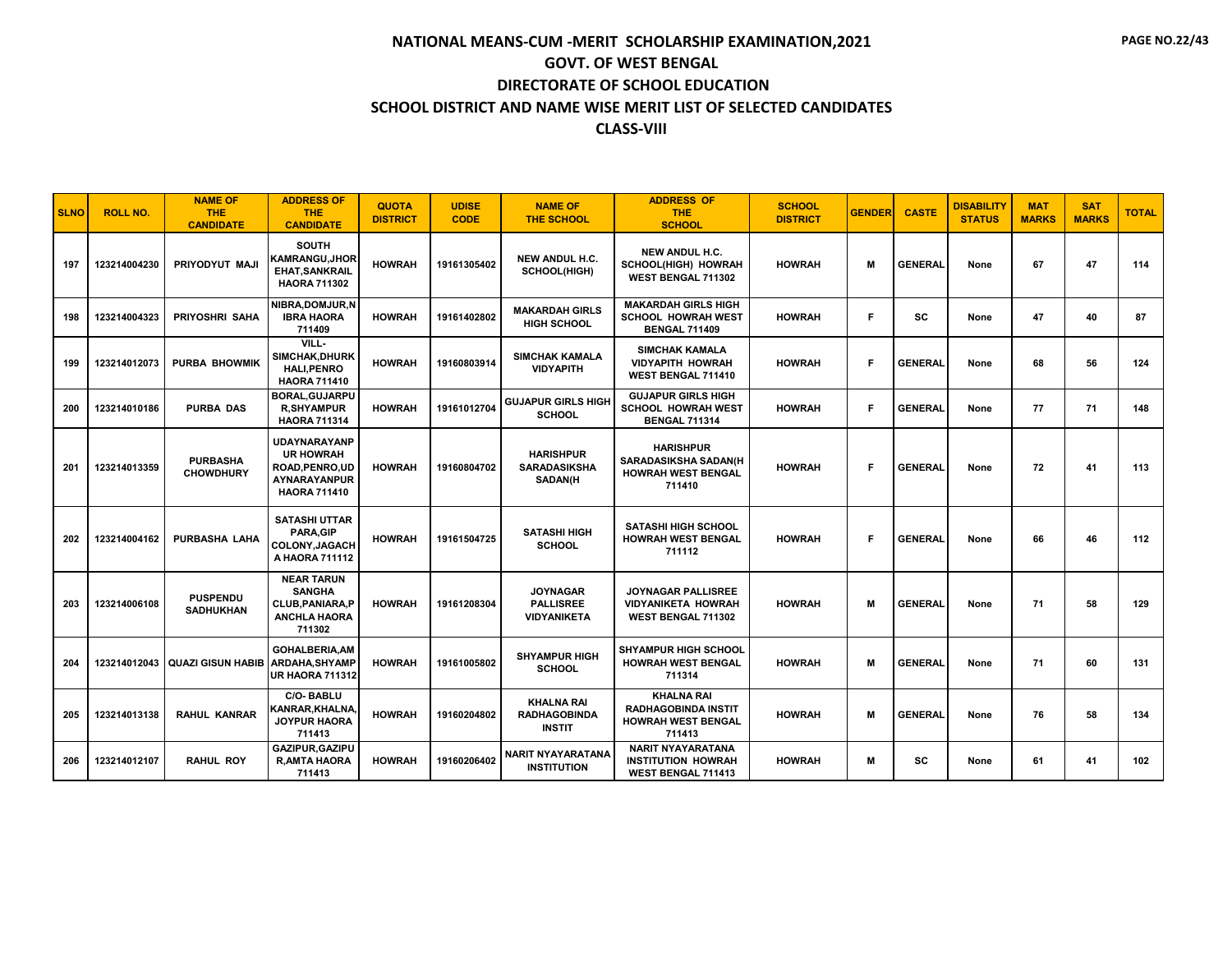| <b>SLNO</b> | <b>ROLL NO.</b> | <b>NAME OF</b><br>THE.<br><b>CANDIDATE</b> | <b>ADDRESS OF</b><br><b>THE</b><br><b>CANDIDATE</b>                                             | <b>QUOTA</b><br><b>DISTRICT</b> | <b>UDISE</b><br><b>CODE</b> | <b>NAME OF</b><br><b>THE SCHOOL</b>                             | <b>ADDRESS OF</b><br><b>THE</b><br><b>SCHOOL</b>                                             | <b>SCHOOL</b><br><b>DISTRICT</b> | <b>GENDER</b> | <b>CASTE</b>   | <b>DISABILITY</b><br><b>STATUS</b> | <b>MAT</b><br><b>MARKS</b> | <b>SAT</b><br><b>MARKS</b> | <b>TOTAL</b> |
|-------------|-----------------|--------------------------------------------|-------------------------------------------------------------------------------------------------|---------------------------------|-----------------------------|-----------------------------------------------------------------|----------------------------------------------------------------------------------------------|----------------------------------|---------------|----------------|------------------------------------|----------------------------|----------------------------|--------------|
| 207         |                 | 123214005068 RAJASHREE PATRA               | <b>DAKSHIN</b><br>JOYPUR.ANANDA<br>NAGAR, LILUAH<br><b>HAORA 711227</b>                         | <b>HOWRAH</b>                   | 19160501309                 | <b>GHOSHPARA</b><br><b>NISCHINDA BALIKA</b><br><b>VIDYAPITH</b> | <b>GHOSHPARA NISCHINDA</b><br><b>BALIKA VIDYAPITH</b><br><b>HOWRAH WEST BENGAL</b><br>711227 | <b>HOWRAH</b>                    | Е             | sc             | None                               | 55                         | 29                         | 84           |
| 208         | 123214012092    | <b>RAJDEEP BERA</b>                        | <b>SHYAMPUR</b><br><b>MONDALPARA</b><br>ROAD,SHYAMPUR<br><b>SHYAMPUR</b><br><b>HAORA 711314</b> | <b>HOWRAH</b>                   | 19161005802                 | <b>SHYAMPUR HIGH</b><br><b>SCHOOL</b>                           | <b>SHYAMPUR HIGH SCHOOL</b><br><b>HOWRAH WEST BENGAL</b><br>711314                           | <b>HOWRAH</b>                    | м             | <b>GENERAL</b> | None                               | 65                         | 56                         | 121          |
| 209         | 123214005054    | <b>RAJEN HALDER</b>                        | <b>RAGHUNATHPUR,</b><br><b>RAGHUNATHPUR</b><br><b>UTTARPARA</b><br><b>HUGLI 712247</b>          | <b>HOWRAH</b>                   | 19160500105                 | <b>RAGHUNATHPUR</b><br><b>NAFAR ACADEMY</b>                     | <b>RAGHUNATHPUR NAFAR</b><br><b>ACADEMY HOWRAH WEST</b><br><b>BENGAL 711205</b>              | <b>HOWRAH</b>                    | м             | SC             | None                               | 58                         | 42                         | 100          |
| 210         | 123214013005    | RANA GHOSAL                                | AMTA, AMTA, AMT<br>A HAORA 711401                                                               | <b>HOWRAH</b>                   | 19160110804                 | AMTA NITYANANDA<br><b>HIGH SCHOOL</b>                           | AMTA NITYANANDA HIGH<br><b>SCHOOL HOWRAH WEST</b><br><b>BENGAL 711401</b>                    | <b>HOWRAH</b>                    | м             | <b>GENERAL</b> | None                               | 65                         | 65                         | 130          |
| 211         | 123214004010    | <b>REET DEYASHI</b>                        | <b>BANKRA NAPIT</b><br>PARA, BANKRA, D<br><b>OMJUR HAORA</b><br>711403                          | <b>HOWRAH</b>                   | 19161504725                 | <b>SATASHI HIGH</b><br><b>SCHOOL</b>                            | <b>SATASHI HIGH SCHOOL</b><br><b>HOWRAH WEST BENGAL</b><br>711112                            | <b>HOWRAH</b>                    | М             | <b>GENERAL</b> | None                               | 72                         | 57                         | 129          |
| 212         | 123214010090    | <b>RIKTAM DAS</b>                          | <b>DWIPAMALITA,BI</b><br>RAMPUR,BAGNAN<br><b>HAORA 711303</b>                                   | <b>HOWRAH</b>                   | 19160311407                 | <b>PANITRAS HIGH</b><br><b>SCHOOL</b>                           | <b>PANITRAS HIGH SCHOOL</b><br><b>HOWRAH WEST BENGAL</b><br>711325                           | <b>HOWRAH</b>                    | м             | <b>SC</b>      | None                               | 65                         | 52                         | 117          |
| 213         | 123214006167    | <b>RIMA SAMANTA</b>                        | <b>BERA</b><br>PARA,SUBHARAR<br>A.PANCHLA<br><b>HAORA 711302</b>                                | <b>HOWRAH</b>                   | 19161203002                 | <b>SUBHARARA HIGH</b><br><b>SCHOOL</b>                          | <b>SUBHARARA HIGH</b><br><b>SCHOOL HOWRAH WEST</b><br><b>BENGAL 711302</b>                   | <b>HOWRAH</b>                    | Е             | <b>GENERAL</b> | None                               | 70                         | 48                         | 118          |
| 214         | 123214012100    | <b>RISHAV PANJA</b>                        | <b>CHAKUR.CHAKUR</b><br><b>BAGNAN HAORA</b><br>711303                                           | <b>HOWRAH</b>                   | 19160304501                 | <b>BAGNAN HIGH</b><br><b>SCHOOL</b>                             | <b>BAGNAN HIGH SCHOOL</b><br><b>HOWRAH WEST BENGAL</b><br>711303                             | <b>HOWRAH</b>                    | м             | <b>GENERAL</b> | None                               | 75                         | 64                         | 139          |
| 215         | 123214005175    | <b>RIT KHANRA</b>                          | <b>RUDRAPUR, RUDR</b><br><b>APUR.DOMJUR</b><br><b>HAORA 711411</b>                              | <b>HOWRAH</b>                   | 19161418902                 | <b>KHASMORAH HIGH</b><br><b>SCHOOL</b>                          | <b>KHASMORAH HIGH</b><br><b>SCHOOL HOWRAH WEST</b><br><b>BENGAL 711411</b>                   | <b>HOWRAH</b>                    | м             | <b>GENERAL</b> | None                               | 67                         | 56                         | 123          |
| 216         | 123214005042    | <b>RITAM MARICK</b>                        | <b>MARICK</b><br>PARA, JUJERSAH<br><b>A,PANCHLA</b><br><b>HAORA 711302</b>                      | <b>HOWRAH</b>                   | 19161203002                 | <b>SUBHARARA HIGH</b><br><b>SCHOOL</b>                          | <b>SUBHARARA HIGH</b><br><b>SCHOOL HOWRAH WEST</b><br><b>BENGAL 711302</b>                   | <b>HOWRAH</b>                    | М             | <b>GENERAL</b> | None                               | 70                         | 49                         | 119          |
| 217         | 123214013341    | <b>RITESH POREL</b>                        | <b>GAZIPUR.GAZIPU</b><br><b>R, AMTA HAORA</b><br>711413                                         | <b>HOWRAH</b>                   | 19160206402                 | <b>NARIT NYAYARATANA</b><br><b>INSTITUTION</b>                  | <b>NARIT NYAYARATANA</b><br><b>INSTITUTION HOWRAH</b><br><b>WEST BENGAL 711413</b>           | <b>HOWRAH</b>                    | м             | <b>SC</b>      | None                               | 70                         | 33                         | 103          |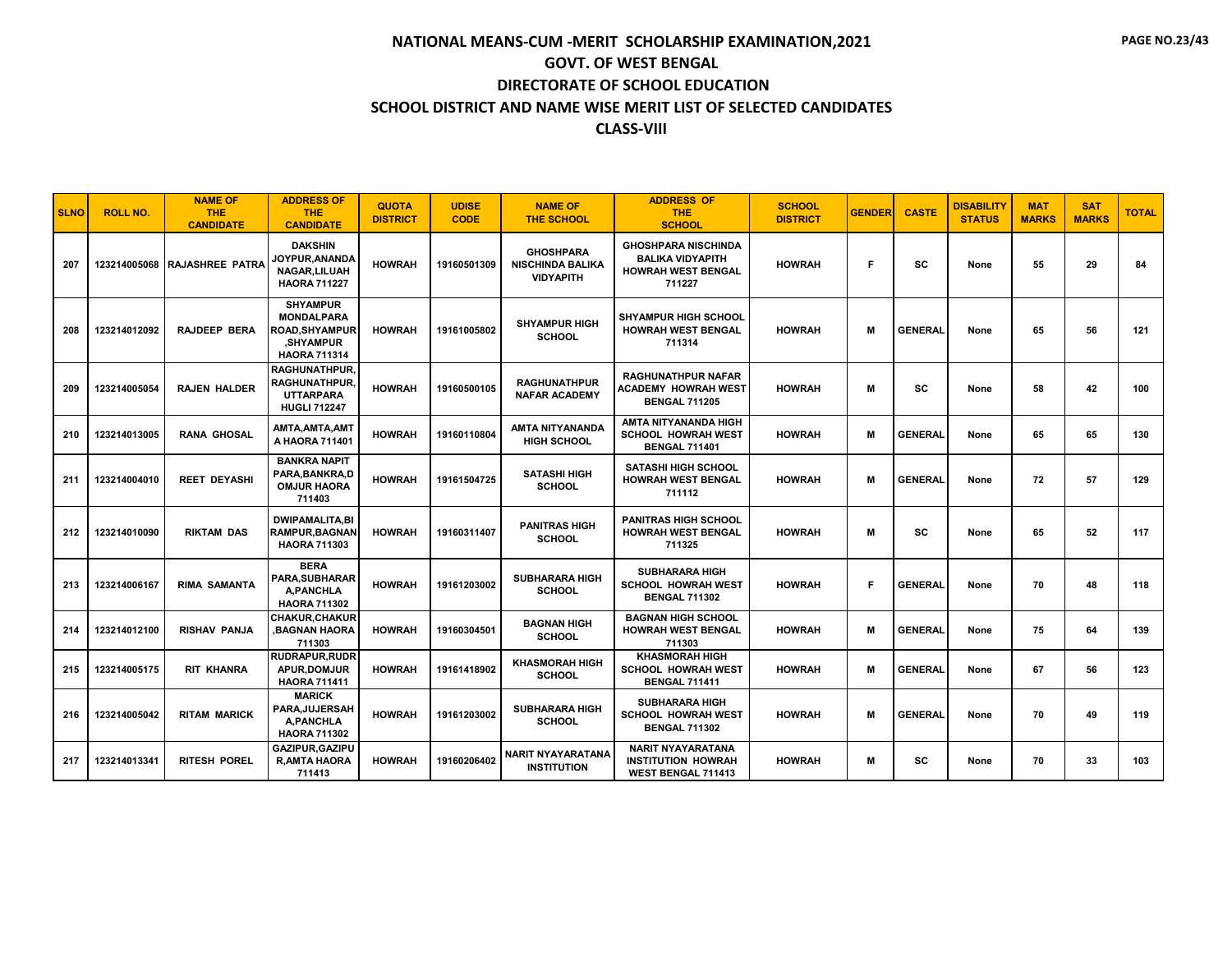| <b>SLNO</b> | <b>ROLL NO.</b> | <b>NAME OF</b><br>THE.<br><b>CANDIDATE</b> | <b>ADDRESS OF</b><br><b>THE</b><br><b>CANDIDATE</b>                                                               | <b>QUOTA</b><br><b>DISTRICT</b> | <b>UDISE</b><br><b>CODE</b> | <b>NAME OF</b><br><b>THE SCHOOL</b>                         | <b>ADDRESS OF</b><br><b>THE</b><br><b>SCHOOL</b>                                                | <b>SCHOOL</b><br><b>DISTRICT</b> | <b>GENDER</b> | <b>CASTE</b>   | <b>DISABILITY</b><br><b>STATUS</b> | <b>MAT</b><br><b>MARKS</b> | <b>SAT</b><br><b>MARKS</b> | <b>TOTAL</b> |
|-------------|-----------------|--------------------------------------------|-------------------------------------------------------------------------------------------------------------------|---------------------------------|-----------------------------|-------------------------------------------------------------|-------------------------------------------------------------------------------------------------|----------------------------------|---------------|----------------|------------------------------------|----------------------------|----------------------------|--------------|
| 218         | 123214010183    | <b>RIVA BAG</b>                            | <b>VILL ASHANDA</b><br>PO<br>DIHIBHURSUT, DIH<br><b>IBHURSUT,UDAYN</b><br><b>ARAYANPUR</b><br><b>HAORA 712408</b> | <b>HOWRAH</b>                   | 19160813301                 | <b>ASHANDA ADARSHA</b><br>SIKSHASADAN                       | <b>ASHANDA ADARSHA</b><br>SIKSHASADAN HOWRAH<br>WEST BENGAL 712408                              | <b>HOWRAH</b>                    | F.            | <b>GENERAL</b> | None                               | 74                         | 49                         | 123          |
| 219         | 123214012072    | <b>RIYA PARAMANICK</b>                     | <b>BARGARCHUMUK</b><br><b>BARGARCHUMU,</b><br><b>K,SHYAMPUR</b><br><b>HAORA 711312</b>                            | <b>HOWRAH</b>                   | 19161105107                 | <b>MOULA NETAJI</b><br>VIDYALAYA                            | MOULA NETAJI VIDYALAYA<br><b>HOWRAH WEST BENGAL</b><br>711312                                   | <b>HOWRAH</b>                    | F.            | <b>SC</b>      | None                               | 40                         | 48                         | 88           |
| 220         | 123214004201    | <b>ROHAN GHORUI</b>                        | <b>GHORUI</b><br>PARA, GOBINDAP<br>UR<br>SHIBTALA, JAGAT<br><b>BALLVPUR</b><br><b>HAORA 711414</b>                | <b>HOWRAH</b>                   | 19160915102                 | <b>NAWPARA NILKAMAL</b><br>HIGH SCH.                        | <b>NAWPARA NILKAMAL HIGH</b><br><b>SCH. HOWRAH WEST</b><br><b>BENGAL 711414</b>                 | <b>HOWRAH</b>                    | M             | <b>SC</b>      | None                               | 55                         | 53                         | 108          |
| 221         | 123214010031    | <b>ROHIT DAS</b>                           | <b>MAHESWARPUR.</b><br><b>BALICHATURI, SH</b><br>YAMPUR HAORA<br>711315                                           | <b>HOWRAH</b>                   | 19161004703                 | <b>AYAMA GAJON KOLE</b><br><b>HIGH SCHOOL</b>               | AYAMA GAJON KOLE HIGH<br><b>SCHOOL HOWRAH WEST</b><br><b>BENGAL 711315</b>                      | <b>HOWRAH</b>                    | м             | <b>SC</b>      | None                               | 63                         | 32                         | 95           |
| 222         | 123214005061    | <b>ROHIT MAL</b>                           | VILL-<br>NIMABALIA, GARB<br>ALIA, JAGATBALL<br><b>AVPUR HAORA</b><br>711410                                       | <b>HOWRAH</b>                   | 19160907205                 | <b>GARBALIA R.C.MANNA</b><br>INST.                          | <b>GARBALIA R.C.MANNA</b><br><b>INST. HOWRAH WEST</b><br><b>BENGAL 711410</b>                   | <b>HOWRAH</b>                    | м             | <b>GENERAL</b> | None                               | 64                         | 47                         | 111          |
| 223         | 123214013290    | <b>ROKI BHNUYE</b>                         | <b>BAGANDA, BAGAN</b><br><b>DA, SHYAMPUR</b><br><b>HAORA 711315</b>                                               | <b>HOWRAH</b>                   | 19161009904                 | <b>RADHAPUR HIGH</b><br><b>SCHOOL</b>                       | <b>RADHAPUR HIGH SCHOOL</b><br><b>HOWRAH WEST BENGAL</b><br>711301                              | <b>HOWRAH</b>                    | M             | <b>SC</b>      | None                               | 57                         | 34                         | 91           |
| 224         | 123214013140    | <b>RONI MONDAL</b>                         | <b>SRIRAMPUR, KHU</b><br><b>RIGACHI, SHYAMP</b><br><b>UR HAORA 711315</b>                                         | <b>HOWRAH</b>                   | 19161004902                 | <b>CHANDPUR UPENDRA</b><br><b>NATH HIGH SCHOOL</b><br>(H.S) | <b>CHANDPUR UPENDRA</b><br><b>NATH HIGH SCHOOL (H.S)</b><br><b>HOWRAH WEST BENGAL</b><br>711315 | <b>HOWRAH</b>                    | M             | <b>SC</b>      | None                               | 66                         | 36                         | 102          |
| 225         | 123214004243    | <b>ROUNAK MAL</b>                          | 8/1/3, P<br>ROAD.NETAJIGAR<br><b>H.DASNAGAR</b><br><b>HAORA 711108</b>                                            | <b>HOWRAH</b>                   | 19161502512                 | <b>HOWRAH</b><br><b>VIVEKANANDA</b><br>INSTT(H)             | <b>HOWRAH VIVEKANANDA</b><br>INSTT(H) HOWRAH WEST<br><b>BENGAL 711104</b>                       | <b>HOWRAH</b>                    | M             | <b>GENERAL</b> | None                               | 72                         | 58                         | 130          |
| 226         | 123214011124    | <b>RUDRA HAIT</b>                          | KHEMPUR.DEHIB<br><b>HURSUT,UDAYNA</b><br><b>RAYANPUR</b><br><b>HAORA 712408</b>                                   | <b>HOWRAH</b>                   | 19160800106                 | <b>U.N.PUR SARADA</b><br><b>CHARAN INST.</b>                | <b>U.N.PUR SARADA CHARAN</b><br><b>INST. HOWRAH WEST</b><br><b>BENGAL 711226</b>                | <b>HOWRAH</b>                    | м             | <b>GENERAL</b> | None                               | 69                         | 57                         | 126          |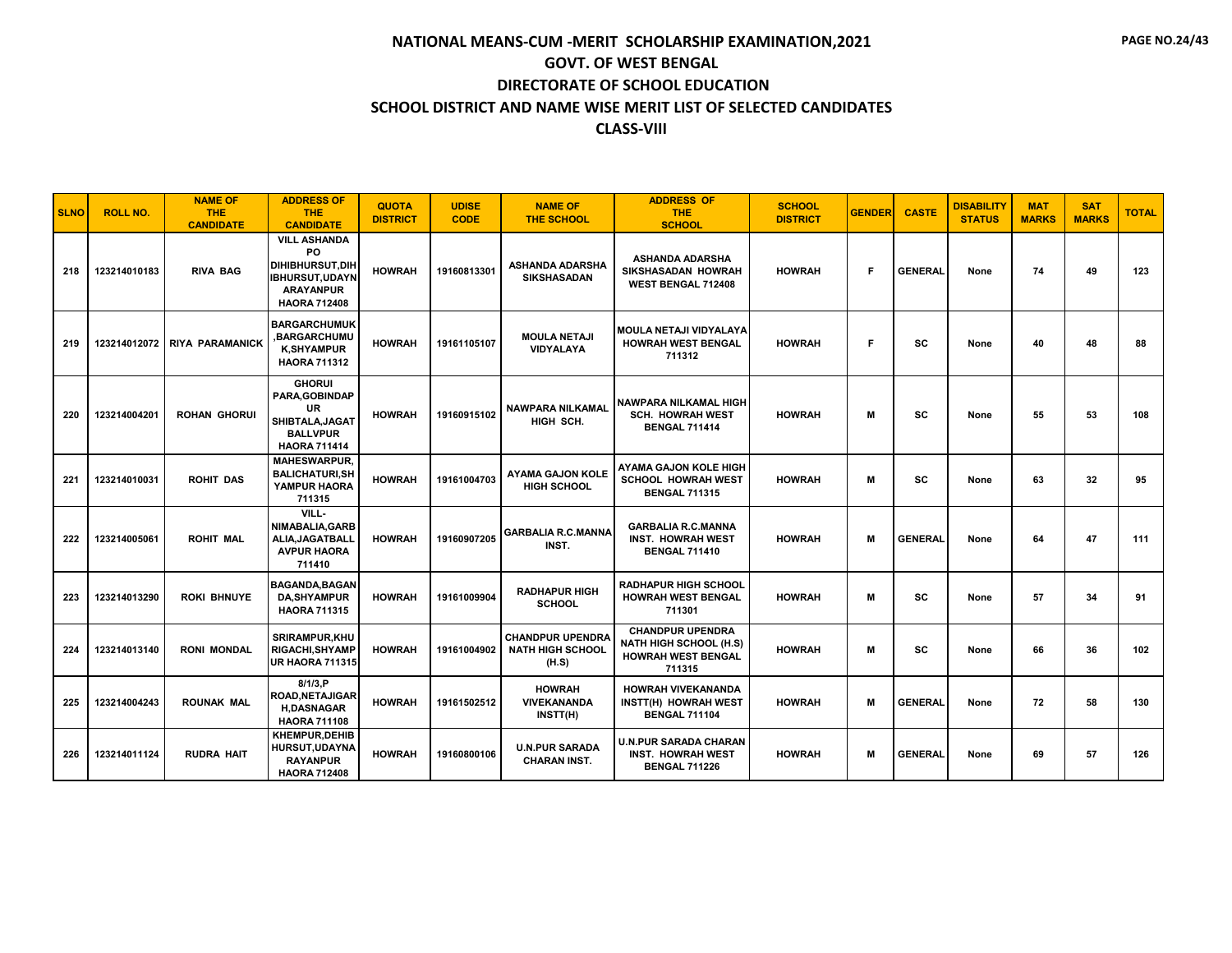| <b>SLNO</b> | <b>ROLL NO.</b> | <b>NAME OF</b><br><b>THE</b><br><b>CANDIDATE</b> | <b>ADDRESS OF</b><br><b>THE</b><br><b>CANDIDATE</b>                                               | <b>QUOTA</b><br><b>DISTRICT</b> | <b>UDISE</b><br><b>CODE</b> | <b>NAME OF</b><br><b>THE SCHOOL</b>                           | <b>ADDRESS OF</b><br><b>THE</b><br><b>SCHOOL</b>                                                  | <b>SCHOOL</b><br><b>DISTRICT</b> | <b>GENDER</b> | <b>CASTE</b>   | <b>DISABILITY</b><br><b>STATUS</b> | <b>MAT</b><br><b>MARKS</b> | <b>SAT</b><br><b>MARKS</b> | <b>TOTAL</b> |
|-------------|-----------------|--------------------------------------------------|---------------------------------------------------------------------------------------------------|---------------------------------|-----------------------------|---------------------------------------------------------------|---------------------------------------------------------------------------------------------------|----------------------------------|---------------|----------------|------------------------------------|----------------------------|----------------------------|--------------|
| 227         | 123214006059    | <b>RUMPA RANG</b>                                | <b>HAZRA</b><br><b>PARA.SUBHARAR</b><br>A.PANCHLA<br><b>HAORA 711302</b>                          | <b>HOWRAH</b>                   | 19161203002                 | <b>SUBHARARA HIGH</b><br><b>SCHOOL</b>                        | <b>SUBHARARA HIGH</b><br><b>SCHOOL HOWRAH WEST</b><br><b>BENGAL 711302</b>                        | <b>HOWRAH</b>                    | F             | <b>SC</b>      | None                               | 57                         | 41                         | 98           |
| 228         | 123214013355    | <b>RUP SANTRA</b>                                | <b>NA.FORTGLOSTE</b><br><b>R, BAURIA HAORA</b><br>711310                                          | <b>HOWRAH</b>                   | 19160705002                 | <b>BELKULAI C.K.A.C.</b><br><b>VIDYAPITH</b>                  | BELKULAI C.K.A.C.<br><b>VIDYAPITH HOWRAH</b><br>WEST BENGAL 711322                                | <b>HOWRAH</b>                    | M             | SC             | None                               | 57                         | 38                         | 95           |
| 229         | 123214004260    | <b>RUPAM JANA</b>                                | GHUGHUPARA, BH<br>ATTANAGAR, LILU<br>AH HAORA 711203                                              | <b>HOWRAH</b>                   | 19161601309                 | <b>BELUR HIGH SCHOOL</b>                                      | <b>BELUR HIGH SCHOOL</b><br><b>HOWRAH WEST BENGAL</b><br>711202                                   | <b>HOWRAH</b>                    | M             | <b>SC</b>      | None                               | 62                         | 38                         | 100          |
| 230         | 123214012058    | <b>RUPAM PAKHIRA</b>                             | AMTA, AMTA, AMT<br>A HAORA 711401                                                                 | <b>HOWRAH</b>                   | 19160110804                 | AMTA NITYANANDA<br><b>HIGH SCHOOL</b>                         | <b>AMTA NITYANANDA HIGH</b><br><b>SCHOOL HOWRAH WEST</b><br><b>BENGAL 711401</b>                  | <b>HOWRAH</b>                    | M             | <b>GENERAL</b> | None                               | 78                         | 55                         | 133          |
| 231         | 123214004255    | <b>RUPSA BACHAR</b>                              | <b>BETIARY.NALPUR</b><br><b>,SANKRAIL</b><br><b>HAORA 711310</b>                                  | <b>HOWRAH</b>                   | 19161307805                 | <b>RAGHUDEVBATI</b><br><b>SADHARANER VI.GIR</b>               | <b>RAGHUDEVBATI</b><br><b>SADHARANER VI.GIR</b><br><b>HOWRAH WEST BENGAL</b><br>711310            | <b>HOWRAH</b>                    | F             | <b>SC</b>      | None                               | 53                         | 41                         | 94           |
| 232         | 123214010046    | <b>RUPSA BISWAS</b>                              | <b>JAMBERIA, KUSHB</b><br><b>ERIA, ULUBERIA</b><br><b>HAORA 711316</b>                            | <b>HOWRAH</b>                   | 19161701308                 | <b>SAMAJ KALYAN</b><br><b>SANGHA BALIKA VID</b>               | <b>SAMAJ KALYAN SANGHA</b><br><b>BALIKA VID HOWRAH</b><br>WEST BENGAL 711316                      | <b>HOWRAH</b>                    | F             | <b>GENERAL</b> | None                               | 69                         | 55                         | 124          |
| 233         | 123214013225    | <b>RUPSA DALUI</b>                               | KHALISANI, KHALI<br>SANI, RAJAPUR<br><b>HAORA 711307</b>                                          | <b>HOWRAH</b>                   | 19160707103                 | <b>KHALISANI JATIYA</b><br><b>VIDYAPITH HS</b>                | KHALISANI JATIYA<br><b>VIDYAPITH HS HOWRAH</b><br><b>WEST BENGAL 711307</b>                       | <b>HOWRAH</b>                    | Е             | <b>SC</b>      | None                               | 51                         | 36                         | 87           |
| 234         | 123214012218    | <b>RUPSA DHARA</b>                               | <b>BHAGABANPUR</b><br><b>DAKSHIN</b><br>PARA, MOLLAHAT.<br><b>SHYAMPUR</b><br><b>HAORA 711314</b> | <b>HOWRAH</b>                   | 19161007103                 | <b>BHAGABANPUR</b><br><b>SIDDHESWAR HIGH</b><br><b>SCHOOL</b> | <b>BHAGABANPUR</b><br><b>SIDDHESWAR HIGH</b><br><b>SCHOOL HOWRAH WEST</b><br><b>BENGAL 711314</b> | <b>HOWRAH</b>                    | F.            | <b>GENERAL</b> | None                               | 67                         | 47                         | 114          |
| 235         | 123214006210    | <b>SABNAM MIDDYA</b>                             | 489, SAHAPUR, PA<br><b>NCHLA HAORA</b><br>711310                                                  | <b>HOWRAH</b>                   | 19161307805                 | <b>RAGHUDEVBATI</b><br><b>SADHARANER VI.GIR</b>               | <b>RAGHUDEVBATI</b><br><b>SADHARANER VI.GIR</b><br><b>HOWRAH WEST BENGAL</b><br>711310            | <b>HOWRAH</b>                    | Е             | <b>GENERAL</b> | None                               | 58                         | 54                         | 112          |
| 236         | 123214005081    | <b>SAGAR PAKHIRA</b>                             | <b>PAKHIRA</b><br><b>PARA.LAKSHMAN</b><br><b>PUR.DOMJUR</b><br><b>HAORA 711114</b>                | <b>HOWRAH</b>                   | 19161403101                 | <b>MAKARDAH</b><br><b>BAMASUNDARI</b><br><b>INSTITUTI</b>     | MAKARDAH BAMASUNDARI<br><b>INSTITUTI HOWRAH WEST</b><br><b>BENGAL 711409</b>                      | <b>HOWRAH</b>                    | м             | <b>SC</b>      | None                               | 73                         | 40                         | 113          |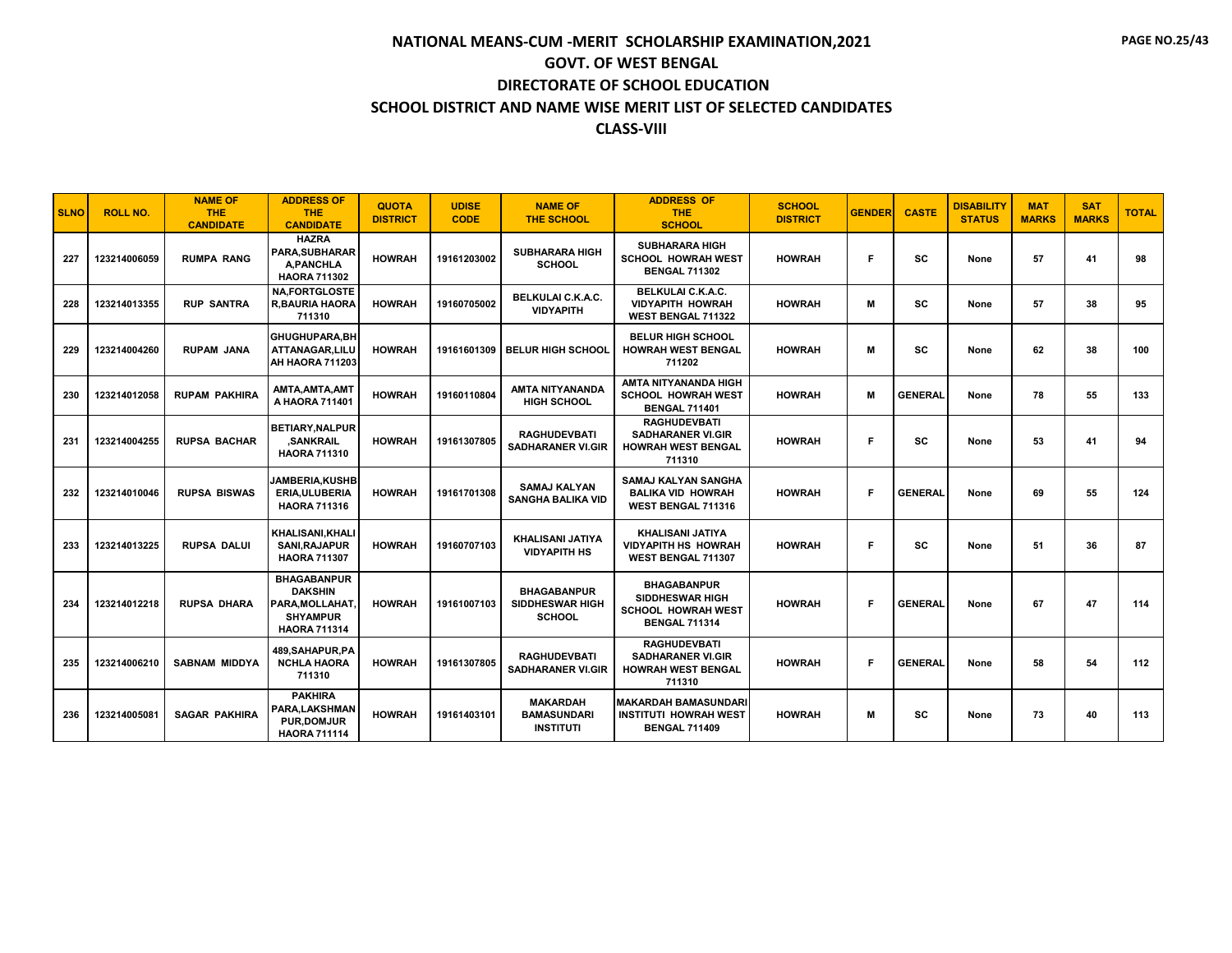| <b>SLNO</b> | <b>ROLL NO.</b> | <b>NAME OF</b><br><b>THE</b><br><b>CANDIDATE</b> | <b>ADDRESS OF</b><br><b>THE</b><br><b>CANDIDATE</b>                                  | <b>QUOTA</b><br><b>DISTRICT</b> | <b>UDISE</b><br><b>CODE</b> | <b>NAME OF</b><br><b>THE SCHOOL</b>                       | <b>ADDRESS OF</b><br><b>THE</b><br><b>SCHOOL</b>                               | <b>SCHOOL</b><br><b>DISTRICT</b> | <b>GENDER</b> | <b>CASTE</b>   | <b>DISABILITY</b><br><b>STATUS</b> | <b>MAT</b><br><b>MARKS</b> | <b>SAT</b><br><b>MARKS</b> | <b>TOTAL</b> |
|-------------|-----------------|--------------------------------------------------|--------------------------------------------------------------------------------------|---------------------------------|-----------------------------|-----------------------------------------------------------|--------------------------------------------------------------------------------|----------------------------------|---------------|----------------|------------------------------------|----------------------------|----------------------------|--------------|
| 237         | 123214005064    | <b>SAGAR RAY</b>                                 | <b>JOYNAGAR.JOYN</b><br><b>AGAR, PANCHLA</b><br><b>HAORA 711302</b>                  | <b>HOWRAH</b>                   | 19161208304                 | <b>JOYNAGAR</b><br><b>PALLISREE</b><br><b>VIDYANIKETA</b> | <b>JOYNAGAR PALLISREE</b><br><b>VIDYANIKETA HOWRAH</b><br>WEST BENGAL 711302   | <b>HOWRAH</b>                    | м             | <b>GENERAL</b> | None                               | 67                         | 55                         | 122          |
| 238         | 123214012130    | <b>SAHELI PANJA</b>                              | DEORAH.DEORAH<br>AMTA HAORA,<br>711401                                               | <b>HOWRAH</b>                   | 19160110103                 | <b>AMTA BALIKA</b><br><b>VIDYALAYA</b>                    | AMTA BALIKA VIDYALAYA<br><b>HOWRAH WEST BENGAL</b><br>711401                   | <b>HOWRAH</b>                    | F.            | <b>GENERAL</b> | None                               | 65                         | 49                         | 114          |
| 239         | 123214010303    | <b>SAHID MIR</b>                                 | <b>MAINAN MIR</b><br>PARA, KHOROP, J<br><b>OYPUR HAORA</b><br>711401                 | <b>HOWRAH</b>                   | 19160107804                 | <b>RASHPUR HIGH</b><br><b>SCHOOL</b>                      | <b>RASHPUR HIGH SCHOOL</b><br><b>HOWRAH WEST BENGAL</b><br>711401              | <b>HOWRAH</b>                    | м             | <b>GENERAL</b> | None                               | 62                         | 54                         | 116          |
| 240         | 123214013366    | <b>SAHIN PARVIN</b>                              | <b>HATURIA</b><br><b>DAKSHIN</b><br>PARA, HATURIA, B<br><b>AGNAN HAORA</b><br>711303 | <b>HOWRAH</b>                   | 19160301203                 | <b>B.N.S. HIGH SCHOOL</b>                                 | <b>B.N.S. HIGH SCHOOL</b><br><b>HOWRAH WEST BENGAL</b><br>711303               | <b>HOWRAH</b>                    | Е             | <b>GENERAL</b> | None                               | 66                         | 46                         | 112          |
| 241         |                 | 123214011043 SAHITYA BANERJEE                    | 546.BASUDEVPUR<br><b>RAJAPUR HAORA</b><br>711316                                     | <b>HOWRAH</b>                   | 19160707103                 | <b>KHALISANI JATIYA</b><br><b>VIDYAPITH HS</b>            | <b>KHALISANI JATIYA</b><br><b>VIDYAPITH HS HOWRAH</b><br>WEST BENGAL 711307    | <b>HOWRAH</b>                    | M             | <b>GENERAL</b> | None                               | 67                         | 45                         | 112          |
| 242         | 123214006087    | <b>SAIKAT RUIDAS</b>                             | VILL-<br>NIJBALIA.NIJBALI<br><b>A.JAGATBALLAVP</b><br><b>UR HAORA 711404</b>         | <b>HOWRAH</b>                   | 19160907205                 | <b>GARBALIA R.C.MANNA</b><br>INST.                        | <b>GARBALIA R.C.MANNA</b><br><b>INST. HOWRAH WEST</b><br><b>BENGAL 711410</b>  | <b>HOWRAH</b>                    | M             | <b>SC</b>      | None                               | 60                         | 32                         | 92           |
| 243         | 123214013177    | <b>SAMBITH</b><br><b>KARMAKAR</b>                | <b>AMTA PASCHIM</b><br><b>MELAI</b><br>PARA.AMTA.AMTA<br><b>HAORA 711401</b>         | <b>HOWRAH</b>                   | 19160110804                 | <b>AMTA NITYANANDA</b><br><b>HIGH SCHOOL</b>              | AMTA NITYANANDA HIGH<br><b>SCHOOL HOWRAH WEST</b><br><b>BENGAL 711401</b>      | <b>HOWRAH</b>                    | м             | <b>GENERAL</b> | None                               | 73                         | 48                         | 121          |
| 244         | 123214011113    | <b>SAMIKSHYA SHEE</b>                            | <b>D/O-SUSANTA</b><br><b>SHEE,SASATI,SHY</b><br><b>AMPUR HAORA</b><br>711326         | <b>HOWRAH</b>                   | 19161104906                 | <b>GANESHPUR HIGH</b><br><b>SCHOOL</b>                    | <b>GANESHPUR HIGH</b><br><b>SCHOOL HOWRAH WEST</b><br><b>BENGAL 711312</b>     | <b>HOWRAH</b>                    | F.            | <b>GENERAL</b> | None                               | 76                         | 63                         | 139          |
| 245         | 123214013132    | <b>SAMPAD BHUNIA</b>                             | <b>PARICHITI</b><br>PALACE, UDANG, A<br><b>MTA HAORA</b><br>711401                   | <b>HOWRAH</b>                   | 19160110603                 | <b>AMTA PITAMBAR HIGH</b><br><b>SCHOOL</b>                | <b>AMTA PITAMBAR HIGH</b><br><b>SCHOOL HOWRAH WEST</b><br><b>BENGAL 711401</b> | <b>HOWRAH</b>                    | M             | <b>GENERAL</b> | None                               | 73                         | 61                         | 134          |
| 246         | 123214012126    | <b>SAMPREETI</b><br><b>SAMANTA</b>               | ANANTAPUR, ANA<br><b>NTAPUR,SHYAMP</b><br><b>UR HAORA 711301</b>                     | <b>HOWRAH</b>                   | 19161105802                 | <b>SASATI NAHALA</b><br><b>ABINASH HIGH SCH</b>           | SASATI NAHALA ABINASH<br>HIGH SCH HOWRAH WEST<br><b>BENGAL 711326</b>          | <b>HOWRAH</b>                    | F             | <b>GENERAL</b> | None                               | 64                         | 54                         | 118          |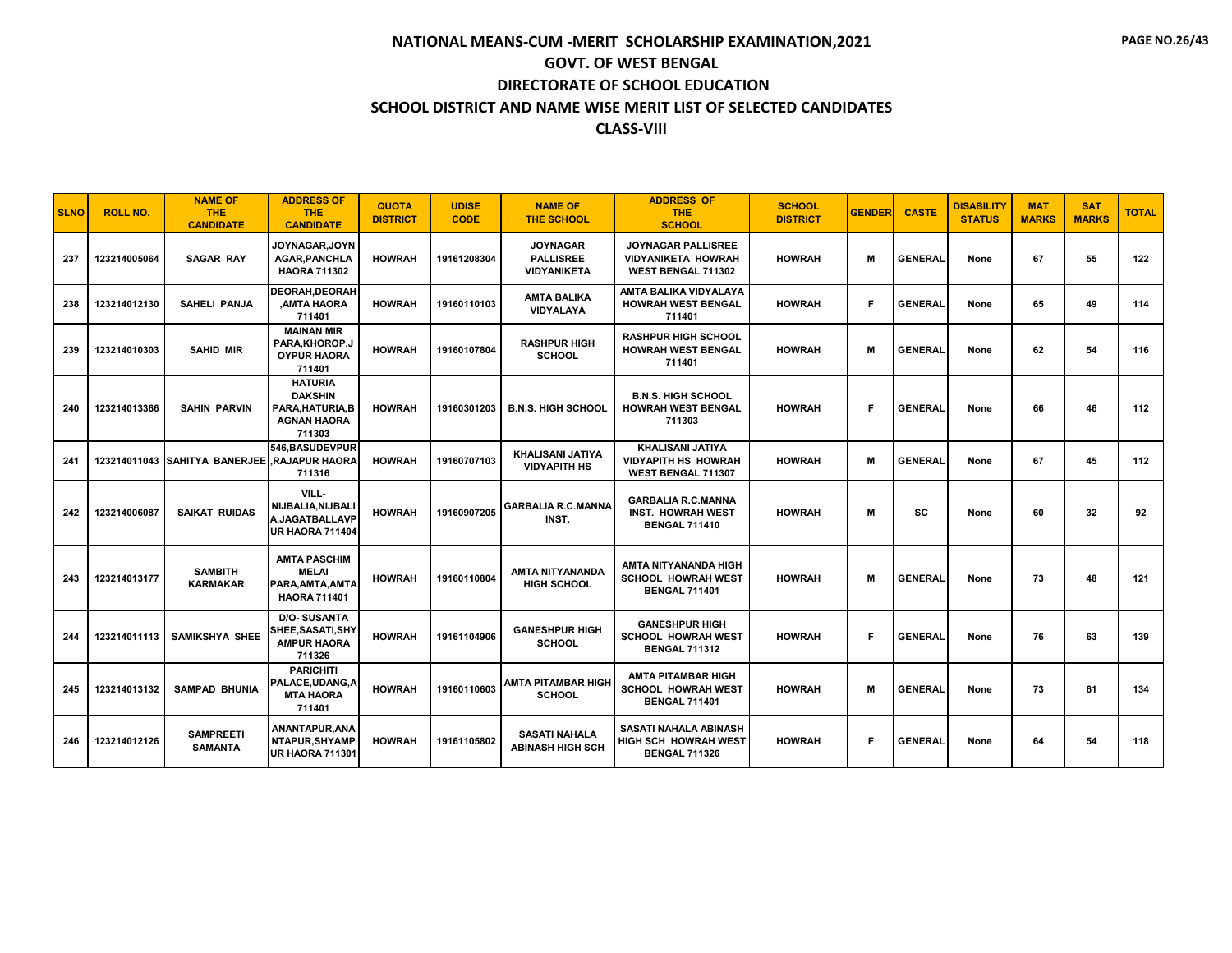| <b>SLNO</b> | <b>ROLL NO.</b> | <b>NAME OF</b><br>THE.<br><b>CANDIDATE</b> | <b>ADDRESS OF</b><br><b>THE</b><br><b>CANDIDATE</b>                                                                                                       | <b>QUOTA</b><br><b>DISTRICT</b> | <b>UDISE</b><br><b>CODE</b> | <b>NAME OF</b><br><b>THE SCHOOL</b>                           | <b>ADDRESS OF</b><br>THE.<br><b>SCHOOL</b>                                                        | <b>SCHOOL</b><br><b>DISTRICT</b> | <b>GENDER</b> | <b>CASTE</b>   | <b>DISABILITY</b><br><b>STATUS</b> | <b>MAT</b><br><b>MARKS</b> | <b>SAT</b><br><b>MARKS</b> | <b>TOTAL</b> |
|-------------|-----------------|--------------------------------------------|-----------------------------------------------------------------------------------------------------------------------------------------------------------|---------------------------------|-----------------------------|---------------------------------------------------------------|---------------------------------------------------------------------------------------------------|----------------------------------|---------------|----------------|------------------------------------|----------------------------|----------------------------|--------------|
| 247         | 123214011187    | <b>SAMPRITI JANA</b>                       | <b>BHAGABANPUR</b><br><b>DAKSHIN</b><br>PARA, MOLLAHAT.<br><b>SHYAMPUR</b><br><b>HAORA 711314</b>                                                         | <b>HOWRAH</b>                   | 19161007103                 | <b>BHAGABANPUR</b><br><b>SIDDHESWAR HIGH</b><br><b>SCHOOL</b> | <b>BHAGABANPUR</b><br><b>SIDDHESWAR HIGH</b><br><b>SCHOOL HOWRAH WEST</b><br><b>BENGAL 711314</b> | <b>HOWRAH</b>                    | F             | <b>GENERAL</b> | None                               | 70                         | 60                         | 130          |
| 248         | 123214011044    | <b>SAMPRITI JANA</b>                       | <b>VILL RAMPUR PO</b><br><b>RAMPUR PS</b><br><b>UDAYNARAYANP</b><br><b>UR DIST</b><br><b>HOWRAH.RAMPU</b><br>R, UDAYNARAYAN<br><b>PUR HAORA</b><br>711226 | <b>HOWRAH</b>                   | 19160813301                 | <b>ASHANDA ADARSHA</b><br><b>SIKSHASADAN</b>                  | <b>ASHANDA ADARSHA</b><br>SIKSHASADAN HOWRAH<br><b>WEST BENGAL 712408</b>                         | <b>HOWRAH</b>                    | F.            | <b>GENERAL</b> | None                               | 64                         | 48                         | 112          |
| 249         | 123214012243    | <b>SAMPURNA</b><br><b>PARAMANIK</b>        | <b>JADURBERIA,JAD</b><br>URBERIA, ULUBER<br><b>IA HAORA 711316</b>                                                                                        | <b>HOWRAH</b>                   | 19161700405                 | ULUBERIA BINAPANI<br>GIRLS HI. SC                             | ULUBERIA BINAPANI GIRLS<br>HI. SC HOWRAH WEST<br><b>BENGAL 711315</b>                             | <b>HOWRAH</b>                    | Е             | <b>GENERAL</b> | None                               | 76                         | 55                         | 131          |
| 250         | 123214004065    | <b>SANCHARI DAS</b>                        | <b>BETIARY, 711310, N</b><br><b>ALPUR HAORA</b><br>711310                                                                                                 | <b>HOWRAH</b>                   | 19161307805                 | <b>RAGHUDEVBATI</b><br><b>SADHARANER VI.GIR</b>               | <b>RAGHUDEVBATI</b><br><b>SADHARANER VI.GIR</b><br><b>HOWRAH WEST BENGAL</b><br>711310            | <b>HOWRAH</b>                    | Е             | <b>SC</b>      | None                               | 51                         | 45                         | 96           |
| 251         | 123214012128    | <b>SANCHITA GONR</b>                       | RAMPUR, RAMPUR<br><b>.UDAYNARAYANP</b><br><b>UR HAORA 711226</b>                                                                                          | <b>HOWRAH</b>                   | 19160813301                 | <b>ASHANDA ADARSHA</b><br><b>SIKSHASADAN</b>                  | <b>ASHANDA ADARSHA</b><br>SIKSHASADAN HOWRAH<br>WEST BENGAL 712408                                | <b>HOWRAH</b>                    | F.            | <b>SC</b>      | None                               | 57                         | 31                         | 88           |
| 252         | 123214010077    | <b>SANGLAP</b><br><b>GUCHHAIT</b>          | <b>NEAR</b><br><b>GOBINDAPUR</b><br><b>PUNJAB</b><br><b>BANK.GOBINDAP</b><br><b>UR, SHYAMPUR</b><br><b>HAORA 711314</b>                                   | <b>HOWRAH</b>                   | 19161005802                 | <b>SHYAMPUR HIGH</b><br><b>SCHOOL</b>                         | <b>SHYAMPUR HIGH SCHOOL</b><br><b>HOWRAH WEST BENGAL</b><br>711314                                | <b>HOWRAH</b>                    | M             | <b>GENERAL</b> | None                               | 68                         | 59                         | 127          |
| 253         | 123214012101    | <b>SANIA PARAL</b>                         | <b>KUSHBERIA,KUS</b><br><b>HBERIA, ULUBERI</b><br>A HAORA 711316                                                                                          | <b>HOWRAH</b>                   | 19161701308                 | <b>SAMAJ KALYAN</b><br><b>SANGHA BALIKA VID</b>               | SAMAJ KALYAN SANGHA<br><b>BALIKA VID HOWRAH</b><br>WEST BENGAL 711316                             | <b>HOWRAH</b>                    | Е             | <b>GENERAL</b> | None                               | 66                         | 47                         | 113          |
| 254         | 123214006174    | <b>SANSKRITI DEY</b>                       | <b>CHAKSRIKRISHN</b><br>A, HIRAPUR, SANK<br><b>RAIL HAORA</b><br>711310                                                                                   | <b>HOWRAH</b>                   | 19161307805                 | <b>RAGHUDEVBATI</b><br><b>SADHARANER VI.GIR</b>               | <b>RAGHUDEVBATI</b><br><b>SADHARANER VI.GIR</b><br><b>HOWRAH WEST BENGAL</b><br>711310            | <b>HOWRAH</b>                    | Е             | <b>GENERAL</b> | None                               | 70                         | 65                         | 135          |
| 255         | 123214010138    | <b>SAPTARSHI BASU</b>                      | KAIJURI, KAIJURI,<br><b>ULUBERIA</b><br><b>HAORA 711316</b>                                                                                               | <b>HOWRAH</b>                   | 19161700404                 | <b>ULUBERIA HIGH</b><br><b>SCHOOL</b>                         | <b>ULUBERIA HIGH SCHOOL</b><br><b>HOWRAH WEST BENGAL</b><br>711315                                | <b>HOWRAH</b>                    | м             | <b>GENERAL</b> | None                               | 75                         | 57                         | 132          |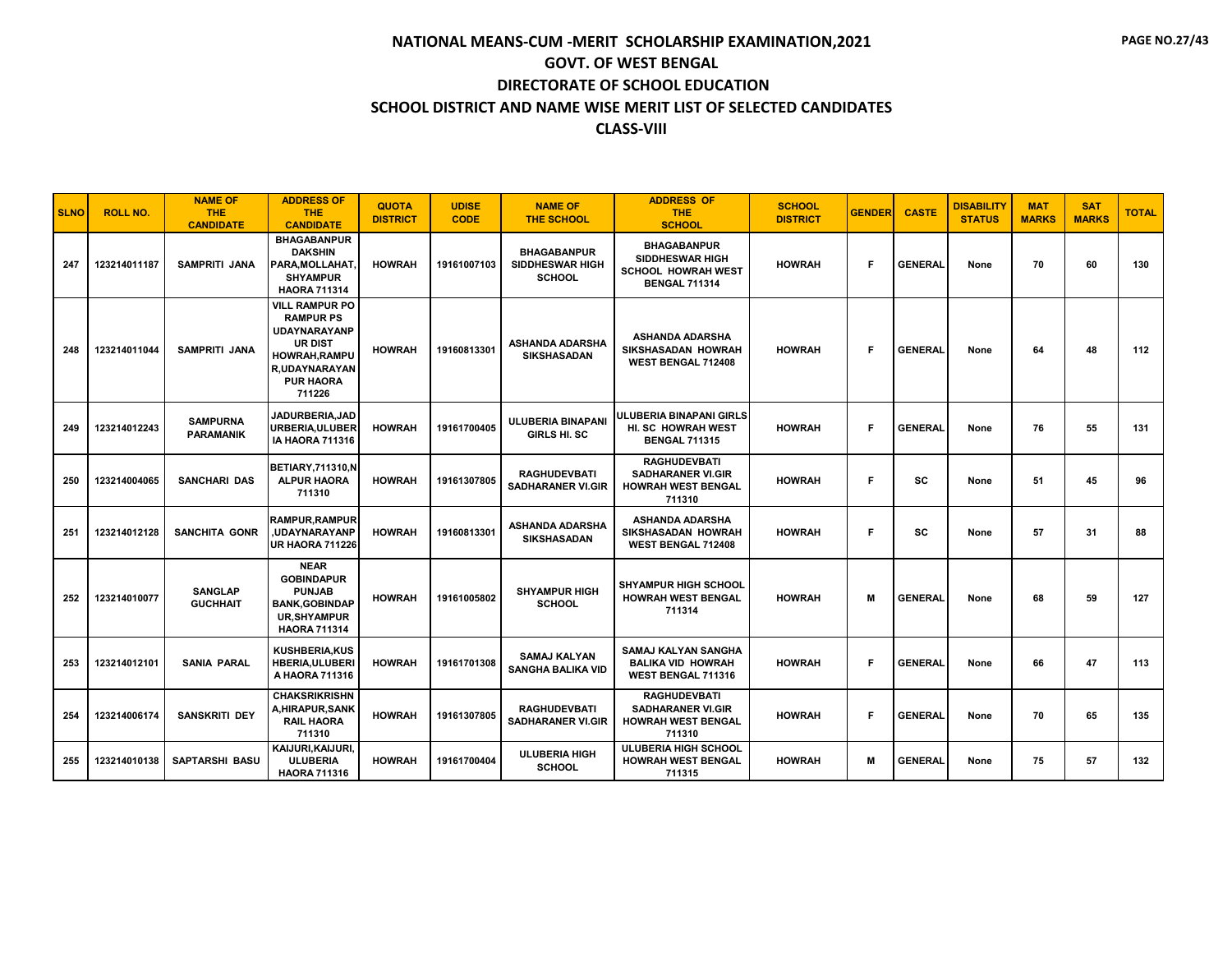| <b>SLNO</b> | <b>ROLL NO.</b> | <b>NAME OF</b><br><b>THE</b><br><b>CANDIDATE</b> | <b>ADDRESS OF</b><br><b>THE</b><br><b>CANDIDATE</b>                                              | <b>QUOTA</b><br><b>DISTRICT</b> | <b>UDISE</b><br><b>CODE</b> | <b>NAME OF</b><br><b>THE SCHOOL</b>                           | <b>ADDRESS OF</b><br><b>THE</b><br><b>SCHOOL</b>                                                  | <b>SCHOOL</b><br><b>DISTRICT</b> | <b>GENDER</b> | <b>CASTE</b>   | <b>DISABILITY</b><br><b>STATUS</b> | <b>MAT</b><br><b>MARKS</b> | <b>SAT</b><br><b>MARKS</b> | <b>TOTAL</b> |
|-------------|-----------------|--------------------------------------------------|--------------------------------------------------------------------------------------------------|---------------------------------|-----------------------------|---------------------------------------------------------------|---------------------------------------------------------------------------------------------------|----------------------------------|---------------|----------------|------------------------------------|----------------------------|----------------------------|--------------|
| 256         | 123214013369    | <b>SARADINI HAZRA</b>                            | <b>CHENGAIL</b><br><b>DOARYPARA.CHE</b><br>NGAIL, ULUBERIA<br><b>HAORA 711308</b>                | <b>HOWRAH</b>                   | 19161701607                 | <b>CHENG, SHRE, VID.</b><br>NIKE, HI.SCH                      | CHENG. SHRE. VID. NIKE.<br>HI.SCH HOWRAH WEST<br><b>BENGAL 711308</b>                             | <b>HOWRAH</b>                    | F             | <b>SC</b>      | None                               | 59                         | 33                         | 92           |
| 257         | 123214004212    | <b>SARBANI GHUKU</b>                             | N0143.NASKARPU<br><b>R,JAGATBALLAVP</b><br><b>UR HAORA 711414</b>                                | <b>HOWRAH</b>                   | 19160915102                 | <b>NAWPARA NILKAMAL</b><br>HIGH SCH.                          | NAWPARA NILKAMAL HIGH<br><b>SCH. HOWRAH WEST</b><br><b>BENGAL 711414</b>                          | <b>HOWRAH</b>                    | F             | <b>SC</b>      | None                               | 51                         | 41                         | 92           |
| 258         | 123214013339    | <b>SATHI BHUEA</b>                               | AJODHYA,AJODH<br>YA, SHYAMPUR<br><b>HAORA 711312</b>                                             | <b>HOWRAH</b>                   | 19161110004                 | <b>AJODHYA BELPUKUR</b><br>HIGH SCHOOL                        | AJODHYA BELPUKUR HIGH<br><b>SCHOOL HOWRAH WEST</b><br><b>BENGAL 711312</b>                        | <b>HOWRAH</b>                    | F             | <b>SC</b>      | None                               | 51                         | 32                         | 83           |
| 259         | 123214005239    | <b>SATHI MONDAL</b>                              | EKABBARPUR, JU<br><b>JERSHA, JAGATB</b><br><b>ALLAVPUR</b><br><b>HAORA 711302</b>                | <b>HOWRAH</b>                   | 19160915803                 | <b>EKABBARPUR</b><br><b>G.P.HIGH SCHOOL</b>                   | <b>EKABBARPUR G.P.HIGH</b><br><b>SCHOOL HOWRAH WEST</b><br><b>BENGAL 711302</b>                   | <b>HOWRAH</b>                    | F             | <b>GENERAL</b> | None                               | 67                         | 54                         | 121          |
| 260         | 123214011104    | <b>SATHI SAMANTA</b>                             | 636.BASUDEVPUR<br><b>RAJAPUR HAORA</b><br>711316                                                 | <b>HOWRAH</b>                   | 19160707103                 | <b>KHALISANI JATIYA</b><br><b>VIDYAPITH HS</b>                | <b>KHALISANI JATIYA</b><br><b>VIDYAPITH HS HOWRAH</b><br>WEST BENGAL 711307                       | <b>HOWRAH</b>                    | F.            | <b>GENERAL</b> | None                               | 62                         | 55                         | 117          |
| 261         | 123214012013    | SATYAJIT KAYAL                                   | <b>ALPIN</b><br>ROAD,SHYAMPUR<br><b>SHYAMPUR</b><br><b>HAORA 711314</b>                          | <b>HOWRAH</b>                   | 19161005802                 | <b>SHYAMPUR HIGH</b><br><b>SCHOOL</b>                         | <b>SHYAMPUR HIGH SCHOOL</b><br><b>HOWRAH WEST BENGAL</b><br>711314                                | <b>HOWRAH</b>                    | м             | <b>GENERAL</b> | None                               | 74                         | 56                         | 130          |
| 262         | 123214012220    | SATYAJIT PANJA                                   | <b>DINGAKHOLA</b><br><b>PANJA</b><br>PARA.DINGAKHO<br><b>LA, SHYAMPUR</b><br><b>HAORA 711314</b> | <b>HOWRAH</b>                   | 19161011202                 | <b>GUJARPUR SHIBGONJ</b><br><b>BIS'KHI HIGH</b>               | <b>GUJARPUR SHIBGONJ</b><br><b>BIS'KHI HIGH HOWRAH</b><br>WEST BENGAL 711314                      | <b>HOWRAH</b>                    | м             | <b>GENERAL</b> | None                               | 70                         | 50                         | 120          |
| 263         |                 | 123214006103 SAUMYADIP MANNA PARA, BHATORA, J    | <b>GHORABERIA</b><br><b>MOLLA</b><br><b>OYPUR HAORA</b><br>711303                                | <b>HOWRAH</b>                   | 19161403101                 | <b>MAKARDAH</b><br><b>BAMASUNDARI</b><br><b>INSTITUTI</b>     | <b>MAKARDAH BAMASUNDARI</b><br><b>INSTITUTI HOWRAH WEST</b><br><b>BENGAL 711409</b>               | <b>HOWRAH</b>                    | м             | <b>GENERAL</b> | None                               | 61                         | 53                         | 114          |
| 264         | 123214013049    | <b>SAWAN CHANDRA</b>                             | <b>KALIKATA, RASHP</b><br><b>UR.AMTA HAORA</b><br>711401                                         | <b>HOWRAH</b>                   | 19160107804                 | <b>RASHPUR HIGH</b><br><b>SCHOOL</b>                          | <b>RASHPUR HIGH SCHOOL</b><br><b>HOWRAH WEST BENGAL</b><br>711401                                 | <b>HOWRAH</b>                    | M             | <b>GENERAL</b> | None                               | 77                         | 65                         | 142          |
| 265         | 123214012203    | <b>SAYAN DAS</b>                                 | <b>KURCHIBERIA</b><br><b>DAS</b><br>PARA, SHIBGANJ<br><b>SHYAMPUR</b><br><b>HAORA 711314</b>     | <b>HOWRAH</b>                   | 19161007103                 | <b>BHAGABANPUR</b><br><b>SIDDHESWAR HIGH</b><br><b>SCHOOL</b> | <b>BHAGABANPUR</b><br><b>SIDDHESWAR HIGH</b><br><b>SCHOOL HOWRAH WEST</b><br><b>BENGAL 711314</b> | <b>HOWRAH</b>                    | м             | <b>GENERAL</b> | None                               | 74                         | 59                         | 133          |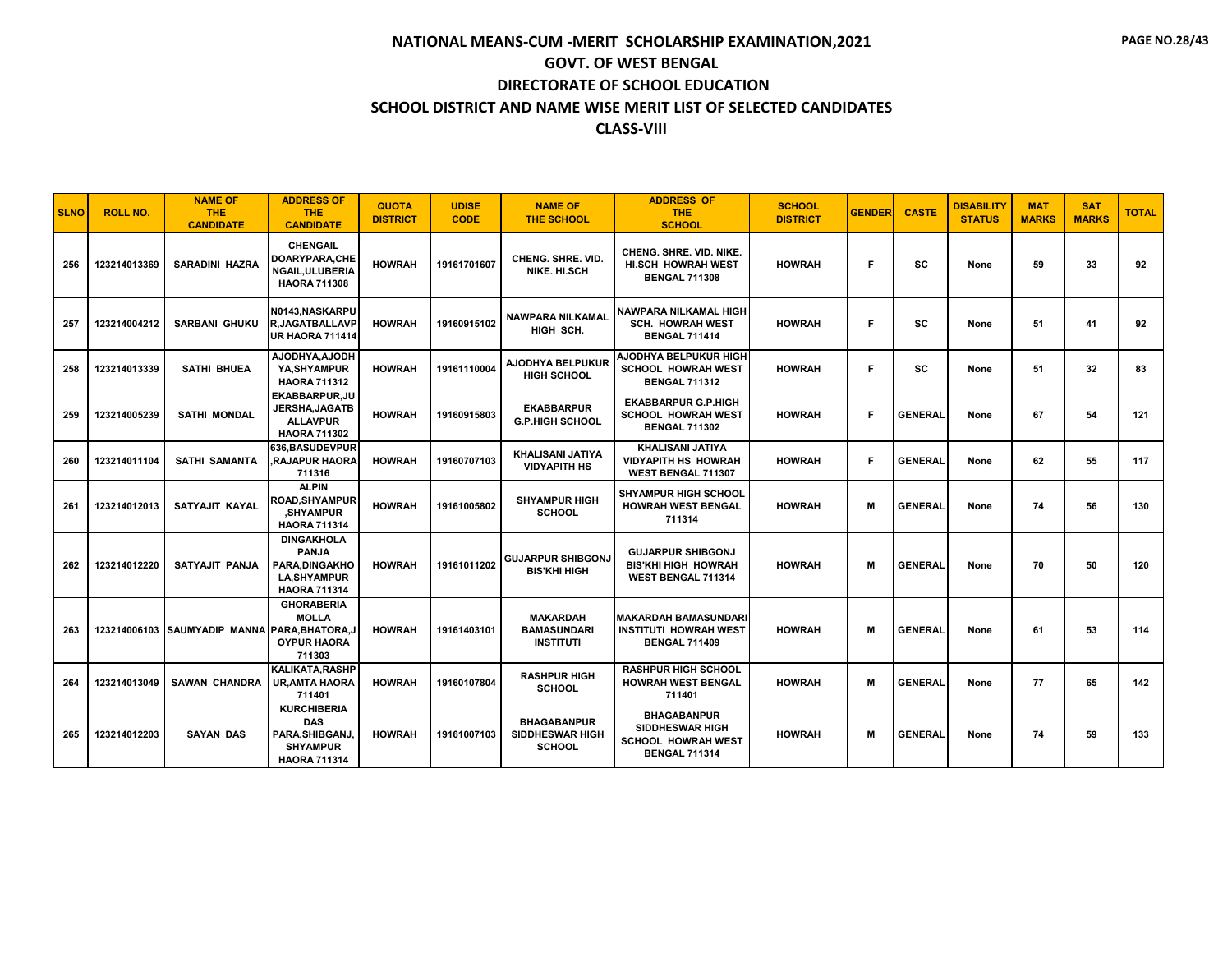| <b>SLNO</b> | <b>ROLL NO.</b> | <b>NAME OF</b><br><b>THE</b><br><b>CANDIDATE</b> | <b>ADDRESS OF</b><br><b>THE</b><br><b>CANDIDATE</b>                                                        | <b>QUOTA</b><br><b>DISTRICT</b> | <b>UDISE</b><br><b>CODE</b> | <b>NAME OF</b><br><b>THE SCHOOL</b>                         | <b>ADDRESS OF</b><br><b>THE</b><br><b>SCHOOL</b>                                                | <b>SCHOOL</b><br><b>DISTRICT</b> | <b>GENDER</b> | <b>CASTE</b>   | <b>DISABILITY</b><br><b>STATUS</b> | <b>MAT</b><br><b>MARKS</b> | <b>SAT</b><br><b>MARKS</b> | <b>TOTAL</b> |
|-------------|-----------------|--------------------------------------------------|------------------------------------------------------------------------------------------------------------|---------------------------------|-----------------------------|-------------------------------------------------------------|-------------------------------------------------------------------------------------------------|----------------------------------|---------------|----------------|------------------------------------|----------------------------|----------------------------|--------------|
| 266         | 123214005028    | <b>SAYAN DWARI</b>                               | <b>KONA, PURBA</b><br>PARA.KONA.LILU<br>AH HAORA 711114                                                    | <b>HOWRAH</b>                   | 19161502409                 | <b>SREE RAMKRISHNA</b><br><b>SIKSHALAY(HIGH</b>             | <b>SREE RAMKRISHNA</b><br><b>SIKSHALAY(HIGH</b><br><b>HOWRAH WEST BENGAL</b><br>711101          | <b>HOWRAH</b>                    | м             | <b>GENERAL</b> | None                               | 79                         | 71                         | 150          |
| 267         | 123214010111    | <b>SAYAN HAZRA</b>                               | N0043,BALICHATU<br><b>RI, SHY AMPUR</b><br><b>HAORA 711315</b>                                             | <b>HOWRAH</b>                   | 19161004703                 | <b>AYAMA GAJON KOLE</b><br><b>HIGH SCHOOL</b>               | <b>AYAMA GAJON KOLE HIGH</b><br><b>SCHOOL HOWRAH WEST</b><br><b>BENGAL 711315</b>               | <b>HOWRAH</b>                    | м             | <b>GENERAL</b> | None                               | 71                         | 44                         | 115          |
| 268         | 123214004095    | <b>SAYAN KANRAR</b>                              | VILL-<br><b>ICHHAPUR.GARB</b><br>ALIA.JAGATBALL<br><b>AVPUR HAORA</b><br>711410                            | <b>HOWRAH</b>                   | 19160907205                 | <b>GARBALIA R.C.MANNA</b><br>INST.                          | <b>GARBALIA R.C.MANNA</b><br><b>INST. HOWRAH WEST</b><br><b>BENGAL 711410</b>                   | <b>HOWRAH</b>                    | м             | <b>GENERAL</b> | None                               | 67                         | 46                         | 113          |
| 269         | 123214013060    | <b>SAYAN MONDAL</b>                              | ANTILAPARA.ANA<br><b>NTAPUR,SHYAMP</b><br><b>UR HAORA 711301</b>                                           | <b>HOWRAH</b>                   | 19161109502                 | <b>ANANTAPUR</b><br>SIDDHESWARI HIGH<br><b>SCH</b>          | <b>ANANTAPUR</b><br>SIDDHESWARI HIGH SCH<br><b>HOWRAH WEST BENGAL</b><br>711301                 | <b>HOWRAH</b>                    | м             | <b>GENERAL</b> | None                               | 58                         | 54                         | 112          |
| 270         | 123214006192    | <b>SAYAN PAL</b>                                 | <b>BHANDARDAHA.</b><br><b>TANTIR</b><br><b>BAGAN, BHANDAR</b><br><b>DAHA.DOMJUR</b><br><b>HAORA 711411</b> | <b>HOWRAH</b>                   | 19161403101                 | <b>MAKARDAH</b><br><b>BAMASUNDARI</b><br><b>INSTITUTI</b>   | <b>MAKARDAH BAMASUNDARI</b><br><b>INSTITUTI HOWRAH WEST</b><br><b>BENGAL 711409</b>             | <b>HOWRAH</b>                    | м             | <b>GENERAL</b> | None                               | 77                         | 50                         | 127          |
| 271         | 123214013217    | <b>SAYAN PRAMANIK</b>                            | PURULPARA, RAD<br><b>HAPUR.SHYAMPU</b><br><b>R HAORA 711301</b>                                            | <b>HOWRAH</b>                   | 19161009904                 | <b>RADHAPUR HIGH</b><br><b>SCHOOL</b>                       | <b>RADHAPUR HIGH SCHOOL</b><br><b>HOWRAH WEST BENGAL</b><br>711301                              | <b>HOWRAH</b>                    | м             | <b>GENERAL</b> | None                               | 69                         | 55                         | 124          |
| 272         | 123214005139    | <b>SAYANG MONDAL</b>                             | <b>NA.JHOREHAT.SA</b><br><b>NKRAIL HAORA</b><br>711302                                                     | <b>HOWRAH</b>                   | 19161305402                 | <b>NEW ANDUL H.C.</b><br>SCHOOL(HIGH)                       | <b>NEW ANDUL H.C.</b><br><b>SCHOOL(HIGH) HOWRAH</b><br>WEST BENGAL 711302                       | <b>HOWRAH</b>                    | м             | <b>GENERAL</b> | None                               | 68                         | 71                         | 139          |
| 273         | 123214012172    | <b>SAYANTAN BAG</b>                              | <b>KAMDEBPUR, MOL</b><br><b>LAHAT.SHYAMPU</b><br>R HAORA 711314                                            | <b>HOWRAH</b>                   | 19161012303                 | <b>GUJARPUR</b><br><b>SURENDRA NATH</b><br><b>VIDYA</b>     | <b>GUJARPUR SURENDRA</b><br><b>NATH VIDYA HOWRAH</b><br>WEST BENGAL 711314                      | <b>HOWRAH</b>                    | M             | <b>GENERAL</b> | None                               | 77                         | 53                         | 130          |
| 274         | 123214010004    | <b>SAYANTI MONDAL</b>                            | <b>MARSHAL, KHARU</b><br><b>BERIA.SHYAMPU</b><br><b>R HAORA 711314</b>                                     | <b>HOWRAH</b>                   | 19161105107                 | <b>MOULA NETAJI</b><br><b>VIDYALAYA</b>                     | MOULA NETAJI VIDYALAYA<br><b>HOWRAH WEST BENGAL</b><br>711312                                   | <b>HOWRAH</b>                    | F             | <b>GENERAL</b> | None                               | 65                         | 55                         | 120          |
| 275         | 123214013133    | <b>SAYANTIKA</b><br><b>CHAKRABORTY</b>           | NABAGRAM, NABA<br><b>GRAM</b><br>SIKIPUR.SHYAMP<br><b>UR HAORA 711315</b>                                  | <b>HOWRAH</b>                   | 19161004902                 | <b>CHANDPUR UPENDRA</b><br><b>NATH HIGH SCHOOL</b><br>(H.S) | <b>CHANDPUR UPENDRA</b><br><b>NATH HIGH SCHOOL (H.S)</b><br><b>HOWRAH WEST BENGAL</b><br>711315 | <b>HOWRAH</b>                    | м             | <b>GENERAL</b> | None                               | 69                         | 51                         | 120          |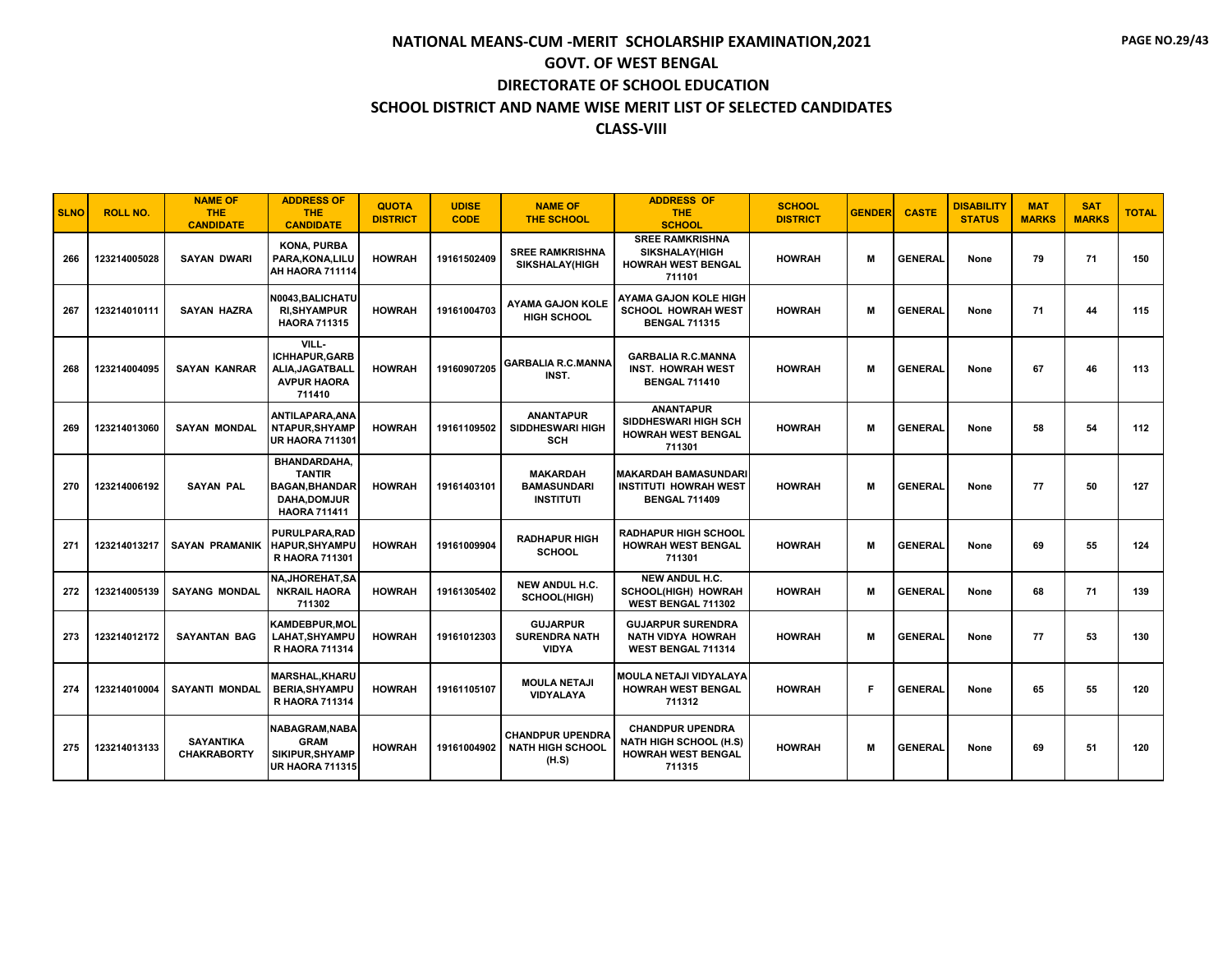| <b>SLNO</b> | <b>ROLL NO.</b> | <b>NAME OF</b><br>THE.<br><b>CANDIDATE</b>   | <b>ADDRESS OF</b><br><b>THE</b><br><b>CANDIDATE</b>                                                    | <b>QUOTA</b><br><b>DISTRICT</b> | <b>UDISE</b><br><b>CODE</b> | <b>NAME OF</b><br><b>THE SCHOOL</b>                            | <b>ADDRESS OF</b><br><b>THE</b><br><b>SCHOOL</b>                                | <b>SCHOOL</b><br><b>DISTRICT</b> | <b>GENDER</b> | <b>CASTE</b>   | <b>DISABILITY</b><br><b>STATUS</b> | <b>MAT</b><br><b>MARKS</b> | <b>SAT</b><br><b>MARKS</b> | <b>TOTAL</b> |
|-------------|-----------------|----------------------------------------------|--------------------------------------------------------------------------------------------------------|---------------------------------|-----------------------------|----------------------------------------------------------------|---------------------------------------------------------------------------------|----------------------------------|---------------|----------------|------------------------------------|----------------------------|----------------------------|--------------|
| 276         | 123214010120    | <b>SAYANTONI</b><br><b>SAMANTA</b>           | <b>JOYNAGAR</b><br><b>SAMANTA</b><br>PARA, SONAGACH<br><b>I.UDAYNARAYANP</b><br><b>UR HAORA 711226</b> | <b>HOWRAH</b>                   | 19160807307                 | <b>KHILA GIRLS HIGH</b><br><b>SCHOOL</b>                       | <b>KHILA GIRLS HIGH</b><br><b>SCHOOL HOWRAH WEST</b><br><b>BENGAL 711410</b>    | <b>HOWRAH</b>                    | F             | <b>GENERAL</b> | None                               | 68                         | 49                         | 117          |
| 277         | 123214011070    | <b>SEULI BAR</b>                             | <b>DIHIMONDALGHA</b><br><b>T.DIHIMONDALGH</b><br>AT, SHYAMPUR<br><b>HAORA 711301</b>                   | <b>HOWRAH</b>                   | 19161111103                 | <b>DEHIMONDALGHAT</b><br>HIGH SCHOOL (H.S.)                    | <b>DEHIMONDALGHAT HIGH</b><br>SCHOOL (H.S.) HOWRAH<br>WEST BENGAL 711301        | <b>HOWRAH</b>                    | F             | <b>SC</b>      | None                               | 71                         | 57                         | 128          |
| 278         | 123214013169    | <b>SHARANYA</b><br><b>SENAPATI</b>           | <b>SURIKHALI.PANC</b><br><b>HLA.RAJAPUR</b><br><b>HAORA 711322</b>                                     | <b>HOWRAH</b>                   | 19161700405                 | <b>ULUBERIA BINAPANI</b><br><b>GIRLS HI. SC</b>                | <b>ULUBERIA BINAPANI GIRLS</b><br>HI. SC HOWRAH WEST<br><b>BENGAL 711315</b>    | <b>HOWRAH</b>                    | Е             | <b>GENERAL</b> | None                               | 58                         | 65                         | 123          |
| 279         | 123214011185    | <b>SHASHWATIK SAU</b>                        | <b>DEHIBERIA.KOTR</b><br><b>A.SHYAMPUR</b><br><b>HAORA 711301</b>                                      | <b>HOWRAH</b>                   | 19161008202                 | <b>DEHIBERIA JR. HIGH</b><br><b>SCHOOL</b>                     | <b>DEHIBERIA JR. HIGH</b><br><b>SCHOOL HOWRAH WEST</b><br><b>BENGAL 711301</b>  | <b>HOWRAH</b>                    | М             | <b>GENERAL</b> | None                               | 74                         | 57                         | 131          |
| 280         |                 | 123214004332 SHATABHISA MAITY PARA.DEULPUR.P | <b>DEULPUR</b><br><b>MAJHER</b><br><b>ANCHLA HAORA</b><br>711411                                       | <b>HOWRAH</b>                   |                             | <b>JUJERSA</b><br>19161205703 VIVEKANANDA BALIKA<br><b>VID</b> | <b>JUJERSA VIVEKANANDA</b><br><b>BALIKA VID HOWRAH</b><br>WEST BENGAL 711302    | <b>HOWRAH</b>                    | Е             | <b>GENERAL</b> | None                               | 68                         | 67                         | 135          |
| 281         | 123214006042    | <b>SHATARUPA SEN</b>                         | VILL-<br><b>RAMCHANDRAPU</b><br><b>R,SANKRAIL,SAN</b><br><b>KRAIL HAORA</b><br>711313                  | <b>HOWRAH</b>                   | 19161319704                 | <b>SANKRAIL GIRLS HIGH</b><br><b>SCHOOL</b>                    | <b>SANKRAIL GIRLS HIGH</b><br><b>SCHOOL HOWRAH WEST</b><br><b>BENGAL 711313</b> | <b>HOWRAH</b>                    | Е             | <b>GENERAL</b> | None                               | 67                         | 48                         | 115          |
| 282         | 123214011007    | <b>SHIPRA DAS</b>                            | <b>GOURANGAPUR.S</b><br><b>ASATI, SHYAMPUR</b><br><b>HAORA 711312</b>                                  | <b>HOWRAH</b>                   | 19161105802                 | <b>SASATI NAHALA</b><br><b>ABINASH HIGH SCH</b>                | <b>SASATI NAHALA ABINASH</b><br>HIGH SCH HOWRAH WEST<br><b>BENGAL 711326</b>    | <b>HOWRAH</b>                    | Е             | <b>SC</b>      | None                               | 65                         | 31                         | 96           |
| 283         |                 | 123214011166 SHRABANTI PANJA                 | PIRPUR, PIRPUR, U<br><b>LUBERIA HAORA</b><br>711303                                                    | <b>HOWRAH</b>                   | 19160304601                 | <b>BAGNAN ADARSHA</b><br><b>BALIKA VID.(H.S</b>                | BAGNAN ADARSHA BALIKA<br>VID.(H.S HOWRAH WEST<br><b>BENGAL 711303</b>           | <b>HOWRAH</b>                    | Е             | <b>SC</b>      | None                               | 53                         | 50                         | 103          |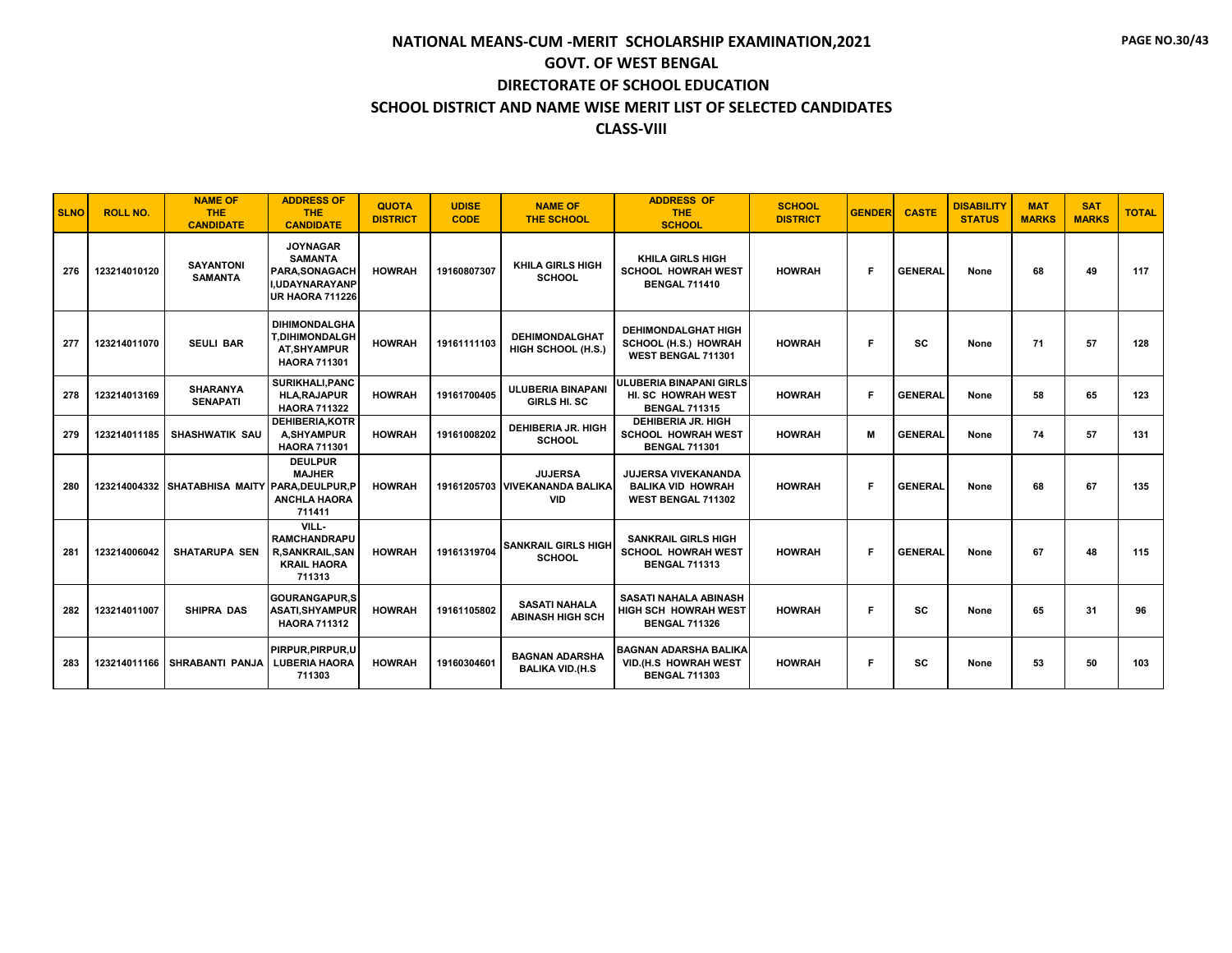| <b>SLNO</b> | <b>ROLL NO.</b> | <b>NAME OF</b><br><b>THE</b><br><b>CANDIDATE</b> | <b>ADDRESS OF</b><br><b>THE</b><br><b>CANDIDATE</b>                                                               | <b>QUOTA</b><br><b>DISTRICT</b> | <b>UDISE</b><br><b>CODE</b> | <b>NAME OF</b><br><b>THE SCHOOL</b>                     | <b>ADDRESS OF</b><br><b>THE</b><br><b>SCHOOL</b>                                    | <b>SCHOOL</b><br><b>DISTRICT</b> | <b>GENDER</b> | <b>CASTE</b>   | <b>DISABILITY</b><br><b>STATUS</b> | <b>MAT</b><br><b>MARKS</b> | <b>SAT</b><br><b>MARKS</b> | <b>TOTAL</b> |
|-------------|-----------------|--------------------------------------------------|-------------------------------------------------------------------------------------------------------------------|---------------------------------|-----------------------------|---------------------------------------------------------|-------------------------------------------------------------------------------------|----------------------------------|---------------|----------------|------------------------------------|----------------------------|----------------------------|--------------|
| 284         | 123214005070    | <b>SHREEJITA</b><br><b>NASKAR</b>                | VILL-JOTGIRI,<br>PO-<br><b>LAKSHMANPUR</b><br>PS-<br><b>DOMJUR,LAKSHM</b><br>ANPUR, DOMJUR<br><b>HAORA 711114</b> | <b>HOWRAH</b>                   | 19160506002                 | <b>JAGADISHPUR BALIKA</b><br>VIDYALAYA                  | <b>JAGADISHPUR BALIKA</b><br><b>VIDYALAYA HOWRAH</b><br>WEST BENGAL 711114          | <b>HOWRAH</b>                    | F.            | SC             | None                               | 53                         | 41                         | 94           |
| 285         | 123214012204    | <b>SHREYA DAS</b>                                | <b>KHARUBERIA.KH</b><br>ARUBERIA, SHYA<br><b>MPUR HAORA</b><br>711314                                             | <b>HOWRAH</b>                   | 19161105107                 | <b>MOULA NETAJI</b><br>VIDYALAYA                        | <b>MOULA NETAJI VIDYALAYA</b><br><b>HOWRAH WEST BENGAL</b><br>711312                | <b>HOWRAH</b>                    | Е             | <b>GENERAL</b> | None                               | 67                         | 52                         | 119          |
| 286         | 123214013295    | <b>SHREYASHE</b><br><b>GHOSH</b>                 | VILL-<br>SAHARAH, MUGKA<br><b>LYAN, BAGNAN</b><br><b>HAORA 711312</b>                                             | <b>HOWRAH</b>                   | 19160404509                 | <b>MUGKALYAN GIRLS</b><br><b>HIGH SCHOOL</b>            | <b>MUGKALYAN GIRLS HIGH</b><br><b>SCHOOL HOWRAH WEST</b><br><b>BENGAL 711312</b>    | <b>HOWRAH</b>                    | Е             | <b>GENERAL</b> | None                               | 71                         | 53                         | 124          |
| 287         | 123214010094    | <b>SIJU MALLICK</b>                              | <b>BACHHRI</b><br><b>MALLICK</b><br>PARA, BACHHRI, S<br><b>HYAMPUR HAORA</b><br>711312                            | <b>HOWRAH</b>                   | 19161012303                 | <b>GUJARPUR</b><br><b>SURENDRA NATH</b><br><b>VIDYA</b> | <b>GUJARPUR SURENDRA</b><br><b>NATH VIDYA HOWRAH</b><br>WEST BENGAL 711314          | <b>HOWRAH</b>                    | M             | <b>GENERAL</b> | None                               | 70                         | 41                         | 111          |
| 288         | 123214005058    | <b>SK SHIRIN</b>                                 | DOMJUR.DOMJUR<br><b>DOMJUR HAORA</b><br>711405                                                                    | <b>HOWRAH</b>                   | 19161404802                 | <b>NEHRU BALIKA</b><br>VIDYALAYA                        | NEHRU BALIKA VIDYALAYA<br><b>HOWRAH WEST BENGAL</b><br>711405                       | <b>HOWRAH</b>                    | F             | <b>GENERAL</b> | None                               | 54                         | 58                         | 112          |
| 289         | 123214011116    | <b>SK MAJISA</b><br><b>MABUKTA</b>               | NA, RAMGARH, LA<br><b>LGARH</b><br><b>JHARGRAM</b><br>721141                                                      | <b>HOWRAH</b>                   | 19160304601                 | <b>BAGNAN ADARSHA</b><br><b>BALIKA VID.(H.S</b>         | <b>BAGNAN ADARSHA BALIKA</b><br>VID.(H.S HOWRAH WEST<br><b>BENGAL 711303</b>        | <b>HOWRAH</b>                    | Е             | <b>GENERAL</b> | None                               | 70                         | 46                         | 116          |
| 290         | 123214010069    | <b>SK MD IRSHAD</b>                              | <b>PASCHIMPARA.K</b><br><b>UMIRMORA, CHAN</b><br><b>DITALA HUGLI</b><br>712704                                    | <b>HOWRAH</b>                   | 19160814003                 | <b>KHALATPUR HIGH</b><br><b>MADRASAH</b>                | <b>KHALATPUR HIGH</b><br><b>MADRASAH HOWRAH</b><br>WEST BENGAL 712408               | <b>HOWRAH</b>                    | М             | <b>GENERAL</b> | None                               | 56                         | 56                         | 112          |
| 291         | 123214004325    | <b>SMARANYA BEJ</b>                              | DHULAGARI, DHUL<br><b>AGARI, SANKRAIL</b><br><b>HAORA 711302</b>                                                  | <b>HOWRAH</b>                   | 19161407704                 | <b>GRAMYA HITAKARI</b><br><b>GIRLS SCH (HIG</b>         | <b>GRAMYA HITAKARI GIRLS</b><br><b>SCH (HIG HOWRAH WEST</b><br><b>BENGAL 711302</b> | <b>HOWRAH</b>                    | Е             | <b>GENERAL</b> | None                               | 74                         | 37                         | 111          |
| 292         | 123214010154    | <b>SMITA KUNDU</b>                               | AMTA, AMTA, AMT<br>A HAORA 711401                                                                                 | <b>HOWRAH</b>                   | 19160110103                 | <b>AMTA BALIKA</b><br>VIDYALAYA                         | AMTA BALIKA VIDYALAYA<br><b>HOWRAH WEST BENGAL</b><br>711401                        | <b>HOWRAH</b>                    | Е             | <b>GENERAL</b> | None                               | 70                         | 45                         | 115          |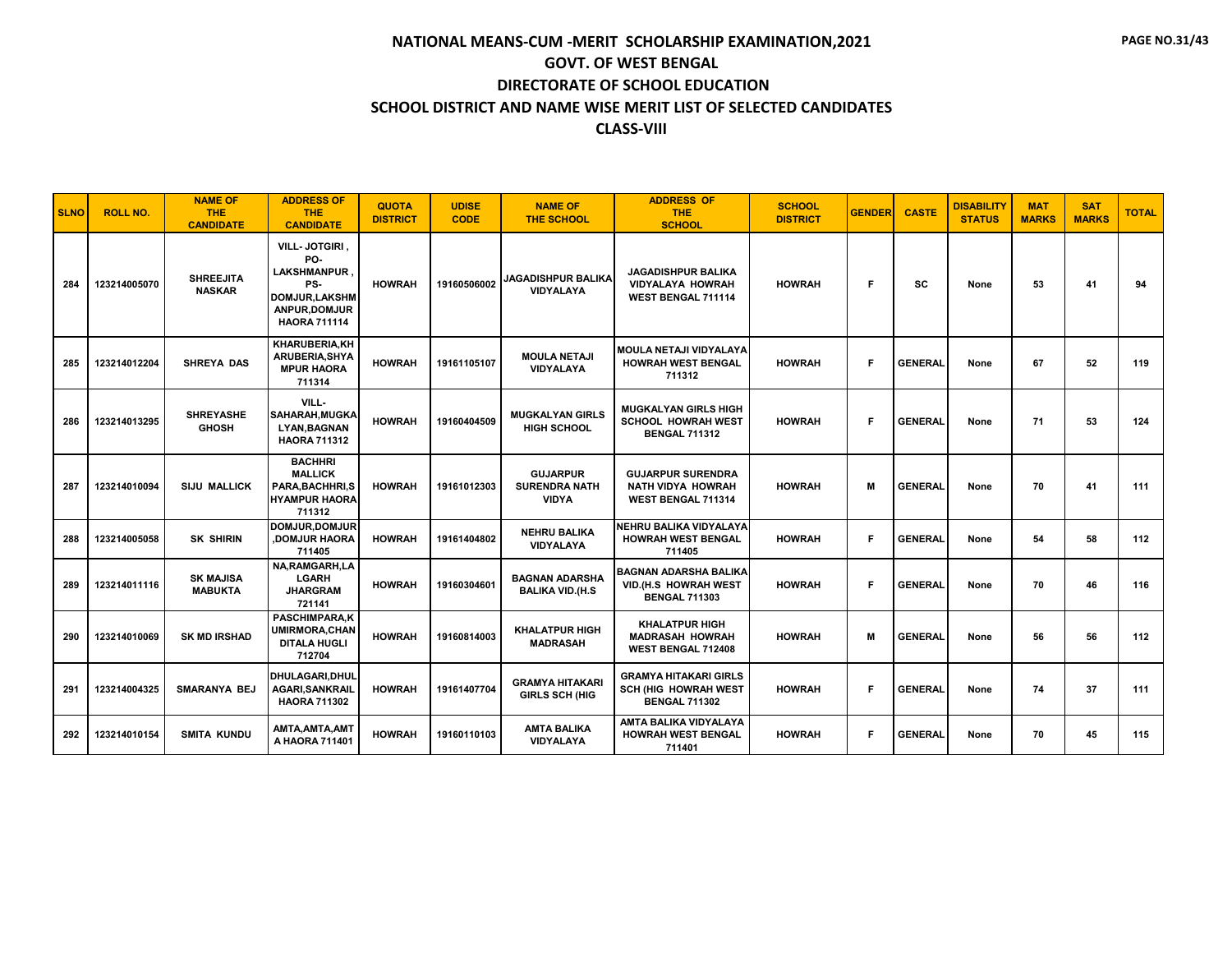| <b>SLNO</b> | <b>ROLL NO.</b> | <b>NAME OF</b><br><b>THE</b><br><b>CANDIDATE</b> | <b>ADDRESS OF</b><br><b>THE</b><br><b>CANDIDATE</b>                                                                               | <b>QUOTA</b><br><b>DISTRICT</b> | <b>UDISE</b><br><b>CODE</b> | <b>NAME OF</b><br><b>THE SCHOOL</b>                                               | <b>ADDRESS OF</b><br><b>THE</b><br><b>SCHOOL</b>                                                     | <b>SCHOOL</b><br><b>DISTRICT</b> | <b>GENDER</b> | <b>CASTE</b>   | <b>DISABILITY</b><br><b>STATUS</b> | <b>MAT</b><br><b>MARKS</b> | <b>SAT</b><br><b>MARKS</b> | <b>TOTAL</b> |
|-------------|-----------------|--------------------------------------------------|-----------------------------------------------------------------------------------------------------------------------------------|---------------------------------|-----------------------------|-----------------------------------------------------------------------------------|------------------------------------------------------------------------------------------------------|----------------------------------|---------------|----------------|------------------------------------|----------------------------|----------------------------|--------------|
| 293         | 123214006029    | <b>SMRITI MONDAL</b>                             | <b>BELTALA, CHAMR</b><br>AIL, LILUAH<br><b>HAORA 711114</b>                                                                       | <b>HOWRAH</b>                   | 19160506907                 | <b>CHAMRAIL BALIKA</b><br><b>VIDYALAYA</b>                                        | <b>CHAMRAIL BALIKA</b><br><b>VIDYALAYA HOWRAH</b><br>WEST BENGAL 711114                              | <b>HOWRAH</b>                    | F             | <b>SC</b>      | None                               | 62                         | 37                         | 99           |
| 294         | 123214012076    | <b>SNAEHA MAITY</b>                              | N0018, MOLLAHAT<br><b>SHYAMPUR</b><br><b>HAORA 711314</b>                                                                         | <b>HOWRAH</b>                   | 19161007103                 | <b>BHAGABANPUR</b><br><b>SIDDHESWAR HIGH</b><br><b>SCHOOL</b>                     | <b>BHAGABANPUR</b><br>SIDDHESWAR HIGH<br><b>SCHOOL HOWRAH WEST</b><br><b>BENGAL 711314</b>           | <b>HOWRAH</b>                    | Е             | <b>GENERAL</b> | None                               | 68                         | 56                         | 124          |
| 295         | 123214005218    | <b>SNEHA BANERJEE</b>                            | <b>NAPATTY</b><br>SHITALATALA, SA<br><b>PUIPARA.NISCHIN</b><br>DA HAORA 711227                                                    | <b>HOWRAH</b>                   | 19160501309                 | <b>GHOSHPARA</b><br><b>NISCHINDA BALIKA</b><br><b>VIDYAPITH</b>                   | <b>GHOSHPARA NISCHINDA</b><br><b>BALIKA VIDYAPITH</b><br><b>HOWRAH WEST BENGAL</b><br>711227         | <b>HOWRAH</b>                    | Е             | <b>GENERAL</b> | None                               | 64                         | 47                         | 111          |
| 296         | 123214013007    | <b>SNEHA BERA</b>                                | <b>OSMANPUR.SASA</b><br><b>TI, SHY AMPUR</b><br><b>HAORA 711312</b>                                                               | <b>HOWRAH</b>                   | 19161101907                 | <b>SASATI NAHALA</b><br><b>KANTALDAHA</b><br><b>ABINASH HIGH</b><br><b>SCHOOL</b> | <b>SASATI NAHALA</b><br><b>KANTALDAHA ABINASH</b><br><b>HIGH SCHOOL HOWRAH</b><br>WEST BENGAL 711326 | <b>HOWRAH</b>                    | Е             | <b>GENERAL</b> | None                               | 63                         | 51                         | 114          |
| 297         | 123214006155    | <b>SNEHA MONDAL</b>                              | <b>GARBALIA, GARB</b><br>ALIA, JAGATBALL<br><b>AVPUR HAORA</b><br>711410                                                          | <b>HOWRAH</b>                   | 19160907204                 | <b>GARBALIA GIRLS HIGH</b><br><b>SCHOOL</b>                                       | <b>GARBALIA GIRLS HIGH</b><br><b>SCHOOL HOWRAH WEST</b><br><b>BENGAL 711410</b>                      | <b>HOWRAH</b>                    | F             | <b>GENERAL</b> | None                               | 59                         | 58                         | 117          |
| 298         | 123214004315    | <b>SNEHASIS MONDAL</b>                           | <b>16 SAHID</b><br><b>KHUDIRAM</b><br><b>SARANI 1ST BYE</b><br><b>LANE.SANTRAGA</b><br><b>CHI,DASNAGAR</b><br><b>HAORA 711104</b> | <b>HOWRAH</b>                   | 19161502512                 | <b>HOWRAH</b><br><b>VIVEKANANDA</b><br>INSTT(H)                                   | <b>HOWRAH VIVEKANANDA</b><br>INSTT(H) HOWRAH WEST<br><b>BENGAL 711104</b>                            | <b>HOWRAH</b>                    | M             | <b>GENERAL</b> | None                               | 63                         | 54                         | 117          |
| 299         | 123214011056    | <b>SNEHASIS SANTRA</b>                           | <b>NA, RAMESWARN</b><br><b>AGAR, BAURIA</b><br><b>HAORA 711310</b>                                                                | <b>HOWRAH</b>                   | 19160705002                 | <b>BELKULAI C.K.A.C.</b><br><b>VIDYAPITH</b>                                      | <b>BELKULAI C.K.A.C.</b><br><b>VIDYAPITH HOWRAH</b><br><b>WEST BENGAL 711322</b>                     | <b>HOWRAH</b>                    | M             | <b>SC</b>      | None                               | 53                         | 35                         | 88           |
| 300         | 123214004278    | <b>SOHAM NASKAR</b>                              | DEBIRPARA, CHA<br><b>MRAIL.LILUAH</b><br><b>HAORA 711114</b>                                                                      | <b>HOWRAH</b>                   | 19160501307                 | <b>JAGADISHPUR HIGH</b><br><b>SCHOOL</b>                                          | <b>JAGADISHPUR HIGH</b><br><b>SCHOOL HOWRAH WEST</b><br><b>BENGAL 711328</b>                         | <b>HOWRAH</b>                    | M             | <b>SC</b>      | None                               | 62                         | 37                         | 99           |
| 301         | 123214012113    | <b>SOHOM MAKHAL</b>                              | <b>NEAR AMTA-</b><br><b>HOWRAH</b><br>ROAD.ANULIA.AM<br>TA HAORA 711401                                                           | <b>HOWRAH</b>                   | 19160110804                 | AMTA NITYANANDA<br><b>HIGH SCHOOL</b>                                             | AMTA NITYANANDA HIGH<br><b>SCHOOL HOWRAH WEST</b><br><b>BENGAL 711401</b>                            | <b>HOWRAH</b>                    | M             | <b>SC</b>      | None                               | 57                         | 44                         | 101          |
| 302         | 123214004069    | <b>SOMASHREE</b><br><b>GHOSH</b>                 | <b>KESHABPUR.KES</b><br><b>HABPUR.DOMJUR</b><br><b>HAORA 711411</b>                                                               | <b>HOWRAH</b>                   | 19161418902                 | <b>KHASMORAH HIGH</b><br><b>SCHOOL</b>                                            | <b>KHASMORAH HIGH</b><br><b>SCHOOL HOWRAH WEST</b><br><b>BENGAL 711411</b>                           | <b>HOWRAH</b>                    | Е             | <b>GENERAL</b> | None                               | 73                         | 42                         | 115          |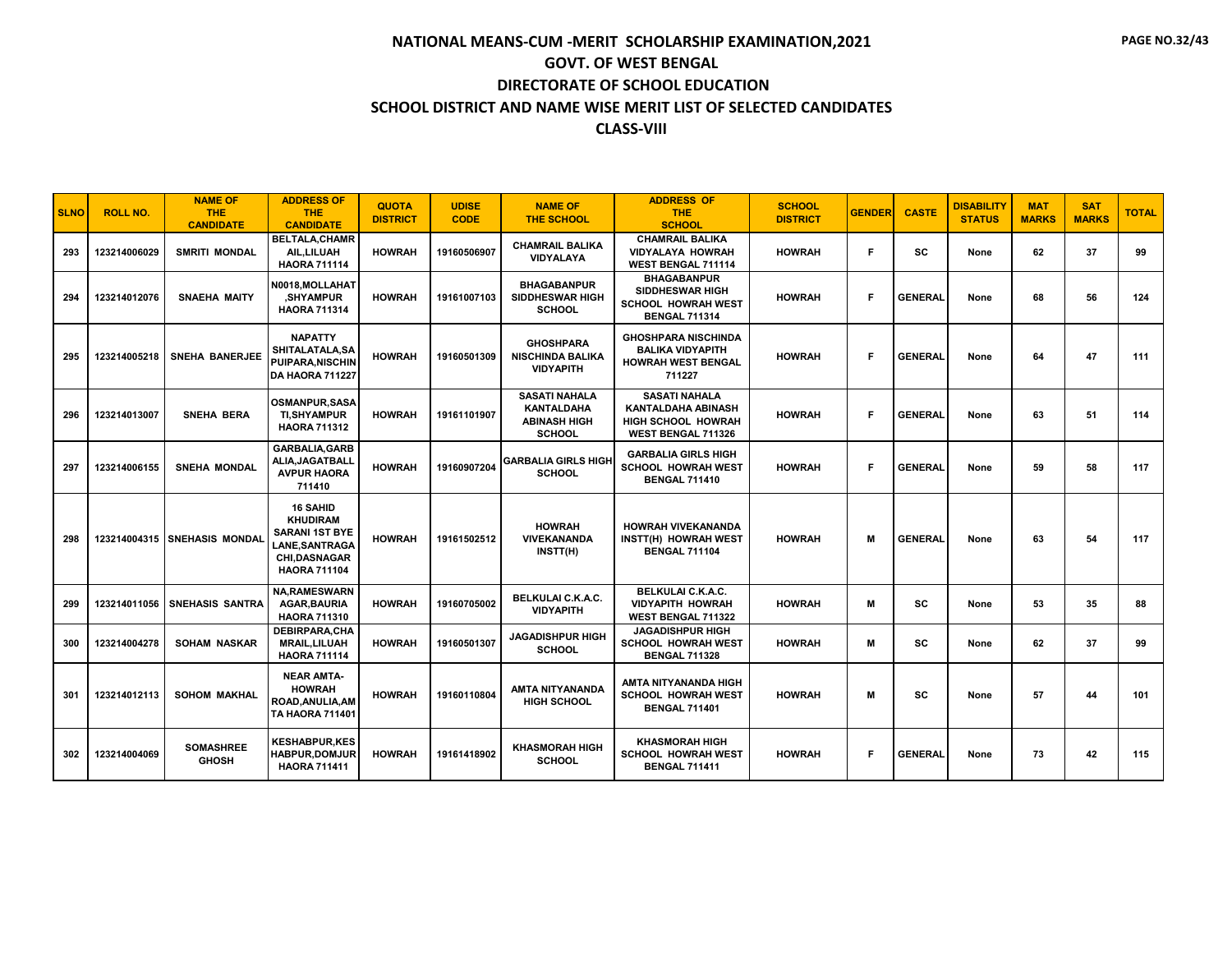| <b>SLNO</b> | <b>ROLL NO.</b> | <b>NAME OF</b><br><b>THE</b><br><b>CANDIDATE</b> | <b>ADDRESS OF</b><br><b>THE</b><br><b>CANDIDATE</b>                                                        | <b>QUOTA</b><br><b>DISTRICT</b> | <b>UDISE</b><br><b>CODE</b> | <b>NAME OF</b><br><b>THE SCHOOL</b>                       | <b>ADDRESS OF</b><br><b>THE</b><br><b>SCHOOL</b>                                       | <b>SCHOOL</b><br><b>DISTRICT</b> | <b>GENDER</b> | <b>CASTE</b>   | <b>DISABILITY</b><br><b>STATUS</b> | <b>MAT</b><br><b>MARKS</b> | <b>SAT</b><br><b>MARKS</b> | <b>TOTAL</b> |
|-------------|-----------------|--------------------------------------------------|------------------------------------------------------------------------------------------------------------|---------------------------------|-----------------------------|-----------------------------------------------------------|----------------------------------------------------------------------------------------|----------------------------------|---------------|----------------|------------------------------------|----------------------------|----------------------------|--------------|
| 303         | 123214006184    | <b>SOMSUBHRA</b><br><b>MONDAL</b>                | <b>BALITIKURI</b><br><b>KALITALA NUTAN</b><br>PALLY, BALITIKUR<br><b>I,DASNAGAR</b><br><b>HAORA 711113</b> | <b>HOWRAH</b>                   | 19161502512                 | <b>HOWRAH</b><br>VIVEKANANDA<br>INSTT(H)                  | <b>HOWRAH VIVEKANANDA</b><br>INSTT(H) HOWRAH WEST<br><b>BENGAL 711104</b>              | <b>HOWRAH</b>                    | M             | <b>GENERAL</b> | None                               | 77                         | 48                         | 125          |
| 304         | 123214012205    | <b>SONALI KARAK</b>                              | <b>KARAK</b><br><b>PARA.KHARUBER</b><br><b>IA.SHYAMPUR</b><br><b>HAORA 711312</b>                          | <b>HOWRAH</b>                   | 19161108304                 | <b>JOYNAGAR</b><br><b>NASKARPUR F.C. H.</b><br><b>SCH</b> | <b>JOYNAGAR NASKARPUR</b><br><b>F.C. H. SCH HOWRAH</b><br><b>WEST BENGAL 711314</b>    | <b>HOWRAH</b>                    | F             | <b>GENERAL</b> | None                               | 71                         | 58                         | 129          |
| 305         | 123214010238    | <b>SOSI DUARI</b>                                | <b>MAGURKHALI.BA</b><br>SUDEBPUR, RAJA<br><b>PUR HAORA</b><br>711316                                       | <b>HOWRAH</b>                   | 19160704003                 | <b>BASUDEBPUR</b><br><b>RAMKRISHNA</b><br><b>VIDYAMAN</b> | <b>BASUDEBPUR</b><br><b>RAMKRISHNA VIDYAMAN</b><br><b>HOWRAH WEST BENGAL</b><br>711316 | <b>HOWRAH</b>                    | F             | <b>GENERAL</b> | None                               | 58                         | 57                         | 115          |
| 306         |                 | 123214010177 SOUGATA MONDAL                      | <b>CHENGAIL</b><br><b>SAMUIPARA,CHE</b><br><b>NGAIL.ULUBERIA</b><br><b>HAORA 711308</b>                    | <b>HOWRAH</b>                   | 19161701607                 | <b>CHENG, SHRE, VID.</b><br><b>NIKE, HI.SCH</b>           | <b>CHENG, SHRE, VID, NIKE,</b><br><b>HI.SCH HOWRAH WEST</b><br><b>BENGAL 711308</b>    | <b>HOWRAH</b>                    | м             | <b>SC</b>      | None                               | 62                         | 43                         | 105          |
| 307         | 123214004124    | SOUMAJITT DAS                                    | <b>PALLABPUKUR.S</b><br>ANTRAGACHI,JAG<br><b>ACHA HAORA</b><br>711104                                      | <b>HOWRAH</b>                   | 19161502512                 | <b>HOWRAH</b><br><b>VIVEKANANDA</b><br>INSTT(H)           | <b>HOWRAH VIVEKANANDA</b><br><b>INSTT(H) HOWRAH WEST</b><br><b>BENGAL 711104</b>       | <b>HOWRAH</b>                    | м             | <b>GENERAL</b> | None                               | 74                         | 55                         | 129          |
| 308         | 123214006034    | <b>SOUMI DAS</b>                                 | 121.RUDRAPUR.D<br><b>OMJUR HAORA</b><br>711411                                                             | <b>HOWRAH</b>                   | 19161419802                 | <b>RUDRAPUR SIKSHA</b><br><b>SADAN</b>                    | <b>RUDRAPUR SIKSHA SADAN</b><br><b>HOWRAH WEST BENGAL</b><br>711411                    | <b>HOWRAH</b>                    | F             | <b>GENERAL</b> | None                               | 65                         | 63                         | 128          |
| 309         | 123214005166    | <b>SOUMI DAS</b>                                 | SALAP.SALAP.DO<br><b>MJUR HAORA</b><br>711409                                                              | <b>HOWRAH</b>                   | 19161402802                 | <b>MAKARDAH GIRLS</b><br><b>HIGH SCHOOL</b>               | <b>MAKARDAH GIRLS HIGH</b><br><b>SCHOOL HOWRAH WEST</b><br><b>BENGAL 711409</b>        | <b>HOWRAH</b>                    | F.            | <b>SC</b>      | None                               | 46                         | 44                         | 90           |
| 310         | 123214013336    | <b>SOUMIK KAR</b>                                | KANJIAKHALI, KA<br>NJIAKHALI, ULUBE<br><b>RIA HAORA</b><br>711315                                          | <b>HOWRAH</b>                   | 19160602205                 | <b>KANJIAKHALI SRI</b><br><b>AUROBINDO VIDY</b>           | <b>KANJIAKHALI SRI</b><br><b>AUROBINDO VIDY</b><br><b>HOWRAH WEST BENGAL</b><br>711315 | <b>HOWRAH</b>                    | M             | <b>GENERAL</b> | None                               | 83                         | 73                         | 156          |
| 311         | 123214011105    | <b>SOUMIK MISHRA</b>                             | <b>DAKSHIN</b><br><b>DURGAPUR, DAKS</b><br><b>HIN</b><br>DURGAPUR, SHYA<br><b>MPUR HAORA</b><br>711301     | <b>HOWRAH</b>                   | 19161009904                 | <b>RADHAPUR HIGH</b><br><b>SCHOOL</b>                     | <b>RADHAPUR HIGH SCHOOL</b><br><b>HOWRAH WEST BENGAL</b><br>711301                     | <b>HOWRAH</b>                    | M             | <b>GENERAL</b> | None                               | 81                         | 59                         | 140          |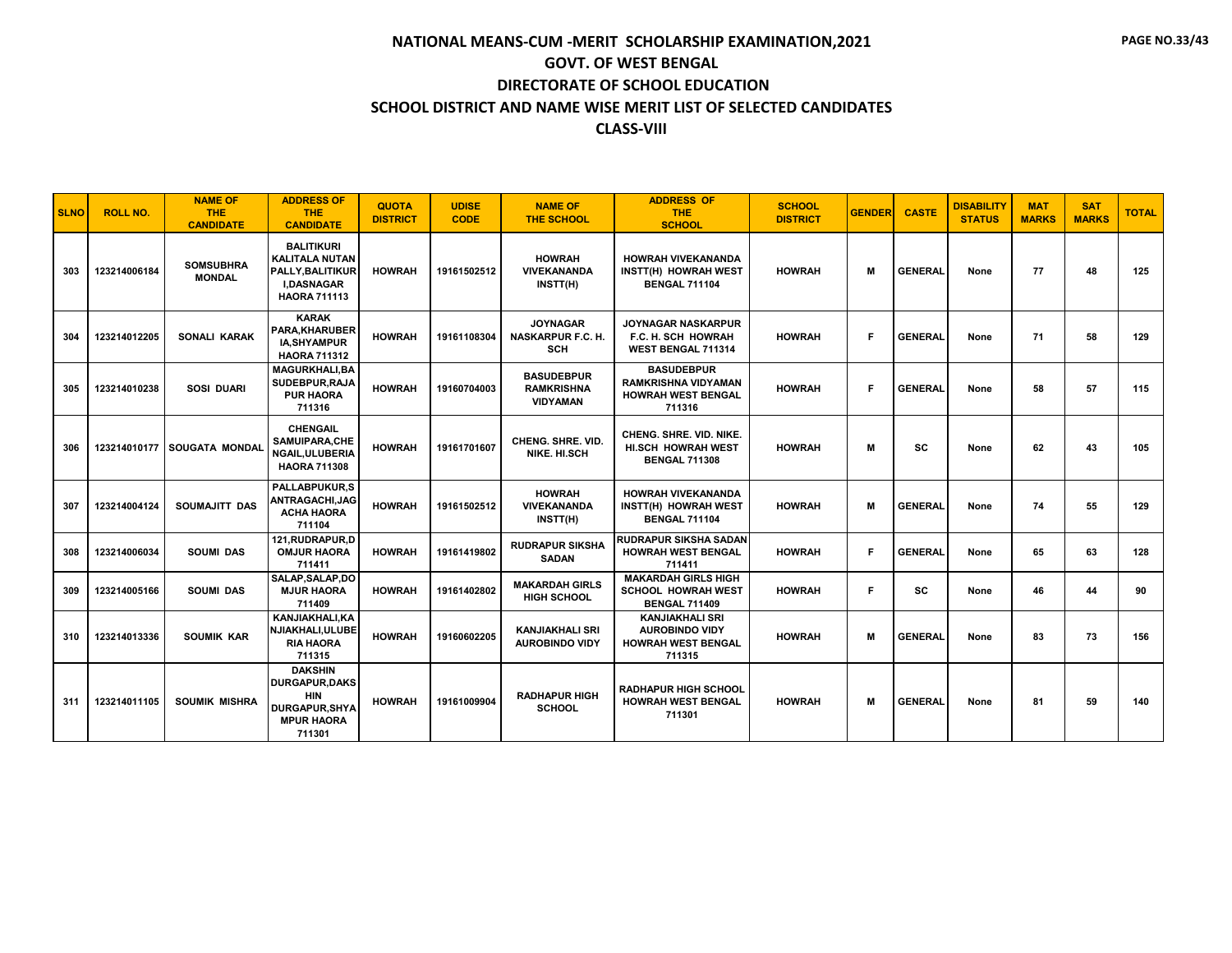| <b>SLNO</b> | <b>ROLL NO.</b> | <b>NAME OF</b><br><b>THE</b><br><b>CANDIDATE</b> | <b>ADDRESS OF</b><br><b>THE</b><br><b>CANDIDATE</b>                                                                      | <b>QUOTA</b><br><b>DISTRICT</b> | <b>UDISE</b><br><b>CODE</b> | <b>NAME OF</b><br><b>THE SCHOOL</b>                       | <b>ADDRESS OF</b><br><b>THE</b><br><b>SCHOOL</b>                                       | <b>SCHOOL</b><br><b>DISTRICT</b> | <b>GENDER</b> | <b>CASTE</b>   | <b>DISABILITY</b><br><b>STATUS</b> | <b>MAT</b><br><b>MARKS</b> | <b>SAT</b><br><b>MARKS</b> | <b>TOTAL</b> |
|-------------|-----------------|--------------------------------------------------|--------------------------------------------------------------------------------------------------------------------------|---------------------------------|-----------------------------|-----------------------------------------------------------|----------------------------------------------------------------------------------------|----------------------------------|---------------|----------------|------------------------------------|----------------------------|----------------------------|--------------|
| 312         | 123214004074    | <b>SOUMIK SASMAL</b>                             | <b>KESPUR.JHALKA.</b><br><b>KESPUR</b><br><b>PASCHIM</b><br><b>MEDINIPUR</b><br>721150                                   | <b>HOWRAH</b>                   | 19161305402                 | NEW ANDUL H.C.<br>SCHOOL(HIGH)                            | NEW ANDUL H.C.<br>SCHOOL(HIGH) HOWRAH<br><b>WEST BENGAL 711302</b>                     | <b>HOWRAH</b>                    | м             | <b>GENERAL</b> | None                               | 59                         | 52                         | 111          |
| 313         | 123214010036    | <b>SOUMILI BHAKTA</b>                            | <b>VILL ASHANDA</b><br>PO<br><b>DEHIBHURSUT,DE</b><br><b>HIBHURSUT, UDAY</b><br><b>NARAYANPUR</b><br><b>HAORA 712408</b> | <b>HOWRAH</b>                   | 19160813301                 | <b>ASHANDA ADARSHA</b><br><b>SIKSHASADAN</b>              | <b>ASHANDA ADARSHA</b><br>SIKSHASADAN HOWRAH<br><b>WEST BENGAL 712408</b>              | <b>HOWRAH</b>                    | F             | <b>GENERAL</b> | None                               | 68                         | 46                         | 114          |
| 314         | 123214013041    | <b>SOUMILI GUCHHAIT</b>                          | <b>GOBINDAPUR.GO</b><br><b>BINDAPUR.SHYA</b><br><b>MPUR HAORA</b><br>711314                                              | <b>HOWRAH</b>                   | 19161005901                 | <b>SHYAMPUR DWA'KA</b><br><b>NATH BALIKA VI</b>           | <b>SHYAMPUR DWA'KA NATH</b><br><b>BALIKA VI HOWRAH WEST</b><br><b>BENGAL 711314</b>    | <b>HOWRAH</b>                    | F             | <b>GENERAL</b> | None                               | 66                         | 46                         | 112          |
| 315         | 123214012201    | <b>SOUMILI JANA</b>                              | <b>JAMIRA</b><br>JANAPARA, UTTA<br>R<br><b>DURGAPUR.SHYA</b><br><b>MPUR HAORA</b><br>711312                              | <b>HOWRAH</b>                   | 19161100302                 | <b>NAODA NAYAN</b><br><b>CHANDRA VIDYAPITH</b>            | <b>NAODA NAYAN CHANDRA</b><br><b>VIDYAPITH HOWRAH</b><br><b>WEST BENGAL 711312</b>     | <b>HOWRAH</b>                    | F.            | <b>GENERAL</b> | None                               | 67                         | 44                         | 111          |
| 316         | 123214012228    | <b>SOUMILI MALLICK</b>                           | SHIBPUR, DAKSHI<br>SHIBPUR, SHYAM<br><b>PUR HAORA</b><br>711314                                                          | <b>HOWRAH</b>                   | 19161013102                 | SHIBPUR HIGH<br><b>SCHOOL</b>                             | SHIBPUR HIGH SCHOOL<br><b>HOWRAH WEST BENGAL</b><br>711314                             | <b>HOWRAH</b>                    | F             | <b>GENERAL</b> | None                               | 74                         | 43                         | 117          |
| 317         | 123214006183    | <b>SOUMILI MONDAL</b>                            | <b>MONOHARPUR,N</b><br><b>ALPUR, SANKRAIL</b><br><b>HAORA 711310</b>                                                     | <b>HOWRAH</b>                   | 19161307805                 | <b>RAGHUDEVBATI</b><br><b>SADHARANER VI.GIR</b>           | <b>RAGHUDEVBATI</b><br><b>SADHARANER VI.GIR</b><br><b>HOWRAH WEST BENGAL</b><br>711310 | <b>HOWRAH</b>                    | F             | <b>SC</b>      | None                               | 57                         | 41                         | 98           |
| 318         | 123214013232    | <b>SOUMIT MAKHAL</b>                             | SAIBERIA, JHUMJ<br><b>HUMI, SHYAMPUR</b><br><b>HAORA 711301</b>                                                          | <b>HOWRAH</b>                   | 19161109502                 | <b>ANANTAPUR</b><br><b>SIDDHESWARI HIGH</b><br><b>SCH</b> | <b>ANANTAPUR</b><br><b>SIDDHESWARI HIGH SCH</b><br><b>HOWRAH WEST BENGAL</b><br>711301 | <b>HOWRAH</b>                    | м             | <b>SC</b>      | None                               | 48                         | 50                         | 98           |
| 319         | 123214011092    | <b>SOUMITA SAMUI</b>                             | <b>BHEKUTAL, BHEK</b><br>UTAL, ULUBERIA<br><b>HAORA 711316</b>                                                           | <b>HOWRAH</b>                   | 19160609102                 | <b>BAURIA GOPINATH</b><br><b>MONDAL GIRLS H</b>           | <b>BAURIA GOPINATH</b><br><b>MONDAL GIRLS H</b><br><b>HOWRAH WEST BENGAL</b><br>711316 | <b>HOWRAH</b>                    | F             | <b>SC</b>      | None                               | 50                         | 44                         | 94           |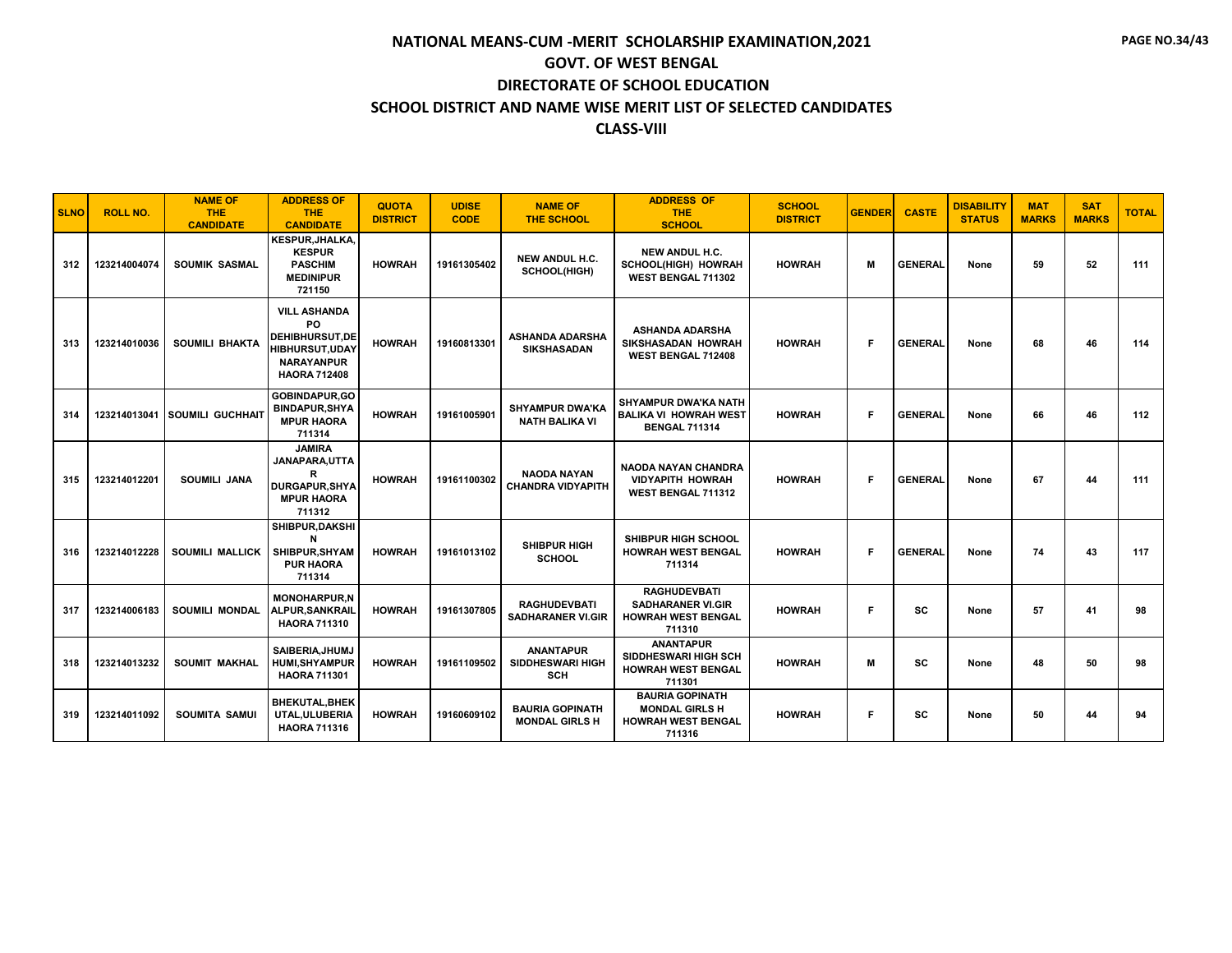| <b>SLNO</b> | <b>ROLL NO.</b> | <b>NAME OF</b><br><b>THE</b><br><b>CANDIDATE</b> | <b>ADDRESS OF</b><br><b>THE</b><br><b>CANDIDATE</b>                                                 | <b>QUOTA</b><br><b>DISTRICT</b> | <b>UDISE</b><br><b>CODE</b> | <b>NAME OF</b><br><b>THE SCHOOL</b>                             | <b>ADDRESS OF</b><br><b>THE</b><br><b>SCHOOL</b>                                                    | <b>SCHOOL</b><br><b>DISTRICT</b> | <b>GENDER</b> | <b>CASTE</b>   | <b>DISABILITY</b><br><b>STATUS</b> | <b>MAT</b><br><b>MARKS</b> | <b>SAT</b><br><b>MARKS</b> | <b>TOTAL</b> |
|-------------|-----------------|--------------------------------------------------|-----------------------------------------------------------------------------------------------------|---------------------------------|-----------------------------|-----------------------------------------------------------------|-----------------------------------------------------------------------------------------------------|----------------------------------|---------------|----------------|------------------------------------|----------------------------|----------------------------|--------------|
| 320         | 123214004259    | <b>SOUMODEEP</b><br><b>POLLEY</b>                | 12/9 RAMKRISHNA<br><b>ACHARYA</b><br>LANE, SALKIA, GO<br><b>LABARI HAORA</b><br>711106              | <b>HOWRAH</b>                   |                             | <b>SALKIA HINDU</b><br>19161501007 SCHOOL (HIGH & UNIT-<br>2)   | <b>SALKIA HINDU SCHOOL</b><br>(HIGH & UNIT-2) HOWRAH<br>WEST BENGAL 711106                          | <b>HOWRAH</b>                    | м             | <b>GENERAL</b> | None                               | 73                         | 64                         | 137          |
| 321         | 123214013187    | SOUMODIP DAS                                     | <b>SHYAMPUR</b><br><b>MATAPARA</b><br><b>ROAD, GOHALBER</b><br>IA, SHY AMPUR<br><b>HAORA 711315</b> | <b>HOWRAH</b>                   | 19161005802                 | <b>SHYAMPUR HIGH</b><br><b>SCHOOL</b>                           | <b>SHYAMPUR HIGH SCHOOL</b><br><b>HOWRAH WEST BENGAL</b><br>711314                                  | <b>HOWRAH</b>                    | м             | <b>GENERAL</b> | None                               | 69                         | 52                         | 121          |
| 322         | 123214013023    | <b>SOUMYA GHOSH</b>                              | <b>BARDAJPUR.SAS</b><br><b>ATI, SHYAMPUR</b><br><b>HAORA 711312</b>                                 | <b>HOWRAH</b>                   | 19161105802                 | <b>SASATI NAHALA</b><br>ABINASH HIGH SCH                        | <b>SASATI NAHALA ABINASH</b><br>HIGH SCH HOWRAH WEST<br><b>BENGAL 711326</b>                        | <b>HOWRAH</b>                    | м             | <b>GENERAL</b> | None                               | 66                         | 52                         | 118          |
| 323         | 123214012176    | <b>SOUMYA MONDAL</b>                             | <b>GUJARPUR.GUJA</b><br><b>RPUR, SHYAPUR</b><br><b>HAORA 711314</b>                                 | <b>HOWRAH</b>                   | 19161012303                 | <b>GUJARPUR</b><br><b>SURENDRA NATH</b><br><b>VIDYA</b>         | <b>GUJARPUR SURENDRA</b><br><b>NATH VIDYA HOWRAH</b><br>WEST BENGAL 711314                          | <b>HOWRAH</b>                    | м             | <b>SC</b>      | None                               | 54                         | 42                         | 96           |
| 324         | 123214004219    | <b>SOUMYA</b><br><b>PARAMANIK</b>                | <b>MAHAKALHATI.IS</b><br>LAMPUR, JAGATB<br><b>ALLAVPUR</b><br><b>HAORA 711401</b>                   | <b>HOWRAH</b>                   | 19160917902                 | <b>ISLAMPUR ADARSHA</b><br><b>MADHYAMIK</b><br>VIDYALAYA (H.S.) | <b>ISLAMPUR ADARSHA</b><br><b>MADHYAMIK VIDYALAYA</b><br>(H.S.) HOWRAH WEST<br><b>BENGAL 711401</b> | <b>HOWRAH</b>                    | м             | <b>GENERAL</b> | None                               | 68                         | 54                         | 122          |
| 325         | 123214010070    | <b>SOUMYADIP</b><br><b>BHUINYA</b>               | <b>BETAI PASCHIM</b><br>PARA, BETAI, AMT<br>A HAORA 711401                                          | <b>HOWRAH</b>                   | 19160213803                 | <b>KHOROP HIGH</b><br><b>SCHOOL</b>                             | <b>KHOROP HIGH SCHOOL</b><br><b>HOWRAH WEST BENGAL</b><br>711401                                    | <b>HOWRAH</b>                    | м             | <b>GENERAL</b> | None                               | 68                         | 48                         | 116          |
| 326         | 123214010191    | <b>SOUMYADIP</b><br><b>PRAMANIK</b>              | PRAMANIKPARA.<br><b>BAIDYANATHPUR,</b><br><b>BAGNAN HAORA</b><br>711312                             | <b>HOWRAH</b>                   | 19160405203                 | <b>BAIDYANATHPUR</b><br><b>HIGH SCHOOL</b>                      | <b>BAIDYANATHPUR HIGH</b><br><b>SCHOOL HOWRAH WEST</b><br><b>BENGAL 711312</b>                      | <b>HOWRAH</b>                    | м             | <b>GENERAL</b> | None                               | 75                         | 49                         | 124          |
| 327         | 123214010014    | <b>SOUMYADIP</b><br><b>SANTRA</b>                | <b>AMTA</b><br>ROAD, AGUNSHI, B<br><b>AGNAN HAORA</b><br>711303                                     | <b>HOWRAH</b>                   | 19160302401                 | <b>BANGALPUR U.C.HIGH</b><br><b>SCHOOL</b>                      | <b>BANGALPUR U.C.HIGH</b><br><b>SCHOOL HOWRAH WEST</b><br><b>BENGAL 711303</b>                      | <b>HOWRAH</b>                    | м             | <b>GENERAL</b> | None                               | 76                         | 49                         | 125          |
| 328         | 123214011071    | <b>SOUNAK PATRA</b>                              | <b>KRISHNAPUR</b><br><b>ROAD,GANESHPU</b><br><b>R,SHYAMPUR</b><br><b>HAORA 711312</b>               | <b>HOWRAH</b>                   | 19161105107                 | <b>MOULA NETAJI</b><br>VIDYALAYA                                | MOULA NETAJI VIDYALAYA<br><b>HOWRAH WEST BENGAL</b><br>711312                                       | <b>HOWRAH</b>                    | м             | <b>GENERAL</b> | None                               | 67                         | 52                         | 119          |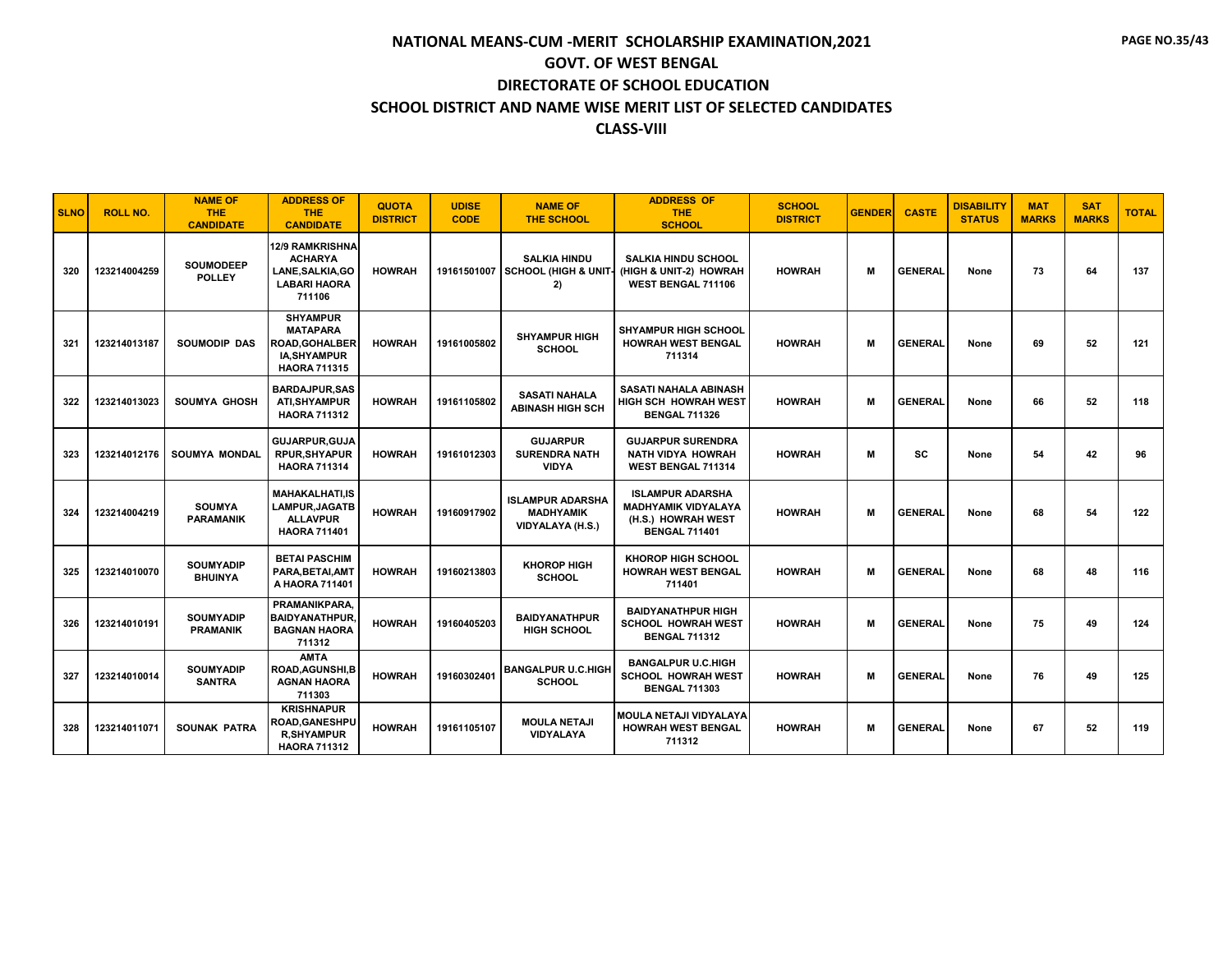| <b>SLNO</b> | <b>ROLL NO.</b> | <b>NAME OF</b><br><b>THE</b><br><b>CANDIDATE</b> | <b>ADDRESS OF</b><br><b>THE</b><br><b>CANDIDATE</b>                                                  | <b>QUOTA</b><br><b>DISTRICT</b> | <b>UDISE</b><br><b>CODE</b> | <b>NAME OF</b><br><b>THE SCHOOL</b>              | <b>ADDRESS OF</b><br><b>THE</b><br><b>SCHOOL</b>                                        | <b>SCHOOL</b><br><b>DISTRICT</b> | <b>GENDER</b> | <b>CASTE</b>   | <b>DISABILITY</b><br><b>STATUS</b> | <b>MAT</b><br><b>MARKS</b> | <b>SAT</b><br><b>MARKS</b> | <b>TOTAL</b> |
|-------------|-----------------|--------------------------------------------------|------------------------------------------------------------------------------------------------------|---------------------------------|-----------------------------|--------------------------------------------------|-----------------------------------------------------------------------------------------|----------------------------------|---------------|----------------|------------------------------------|----------------------------|----------------------------|--------------|
| 329         | 123214006031    | SOUNAVA SARKAR                                   | <b>55. NASKAR PARA</b><br><b>LANE,KHURUT,SH</b><br><b>IBPUR HAORA</b><br>711101                      | <b>HOWRAH</b>                   | 19161502512                 | <b>HOWRAH</b><br><b>VIVEKANANDA</b><br>INSTT(H)  | <b>HOWRAH VIVEKANANDA</b><br>INSTT(H) HOWRAH WEST<br><b>BENGAL 711104</b>               | <b>HOWRAH</b>                    | м             | <b>GENERAL</b> | None                               | 69                         | 47                         | 116          |
| 330         | 123214013065    | <b>SREETAMA MANNA</b>                            | VILL-<br>KALIDAHA, KALID<br>AHA.SHYAMPUR<br><b>HAORA 711314</b>                                      | <b>HOWRAH</b>                   | 19161009102                 | <b>KALIDAHA AKSHAYA</b><br><b>KUMAR HIGH SCH</b> | <b>KALIDAHA AKSHAYA</b><br><b>KUMAR HIGH SCH</b><br><b>HOWRAH WEST BENGAL</b><br>711314 | <b>HOWRAH</b>                    | F             | <b>GENERAL</b> | None                               | 66                         | 51                         | 117          |
| 331         | 123214005055    | <b>SREYA BACHHAR</b>                             | KANDUAH, KANDU<br><b>AH, SANKRAIL</b><br><b>HAORA 711302</b>                                         | <b>HOWRAH</b>                   | 19161302801                 | <b>KANDUAH MAHAKALI</b><br><b>HIGH SCHOOL</b>    | KANDUAH MAHAKALI HIGH<br><b>SCHOOL HOWRAH WEST</b><br><b>BENGAL 711302</b>              | <b>HOWRAH</b>                    | F             | <b>SC</b>      | None                               | 57                         | 38                         | 95           |
| 332         |                 | 123214011178 SRIJA CHATTERJEE LITAPARA.BAGNA     | SANTOSHPUR.KU<br><b>N HAORA 711312</b>                                                               | <b>HOWRAH</b>                   | 19160304601                 | <b>BAGNAN ADARSHA</b><br><b>BALIKA VID.(H.S</b>  | BAGNAN ADARSHA BALIKA<br>VID.(H.S HOWRAH WEST<br><b>BENGAL 711303</b>                   | <b>HOWRAH</b>                    | Е             | <b>GENERAL</b> | None                               | 72                         | 40                         | 112          |
| 333         | 123214012139    | <b>SRIJA DEYATI</b>                              | <b>GUJARPUR, SALTI</b><br><b>GHAT</b><br><b>GUJARPUR, AMTA</b><br><b>HAORA 711401</b>                | <b>HOWRAH</b>                   | 19160110103                 | <b>AMTA BALIKA</b><br><b>VIDYALAYA</b>           | AMTA BALIKA VIDYALAYA<br><b>HOWRAH WEST BENGAL</b><br>711401                            | <b>HOWRAH</b>                    | Е             | <b>GENERAL</b> | None                               | 71                         | 52                         | 123          |
| 334         | 123214005097    | <b>SRIJANI GHOSH</b>                             | <b>SHANKHARIDAHA</b><br><b>BEGRI,DOMJUR</b><br><b>HAORA 711411</b>                                   | <b>HOWRAH</b>                   | 19161423603                 | <b>BEGRI GIRLS HIGH</b><br><b>SCHOOL</b>         | <b>BEGRI GIRLS HIGH</b><br><b>SCHOOL HOWRAH WEST</b><br><b>BENGAL 711411</b>            | <b>HOWRAH</b>                    | Е             | <b>GENERAL</b> | None                               | 66                         | 50                         | 116          |
| 335         | 123214012239    | <b>SRIJANI</b><br><b>PARAMANICK</b>              | JADURBERIA.JAD<br>URBERIA.ULUBER<br><b>IA HAORA 711316</b>                                           | <b>HOWRAH</b>                   | 19160708403                 | <b>BANIBAN GIRLS HIGH</b><br><b>SCHOOL-HS</b>    | <b>BANIBAN GIRLS HIGH</b><br><b>SCHOOL-HS HOWRAH</b><br>WEST BENGAL 711316              | <b>HOWRAH</b>                    | F             | <b>GENERAL</b> | None                               | 63                         | 49                         | 112          |
| 336         | 123214013322    | <b>SRIJITA PAL</b>                               | <b>DESHANTARI, BAR</b><br><b>GRAM, SHYAMPUR</b><br><b>HAORA 711312</b>                               | <b>HOWRAH</b>                   | 19161105107                 | <b>MOULA NETAJI</b><br>VIDYALAYA                 | MOULA NETAJI VIDYALAYA<br><b>HOWRAH WEST BENGAL</b><br>711312                           | <b>HOWRAH</b>                    | Е             | <b>GENERAL</b> | None                               | 80                         | 69                         | 149          |
| 337         | 123214005128    | <b>SRIJITA PATRA</b>                             | <b>JAGATBALLAVPU</b><br><b>R.JAGATBALLAVP</b><br><b>UR.JAGATBALLA</b><br><b>VPUR HAORA</b><br>711408 | <b>HOWRAH</b>                   | 19160901202                 | <b>JBPUR HAZRAPARA</b><br><b>GIRLS NEW SETUP</b> | <b>JBPUR HAZRAPARA GIRLS</b><br><b>NEW SETUP HOWRAH</b><br>WEST BENGAL 711408           | <b>HOWRAH</b>                    | F             | <b>GENERAL</b> | None                               | 71                         | 60                         | 131          |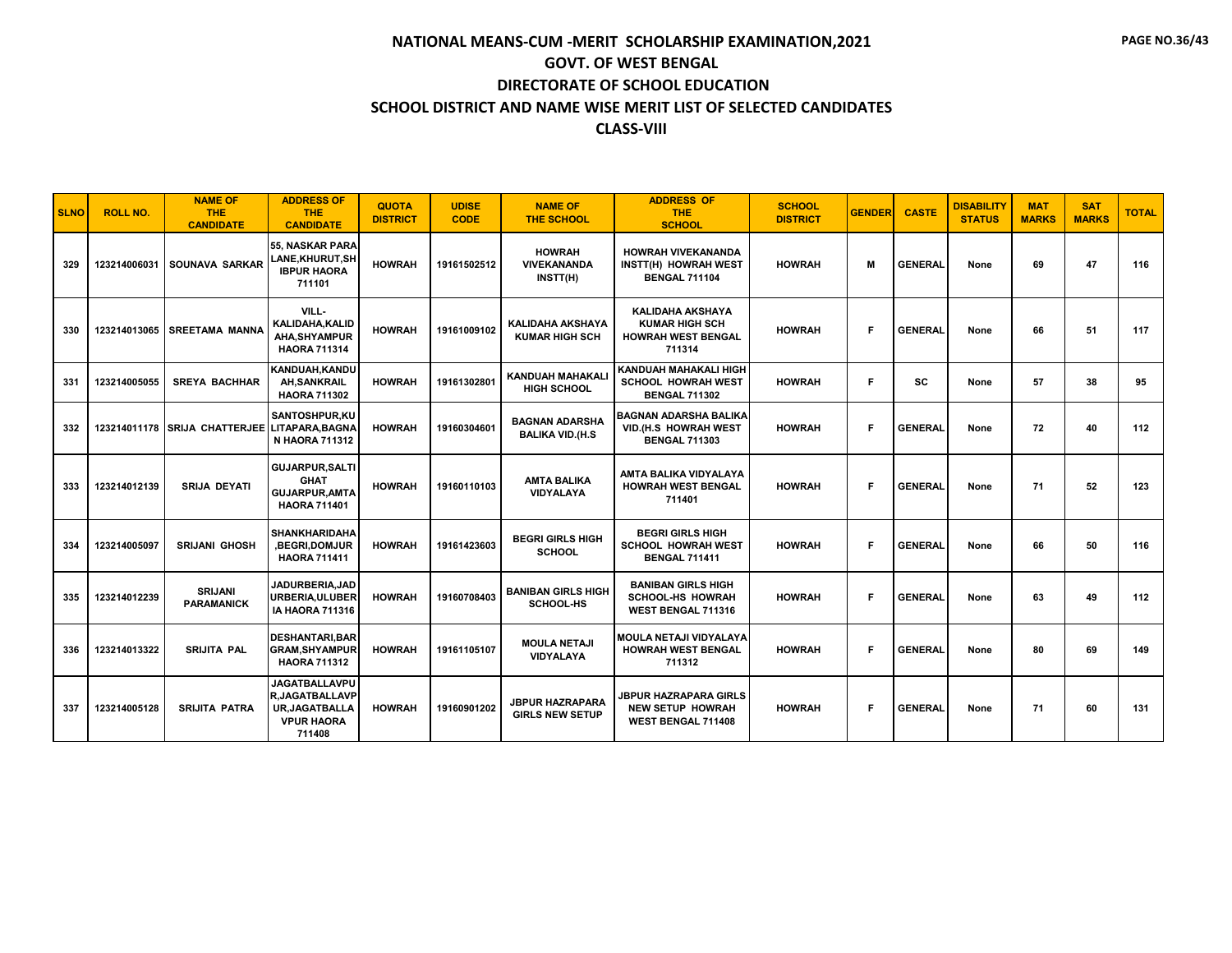| <b>SLNO</b> | <b>ROLL NO.</b> | <b>NAME OF</b><br><b>THE</b><br><b>CANDIDATE</b> | <b>ADDRESS OF</b><br><b>THE</b><br><b>CANDIDATE</b>                                                     | <b>QUOTA</b><br><b>DISTRICT</b> | <b>UDISE</b><br><b>CODE</b> | <b>NAME OF</b><br><b>THE SCHOOL</b>                         | <b>ADDRESS OF</b><br><b>THE</b><br><b>SCHOOL</b>                                                | <b>SCHOOL</b><br><b>DISTRICT</b> | <b>GENDER</b> | <b>CASTE</b>   | <b>DISABILITY</b><br><b>STATUS</b> | <b>MAT</b><br><b>MARKS</b> | <b>SAT</b><br><b>MARKS</b> | <b>TOTAL</b> |
|-------------|-----------------|--------------------------------------------------|---------------------------------------------------------------------------------------------------------|---------------------------------|-----------------------------|-------------------------------------------------------------|-------------------------------------------------------------------------------------------------|----------------------------------|---------------|----------------|------------------------------------|----------------------------|----------------------------|--------------|
| 338         | 123214011006    | <b>SRINJAN SAHA</b>                              | <b>AMTA SAHA PARA</b><br>ROAD, AMTA, AMT<br>A HAORA 711401                                              | <b>HOWRAH</b>                   | 19160110804                 | AMTA NITYANANDA<br><b>HIGH SCHOOL</b>                       | AMTA NITYANANDA HIGH<br><b>SCHOOL HOWRAH WEST</b><br><b>BENGAL 711401</b>                       | <b>HOWRAH</b>                    | м             | <b>SC</b>      | None                               | 58                         | 42                         | 100          |
| 339         | 123214006057    | <b>SRISTI SHAW</b>                               | 0, SANKRAIL, SAN<br><b>KRAIL HAORA</b><br>711313                                                        | <b>HOWRAH</b>                   | 19161319704                 | <b>SANKRAIL GIRLS HIGH</b><br><b>SCHOOL</b>                 | <b>SANKRAIL GIRLS HIGH</b><br><b>SCHOOL HOWRAH WEST</b><br><b>BENGAL 711313</b>                 | <b>HOWRAH</b>                    | F.            | <b>GENERAL</b> | None                               | 68                         | 44                         | 112          |
| 340         | 123214011045    | <b>SRISTY BARMAN</b>                             | SURIKHALI, PANC<br><b>HLA, RAJAPUR</b><br><b>HAORA 711322</b>                                           | <b>HOWRAH</b>                   | 19160707103                 | <b>KHALISANI JATIYA</b><br><b>VIDYAPITH HS</b>              | <b>KHALISANI JATIYA</b><br><b>VIDYAPITH HS HOWRAH</b><br>WEST BENGAL 711307                     | <b>HOWRAH</b>                    | Е             | <b>GENERAL</b> | None                               | 60                         | 54                         | 114          |
| 341         | 123214011127    | <b>SUBARNA PORE</b>                              | <b>I DEHIMONDALGHA</b><br><b>T,DEHIMONDALG</b><br><b>HAT.SHYAMPUR</b><br><b>HAORA 711301</b>            | <b>HOWRAH</b>                   | 19161111103                 | <b>DEHIMONDALGHAT</b><br>HIGH SCHOOL (H.S.)                 | <b>DEHIMONDALGHAT HIGH</b><br>SCHOOL (H.S.) HOWRAH<br>WEST BENGAL 711301                        | <b>HOWRAH</b>                    | M             | <b>GENERAL</b> | None                               | 69                         | 50                         | 119          |
| 342         | 123214012088    | SUBHA MONDAL                                     | BELARI, BELARI, S<br><b>HYAMPUR HAORA</b><br>711315                                                     | <b>HOWRAH</b>                   | 19161001703                 | <b>BELARI VIVEKANANDA</b><br><b>VIDYAMANDIR</b>             | <b>BELARI VIVEKANANDA</b><br><b>VIDYAMANDIR HOWRAH</b><br>WEST BENGAL 711315                    | <b>HOWRAH</b>                    | м             | <b>SC</b>      | None                               | 67                         | 40                         | 107          |
| 343         | 123214013195    | <b>SUBHAJIT DAS</b>                              | <b>KASHIPUR, NABA</b><br><b>GRAM</b><br>SIKIPUR.SHYAMP<br>UR HAORA 711315                               | <b>HOWRAH</b>                   | 19161004902                 | <b>CHANDPUR UPENDRA</b><br><b>NATH HIGH SCHOOL</b><br>(H.S) | <b>CHANDPUR UPENDRA</b><br><b>NATH HIGH SCHOOL (H.S)</b><br><b>HOWRAH WEST BENGAL</b><br>711315 | <b>HOWRAH</b>                    | м             | <b>GENERAL</b> | None                               | 76                         | 51                         | 127          |
| 344         | 123214013325    | <b>SUBHAM</b><br><b>CHATTERJEE</b>               | <b>GHARBHANGA</b><br><b>BASUDEVPUR,BE</b><br>LKULAI, RAJAPUR<br><b>HAORA 711322</b>                     | <b>HOWRAH</b>                   | 19160705002                 | BELKULAI C.K.A.C.<br><b>VIDYAPITH</b>                       | BELKULAI C.K.A.C.<br><b>VIDYAPITH HOWRAH</b><br><b>WEST BENGAL 711322</b>                       | <b>HOWRAH</b>                    | м             | <b>GENERAL</b> | None                               | 67                         | 46                         | 113          |
| 345         | 123214011048    | <b>SUBHANITA BAG</b>                             | <b>UDAYNARAYANP</b><br><b>UR.SINGTI</b><br>SHIBPUR.UDAYNA<br><b>RAYANPUR</b><br><b>HAORA 711226</b>     | <b>HOWRAH</b>                   | 19160801401                 | <b>BIRESWAR BALIKA</b><br><b>VIDYALAYA</b>                  | <b>BIRESWAR BALIKA</b><br><b>VIDYALAYA HOWRAH</b><br><b>WEST BENGAL 711226</b>                  | <b>HOWRAH</b>                    | Е             | SC             | None                               | 63                         | 26                         | 89           |
| 346         | 123214005149    | <b>SUDIP DAS</b>                                 | <b>NEAR HOSPITAL</b><br><b>GROUND, MUNSHI</b><br><b>RHAT, JAGATBALL</b><br><b>AVPUR HAORA</b><br>711410 | <b>HOWRAH</b>                   | 19160910904                 | <b>BRAHMANPARA</b><br><b>CHINTAMONI INSTITU</b>             | <b>BRAHMANPARA</b><br><b>CHINTAMONI INSTITU</b><br><b>HOWRAH WEST BENGAL</b><br>711410          | <b>HOWRAH</b>                    | M             | <b>GENERAL</b> | None                               | 64                         | 63                         | 127          |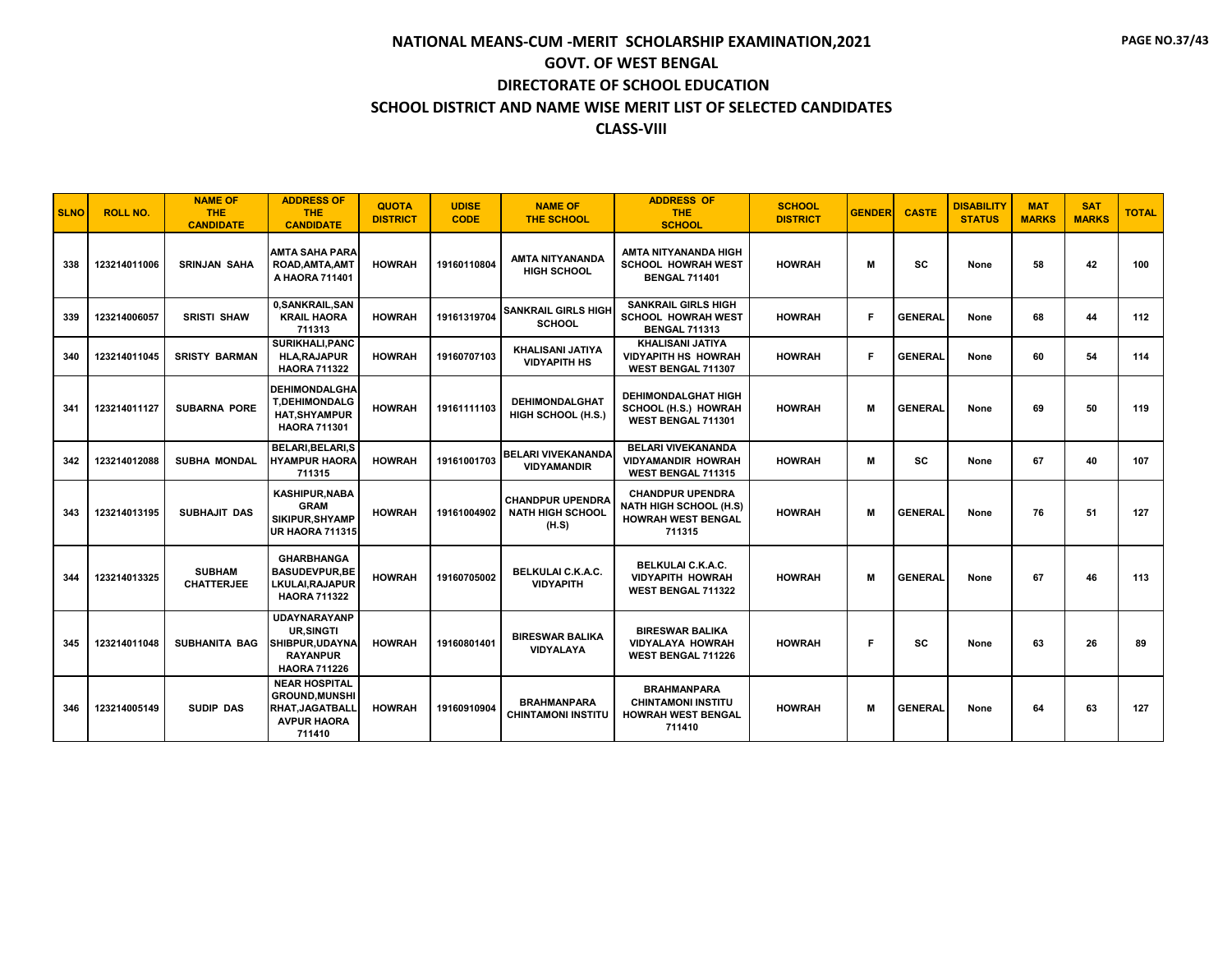| <b>SLNO</b> | <b>ROLL NO.</b> | <b>NAME OF</b><br><b>THE</b><br><b>CANDIDATE</b> | <b>ADDRESS OF</b><br><b>THE</b><br><b>CANDIDATE</b>                                                     | <b>QUOTA</b><br><b>DISTRICT</b> | <b>UDISE</b><br><b>CODE</b> | <b>NAME OF</b><br><b>THE SCHOOL</b>                       | <b>ADDRESS OF</b><br><b>THE</b><br><b>SCHOOL</b>                                    | <b>SCHOOL</b><br><b>DISTRICT</b> | <b>GENDER</b> | <b>CASTE</b>   | <b>DISABILITY</b><br><b>STATUS</b> | <b>MAT</b><br><b>MARKS</b> | <b>SAT</b><br><b>MARKS</b> | <b>TOTAL</b> |
|-------------|-----------------|--------------------------------------------------|---------------------------------------------------------------------------------------------------------|---------------------------------|-----------------------------|-----------------------------------------------------------|-------------------------------------------------------------------------------------|----------------------------------|---------------|----------------|------------------------------------|----------------------------|----------------------------|--------------|
| 347         | 123214012079    | <b>SUDIP PATRA</b>                               | PATRAPARA.JON<br>KA,UDAYNARAYA<br><b>NPUR HAORA</b><br>711226                                           | <b>HOWRAH</b>                   | 19160806101                 | <b>CHAKGARAH J.S.</b><br><b>VIDYAMANDIR</b>               | <b>CHAKGARAH J.S.</b><br><b>VIDYAMANDIR HOWRAH</b><br><b>WEST BENGAL 711226</b>     | <b>HOWRAH</b>                    | м             | <b>GENERAL</b> | None                               | 67                         | 48                         | 115          |
| 348         | 123214006159    | <b>SUDIPTO</b><br><b>PRAMANIK</b>                | <b>RAGHUNATHPUR.</b><br><b>RAGHUNATHPUR.</b><br><b>DANKUNI HUGLI</b><br>712247                          | <b>HOWRAH</b>                   | 19160500105                 | <b>RAGHUNATHPUR</b><br><b>NAFAR ACADEMY</b>               | RAGHUNATHPUR NAFAR<br>ACADEMY HOWRAH WEST<br><b>BENGAL 711205</b>                   | <b>HOWRAH</b>                    | м             | <b>SC</b>      | None                               | 51                         | 35                         | 86           |
| 349         | 123214010216    | <b>SUJAY BHUNYE</b>                              | AJODHYA.AJODH<br>YA, SHYAMPUR<br><b>HAORA 711312</b>                                                    | <b>HOWRAH</b>                   | 19161109502                 | <b>ANANTAPUR</b><br><b>SIDDHESWARI HIGH</b><br><b>SCH</b> | <b>ANANTAPUR</b><br>SIDDHESWARI HIGH SCH<br><b>HOWRAH WEST BENGAL</b><br>711301     | <b>HOWRAH</b>                    | м             | SC             | None                               | 71                         | 41                         | 112          |
| 350         | 123214012002    | <b>SUJIT PATRA</b>                               | <b>BARDAJPUR, SAS</b><br><b>ATI, SHYAMPUR</b><br><b>HAORA 711312</b>                                    | <b>HOWRAH</b>                   | 19161105802                 | <b>SASATI NAHALA</b><br><b>ABINASH HIGH SCH</b>           | SASATI NAHALA ABINASH<br>HIGH SCH HOWRAH WEST<br><b>BENGAL 711326</b>               | <b>HOWRAH</b>                    | м             | <b>GENERAL</b> | None                               | 64                         | 47                         | 111          |
| 351         | 123214011122    | <b>SUJOY DAS</b>                                 | 52, BASUDEVPUR,<br><b>RAJAPUR HAORA</b><br>711307                                                       | <b>HOWRAH</b>                   | 19160707103                 | KHALISANI JATIYA<br><b>VIDYAPITH HS</b>                   | <b>KHALISANI JATIYA</b><br><b>VIDYAPITH HS HOWRAH</b><br>WEST BENGAL 711307         | <b>HOWRAH</b>                    | М             | <b>SC</b>      | None                               | 51                         | 51                         | 102          |
| 352         | 123214005134    | <b>SUKANYA HAZRA</b>                             | <b>JAGATBALLAVPU</b><br>R<br>ROAD, JAGATBAL<br>LAVPUR, JAGATB<br><b>ALLAVPUR</b><br><b>HAORA 711408</b> | <b>HOWRAH</b>                   | 19160902702                 | <b>BARGACHIA ANCHAL</b><br>P.L.S. BALIKA                  | <b>BARGACHIA ANCHAL P.L.S.</b><br><b>BALIKA HOWRAH WEST</b><br><b>BENGAL 711404</b> | <b>HOWRAH</b>                    | F             | <b>GENERAL</b> | None                               | 76                         | 54                         | 130          |
| 353         | 123214006117    | <b>SUMAN GHOSH</b>                               | KHASMORAH,KHA<br>SMORAH, DOMJU<br>R HAORA 711411                                                        | <b>HOWRAH</b>                   | 19161418902                 | <b>KHASMORAH HIGH</b><br><b>SCHOOL</b>                    | <b>KHASMORAH HIGH</b><br><b>SCHOOL HOWRAH WEST</b><br><b>BENGAL 711411</b>          | <b>HOWRAH</b>                    | м             | <b>GENERAL</b> | None                               | 67                         | 46                         | 113          |
| 354         | 123214006072    | <b>SUMAN GUCHAIT</b>                             | <b>RANIHATI, NABGH</b><br><b>ARA, SANKRAIL</b><br><b>HAORA 711322</b>                                   | <b>HOWRAH</b>                   | 19161208304                 | <b>JOYNAGAR</b><br><b>PALLISREE</b><br><b>VIDYANIKETA</b> | <b>JOYNAGAR PALLISREE</b><br><b>VIDYANIKETA HOWRAH</b><br>WEST BENGAL 711302        | <b>HOWRAH</b>                    | м             | <b>GENERAL</b> | None                               | 68                         | 51                         | 119          |
| 355         | 123214010087    | <b>SUMAN MONDAL</b>                              | <b>CHAULKHOLA, GU</b><br><b>JARPUR,SHYAMP</b><br><b>UR HAORA 711314</b>                                 | <b>HOWRAH</b>                   | 19161012303                 | <b>GUJARPUR</b><br><b>SURENDRA NATH</b><br><b>VIDYA</b>   | <b>GUJARPUR SURENDRA</b><br><b>NATH VIDYA HOWRAH</b><br>WEST BENGAL 711314          | <b>HOWRAH</b>                    | м             | <b>SC</b>      | None                               | 63                         | 37                         | 100          |
| 356         | 123214004027    | <b>SUMANA NASKAR</b>                             | PAIKANDANSI, NIB<br><b>RA,DOMJUR</b><br><b>HAORA 711409</b>                                             | <b>HOWRAH</b>                   | 19161402802                 | <b>MAKARDAH GIRLS</b><br><b>HIGH SCHOOL</b>               | <b>MAKARDAH GIRLS HIGH</b><br><b>SCHOOL HOWRAH WEST</b><br><b>BENGAL 711409</b>     | <b>HOWRAH</b>                    | F             | <b>SC</b>      | None                               | 50                         | 51                         | 101          |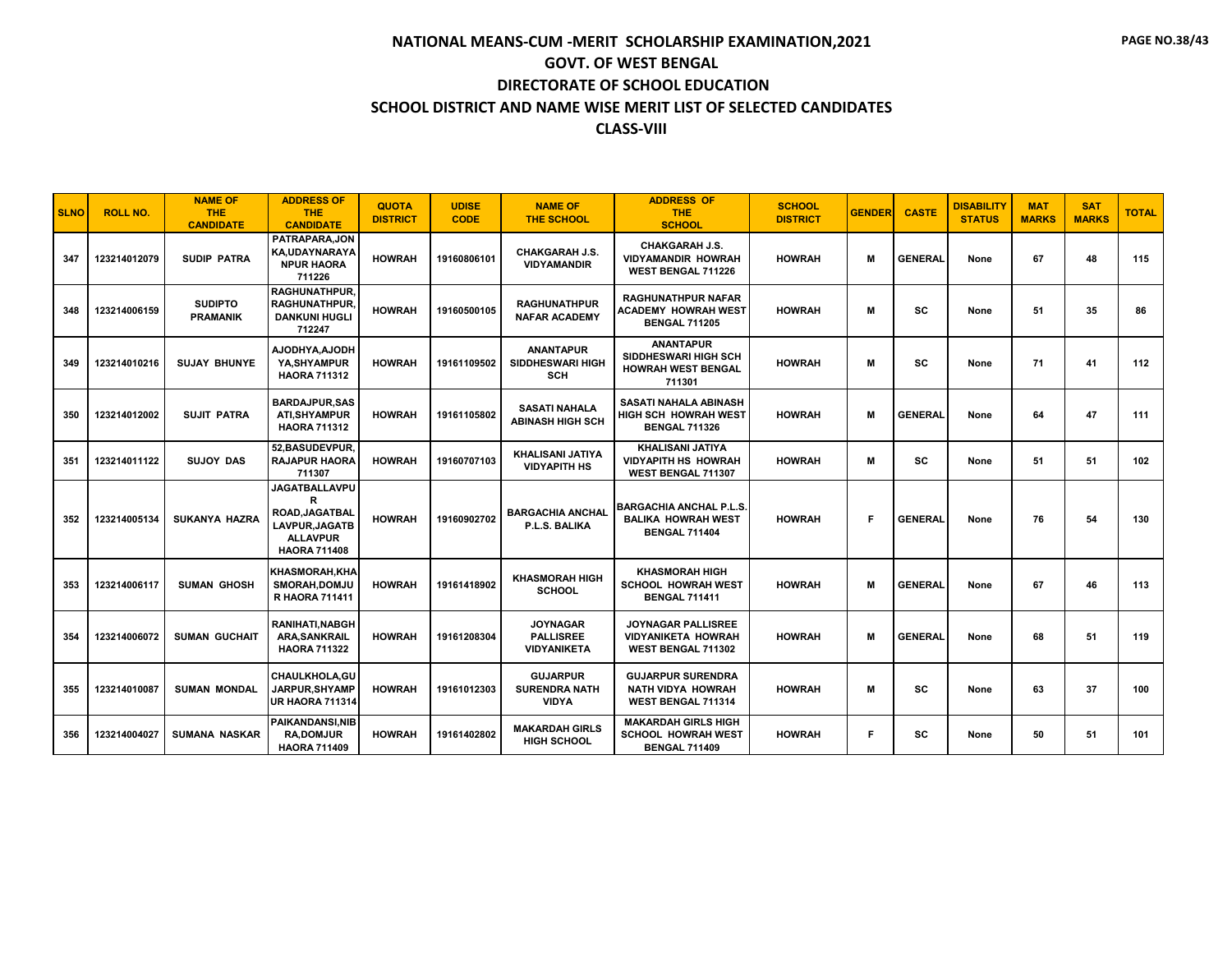| <b>SLNO</b> | <b>ROLL NO.</b> | <b>NAME OF</b><br><b>THE</b><br><b>CANDIDATE</b> | <b>ADDRESS OF</b><br><b>THE</b><br><b>CANDIDATE</b>                                               | <b>QUOTA</b><br><b>DISTRICT</b> | <b>UDISE</b><br><b>CODE</b> | <b>NAME OF</b><br><b>THE SCHOOL</b>                         | <b>ADDRESS OF</b><br><b>THE</b><br><b>SCHOOL</b>                                         | <b>SCHOOL</b><br><b>DISTRICT</b> | <b>GENDER</b> | <b>CASTE</b>   | <b>DISABILITY</b><br><b>STATUS</b> | <b>MAT</b><br><b>MARKS</b> | <b>SAT</b><br><b>MARKS</b> | <b>TOTAL</b> |
|-------------|-----------------|--------------------------------------------------|---------------------------------------------------------------------------------------------------|---------------------------------|-----------------------------|-------------------------------------------------------------|------------------------------------------------------------------------------------------|----------------------------------|---------------|----------------|------------------------------------|----------------------------|----------------------------|--------------|
| 357         | 123214013284    | <b>SUMANA PAL</b>                                | AMTA,BETAI,AMT<br>A HAORA 711401                                                                  | <b>HOWRAH</b>                   | 19160213803                 | <b>KHOROP HIGH</b><br><b>SCHOOL</b>                         | <b>KHOROP HIGH SCHOOL</b><br><b>HOWRAH WEST BENGAL</b><br>711401                         | <b>HOWRAH</b>                    | F.            | <b>GENERAL</b> | None                               | 65                         | 53                         | 118          |
| 358         | 123214004220    | <b>SUMANA PANJA</b>                              | <b>EKABBARPUR.JU</b><br><b>JERSHA, JAGATB</b><br><b>ALLAVPUR</b><br><b>HAORA 711302</b>           | <b>HOWRAH</b>                   | 19160915803                 | <b>EKABBARPUR</b><br><b>G.P.HIGH SCHOOL</b>                 | <b>EKABBARPUR G.P.HIGH</b><br><b>SCHOOL HOWRAH WEST</b><br><b>BENGAL 711302</b>          | <b>HOWRAH</b>                    | Е             | <b>GENERAL</b> | None                               | 56                         | 59                         | 115          |
| 359         | 123214005011    | <b>SUMEDHA MANNA</b>                             | NIZBALIA.NIZBALI<br><b>A.JAGATBALLAVP</b><br>UR HAORA 711404                                      | <b>HOWRAH</b>                   | 19160907204                 | <b>GARBALIA GIRLS HIGH</b><br><b>SCHOOL</b>                 | <b>GARBALIA GIRLS HIGH</b><br><b>SCHOOL HOWRAH WEST</b><br><b>BENGAL 711410</b>          | <b>HOWRAH</b>                    | F.            | <b>GENERAL</b> | None                               | 67                         | 57                         | 124          |
| 360         | 123214011160    | <b>SUMIT MANNA</b>                               | <b>KANPUR, KANPUR</b><br>AMTA HAORA<br>711410                                                     | <b>HOWRAH</b>                   | 19160807306                 | <b>KHILA GOPIMOHAN</b><br><b>SIKSHA SADAN</b>               | <b>KHILA GOPIMOHAN SIKSHA</b><br><b>SADAN HOWRAH WEST</b><br><b>BENGAL 711410</b>        | <b>HOWRAH</b>                    | М             | <b>GENERAL</b> | None                               | 64                         | 62                         | 126          |
| 361         | 123214010143    | <b>SUMIT PAL</b>                                 | <b>CHAULKHOLA.GU</b><br>JARPUR.SHYAMP<br>UR HAORA 711314                                          | <b>HOWRAH</b>                   | 19161012303                 | <b>GUJARPUR</b><br><b>SURENDRA NATH</b><br><b>VIDYA</b>     | <b>GUJARPUR SURENDRA</b><br><b>NATH VIDYA HOWRAH</b><br>WEST BENGAL 711314               | <b>HOWRAH</b>                    | М             | <b>GENERAL</b> | None                               | 68                         | 66                         | 134          |
| 362         | 123214005059    | <b>SUMONA DHARA</b>                              | <b>SATASHI</b><br><b>DAKSHIN</b><br>PARA, GIP<br><b>COLONY, JAGACH</b><br>A HAORA 711112          | <b>HOWRAH</b>                   | 19161504409                 | <b>SANTRAGACHI</b><br><b>BHANUMATI GIRLS</b><br><b>HIGH</b> | <b>SANTRAGACHI</b><br><b>BHANUMATI GIRLS HIGH</b><br><b>HOWRAH WEST BENGAL</b><br>711104 | <b>HOWRAH</b>                    | F             | <b>SC</b>      | None                               | 45                         | 45                         | 90           |
| 363         | 123214013247    | <b>SUNANDA KAYAL</b>                             | KANTABERIA.KAN<br><b>TABERIA, RAJAPU</b><br><b>R HAORA 711316</b>                                 | <b>HOWRAH</b>                   | 19160702403                 | <b>KANTABERIA TARUN</b><br><b>SANGHA HIGH S</b>             | <b>KANTABERIA TARUN</b><br><b>SANGHA HIGH S HOWRAH</b><br><b>WEST BENGAL 711316</b>      | <b>HOWRAH</b>                    | F.            | <b>SC</b>      | None                               | 49                         | 37                         | 86           |
| 364         | 123214013102    | <b>SUNITA PANJA</b>                              | <b>NETAI</b><br><b>MONDALSARANI.</b><br>RAYCHAK, UDAYN<br><b>ARAYANPUR</b><br><b>HAORA 711412</b> | <b>HOWRAH</b>                   | 19160808702                 | <b>NIRJHARINI SARKAR</b><br><b>BALIKA VIDYA</b>             | <b>NIRJHARINI SARKAR</b><br><b>BALIKA VIDYA HOWRAH</b><br>WEST BENGAL 711412             | <b>HOWRAH</b>                    | F.            | <b>GENERAL</b> | None                               | 61                         | 52                         | 113          |
| 365         | 123214006021    | <b>SUPRATIM ROY</b>                              | <b>DAYARAM</b><br><b>NASKAR</b><br>LANE, GHUSURI, G<br><b>HUSURI HAORA</b><br>711107              | <b>HOWRAH</b>                   |                             | 19161601309 BELUR HIGH SCHOOL                               | <b>BELUR HIGH SCHOOL</b><br><b>HOWRAH WEST BENGAL</b><br>711202                          | <b>HOWRAH</b>                    | М             | <b>GENERAL</b> | None                               | 67                         | 51                         | 118          |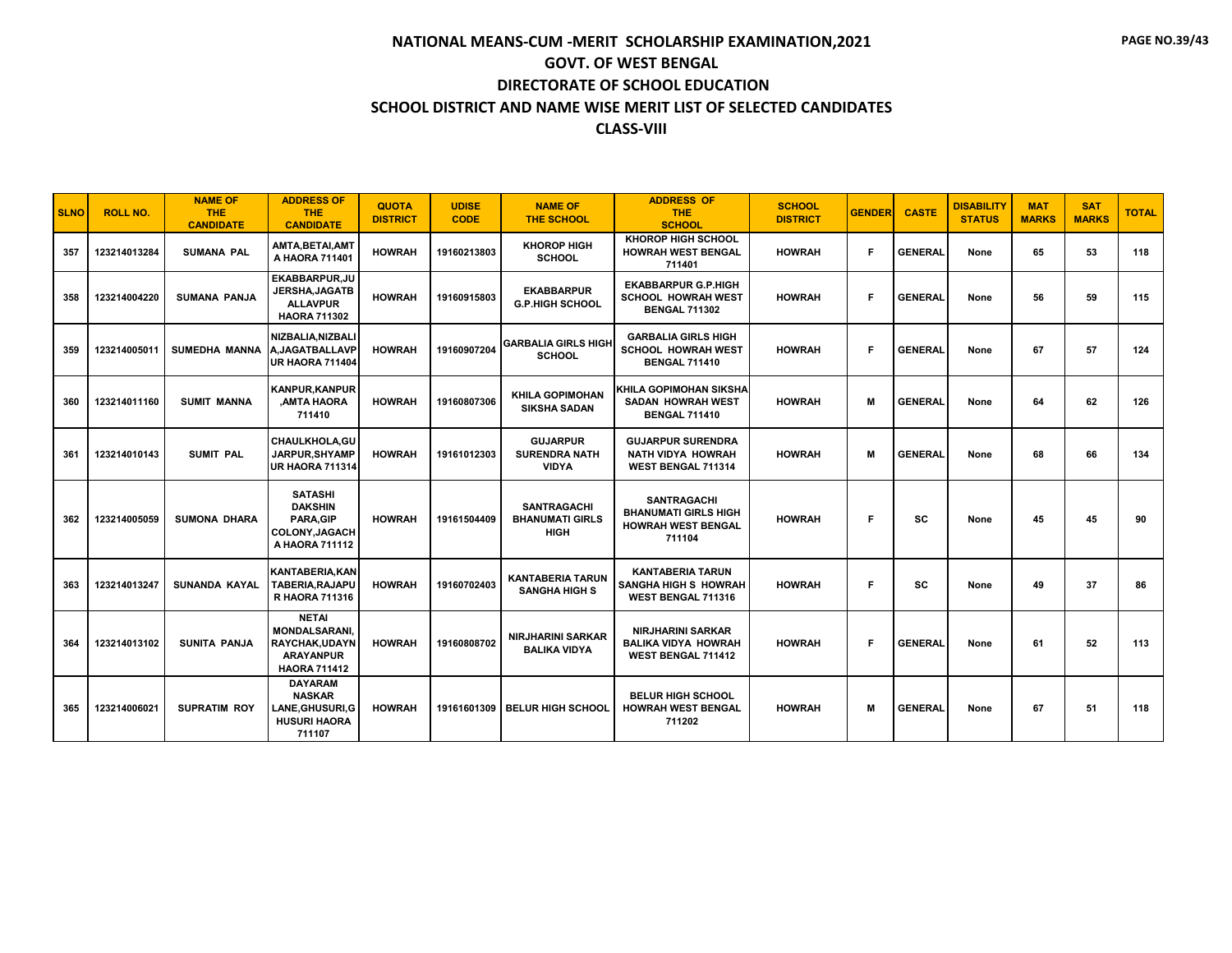| <b>SLNO</b> | <b>ROLL NO.</b> | <b>NAME OF</b><br>THE.<br><b>CANDIDATE</b> | <b>ADDRESS OF</b><br><b>THE</b><br><b>CANDIDATE</b>                                                      | <b>QUOTA</b><br><b>DISTRICT</b> | <b>UDISE</b><br><b>CODE</b> | <b>NAME OF</b><br><b>THE SCHOOL</b>                                               | <b>ADDRESS OF</b><br><b>THE</b><br><b>SCHOOL</b>                                              | <b>SCHOOL</b><br><b>DISTRICT</b> | <b>GENDER</b> | <b>CASTE</b>   | <b>DISABILITY</b><br><b>STATUS</b> | <b>MAT</b><br><b>MARKS</b> | <b>SAT</b><br><b>MARKS</b> | <b>TOTAL</b> |
|-------------|-----------------|--------------------------------------------|----------------------------------------------------------------------------------------------------------|---------------------------------|-----------------------------|-----------------------------------------------------------------------------------|-----------------------------------------------------------------------------------------------|----------------------------------|---------------|----------------|------------------------------------|----------------------------|----------------------------|--------------|
| 366         | 123214006129    | <b>SUPRITI PATRA</b>                       | <b>SOUTH</b><br><b>JHAPORDA.SOUT</b><br>н<br><b>JHAPORDA,DOMJ</b><br><b>UR HAORA 711411</b>              | <b>HOWRAH</b>                   |                             | <b>KHANTORA</b><br>19161417406 RADHARANILAHA MEM<br><b>GLH</b>                    | <b>KHANTORA</b><br><b>RADHARANILAHA MEM</b><br><b>GLH HOWRAH WEST</b><br><b>BENGAL 711411</b> | <b>HOWRAH</b>                    | F.            | sc             | None                               | 57                         | 30                         | 87           |
| 367         | 123214006109    | <b>SURYA SAHA</b>                          | ANANDANAGAR.B<br><b>HATTANAGAR.LIL</b><br><b>UAH HAORA</b><br>711203                                     | <b>HOWRAH</b>                   |                             | 19161601309 BELUR HIGH SCHOOL                                                     | <b>BELUR HIGH SCHOOL</b><br><b>HOWRAH WEST BENGAL</b><br>711202                               | <b>HOWRAH</b>                    | м             | <b>SC</b>      | None                               | 51                         | 48                         | 99           |
| 368         | 123214012003    | <b>SURYADIPTA</b><br><b>SARKAR</b>         | SHYAMPUR.SHYA<br><b>MPUR.SHYAMPUR</b><br><b>HAORA 711314</b>                                             | <b>HOWRAH</b>                   | 19161005802                 | <b>SHYAMPUR HIGH</b><br><b>SCHOOL</b>                                             | <b>SHYAMPUR HIGH SCHOOL</b><br><b>HOWRAH WEST BENGAL</b><br>711314                            | <b>HOWRAH</b>                    | м             | <b>GENERAL</b> | None                               | 67                         | 53                         | 120          |
| 369         | 123214012071    | <b>SUSHAMA BAG</b>                         | <b>AMTA-HOWRAH</b><br>ROAD.ANULIA.AM<br><b>TA HAORA 711401</b>                                           | <b>HOWRAH</b>                   | 19160106605                 | <b>ANULIA M.M.V.GIRLS</b><br><b>HIGH SCHOOL</b>                                   | <b>ANULIA M.M.V.GIRLS HIGH</b><br><b>SCHOOL HOWRAH WEST</b><br><b>BENGAL 711401</b>           | <b>HOWRAH</b>                    | F             | <b>SC</b>      | None                               | 46                         | 40                         | 86           |
| 370         | 123214004181    | <b>SUSMITA DAS</b>                         | <b>DEULPUR</b><br>DASPARA, DEULP<br><b>UR.PANCHLA</b><br><b>HAORA 711411</b>                             | <b>HOWRAH</b>                   | 19161206604                 | <b>DEULPUR HIGH</b><br><b>SCHOOL</b>                                              | <b>DEULPUR HIGH SCHOOL</b><br><b>HOWRAH WEST BENGAL</b><br>711411                             | <b>HOWRAH</b>                    | Е             | <b>GENERAL</b> | None                               | 60                         | 53                         | 113          |
| 371         | 123214012039    | <b>SUSRITA MONDAL</b>                      | UHU,IMUHLMUHL<br><b>MJHUMI, SHYAMP</b><br><b>UR HAORA 711301</b>                                         | <b>HOWRAH</b>                   | 19161109502                 | <b>ANANTAPUR</b><br>SIDDHESWARI HIGH<br><b>SCH</b>                                | <b>ANANTAPUR</b><br><b>SIDDHESWARI HIGH SCH</b><br><b>HOWRAH WEST BENGAL</b><br>711301        | <b>HOWRAH</b>                    | F.            | <b>SC</b>      | None                               | 73                         | 49                         | 122          |
| 372         | 123214005066    | <b>SUTHIRTHA</b><br><b>MONDAL</b>          | 158. SARAT<br><b>CHATTERJEE</b><br><b>ROAD, SHIBPUR, C</b><br><b>HATTERJEEHAT</b><br><b>HAORA 711102</b> | <b>HOWRAH</b>                   | 19161503921                 | <b>B.E.COLLEGE MODEL</b><br><b>SCHOOL</b>                                         | <b>B.E.COLLEGE MODEL</b><br><b>SCHOOL HOWRAH WEST</b><br><b>BENGAL 711103</b>                 | <b>HOWRAH</b>                    | M             | <b>GENERAL</b> | None                               | 66                         | 54                         | 120          |
| 373         | 123214006176    | <b>SWAGAT GHOSH</b>                        | 214.DAFARPUR.D<br><b>OMJUR HAORA</b><br>711405                                                           | <b>HOWRAH</b>                   | 19161401503                 | <b>DAFARPUR</b><br><b>PRABARTAK</b><br><b>VIDYAMANDIR</b>                         | <b>DAFARPUR PRABARTAK</b><br><b>VIDYAMANDIR HOWRAH</b><br>WEST BENGAL 711405                  | <b>HOWRAH</b>                    | M             | <b>GENERAL</b> | None                               | 74                         | 45                         | 119          |
| 374         | 123214013363    | <b>SWAPNA DEEP</b><br><b>BERA</b>          | <b>S/O-SUBHAS</b><br><b>CHANDRA</b><br><b>BERA, SASATI, SH</b><br>YAMPUR HAORA<br>711326                 | <b>HOWRAH</b>                   | 19161101907                 | <b>SASATI NAHALA</b><br><b>KANTALDAHA</b><br><b>ABINASH HIGH</b><br><b>SCHOOL</b> | <b>SASATI NAHALA</b><br><b>KANTALDAHA ABINASH</b><br>HIGH SCHOOL HOWRAH<br>WEST BENGAL 711326 | <b>HOWRAH</b>                    | м             | <b>GENERAL</b> | None                               | 79                         | 68                         | 147          |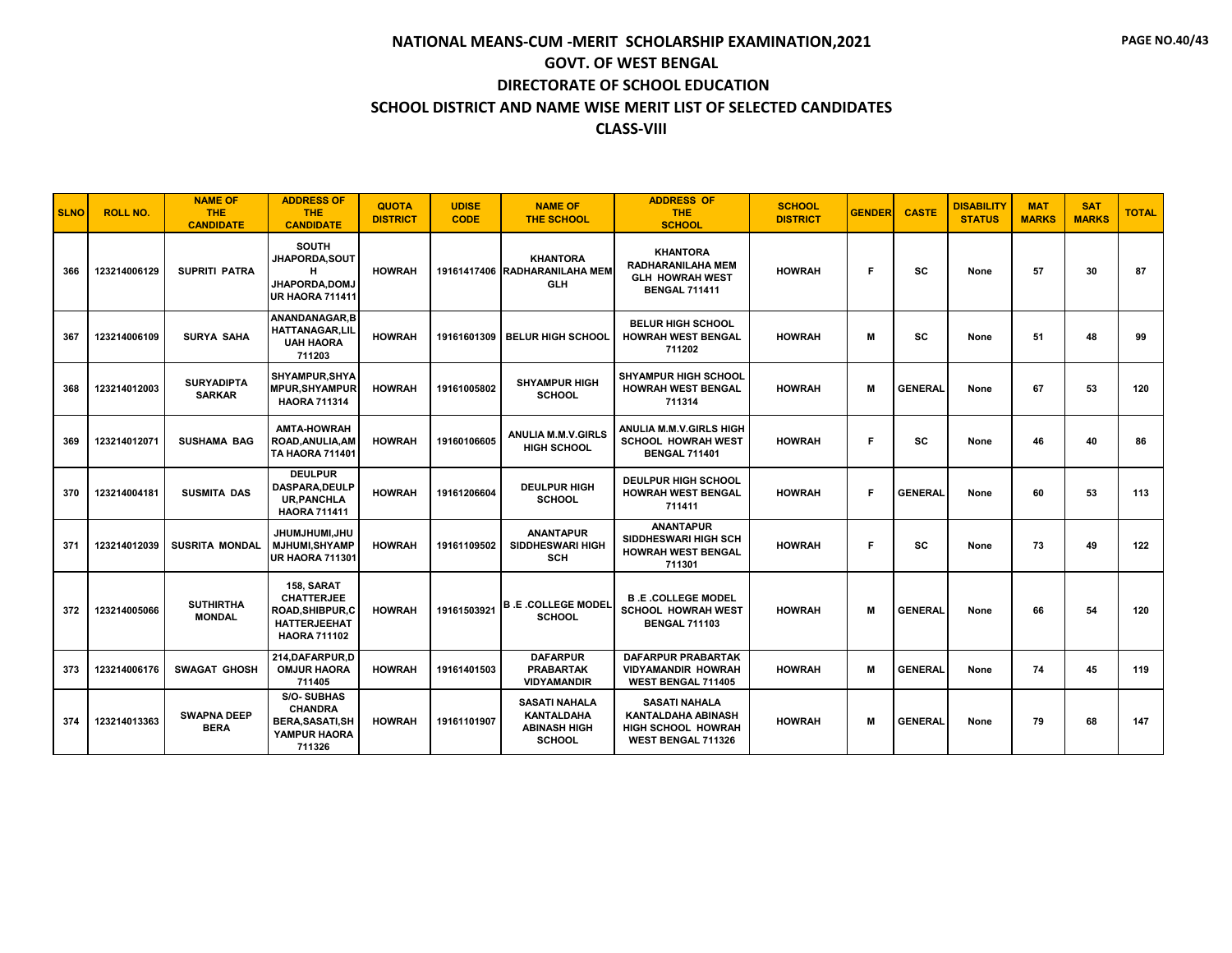| <b>SLNO</b> | <b>ROLL NO.</b> | <b>NAME OF</b><br><b>THE</b><br><b>CANDIDATE</b> | <b>ADDRESS OF</b><br><b>THE</b><br><b>CANDIDATE</b>                                              | <b>QUOTA</b><br><b>DISTRICT</b> | <b>UDISE</b><br><b>CODE</b> | <b>NAME OF</b><br><b>THE SCHOOL</b>                           | <b>ADDRESS OF</b><br><b>THE</b><br><b>SCHOOL</b>                                                  | <b>SCHOOL</b><br><b>DISTRICT</b> | <b>GENDER</b> | <b>CASTE</b>   | <b>DISABILITY</b><br><b>STATUS</b> | <b>MAT</b><br><b>MARKS</b> | <b>SAT</b><br><b>MARKS</b> | <b>TOTAL</b> |
|-------------|-----------------|--------------------------------------------------|--------------------------------------------------------------------------------------------------|---------------------------------|-----------------------------|---------------------------------------------------------------|---------------------------------------------------------------------------------------------------|----------------------------------|---------------|----------------|------------------------------------|----------------------------|----------------------------|--------------|
| 375         | 123214010141    | <b>SWAPNODIP HAIT</b>                            | <b>DIHIBHURSUT.DIH</b><br><b>IBHURSUT,UDAYN</b><br><b>ARAYANPUR</b><br><b>HAORA 712408</b>       | <b>HOWRAH</b>                   | 19160813301                 | ASHANDA ADARSHA<br><b>SIKSHASADAN</b>                         | <b>ASHANDA ADARSHA</b><br>SIKSHASADAN HOWRAH<br>WEST BENGAL 712408                                | <b>HOWRAH</b>                    | м             | <b>GENERAL</b> | None                               | 72                         | 44                         | 116          |
| 376         | 123214013165    | <b>SWARALIPI ROY</b>                             | <b>DINGAKHOLA</b><br><b>PURBA</b><br>PARA.DINGAKHO<br><b>LA, SHYAMPUR</b><br><b>HAORA 711314</b> | <b>HOWRAH</b>                   | 19161011202                 | <b>GUJARPUR SHIBGONJ</b><br><b>BIS'KHI HIGH</b>               | <b>GUJARPUR SHIBGONJ</b><br><b>BIS'KHI HIGH HOWRAH</b><br>WEST BENGAL 711314                      | <b>HOWRAH</b>                    | Е             | <b>GENERAL</b> | None                               | 70                         | 52                         | 122          |
| 377         | 123214013152    | <b>SWARNADEEP</b><br><b>MONDAL</b>               | <b>KAMDEBPUR</b><br><b>MONDAL</b><br>PARA, MOLLAHAT<br><b>SHYAMPUR</b><br><b>HAORA 711314</b>    | <b>HOWRAH</b>                   | 19161007103                 | <b>BHAGABANPUR</b><br><b>SIDDHESWAR HIGH</b><br><b>SCHOOL</b> | <b>BHAGABANPUR</b><br><b>SIDDHESWAR HIGH</b><br><b>SCHOOL HOWRAH WEST</b><br><b>BENGAL 711314</b> | <b>HOWRAH</b>                    | м             | <b>GENERAL</b> | None                               | 77                         | 47                         | 124          |
| 378         | 123214005171    | <b>SWARUP MAJHI</b>                              | VILL-<br><b>SARENGA, SAREN</b><br><b>GA,SANKRAIL</b><br><b>HAORA 711309</b>                      | <b>HOWRAH</b>                   | 19161310302                 | <b>SARENGA HIGH</b><br><b>SCHOOL</b>                          | <b>SARENGA HIGH SCHOOL</b><br><b>HOWRAH WEST BENGAL</b><br>711309                                 | <b>HOWRAH</b>                    | м             | <b>SC</b>      | None                               | 54                         | 37                         | 91           |
| 379         | 123214013241    | <b>SWASTIKA DOLAI</b>                            | <b>BANIA, DEHIMOND</b><br>AL.<br><b>GHAT, SHYAMPUR</b><br><b>HAORA 711301</b>                    | <b>HOWRAH</b>                   | 19161109502                 | <b>ANANTAPUR</b><br>SIDDHESWARI HIGH<br><b>SCH</b>            | <b>ANANTAPUR</b><br>SIDDHESWARI HIGH SCH<br><b>HOWRAH WEST BENGAL</b><br>711301                   | <b>HOWRAH</b>                    | F             | <b>SC</b>      | None                               | 52                         | 44                         | 96           |
| 380         | 123214005186    | <b>SWETA KANRAR</b>                              | SANKRAIL, SANKR<br>AIL, SANKRAIL<br><b>HAORA 711313</b>                                          | <b>HOWRAH</b>                   | 19161319704                 | <b>SANKRAIL GIRLS HIGH</b><br><b>SCHOOL</b>                   | <b>SANKRAIL GIRLS HIGH</b><br><b>SCHOOL HOWRAH WEST</b><br><b>BENGAL 711313</b>                   | <b>HOWRAH</b>                    | F.            | <b>GENERAL</b> | None                               | 75                         | 68                         | 143          |
| 381         | 123214010305    | <b>SWITY SEN</b>                                 | <b>PENRO AMTA</b><br>ROAD, KHOSALPU<br><b>R, AMTA HAORA</b><br>711401                            | <b>HOWRAH</b>                   | 19160804702                 | <b>HARISHPUR</b><br><b>SARADASIKSHA</b><br><b>SADAN(H</b>     | <b>HARISHPUR</b><br><b>SARADASIKSHA SADAN(H</b><br><b>HOWRAH WEST BENGAL</b><br>711410            | <b>HOWRAH</b>                    | E             | <b>GENERAL</b> | None                               | 61                         | 60                         | 121          |
| 382         | 123214013147    | <b>TAIFE HOSSAIN</b>                             | VILL-<br>BHOLLA, RAJDHA<br><b>RPARA, BERHAMP</b><br><b>ORE</b><br><b>MURSHIDABAD</b><br>742165   | <b>HOWRAH</b>                   | 19160814003                 | <b>KHALATPUR HIGH</b><br><b>MADRASAH</b>                      | <b>KHALATPUR HIGH</b><br><b>MADRASAH HOWRAH</b><br>WEST BENGAL 712408                             | <b>HOWRAH</b>                    | м             | <b>GENERAL</b> | None                               | 72                         | 40                         | 112          |
| 383         | 123214012074    | <b>TANAY MAITY</b>                               | <b>PAKURIA.NAKOLE</b><br><b>SHYAMPUR</b><br><b>HAORA 711312</b>                                  | <b>HOWRAH</b>                   |                             | <b>BENAPUR</b><br>19160403807 CHANDANAPARA HIGH<br>SCH.       | <b>BENAPUR</b><br><b>CHANDANAPARA HIGH</b><br><b>SCH. HOWRAH WEST</b><br><b>BENGAL 711312</b>     | <b>HOWRAH</b>                    | м             | <b>GENERAL</b> | None                               | 73                         | 50                         | 123          |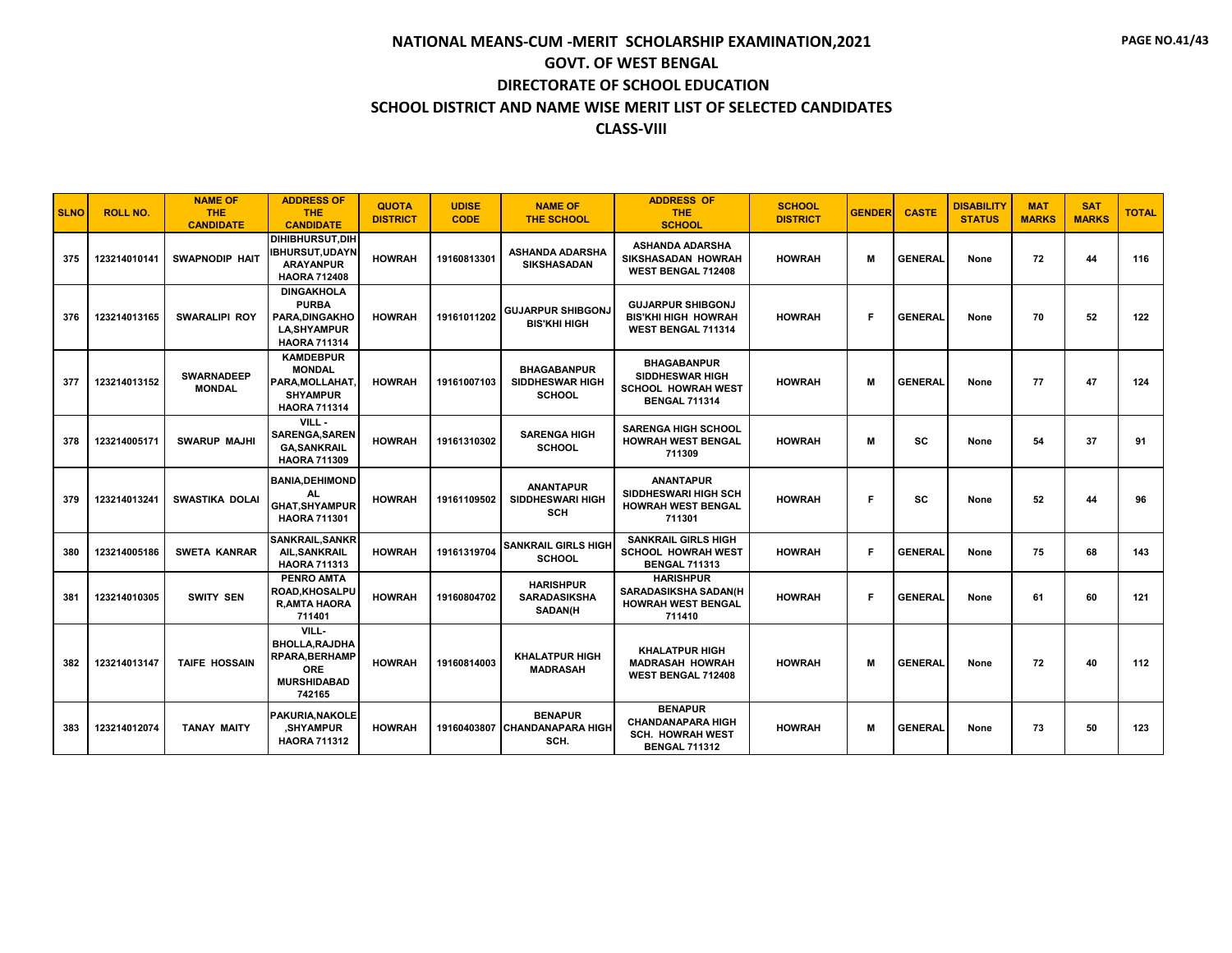| <b>SLNO</b> | <b>ROLL NO.</b> | <b>NAME OF</b><br><b>THE</b><br><b>CANDIDATE</b> | <b>ADDRESS OF</b><br><b>THE</b><br><b>CANDIDATE</b>                                                       | <b>QUOTA</b><br><b>DISTRICT</b> | <b>UDISE</b><br><b>CODE</b> | <b>NAME OF</b><br><b>THE SCHOOL</b>                         | <b>ADDRESS OF</b><br><b>THE</b><br><b>SCHOOL</b>                                          | <b>SCHOOL</b><br><b>DISTRICT</b> | <b>GENDER</b> | <b>CASTE</b>   | <b>DISABILITY</b><br><b>STATUS</b> | <b>MAT</b><br><b>MARKS</b> | <b>SAT</b><br><b>MARKS</b> | <b>TOTAL</b> |
|-------------|-----------------|--------------------------------------------------|-----------------------------------------------------------------------------------------------------------|---------------------------------|-----------------------------|-------------------------------------------------------------|-------------------------------------------------------------------------------------------|----------------------------------|---------------|----------------|------------------------------------|----------------------------|----------------------------|--------------|
| 384         | 123214013208    | <b>TANBIR RAHAMAN</b>                            | <b>VILL</b><br>NIMDARIA.TAKI.B<br><b>ASIRHAT NORTH</b><br><b>TWENTY FOUR</b><br><b>PARGANAS</b><br>743429 | <b>HOWRAH</b>                   | 19160814003                 | <b>KHALATPUR HIGH</b><br><b>MADRASAH</b>                    | <b>KHALATPUR HIGH</b><br><b>MADRASAH HOWRAH</b><br>WEST BENGAL 712408                     | <b>HOWRAH</b>                    | М             | <b>GENERAL</b> | None                               | 67                         | 50                         | 117          |
| 385         | 123214010059    | <b>TANIMA MANDAL</b>                             | PICHHALDAHA.PI<br>CHHALDAHA, SHY<br><b>AMPUR HAORA</b><br>711314                                          | <b>HOWRAH</b>                   | 19161012704                 | <b>GUJAPUR GIRLS HIGH</b><br><b>SCHOOL</b>                  | <b>GUJAPUR GIRLS HIGH</b><br><b>SCHOOL HOWRAH WEST</b><br><b>BENGAL 711314</b>            | <b>HOWRAH</b>                    | F             | <b>SC</b>      | None                               | 61                         | 51                         | 112          |
| 386         |                 | 123214010210 TANMOY SAMANTA                      | RADHAPUR, RADH<br>APUR.SHYAMPUR<br><b>HAORA 711301</b>                                                    | <b>HOWRAH</b>                   | 19161009904                 | <b>RADHAPUR HIGH</b><br><b>SCHOOL</b>                       | <b>RADHAPUR HIGH SCHOOL</b><br><b>HOWRAH WEST BENGAL</b><br>711301                        | <b>HOWRAH</b>                    | М             | <b>GENERAL</b> | Loco motor<br>disability           | 57                         | 40                         | 97           |
| 387         | 123214012274    | TATHAGATA DAS                                    | <b>AMTA</b><br>CHANDNI, AMTA, A<br><b>MTA HAORA</b><br>711401                                             | <b>HOWRAH</b>                   | 19160110603                 | AMTA PITAMBAR HIGH<br><b>SCHOOL</b>                         | AMTA PITAMBAR HIGH<br><b>SCHOOL HOWRAH WEST</b><br><b>BENGAL 711401</b>                   | <b>HOWRAH</b>                    | м             | SC             | None                               | 71                         | 49                         | 120          |
| 388         | 123214012232    | <b>TIPARNA GHORUI</b>                            | <b>BHAKTA</b><br>PARA.BANIBON.R<br><b>AJAPUR HAORA</b><br>711316                                          | <b>HOWRAH</b>                   | 19161700104                 | <b>JAGATPUR ADARSHA</b><br><b>BALIKA VIDYALAYA</b>          | <b>JAGATPUR ADARSHA</b><br><b>BALIKA VIDYALAYA</b><br><b>HOWRAH WEST BENGAL</b><br>711316 | <b>HOWRAH</b>                    | Е             | <b>SC</b>      | None                               | 66                         | 35                         | 101          |
| 389         | 123214004337    | <b>TITAS DAS</b>                                 | KHASJALALSI, BE<br><b>GRI.PANCHLA</b><br><b>HAORA 711411</b>                                              | <b>HOWRAH</b>                   | 19161420706                 | <b>KHASMORAH GIRLS</b><br><b>HIGH SCHOOL</b>                | <b>KHASMORAH GIRLS HIGH</b><br><b>SCHOOL HOWRAH WEST</b><br><b>BENGAL 711411</b>          | <b>HOWRAH</b>                    | F.            | <b>GENERAL</b> | None                               | 73                         | 52                         | 125          |
| 390         | 123214005180    | <b>TITHI DEBNATH</b>                             | <b>BEGRI.BEGRI.DO</b><br><b>MJUR HAORA</b><br>711411                                                      | <b>HOWRAH</b>                   | 19161423603                 | <b>BEGRI GIRLS HIGH</b><br><b>SCHOOL</b>                    | <b>BEGRI GIRLS HIGH</b><br><b>SCHOOL HOWRAH WEST</b><br><b>BENGAL 711411</b>              | <b>HOWRAH</b>                    | F.            | <b>GENERAL</b> | None                               | 59                         | 53                         | 112          |
| 391         | 123214010261    | TITHI MONDAL                                     | <b>SURIKHALI, PANC</b><br><b>HLA, RAJAPUR</b><br><b>HAORA 711322</b>                                      | <b>HOWRAH</b>                   | 19160707103                 | <b>KHALISANI JATIYA</b><br><b>VIDYAPITH HS</b>              | <b>KHALISANI JATIYA</b><br><b>VIDYAPITH HS HOWRAH</b><br>WEST BENGAL 711307               | <b>HOWRAH</b>                    | Е             | <b>GENERAL</b> | None                               | 71                         | 56                         | 127          |
| 392         | 123214010320    | <b>TITHI SANTRA</b>                              | <b>JAGANNATHPUR.</b><br><b>FULESWAR, ULUB</b><br><b>ERIA HAORA</b><br>711316                              | <b>HOWRAH</b>                   | 19161700405                 | <b>ULUBERIA BINAPANI</b><br>GIRLS HI. SC                    | JLUBERIA BINAPANI GIRLS<br>HI. SC HOWRAH WEST<br><b>BENGAL 711315</b>                     | <b>HOWRAH</b>                    | Е             | SC             | None                               | 62                         | 44                         | 106          |
| 393         | 123214010133    | <b>TIYASA PATRA</b>                              | <b>TAJPUR</b><br><b>BANSBAGAN, TAJ</b><br>PUR, AMTA<br><b>HAORA 711413</b>                                | <b>HOWRAH</b>                   | 19160206601                 | <b>MAHISHAMURI</b><br><b>RAMKRISHNA</b><br><b>VIDYAPITH</b> | <b>MAHISHAMURI</b><br><b>RAMKRISHNA VIDYAPITH</b><br><b>HOWRAH WEST BENGAL</b><br>711401  | <b>HOWRAH</b>                    | Е             | <b>SC</b>      | None                               | 59                         | 31                         | 90           |